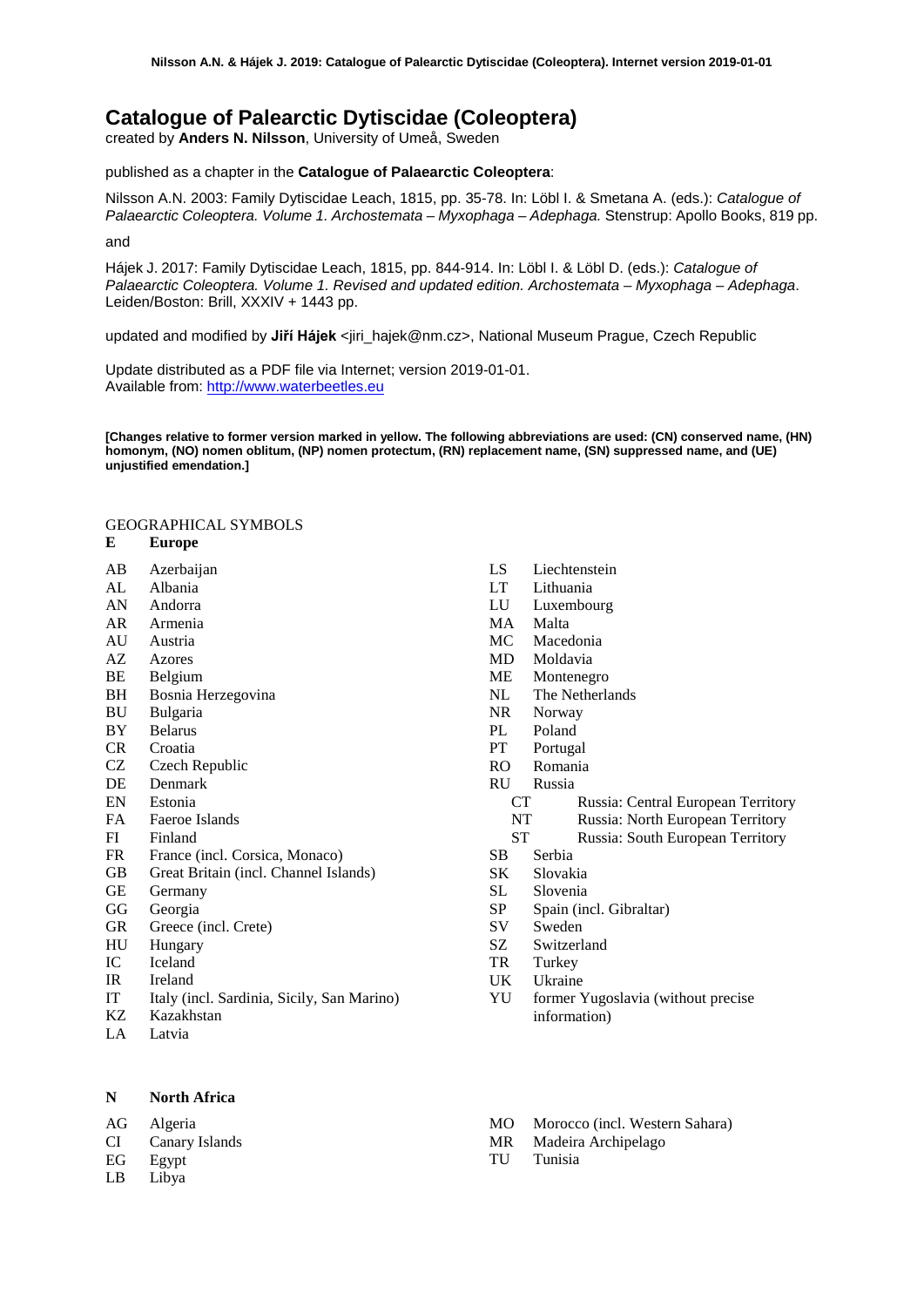| $\mathbf{A}$ | Asia            |
|--------------|-----------------|
| ΛF           | <b>I</b> Inited |

| AE         |                | <b>United Arab Emirates</b> |  |
|------------|----------------|-----------------------------|--|
| AF         |                | Afghanistan                 |  |
| AP         |                | India: Arunachal Pradesh    |  |
| BA         | <b>Bahrain</b> |                             |  |
| <b>BT</b>  | <b>Bhutan</b>  |                             |  |
| <b>CH</b>  | China          |                             |  |
|            | ANH            | Anhui (Anhwei)              |  |
|            | BEI            | Beijing (Peking or Peiping) |  |
|            | <b>CHQ</b>     | Chongqing                   |  |
|            | <b>FUJ</b>     | Fujian (Fukien)             |  |
|            | GAN            | Gansu (Kansu)               |  |
|            | <b>GUA</b>     | Guandong (Kwantung)         |  |
|            | GUI            | Guizhou (Kweichow)          |  |
|            | <b>GUX</b>     | Guangxi (Kwangsi)           |  |
|            | HAI            | Hainan                      |  |
|            | <b>HEB</b>     | Hebei (Hopeh)               |  |
|            | HEI            | Heilongjiang (Heilungkiang) |  |
|            | <b>HEN</b>     | Henan (Honana)              |  |
|            | <b>HKG</b>     | Hong Kong                   |  |
|            | <b>HUB</b>     | Hubei (Hupeh)               |  |
|            | <b>HUN</b>     | Hunan                       |  |
| <b>JIA</b> |                | Jiangsu (Kiangsu)           |  |
| JIL        |                | Jilin (Kirin)               |  |
|            | JIX            | Jiangxi (Kiangsi)           |  |
|            | <b>LIA</b>     | Liaoning                    |  |
|            | <b>MAC</b>     | Macao                       |  |
|            | NIN            | Ningxia (Ningsia)           |  |
|            | NMO            | Nei Mongol (Inner Mongolia) |  |
|            | QIN            | Qinghai (Tsinghai)          |  |
|            | SCH            | Sichuan (Szechwan)          |  |
|            | SHA            | Shaanxi (Shensi)            |  |
|            | SHG            | Shanghai                    |  |
|            | SHN            | Shandong (Shantung)         |  |
|            | SHX            | Shanxi (Shansi)             |  |
|            | TAI            | Taiwan (Formosa)            |  |
|            | TIA            | Tianjin (Tsiensin)          |  |
|            | XIN            | Xinjiang (Sinkiang)         |  |
|            |                |                             |  |

# XIZ Xizang (Tibet) YUN Yunnan<br>ZHE Zhejiang ZHE Zhejiang (Chekiang)<br>CY Cyprus **Cyprus** HP India: Himachal Pradesh IN Iran<br>IQ Iraq IQ Iraq IS Israel<br>JA Japan JA Japan JO Jordan<br>KA Kashm KA Kashmir Kyrgyzstan KU Kuwait KZ Kazakhstan LE Lebanon MG Mongolia NC North Korea<br>NP Nepal Nepal OM Oman PA Pakistan<br>QA Qatar Qatar RU Russia ES Russia: East Siberia<br>FE Russia: Far East Russia: Far East WS Russia: West Siberia SA Saudi Arabia<br>SC South Korea SC South Korea<br>SD India: Sikkin SD India: Sikkim, Darjeeling District<br>SI Egypt: Sinai Egypt: Sinai SY Syria<br>TD Tajiki TD Tajikistan<br>TM Turkmenis Turkmenistan TR Turkey<br>UP India: U India: Uttarakhand (= Uttaranchal), Uttar Pradesh UZ Uzbekistan<br>YE Yemen (inc Yemen (incl. Socotra)

# **World Zoogeographical Regions**

- **AFR** Afrotropical Region
- **AUR** Australian Region
- **NAR** Nearctic Region
- **NTR** Neotropical Region
- **ORR** Oriental Region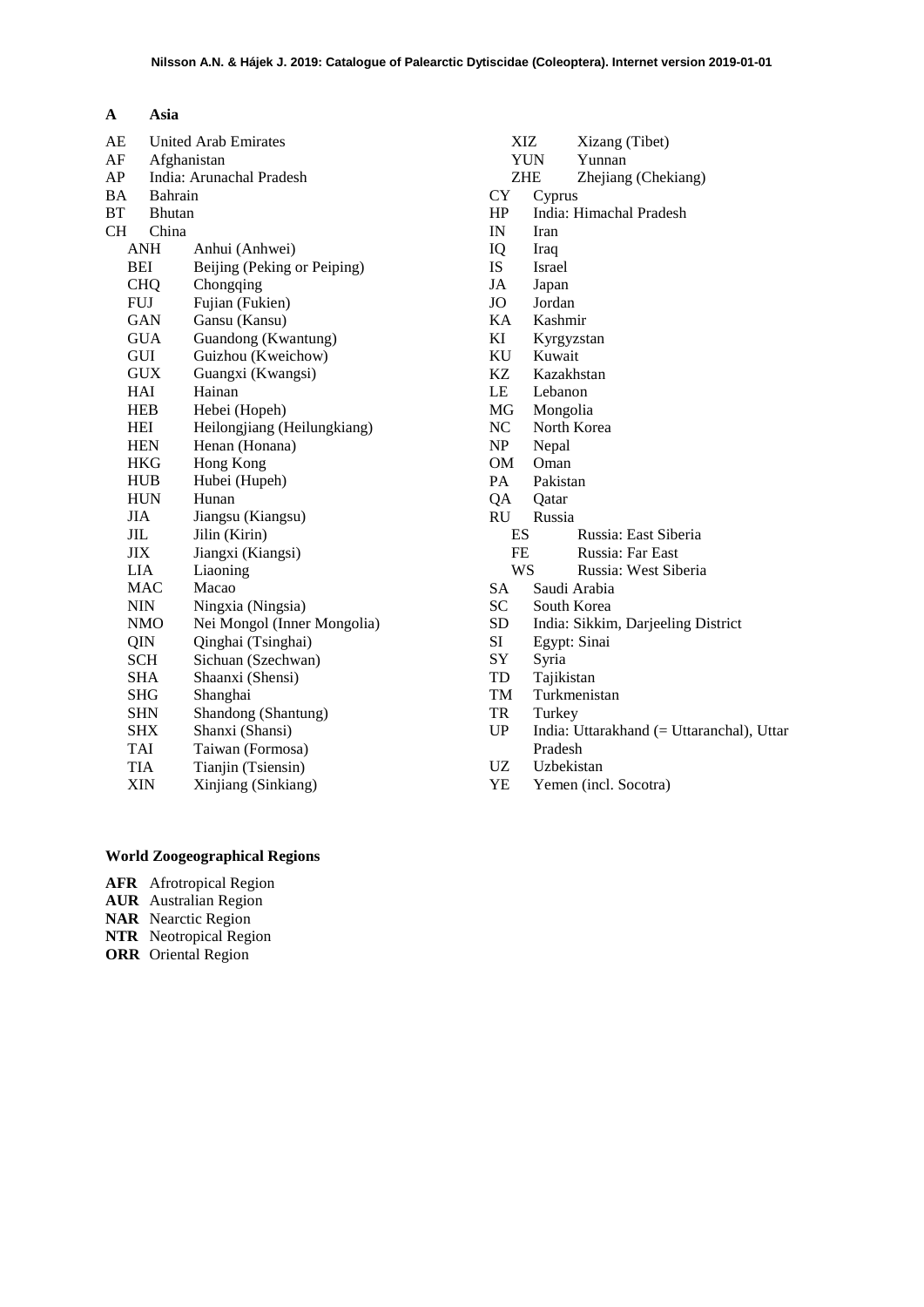family **DYTISCIDAE** Leach, 1815 subfamily **Agabinae** Thomson, 1867 tribe Agabini Thomson, 1867

**genus** *Agabus* **Leach, 1817: 69** type species *Agabus paykullii* Leach, 1817 (*= Dytiscus serricornis* Paykull, 1799)

**subgenus** *Acatodes* Thomson, 1859: 13 type species *Dytiscus fuscipennis* Paykull, 1798

- = *Allonychus* Zaitzev, 1905a: 39 [RN] type species *Agabus coxalis* Sharp, 1882
- = *Arctodytes* Thomson, 1874: 541 type species *Dytiscus elongatus* Gyllenhal in C.R. Sahlberg, 1826
- = *Badynectus* Seidlitz, 1872:57 type species *Dytiscus fuscipennis* Paykull, 1798
- *= Heteronychus* Seidlitz, 1887: 81 [HN] type species *Agabus coxalis* Sharp, 1882
- *= Mesogabus* Guéorguiev, 1969: 61 type species *Agabus insignis* Guéorguiev, 1969 (= *Colymbetes alpinus* Motschulsky, 1860)
- = *Scytodytes* Seidlitz, 1887: 81 type species *Dytiscus sturmii* Gyllenhal, 1808
- *abaensis* Šťastný & Hájek, 2016: 312 **A:** CH (GAN SCH)

*aequabilis* Gschwendtner, 1923: 105 (*Gaurodytes*) **A:** CH (SCH XIN) KI UZ

*aequalis* Sharp, 1882: 501 **A:** CH (GAN JIL SCH) MG RU (ES FE)

*amoenus* Solsky, 1874: 142 **E:** GG RU (ST) UK **A:** KZ UZ

*angusi* Nilsson, 1994b: 172 **A:** CH (HEI) MG RU (ES)

*arcticus alpinus* Motschulsky, 1860a: 102 (*Colymbetes*) **A:** MG RU (ES WS)

= *insignis* Guéorguiev, 1969: 62

= *punctipennis* J.R. Sahlberg, 1880: 56 (*Gaurodytes*)

= *sibiricus* J.R. Sahlberg, 1880: 56 (*Gaurodytes*)

*arcticus arcticus* Paykull, 1798: 201 (*Dytiscus*) **E:** FI GB IR NR RU (NT) SV **NAR**

= *reticulatus* Kirby, 1837: 71 (*Colymbetes*)

*arcticus ochoticus* Poppius, 1908: 54 **A:** RU (FE)

*bergi* Zaitzev, 1913: 195 **E:** AR GG **A:** TR

*browni* Kamiya, 1934: 181 **A:** CH (BEI) JA SC

= *brunneus* Kamiya, 1935: 8 [HN]

= *orientalis* Kamiya, 1938: 36 [RN]

*clypealis* Thomson, 1867: 107 (*Gaurodytes*) **E:** BY DE FI GE LA LT[1](#page-52-0) PL RU (CT NT) SV UK **A:** RU (ES FE WS) **NAR**

= *scholzi* W. Kolbe, 1916: 253

*confinis* Gyllenhal, 1808: 511 (*Dytiscus*) **E:** FI LA NR RU (NT) SV **A:** MG RU (ES FE WS) **NAR**

= *longulus* LeConte, 1878: 596 (*Gaurodytes*)

= *ovoideus* Crotch, 1873: 418 (*Gaurodytes*)

*congener* Thunberg, 1794: 75 (*Dytiscus*) **E:** AN AR AU BE BU BY CR CZ DE EN FI FR GB GE GG GR HU IR IT LA LT LU MC NL NR RO RU (CT NT ST) PL SK SV SZ UK **A:** CH (JIL QIN) JA KZ MG RU (ES FE WS) TR

= *congener* Paykull, 1798: 214 (*Dytiscus*) [HN]

= *daisetsuzanus* Kamiya, 1938: 34

= *foveolatus* Mulsant & Godart, 1860: 177

= *funkii* Seidlitz, 1887: 92

= *venturii* Bertolini, 1870: 242

*conspicuus* Sharp, 1873b: 48 **A**: JA RU (FE) SC

= *deplanatus* Guignot, 1952a: 18

= *procerus* Régimbart, 1899: 281 (*Platynectes*)

*costulatus* Motschulsky, 1859a: 541 (*Colymbetes*) **A:** KI KZ MG RU (ES FE WS)

= *tunkunensis* Zimmermann, 1928: 178 (*Gaurodytes*)

*coxalis coxalis* Sharp, 1882: 535 **A:** KZ MG RU (ES WS)

= *splichali* Reitter, 1899: 196

*coxalis ermaki* Zaitzev, 1953: 259 (*Gaurodytes*) **E:** RU (NT) **A:** RU (ES FE WS) **NAR**

*coxalis schmidti* Zaitzev, 1913: 197 **E:** AR GG RU (ST) TR

*discolor* Harris, 1828: 164 (*Colymbetes*) **E:** FI NR RU (NT) SV **A:** RU (ES FE) **NAR**

*= levanderi* Hellén, 1929: 40

*elongatus* Gyllenhal in C.R. Sahlberg, 1826: 169 (*Dytiscus*) **E:** FI NR RU (NT) SV **A:** RU (ES WS) **NAR** = *bryanti* F.S. Carr, 1930: 278

*fulvipennis* Régimbart, 1899: 277 **A:** CH (HEB HUB JIX SCH SHN SHX TAI)

*= chinensis* Zimmermann, 1919a: 211 (*Gaurodytes*)

*fuscipennis* Paykull, 1798: 209 (*Dytiscus*) **E:** AU BY CZ DE EN FI GE HU LA LT NR PL RU (CT NT ST) SK SV

UK **A:** KZ RU (ES FE WS) **NAR**

= *eversmanni* Ballion, 1855: 237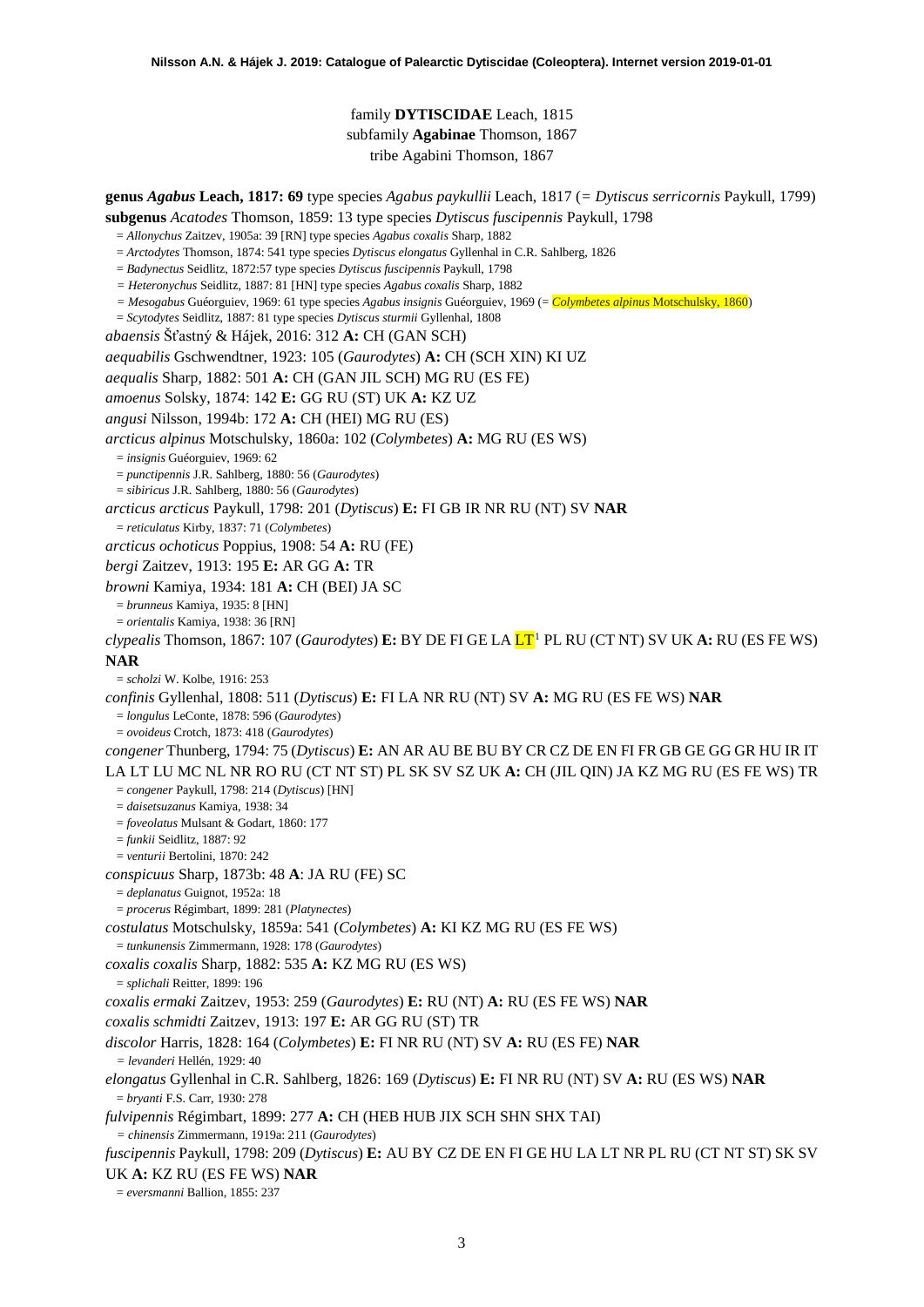= *fossarum* Germar, 1823: 29 (*Dytiscus*) = *obscurior* J.R. Sahlberg, 1875: 170 (*Acatodes*) *granulatus* Falkenström, 1936a: 95 (*Gaurodytes*) **A:** CH (SCH) *hummeli* Falkenström, 1936c: 2 (*Gaurodytes*) **A:** CH (SCH TAI) *inexspectatus* Nilsson, 1990a: 157 **A:** RU (ES WS) **NAR** *infuscatus* Aubé, 1838b: 330 **E:** FI NR RU (NT) **A:** MG RU (ES FE WS) **NAR** = *dubiosus* Poppius, 1905: 20 = *gelidus* U. Sahlberg, 1906: 15 *japonicus continentalis* Guéorguiev, 1970: 259 [RN] **A:** CH (FUJ GUX HEB HUB JIA JIX LIA SCH TAI YUN) RU (FE) SC **ORR** = *falkenstromi* Zaitzev, 1953: 254 [HN] (*Gaurodytes*) *japonicus ezo* Nakane, 1989: 23 **A:** CH (TAI) JA RU (FE) *japonicus japonicus* Sharp, 1873b: 50 **A:** JA *japonicus shiroumanus* Nakane, 1959: 98 (*Gaurodytes*) **A:** JA *joachimschmidti* Brancucci & Hendrich, 2008:52 **A:** CH (XIZ) *kaszabi* Guéorguiev, 1972: 37 **A:** MG *kokoosson* Feng, 1936: 8 **A:** CH (SHX) *lapponicus* Thomson, 1867: 108 (*Gaurodytes*) **E:** FI FR IT NR RU (NT) SP SV SZ **A:** MG RU (ES FE WS) TR = *obovatus* J.R. Sahlberg, 1875: 176 (*Gaurodytes*) = *obscuripennis* J.R. Sahlberg, 1875: 177 (*Gaurodytes*) *matsumotoi* Satô & Nilsson, 1990: 193 **A:** JA RU (FE) *moestus* Curtis, 1835: lx (*Colymbetes*) **E:** FI RU (NT) **A:** RU (ES FE WS) **NAR** = *borealis* Sharp, 1882: 513 = *nigripalpis* J.R. Sahlberg, 1880: 56 *mucronatus* Falkenström, 1936a: 89 (*Gaurodytes*) **A:** CH (SCH SHA) *pseudoclypealis* Scholz, 1933: 74 **E:** BY FI LA PL RU (CT NT ST) **A:** RU (WS) = *haraldi* Håkan Lindberg, 1933: 121 *puetzi* Fery, 2011a: 93 **A:** CH (SCH) *regimbarti* Zaitzev, 1906b: 174 **A:** CH (BEI GAN GUI HEB HEI JIX LIA SCH SHA SHN SHX XIZ YUN) NC *rufipennis* Gschwendtner, 1933: 163 (*Gaurodytes*) **A:** CH (FUJ) *setulosus* J.R. Sahlberg, 1895: 39 (*Gaurodytes*) **E:** FI LA NR RU (CT NT ST) SV UK *sinuaticollis* Régimbart, 1899: 278 **A:** AP CH (GAN GUX SCH YUN XIN XIZ) HP NP UP *slovzovi* J.R. Sahlberg, 1880: 59 (*Gaurodytes*) **E:** KZ **A:** RU (ES WS) *sturmii* Gyllenhal in Schönherr, 1808: 18 (*Dytiscus*) **E:** AU BE BH BU BY CR CZ DE EN FI FR GB GE GG IR IT LA LT LU ME NL NR PL RO RU (CT NT ST) SK SL SP SV SZ UK **A:** KZ RU (ES WS) TR = *fallax* Munster, 1932: 85 = *goedelii* A. Villa & G.B. Villa, 1833: 33 (*Colymbetes*) *suoduogangi* Šťastný & Nilsson, 2003: 212 **A:** CH (YUN) *thomsoni* J.R. Sahlberg, 1871: 407 (*Gaurodytes*) **E:** FI NR RU (NT) SV **A:** RU (ES FE WS) **NAR** = *coriaceus* J.R. Sahlberg, 1875: 174 (*Gaurodytes*) *tibetanus* Zaitzev, 1908a: 425 **A:** CH (QIN) *turcmenus* Guignot, 1957b: 93 **A:** KI CH (XIN) *zetterstedti* Thomson, 1856: 216 **E:** FI NR RU (NT) SV **A:** RU (ES FE WS) **NAR** = *browni* Leech, 1938: 126 [HN] **subgenus** *Agabus* Leach, 1817: 69 type species *Agabus paykullii* Leach, 1817 (= *Dytiscus serricornis* Paykull, 1799) = *Apator* Semenov, 1899: 512 type species *Agabus kessleri* Hochhuth, 1871 (= *Colymbetes bifarius* Kirby, 1837) = *Carrhydrus* Fall, 1922: 35 type species *Carrhydrus crassipes* Fall, 1922 = *Eriglenus* Thomson, 1859: 14 type species *Dytiscus abbreviatus* Fabricius, 1787 (= *Dytiscus undulatus* Schrank, 1776)

= *Neonecticus* Guignot, 1951b: 84 type species *Agabus disintegratus* Crotch, 1873 *amnicola* J.R. Sahlberg, 1880: 58 (*Gaurodytes*) **A:** RU (ES) **NAR**

 $=$  *triton* Fall, 1922: 17

*bifarius* Kirby, 1837: 71 (*Colymbetes*) **E:** BY RU (CT NT ST) UK **A:** RU (Siberia) **NAR** = *kessleri* Hochhuth, 1871: 238

*clavicornis* Sharp, 1882: 536 **A:** CH (HEI) MG RU (ES FE) **NAR**

= *verus* Brown, 1931: 115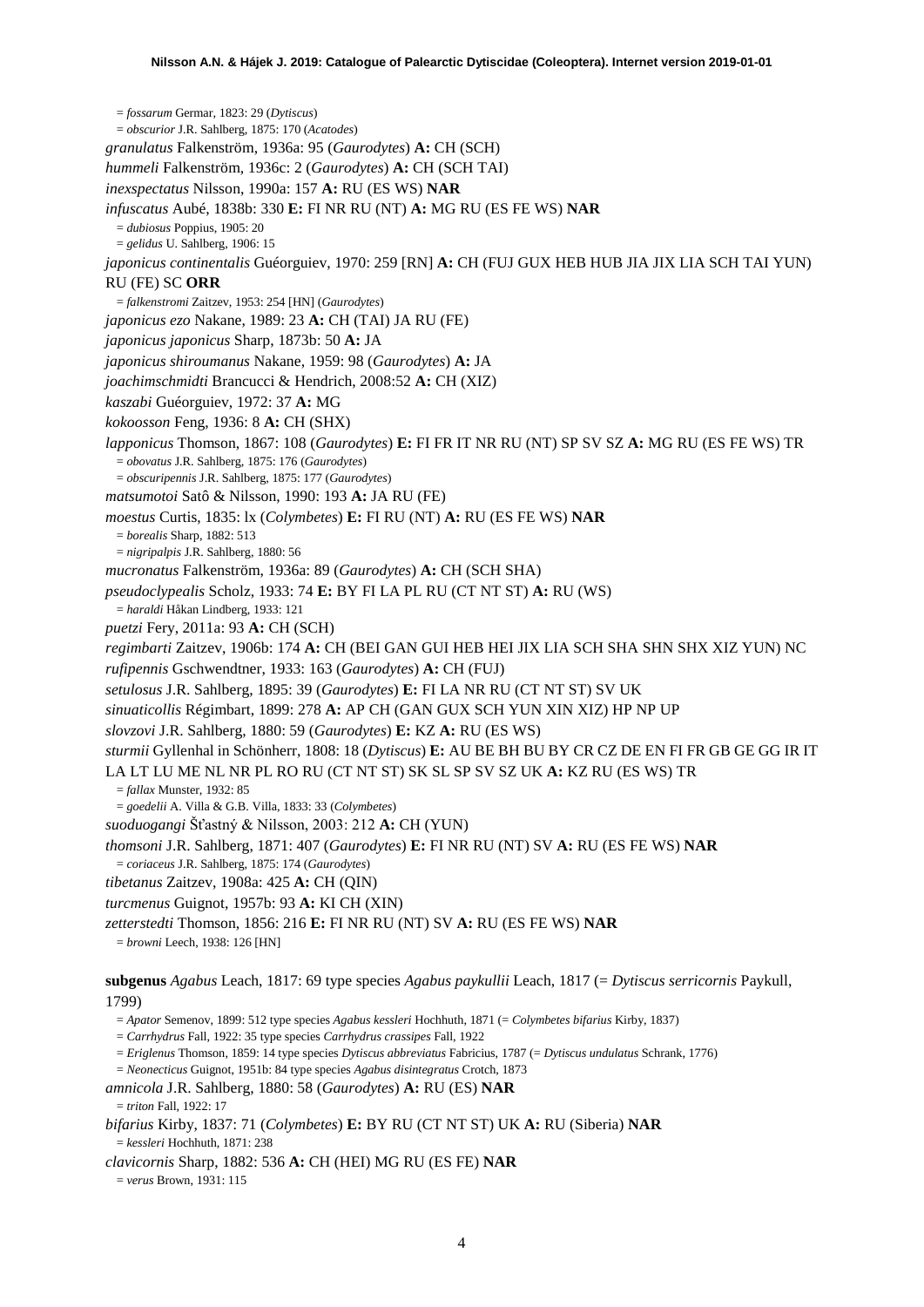*fulvaster* Zaitzev, 1906a: 26 **E:** KZ RU (ST) **A:** KZ MG RU (ES WS) *jacobsoni* Zaitzev, 1905c: 225 **E:** RU (NT) **A:** RU (FE) *labiatus* Brahm, 1790: 27 (*Dytiscus*) **E:** AL AR AU BE BH BU BY CR CZ DE EN FI FR GB GE GG HU IR IT LA LT MC MD ME NL NR PL PT RU (CT NT ST) SB SK SL SP SV SZ UK **A:** KI KZ RU (ES WS) TR = *assimilis* Sturm, 1834: 112 (*Colymbetes*) = *femoralis* Gravenhorst, 1807: 102 (*Dytiscus*) = *femoralis* Paykull, 1798: 215 (*Dytiscus*) = *hochhuti* Zaitzev, 1908c: clx = *impressus* Zoubkoff, 1833: 317 (*Colymbetes*) = *transcaucasicus* Zaitzev, 1927: 28 *lineatus* Gebler, 1848: 75 **E:** KZ MD RU (CT ST) UK **A:** KZ MG RU (ES WS) TR = *desertorum* Morawitz, 1863: 169 *lotti* Turner, Toledo & Mazzoldi, 2015: 3 **E:** AU CZ HU IT SK *luteaster* Zaitzev, 1906a: 27 **E:** RU (NT) **A:** RU (ES FE WS) *mandsuricus* Guignot, 1956a: 139 (*Ilybius*) **A:** CH (HEI) RU (FE) = *mandsuricus* Guignot, 1956c: 396 (*Ilybius*) [HN] = *charini* Lafer, 1988: 54 (*Eriglenus*) *pallens* Poppius, 1905: 22 **E:** RU (NT) **A:** KZ MG RU (ES FE WS) **NAR** = *hudsonicus* Leech, 1938: 123 = *mongolicus* Guéorguiev, 1968a: 27 = *zaitzewi* Poppius, 1909: 12 *poppiusi* Nilsson, 2003c: 97 **A:** RU (ES) *serricornis* Paykull, 1799: 49 (*Dytiscus*) **E:** FI NR RU (CT NT) SV **A:** RU (ES WS) = *clavatus* Latreille, 1804: 166 (*Dytiscus*) = *minor* J.R. Sahlberg, 1875: 170 = *paykullii* Leach, 1817: 72 [RN] *uliginosus* Linnaeus, 1760: 216 (*Dytiscus*) **E:** AU BE BY CR CZ DE EN FI FR GB GE HU IC IT LA LT LU MD NL NR PL RO RU (CT NT ST) SB SK SL SV SZ UK = *aeratus* Stephens, 1828: 79 (*Colymbetes*) = *dispar* Bold, 1849: xxiv = *reichei* Aubé, 1837: 138 = *uliginosus* O.F. Müller, 1776:71 (*Dyticus*) [HN] *undulatus* Schrank, 1776: 70 (*Dytiscus*) **E:** AB AL AR AU BE BH BU BY CR CZ DE EN FR GB GE GG HU IT LA LT LU NL NR PL RO RU (CT ST) SB SK SL SV SZ UK **A:** IN KI = *abbreviatus* Fabricius, 1787: 191 (*Dytiscus*) = *imperfectus* Meier, 1899: 98 = *interruptus* Schilsky, 1888: 183 = *pictus* Meier, 1899: 98 = *ruficeps* Ménétriés, 1832: 141 (*Colymbetes*) *uralensis* Nilsson & Petrov, 2006: 162 **E:** RU (CT) **A:** KZ RU (ES) *vereschaginae* Angus, 1984: 193 **A:** RU (ES WS) *zimmermanni* Scholz, 1920: 15 **E:** BU GR RO RU (ST) UK **A:** TR **subgenus** *Gaurodytes* Thomson, 1859: 14 type species *Dytiscus bipustulatus* Linnaeus, 1767 = *Agabinectes* Guignot, 1932: 525 type species *Dytiscus brunneus* Fabricius, 1798 = *Dichodytes* Thomson, 1886: x type species *Gaurodytes angusticollis* J.R. Sahlberg, 1871 (= *Agabus adpressus* Aubé, 1837) = *Dichonectes* Guignot, 1945a: 21 type species *Dytiscus biguttatus* Olivier, 1795 = *Gabinectes* Guignot, 1931: 202 type species *Dytiscus brunneus* Fabricius, 1798 = *Metronectes* Sharp, 1882: 491 type species *Agabus aubei* Perris, 1869 = *Necticus* Hope, 1838: 131 [HN] type species *Dytiscus bipustulatus* Linnaeus, 1767 = *Xanthodytes* Seidlitz, 1887: 81 type species *Dytiscus nebulosus* Forster, 1771 *adpressus* Aubé, 1837: 169 **E:** FI NR RU (NT) SV **A:** KZ MG RU (ES WS) **NAR** = *angusticollis* J.R. Sahlberg, 1871: 408 (*Gaurodytes*) = *haeffneri* Aubé, 1837: 170 = *sahlbergi* Sharp, 1882: 517

- = *solus* Leech, 1949: 248
- = *subquadratus* Motschulsky, 1860a: 102 (*Colymbetes*)

*adustus* Guignot, 1954a: 223 **A:** IN KA

*affinis* Paykull, 1798: 211 (*Dytiscus*) **E:** AU BE BY CR CZ DE EN FI FR GB GE HU IR IT LA LT LU NL NR PL RO RU (CT NT ST) SK SV SZ UK **A:** JA (Hokkaido) RU (ES FE WS)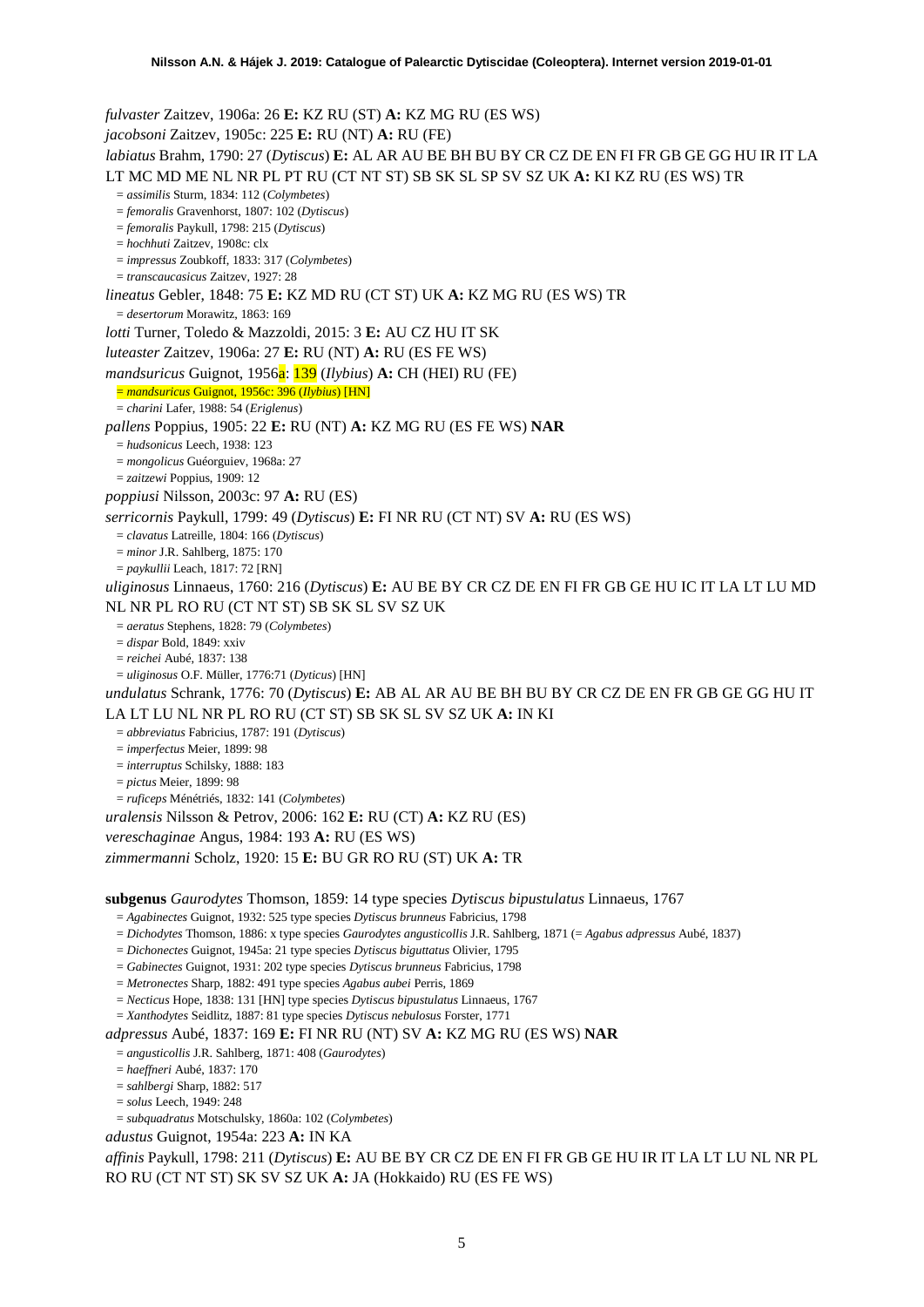= *branchiatus* Babington, 1832: 329 (*Colymbetes*)

= *guttulus* Schönherr, 1808: 19 (*Dytiscus*)

*africanus* Pederzani & Schizzerotto, 1998: 88 **N:** TU

*alexandrae* Ribera, Hernando & Aguilera, 2001: 256 **N:** MO

*alinae* Lafer, 1988: 58 (*Gaurodytes*) **A:** RU (FE)

*aubei* Perris, 1869: 6 **E:** FR (Corsica) IT (Elba)

= *parallelipennis* Desbrochers des Loges, 1871: 337

*basalis* Gebler, 1829: 65 (*Colymbetes*) **A:** CH (XIN) KI KZ MG RU (WS) TD UZ

= *abnormicollis* Ballion, 1871: 329

= *pallidipennis* Jakovlev, 1897: 40 [HN]

= *songoricus* Gebler, 1859: 450 [RN] (*Colymbetes*)

*biguttatus* Olivier, 1795: 26 (*Dytiscus*) **E:** AB AL AR AU BE BH BU BY CR CZ FR GB GE GG GR HU IR IT LS LU MC ME NL PL PT RO RU (CT ST) SB SK SL SP SZ UK **N:** AG CI EG LB MO TU **A:** AF CH (SCH XIN) CY HP IN IQ IS JO KA KI LE PA RU (WS) SA SI SY TM TR UZ YE

= *alligator* Normand, 1933: 299

= *annulatus* Zoubkoff, 1833: 318 (*Colymbetes*)

= *concii* Franciscolo, 1942: 137

= *consanguineus* Wollaston, 1864: 81

= *fontinalis* Stephens, 1828: 66 (*Colymbetes*)

= *impressus* Guignot, 1932:540 [HN]

= *indicus* Régimbart, 1899: 272

= *melas* Aubé, 1837: 168

= *nigricollis* Zoubkoff, 1833: 317 (*Colymbetes*)

= *nitidus* Fabricius, 1801: 265 (*Dytiscus*)

= *nubiensis* Régimbart, 1895: 154

= *olivieri* Zaitzev, 1908b: 121 [RN]

= *pauper* Schilsky, 1888: 184

= *picicornis* Stephens, 1828: 66 (*Colymbetes*)

= *silesiacus* Letzner, 1844: 170

= *subaquilus* Gozis, 1912: 60

*biguttulus* Thomson, 1867: 110 (*Gaurodytes*) **E:** BY EN FI GE LA LT[2](#page-52-1) NR PL RU (CT NT) SV UK **A:** KI MG RU (ES WS)

= *boreellus* J.R. Sahlberg, 1871: 409 (*Gaurodytes*)

= *ovalis* J.R. Sahlberg, 1875: 178 (*Gaurodytes*)

*binotatus* Aubé, 1837: 161 **E:** FR (Corsica) IT

*bipustulatus* Linnaeus, 1767: 667 (*Dytiscus*) **E:** AB AL AN AR AU AZ BE BH BU BY CR CZ DE EN FA FI FR GB GE GG GR HU IC IR IT LA LS LT LU MC ME NL NR PL PT RO RU (CT NT ST) SB SK SL SP SV SZ TR UK **N:** AG LB MO TU **A:** AF CH (XIN) CY IN IS KA KI KZ LE RU (WS) SY TD TR UZ "Manchuria" **AFR**

= *abdominalis* Costa, 1847a: 134 (*Colymbetes*)

= *acuductus* Marsham, 1802: 416 (*Dytiscus*)

= *alpestris* Heer, 1837: 53

= *alpicola* Zaitzev, 1927: 24

= *alticola* Bruneau de Miré & Legros, 1963: 875

= *bipustulatus* O.F. Müller, 1776:71 (*Dyticus*) [HN]

= *callosus* Thomson, 1884: 1031 (*Gaurodytes*)

= *carbonarius* Fabricius, 1801: 263 [HN] (*Dytiscus*)

= *dolomitanus* Scholz, 1935: 37

= *falcozi* Guignot, 1932: 557

= *immaculatus* Schrank, 1781: 201 (*Dytiscus*)

= *kiesenwetterii* Seidlitz, 1887: 88

= *latus* Gebler, 1841: 371 (*Colymbetes*)

= *luctuosus* Geoffroy in Fourcroy, 1785: 67 (*Dyticus*)

= *maurus* Zimmermann, 1919a: 209 (*Gaurodytes*)

= *peyerimhoffi* Bruneau de Miré & Legros, 1963: 875

= *picipennis* J.R. Sahlberg, 1903a: 5

= *pyrenaeus* Fresneda & Hernando, 1989b: 35

= *regalis* Petri, 1903: 49

= *remotus* J.R. Sahlberg, 1913: 45

= *sexualis* Reiche, 1857: ix

= *snowdonius* Newman in Doubleday & Newman, 1833: 55 (*Colymbetes*)

= *solieri* Aubé, 1837: 183

*blatta* Jakovlev, 1897: 39 **A:** CH (QIN XIN) KI

= *piceus* Jakovlev, 1897: 40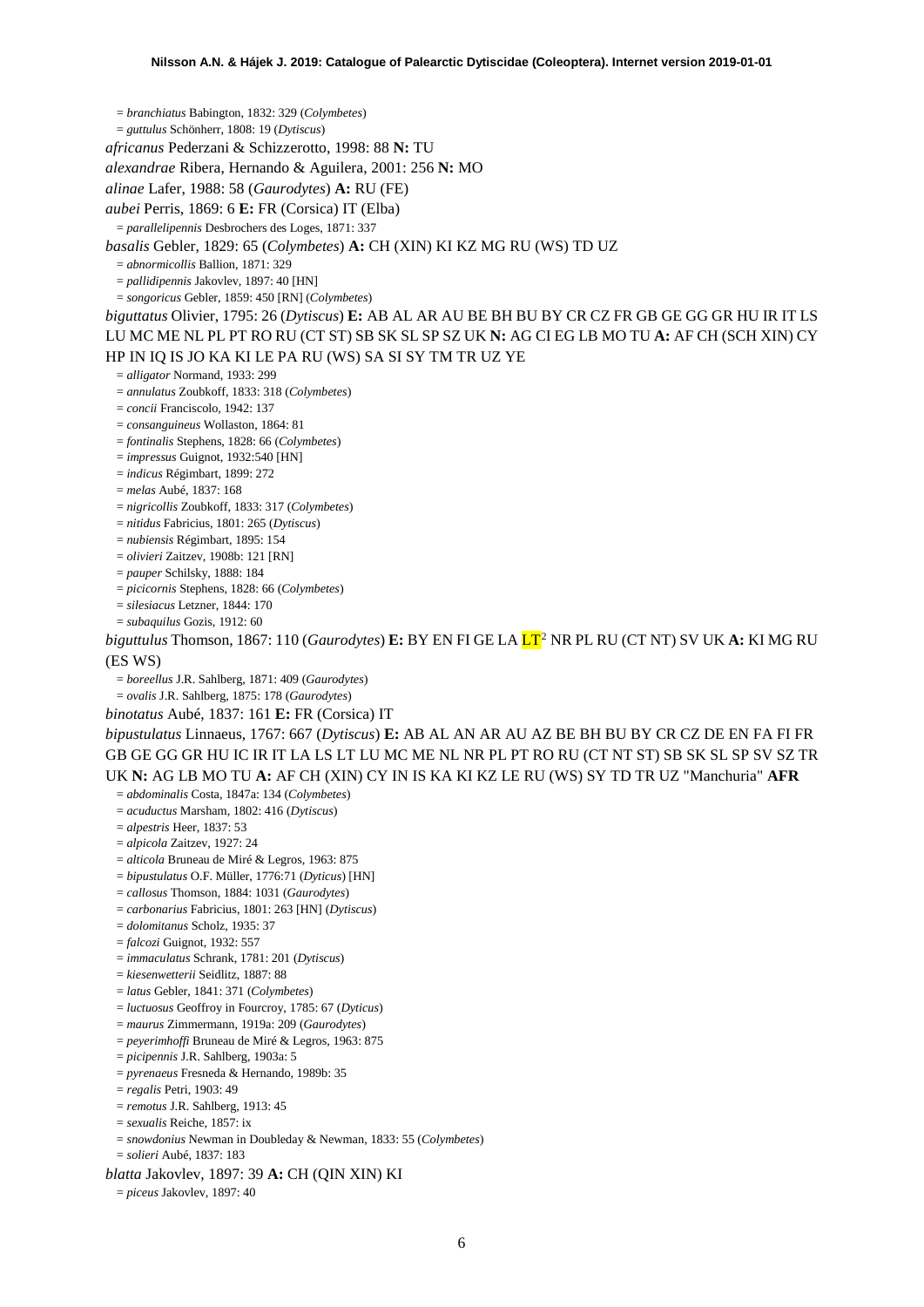*brandti* Harold, 1880: 148 **A:** CH (BEI GAN HEB JIL LIA QIN SCH YUN) MG RU (FE) = *jeholensis* Kamiya, 1935: 8 *brunneus* Fabricius, 1798: 64 (*Dytiscus*) **E:** BE FR GB GE GR IT PT SP SZ **N:** AG LB MO TU **A:** SY = *castaneus* Gyllenhal in Schönherr, 1808: 21 (*Dytiscus*) = *ferrugineus* Stephens, 1828: 79 (*Colymbetes*) *caraboides* Sharp, 1882: 494 **E:** BU GG MC UK **A:** IN LE SY TR = *merkli* Régimbart, 1884a: 23 = *merkli* Régimbart, 1884b: xix [HN] *cephalotes* Reiche, 1861a: 202 **E:** FR (Corsica) *conspersus* Marsham, 1802: 427 (*Dytiscus*) **E:** AB AL AR BE BU CR DE FR GB GE GG GR HU IR IT MC ME NL PL PT RO RU (ST) SP SV UK **N:** AG CI EG LB MO TU **A:** AF CH (QIN XIN XIZ ZHE) CY HP IN IQ JO KA KI KU KZ LE PA RU (WS) SI SY TD TM TR UZ = *bulgaricus* Csiki, 1943: 214 (*Gaurodytes*) = *corsicus* Guignot, 1932: 571 = *gougeletii* Reiche, 1863: 474 = *luniger* Kolenati, 1845: 82 = *nebulosus* Schiødte, 1841: 467 [HN] = *perlautus* Gozis, 1912: 53 = *subnebulosus* Stephens, 1828: 72 (*Colymbetes*) *debilipes* Régimbart, 1899: 273 **A:** HP KA NP PA SD UP **ORR** = *skarduensis* Guignot, 1958: 30 = *subsericatus* Régimbart, 1899: 274 *dichrous* Sharp, 1878b: 169 **E**: "Caucasus" **A:** AF CH (SCH XIN) KI KZ MG RU (ES) TD "Baluchistan" = *dichrous* Sharp, 1890: 38 [HN] = *lederii* Seidlitz, 1887: 94 = *luteolus* Régimbart, 1899: 275 *didymus* Olivier, 1795: 26 (*Dytiscus*) **E:** AU BE BH BU BY CR CZ DE FR GB GE GR IT LT LU ME NL PL PT SL SP SV SZ UK **N:** AG MO TU **A:** IS LE SY TR = *chalybaeus* J.R. Sahlberg, 1903b: 12 = *vitreus* Paykull, 1798: 217 (*Dytiscus*) *dilatatus* Brullé, 1832: 127 (*Colymbetes*) **E:** AL BU CR GG GR IT MC RU (ST) TR UK **N:** AG EG MO TU **A:** CY IN IQ IS KI LE SI SY TR UZ = *balcanicus* Hlisnikovský, 1955b: 101 = *castaneus* Sharp, 1882: 500 [HN] = *gory* Aubé, 1837: 162 *faldermanni* Zaitzev, 1927: 22 **E:** AB **A:** IN IS LE SY TR = *iranicus* Guéorguiev, 1965b: 257 = *palaestinus* Zimmermann, 1934: 164 (*Gaurodytes*) *freudei* Guéorguiev, 1975: 97 **A:** KA NP UP *friedrichi* Falkenström, 1936a: 91 (*Gaurodytes*) **A:** CH (GAN SCH) KI *glacialis* Hochhuth, 1846: 218 **E:** AB AR GG RU (ST) **A:** IN TR = *armeniacus* Sharp, 1882: 497 = *inguttatus* Reitter, 1908: 223 *glazunovi* Zaitzev, 1953: 228 (*Gaurodytes*) **A:** AF UZ *godmanni* Crotch, 1867: 385 **E:** AZ *guttatus baudii* Seidlitz, 1887: 85 **E:** IT *guttatus guttatus* Paykull, 1798: 211 (*Dytiscus*) **E:** AN AU BE BH BU BY CR CZ DE EN FI FR GB GE HU IR IT LA LS LT LU MC ME NL NR PL RO RU (CT NT ST) SB SK SL SP SV SZ UK **A:** HP RU (WS) TR = *nigripes* Costa, 1847b: 97 (*Colymbetes*) = *picinus* Marsham, 1802: 428 (*Dytiscus*) = *septemseriatus* J.R. Sahlberg, 1875: 180 (*Gaurodytes*) = *severior* Gozis, 1912: 63 = *signatus* Grimmer, 1841: 32 (*Colymbetes*) = *styriacus* Sharp, 1882: 496 *heydeni* Wehncke, 1872b: 135 **E:** PT SP **N:** MO = *parvulus* Fresneda & Hernando, 1989a: 14 *kholini* Nilsson, 1994c: 45 **A:** CH (JIL) MG RU (FE) *laferi* Nilsson, 1994c: 47 **A:** CH (HEI) MG RU (FE) *lobonyx* Guignot, 1952a: 17 **A:** CH (GAN QIN SCH) SD

*longissimus* Régimbart, 1899: 275 **A:** BT CH (QIN SCH) SD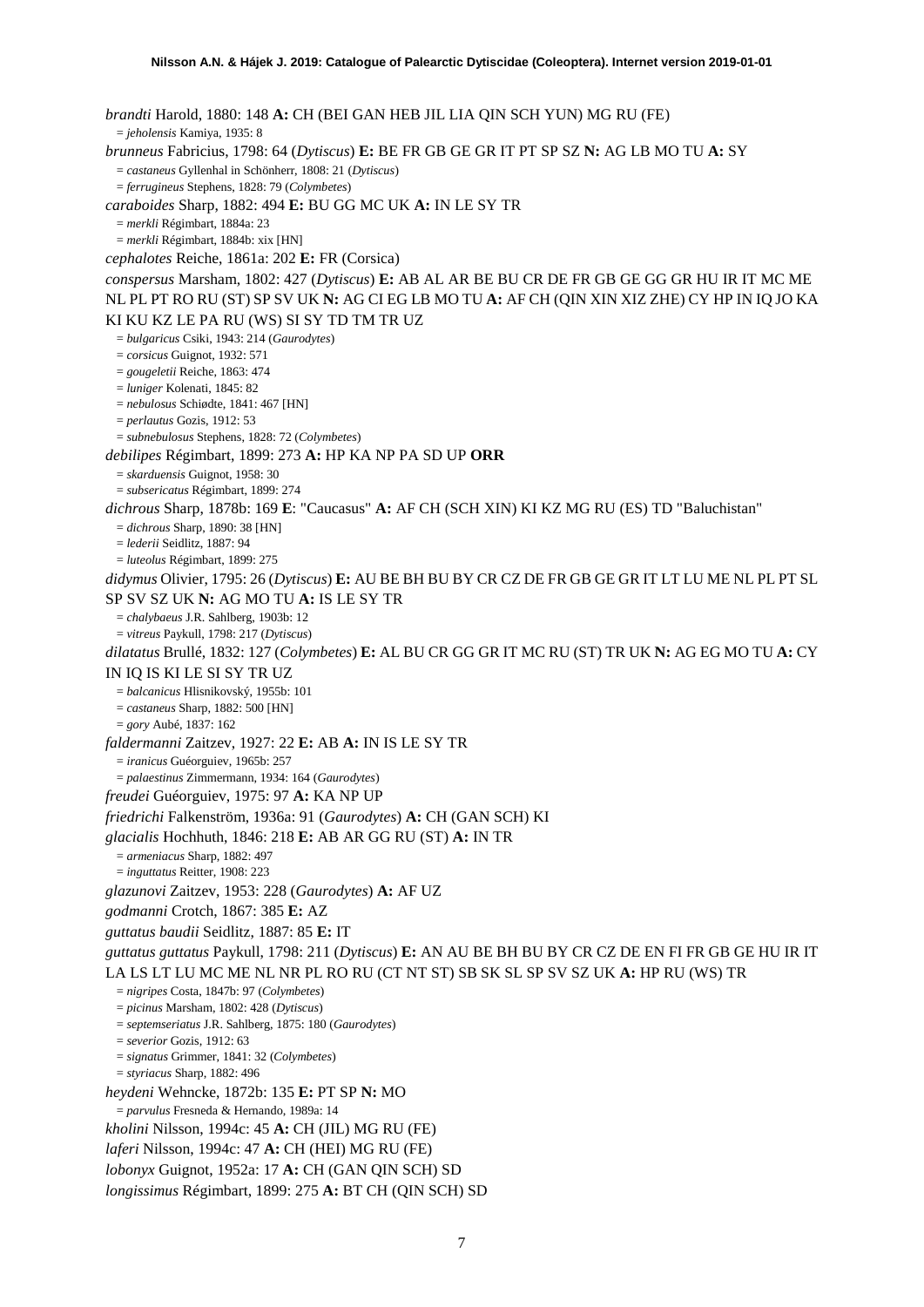*maderensis* Wollaston, 1854: 85 **N:** MR *melanarius* Aubé, 1837: 180 **E:** AU BE BH BU BY CZ DE EN FI FR GB GE HU IT LA LT LU NL NR PL RO RU (CT NT) SK SV SZ UK YU = *frigidus* Schiødte, 1841: 477 = *kotschyi* Letzner, 1849: 95 = *tarsatus* Zetterstedt, 1838: 132 (*Dyticus*) = *tatricus* Roubal, 1938: 19 *nebulosus* Forster, 1771: 56 (*Dytiscus*) **E:** AB AL AR AU BE BH BU CR CZ DE EN FR GB GE GG GR HU IR IT LA LT LU MA MC ME NL NR PL PT RO RU (CT ST) SK SL SP SV SZ TR YU **N:** AG CI EG LB MO MR TU **A:**  CY IN IS JO LE SY TM TR = *abdominalis* Ragusa, 1887: 7 [HN] = *bipunctatus* Fabricius, 1787: 190 [HN] (*Dytiscus*) = *humeralis* Audinet-Serville, 1821:96 (*Dytiscus*) = *immaculatus* Gschwendtner, 1927: 92 [HN] (*Gaurodytes*) = *mixtus* Guignot, 1949a: 6 = *naevius* Gmelin, 1790: 1957 (*Dytiscus*) = *nigromaculatus* Goeze, 1777: 625 (*Dytiscus*) = *notatus* Bergsträsser, 1777: 31 (*Dytiscus*) = *pratensis* Schaufuss, 1882c: 620 = *ragusai* Zaitzev, 1908b: 123 [RN] = *rugosipennis* Guignot, 1932: 568 = *tesselatus* Geoffroy in Fourcroy, 1785: 68 (*Dyticus*) *nevadensis* Håkan Lindberg, 1939: 32 **E:** SP *ommani* Zaitzev, 1908a: 424 **A**: CH (QIN) *paludosus* Fabricius, 1801: 266 (*Dytiscus*) **E:** AR AU BE BH BU BY CR CZ DE EN FI FR GB GE GG GR HU IR IT LA LT LU ME NL NR PL PT RO RU (CT NT ST) SB SK SL SP SV SZ UK **A:** RU (WS) TR = *marginalis* Sharp, 1882: 502 = *pallidipennis* Laporte, 1835: 103 (*Colymbetes*) = *politus* Marsham, 1802: 419 (*Dytiscus*) *picotae* Foster & Bilton, 1997: 113 **E:** PT *ramblae* Millán & Ribera, 2001:109 **E:** SP **N:** LB MO TU *rufulus* Fairmaire, 1859c: 272 **E:** FR (Corsica) IT (Sardinia, Sicily) = *marginicollis* Fairmaire, 1860: 631 = *rotundatus* Wehncke, 1872b: 136 *safei* Abdul-Karim & Ali, 1986: 277 **A:** IQ *sikhotealinensis* Lafer, 1988: 56 (*Gaurodytes*) **A:** RU (FE) *solskii* Jakovlev, 1897: 40 **A:** AF IN KA KI PA TM UZ *striolatus* Gyllenhal, 1808: 508 (*Dytiscus*) **E:** AU BE BY CR CZ DE EN FI FR GB GE HU IT LA LT NL PL RU (CT NT ST) SK SV UK = *costatus* Gerhardt, 1910: 42 = *rectus* Babington, 1840: 53 (*Colymbetes*) *svenhedini* Falkenström, 1932b: 192 (*Gaurodytes*) **A:** CH (XIN) MG *taiwanensis* Nilsson & Wewalka, 1994: 993 **A:** CH (TAI) *tristis* Aubé, 1838b: 356 **E:** RU (NT) **A:** RU (ES FE WS) **NAR** = *atratus* Mannerheim, 1853: 157 = *crotchi* Zaitzev, 1905b: 212 = *dubius* Mannerheim, 1843: 221 = *kurilensis* Kamiya, 1938: 35 = *piceu*s Zaitzev, 1905b: 212 [HN] = *piceolus* Zaitzev, 1908b: 123 [RN] *udege* Nilsson, 1994b: 170 **A:** CH (JIL) NC RU (FE) *unguicularis* Thomson, 1867: 101 (*Eriglenus*) **E:** AU BE BY CZ DE EN FI FR GB GE IR LA LT LU NL PL RU (CT NT ST) SK SV UK **A:** RU (ES WS) *winkleri* Gschwendtner, 1923: 104 (*Gaurodytes*) **A:** AF CH (XIN) KA KI KZ TD UZ = *pamiricus* Guignot, 1955d: 274 *wollastoni* Sharp, 1882: 531 **N:** MR = *dissimilis* Falkenström, 1938: 13 [HN] (*Gaurodytes*) = *falkenstromi* J. Balfour-Browne, 1944a: 352 [RN] *yakutiae* Nilsson & Larson, 1990: 229 **A:** RU (ES FE)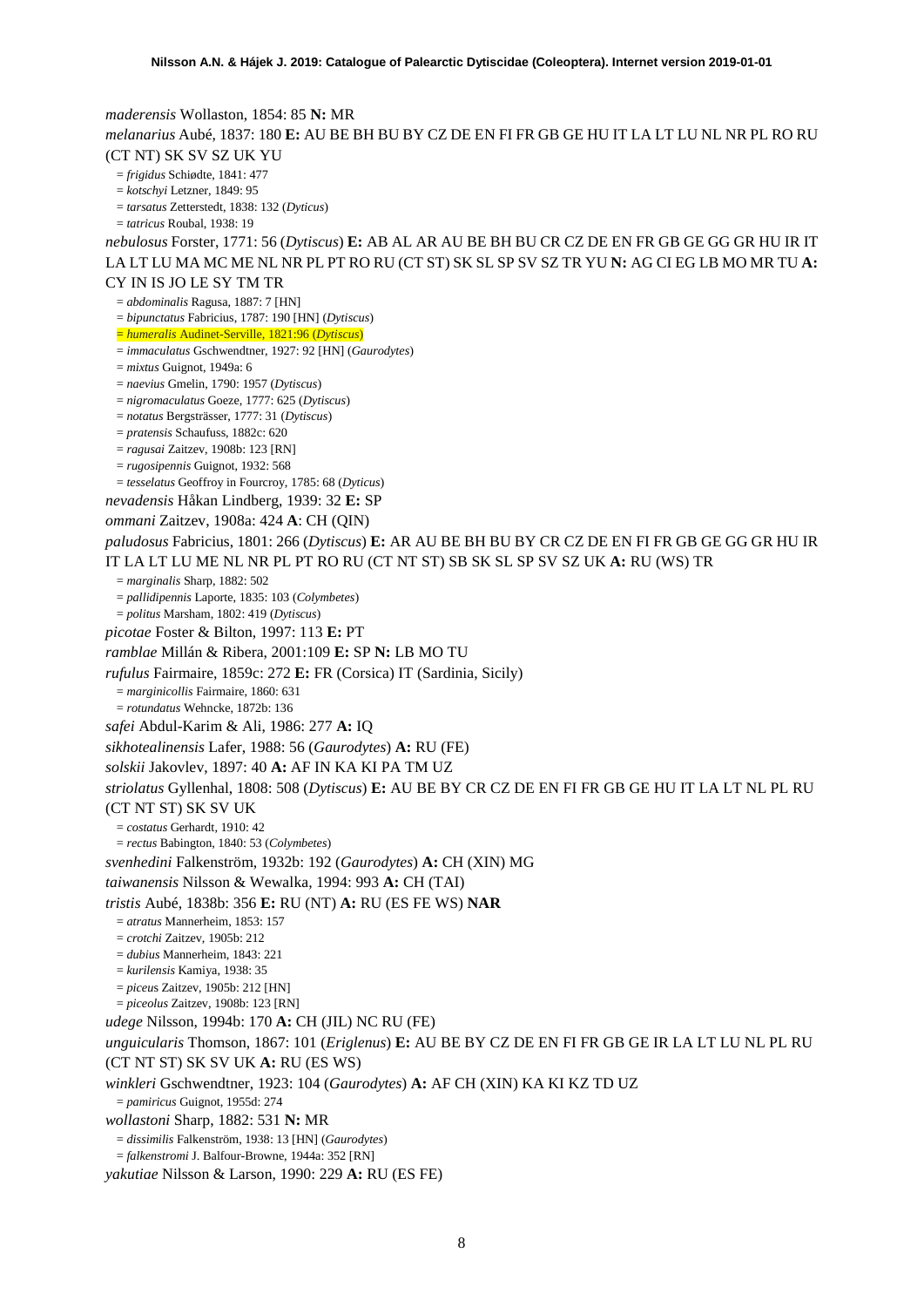**genus** *Hydronebrius* **Jakovlev, 1897: 37** type species *Agabus cordaticollis* Reitter, 1896 *amplicollis* Toledo, 1994: 207 **A:** CH (SCH YUN) *cordaticollis* Reitter, 1896: 233 (*Agabus*) **A:** KI TD UZ *kashmirensis* Vazirani, 1964: 145 (*Amphizoa*) **A:** KA = *guignoti* Vazirani, 1970b: 346 *mattheyi mattheyi* Brancucci, 1980a: 171 **A:** PA *mattheyi nepalensis* Brancucci, 1980a: 174 **A:** NP

#### **genus** *Ilybiosoma* **Crotch, 1873: 398** type species *Ilybius regularis* LeConte, 1852

= *Nebriogabus* Guignot, 1936a: 187 type species *Agabus discicollis* Ancey, 1882 = *Ranagabus* J. Balfour-Browne, 1938: 106 type species *Agabus kermanensis* J. Balfour-Browne, 1939 *kermanense* J. Balfour-Browne, 1938: 107 (*Agabus*) **A:** IN *yeti* Brancucci & Hendrich, 2006:132 **A:** CH (XIZ)

**genus** *Ilybius* **Erichson, 1832: 18** type species *Dytiscus fenestratus* Fabricius, 1781

= *Agabidius* Seidlitz, 1887: 97 type species *Ilybius cinctus* Sharp, 1882: 560

= *Asternus* Guignot, 1931: 202 type species *Dytiscus chalconatus* Panzer, 1796

= *Hyobius* Gistel, 1856: 354 type species *Dytiscus fenestratus* Fabricius, 1781

= *Idiolybius* Gozis, 1886: 8 type species *Dytiscus fenestratus* Fabricius, 1781

= *Ilybidius* Guignot, 1948a: 169 type species *Ilybius discedens* Sharp, 1882: 557

= *Ilyobius* Gemminger & Harold, 1868: 451 type species *Dytiscus fenestratus* Fabricius, 1781

= *Parasternus* Guignot, 1936a: 186 type species *Agabus subtilis* Erichson, 1837

*adygheanus* Petrov, Shapovalov & Fery, 2010: 42 **E:** RU (ST)

*aenescens* Thomson, 1870: 125 **E:** AU BE BY CZ DE EN FI FR GB GE IR IT LA LT LU NL NR PL RU (CT NT)

SK SV SZ UK **A:** KZ RU (WS)

= *kiesenwetteri* Kraatz, 1872: 166

*albarracinensis* Fery, 1986: 345 (*Agabus*) **E:** FR PT SP

= *maestri* Fresneda & Hernando, 1987: 67 (*Agabus*)

= *maestri* Fresneda & Hernando, 1988: 173 (*Agabus*) [HN]

= *maestroae* Fery & Nilsson, 1993: 91 (*Agabus*) [UE]

*angustior* Gyllenhal, 1808: 500 (*Dytiscus*) **E:** BY DE EN FI GE LA LT NR PL RU (NT) SV **A:** MG RU (ES FE WS) **NAR**

*anjae* Nilsson, 1999a: 36 **A:** CH (HEI) JA RU (ES FE)

**=** *anjarum* Nilsson, 2007: 49 [UE]

*apicalis* Sharp, 1873b: 51 **A:** CH (BEI GAN HEI HUB JIA JIL JIX LIA SCH SHA SHG SHN) JA RU (FE) SC = *intermediatus* Feng, 1936: 10

*ater* De Geer, 1774: 401 (*Dytiscus*) **E:** AB AL AU BE BH BU BY CR CZ DE EN FI FR GB GE GG GR HU IR IT LA LS LT LU NL NR PL RO RU (CT NT ST) SK SL SP SV SZ UK **A:** IN TR RU (ES WS)

= *ater* Panzer, 1796: 38/t.15 [HN] (*Dytiscus*)

= *ungularis* LeConte, 1862: 521 (*Colymbetes*)

*balkei* Fery & Nilsson, 1993: 103 (*Agabus*) **A:** MG RU (ES FE WS)

*bedeli* Zaitzev, 1908b: 121 [RN] (*Agabus*) **N:** AG TU

= *politus* Reiche, 1861b: 369 [HN] (*Agabus*)

*chalconatus* Panzer, 1796: 38/t.17 (*Dytiscus*) **E:** AU BE BH BU CR CZ DE EN FI FR GB GE GR HU IR IT LA LT LU MC MD ME NL PL PT RO RU (ST) SK SL SP SV SZ UK YU **N:** AG MO **A:** IN IS SY TM TR

= *aterrimus* Stephens, 1828: 79 (*Colymbetes*)

= *fuscoaenescens* Régimbart, 1877b: 203 (*Agabus*)

= *fuscoaenescens* Régimbart, 1878a: cxlviii [HN] (*Agabus*)

= *nigroaeneus* Marsham, 1802: 428 (*Dytiscus*)

*chishimanus* Kôno, 1944: 80 **A:** CH (HEI JIL) MG RU (ES FE)

= *weymarni* J. Balfour-Browne, 1947b: 446

*cinctus* Sharp, 1878b: 169 **E:** AB GG RU (ST) UK **A:** CH (GAN GUX HEB HEI HUB JIA JIL LIA SCH SHA TIA XIN YUN) KZ MG RU (ES) UZ

= *angustulus* Régimbart, 1899: 289

= *chinensis* Csiki, 1901: 102

= *cinctus* Sharp, 1882: 560 [HN]

= *cinctus* Sharp, 1890: 38 [HN]

*crassus* Thomson, 1856: 224 **E:** AU BE CZ DE EN FI GE LT NR PL RU (CT NT) SK SV SZ UK **A:** RU (WS)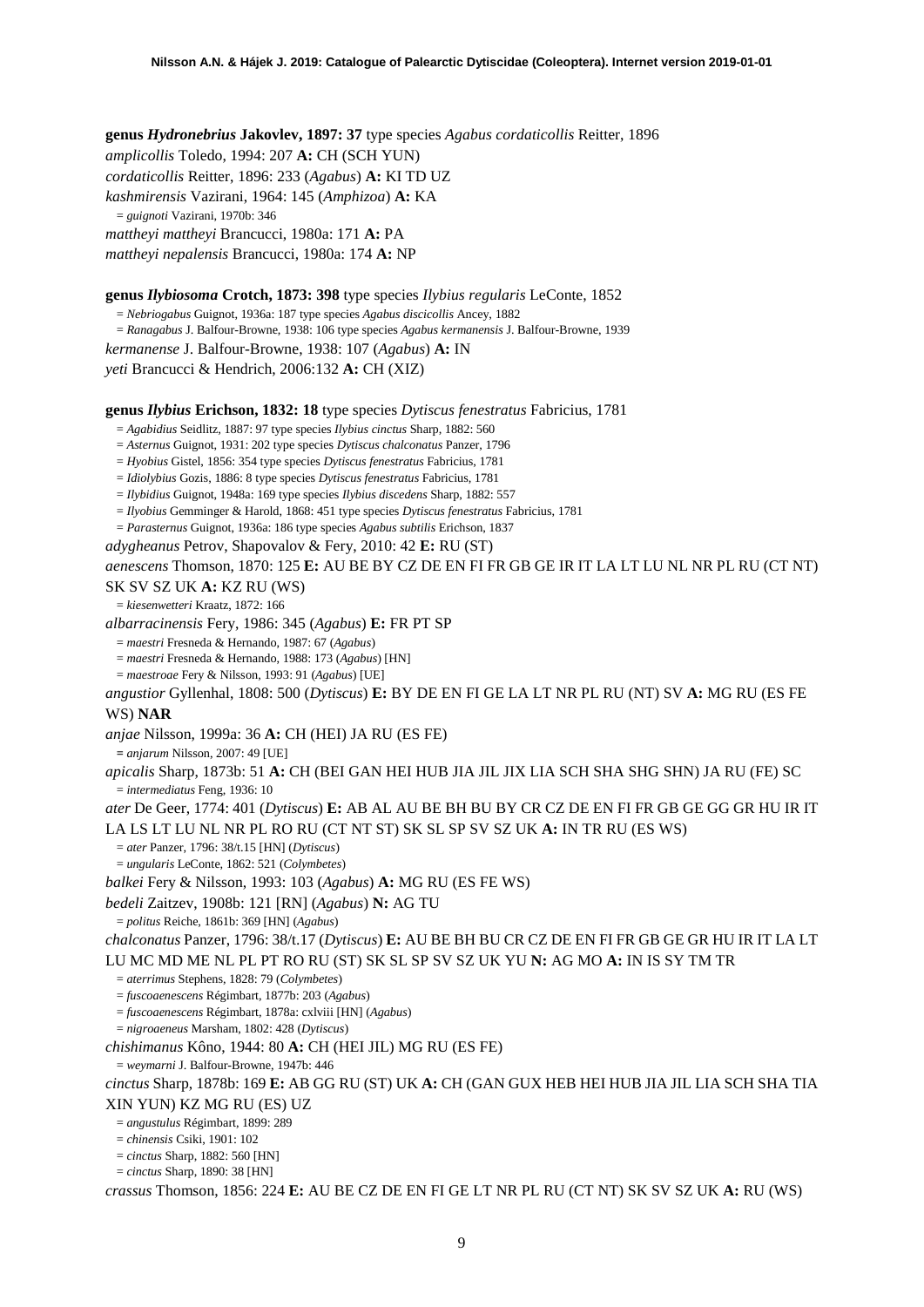<span id="page-9-0"></span>*dettneri* Fery, 1986: 342 (*Agabus*) **E:** PT SP *discedens* Sharp, 1882: 557 **A:** RU (FE) **NAR** *enpalaiatheka* Fery & Hendrich, 2011b: 40 **A:** TR *erichsoni* Gemminger & Harold, 1868: 454 (*Agabus*) **E:** AB BY DE EN FI GE HU IT LA LT NR PL RU (CT NT) SV SZ **A:** IN JA KZ MG RU (ES FE WS) **NAR** = *cincticollis* Mäklin, 1881: 22 = *lutosus* Crotch, 1873: 419 [HN] (*Gaurodytes*) *fenestratus* Fabricius, 1781: 294 (*Dytiscus*) **E:** AU BE BH BU BY CR CZ DE EN FI FR GB GE HU IT LA LS LT LU ME NL NR PL RO RU (CT NT ST) SB SK SL SV SZ UK YU **A:** KI RU (ES WS) = *aeneus* Panzer, 1796: 38/t.16 [HN] (*Dytiscus*) = *ciliatus* Olivier, 1791: 311 (*Dytiscus*) = *prescotti* Mannerheim in Hummel, 1829: 21 (*Colymbetes*) *fuliginosus fuliginosus* Fabricius, 1792: 191 (*Dytiscus*) **E:** AB AL AN AR AU BE BH BU BY CR CZ DE EN FI FR GB GE GG GR HU IR IT LA LS LT LU MC MD ME NL NR PL RO RU (CT NT ST) SB SK SL SP SV SZ UK **N:**  MO **A:** IN KI KZ MG RU (WS) TR = *lacustris* Panzer, 1796: 38/t.14 [HN] (*Dytiscus*) = *pirinicus* Guéorguiev, 1957: 25 *fuliginosus turcestanicus* Gschwendtner, 1934: 74 **A:** CH (XIN) KZ *guttiger* Gyllenhal, 1808: 499 (*Dytiscus*) **E:** AU BE BU[3](#page-52-2) BY CR CZ DE EN FI FR GB GE HU IR IT LA LS LT LU NL NR PL RO RU (CT NT) SL SV SZ UK **A:** RU (WS) = *immunis* Stephens, 1828: 81 (*Colymbetes*) = *kiesenwetteri* Wehncke, 1872b: 136 [HN] = *quadrinotatus* Stephens, 1828: 83 (*Colymbetes*) *hozgargantae* Burmeister, 1983: 133 (*Agabus*) **E:** SP **N:** MO *hulae* Wewalka, 1984: 137 (*Agabus*) **A:** IS SY TR *jaechi* Fery & Nilsson, 1993: 94 (*Agabus*) **E:** GR TR **A:** TR *lagabrunensis* Schizzerotto & Fery, 1990: 148 (*Agabus*) **E:** IT *lateralis* Gebler, 1832: 40 (*Colymbetes*) **A:** CH (HEI) MG RU (ES FE) = *limbatus* Sharp, 1882: 557 *lenensis* Nilsson, 2000: 31 [RN] **A:** RU (ES WS) "Manchuria" = *aenescens* Poppius, 1905: 18 [HN] (*Agabus*) *lenkoranensis* Fery & Nilsson, 1993: 95 (*Agabus*) **E:** AB **A:** IN *meridionalis* Aubé, 1837: 126 **E:** FR IT PT SP **N:** MO = *hispanicus* Sharp, 1873a: 260 *minakawai* Nilsson & Ribera, 2007: 162 **A:** RU (FE) *montanus* Stephens, 1828: 76 (*Colymbetes*) **E:** BE DE FR GB GE IR IT LA LT LU NL PL PT RU (ST) SP **N:** AG  $MO$ = *melanocornis* Zimmermann, 1915: 223 (*Agabus*) *nakanei* Nilsson, 1994a: 58 **A:** JA RU (FE) *neglectus* Erichson, 1837: 158 (*Agabus*) **E:** AU BE BY CZ DE EN FR GE HU LA LT LU NL PL RU (CT NT ST) SK SV SZ UK *obtusus* Sharp, 1882: 558 **A:** CH (GAN SCH) MG RU (ES) *opacus* Aubé, 1837: 173 (*Agabus*) **E:** FI NR RU (NT) SV **A:** MG RU (ES FE WS) **NAR** = *gelidus* Fall, 1926: 142 [HN] (*Agabus*) = *mimmi* J.R. Sahlberg, 1875: 182 (*Gaurodytes*) [HN] = *mimmii* J.R. Sahlberg, 1874: xiv (*Gaurodytes*) = *pseudoconfertus* Wallis, 1926: 90 (*Agabus*) = *rufinus* Marseul, 1882: 28 (*Agabus*) = *sachalinensis* Kamiya, 1938: 37 (*Agabus*) = *sharpi* Jacobson, 1908: 430 [RN] (*Agabus*) = *sibericus* Sharp, 1882: 519 [HN] (*Agabus*) *ovalis* Gschwendtner, 1934: 74 **A:** RU (ES) *pederzanii* Fery & Nilsson, 1993: 95 (*Agabus*) **E:** IT *picipes* Kirby, 1837: 71 (*Colymbetes*) **E:** FI NR SV **A:** RU (WS) **NAR** *poppiusi* Zaitzev, 1907b: 208 **A:** CH (SCH) MG RU (ES) *pseudoneglectus* Franciscolo, 1972: 84 (*Agabus*) **E:** AL BU CR GR HU IT ME RO = *skiathos* Hinterseher, 1981: 87 (*Agabus*)

*quadriguttatus* Lacordaire in Boisduval & Lacordaire, 1835: 316 (*Colymbetes*) **E:** AU BE BU BY CR CZ DE EN FI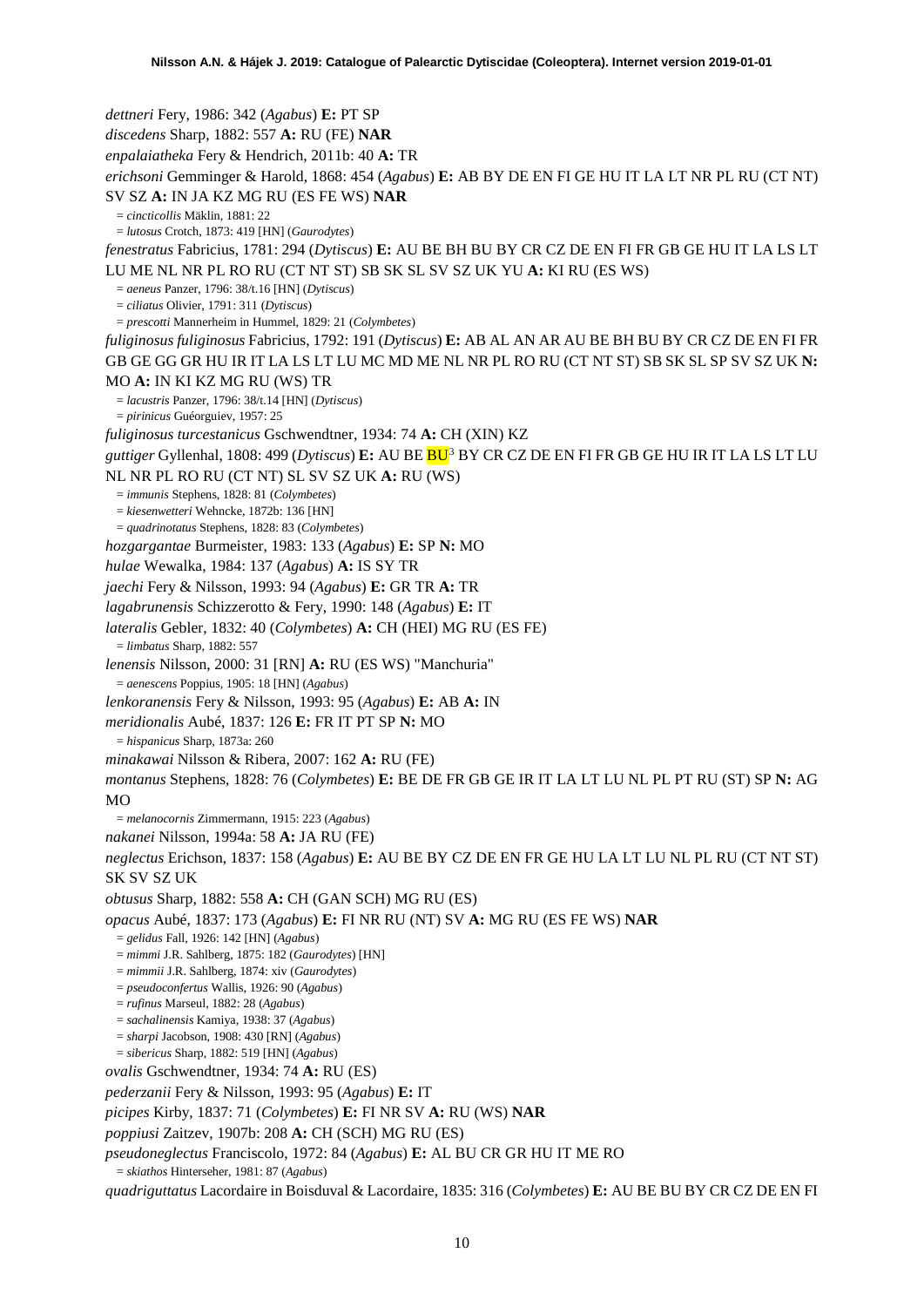FR GB GE GG GR HU IR IT LA LS LT LU NL NR PL RO RU (CT NT ST) SB SK SL SP SV SZ UK **A:** IN TR = *obscurus* Marsham, 1802: 414 [HN] (*Dytiscus*) = *sexdentatus* Schiødte, 1841: 487 *samokovi* Fery & Nilsson, 1993: 91 (*Agabus*) **E:** BU *satunini* Zaitzev, 1913: 196 (*Agabus*) **E:** GG RU (ST) **A:** RU (WS) TR *similis* Thomson, 1856: 225 **E:** BY CZ DE EN FI FR GE HU LA LT NR RU (CT NT) PL SV UK = *ovatus* Hochhuth, 1871: 237 *subaeneus* Erichson, 1837: 156 **E:** AB AR AU BE BY CR CZ DE EN FI FR GB GE GG HU IR IT LA LT LU MD NL NR PL RO RU (CT NT ST) SK SV SZ UK **A:** KI KZ MG RU (ES WS) **NAR** = *badenii* Wehncke, 1872c: 164 = *chalybeatus* Thomson, 1860: 48 = *lapponicus* Scholz, 1917: 251 = *suffusus* Crotch, 1873: 411 = *viridiaeneus* Crotch, 1873: 411 *subtilis* Erichson, 1837: 157 (*Agabus*) **E:** AU BY CZ DE EN FI FR GE HU IT LA LT NR PL RU (CT NT ST) SK SV UK **A:** RU (ES WS) = *altaicus* Gebler, 1848: 73 *thynias* Fery & Przewoźny, 2011: 60 E: TR *vittiger* Gyllenhal, 1827: 379 (*Dytiscus*) **E:** FI NR RU (NT) SV **A:** RU (WS) **NAR** *wasastjernae* C.R. Sahlberg, 1824: 167 (*Dyticus*) **E:** AU BY CZ DE FI GB GE LA NR PL RU (CT NT) SV UK **A:**  RU (WS) **NAR** = *kenaiensis* Fall, 1926: 141 (*Agabus*)

= *palustris* Wallis, 1926: 92 (*Agabus*)

*wewalkai* Fery & Nilsson, 1993: 85 (*Agabus*) **A:** TR

**genus** *Platambus* **Thomson, 1859: 14** type species *Dytiscus maculatus* Linnaeus, 1758

= *Allogabus* Guignot, 1951b:84, type species: *Agabus americanus* Aubé, 1838

= *Allogabus* Guignot, 1952b: 29 [HN] type species: *Agabus americanus* Aubé, 1838

= *Anagabus* Jakovlev, 1897: 38 type species *Anagabus semenowi* Jakovlev, 1897

*= Colymbinectes* Falkenström, 1936a: 97 type species *Colymbinectes ater* Falkenström, 1936

= *Neoplatynectes* Vazirani, 1970b: 305 type species *Platynectes princeps* Régimbart, 1888

= *Paraplatynectes* Vazirani, 1970b: 305 type species *Platynectes guttula* Régimbart, 1899

= *Stictogabus* Guignot, 1948a: 167 type species *Agabus angulicollis* Régimbart, 1899

*angulicollis* Régimbart, 1899: 273 (*Agabus*) **A:** CH (BEI GAN HEB NMO SCH SHA SHX XIZ YUN)

*ater* Falkenström, 1936a: 97 (*Colymbinectes*) **A:** CH (CHQ GUI SCH YUN)

*balfourbrownei* Vazirani, 1965: 28 **A:** CH (YUN) NP UP **ORR**

*biswasi* Vazirani, 1965: 32 **A:** NP UP

*brancuccii* Hendrich & Przewoźny, 2015: 192 A: CH (SCH)

*convexus* Okada, 2011: 32 **A:** JA

*dabieshanensis* Nilsson, 2003b: 266 **A:** CH (ANH)

*denticulatus* Nilsson, 2003b: 270 **A:** CH (SCH)

*elongatus* Bian & Ji, 2008: 33 **A:** CH (HAI)

*excoffieri* Régimbart, 1899: 281 **A:** CH (GAN GUI HAI HEB HUN SCH SHA SHN YUN XIZ ZHE) **ORR**

*fimbriatus* Sharp, 1884: 445 **A:** CH (JIL GAN HEB SCH) JA NC RU (FE) SC

= *kansouis* Feng, 1936: 9

*guttulus* Régimbart, 1899: 283 (*Platynectes*) **A:** CH (SHG)

*heteronychus* Nilsson, 2003b: 271 **A:** CH (GUA)

*ikedai* Nilsson, 1997: 635 (*Agabus*) **A:** JA

*insolitus* Sharp, 1884: 444 (*Agabus*) **A:** JA

*kempi* Vazirani, 1970b: 330 (*Agraphis*) **A:** BT NP SD

*khukri* Brancucci, 1990: 240 **A:** NP

*koreanus* Nilsson, 1997: 636 (*Agabus*) **A:** RU (FE) SC

 $koreei$  Hendrich & Przewoźny, 2015: 193 **A:** CH (SCH)

*lindbergi* Guéorguiev, 1963: 218 **A:** AF HP PA UP **ORR**

= *guignoti* Vazirani, 1965: 27

*lineatus* Gschwendtner, 1935a: 62 **A:** AP BT NP PA UP **ORR**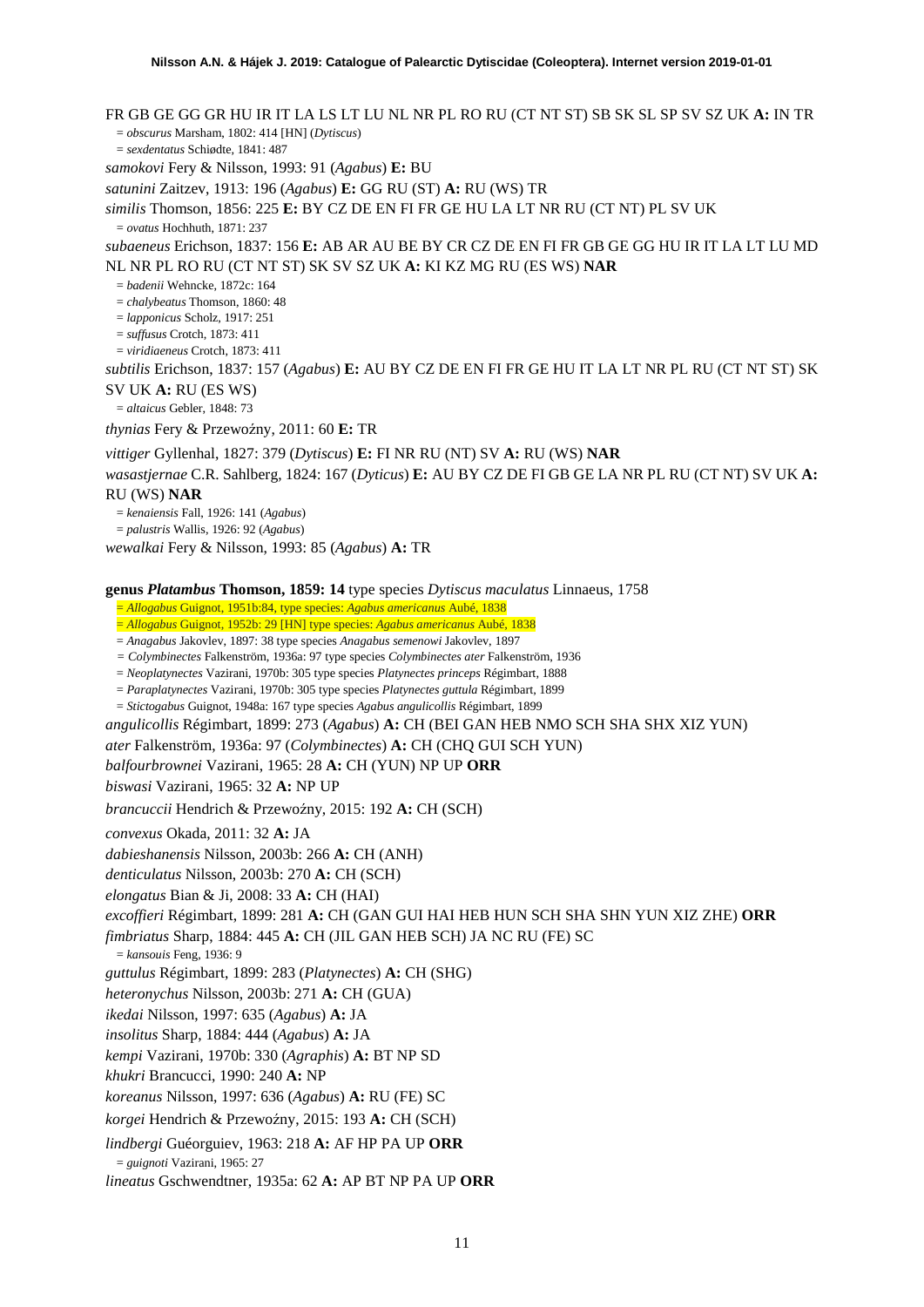*lunulatus* Fischer von Waldheim, 1829: 26 (*Colymbetes*) **E:** AB AR GG GR RU (ST) TR **N:** EG **A:** IN LE TR = *sinuatus* Aubé, 1837: 148 (*Agabus*) *maculatus* Linnaeus, 1758: 412 (*Dytiscus*) **E:** AL AN AR AU BE BH BU BY CR CZ DE EN FI FR GB GE GG GR HU IT LA LS LT LU MC ME NL NR PL RO RU (CT NT ST) SB SK SL SP SV SZ UK **A:** IN MG RU (WS) TR = *biocellatus* O.F. Müller, 1776: 72 (*Dytiscus*) = *cantalicus* Pic, 1912: 57 = *caucasicus* Zaitzev, 1927: 18 = *escalerai* Régimbart, 1900b: 121 = *glacialis* Graells, 1858: 42 [HN] (*Agabus*) = *graellsi* Gemminger & Harold, 1868: 455 [RN] (*Agabus*) = *hebraicus* Geoffroy in Fourcroy, 1785: 70 (*Dyticus*) = *inornatus* Schilsky, 1888: 183 = *ornatus* Herbst, 1784: 125 (*Dytiscus*) = *praetextus* Dalla Torre, 1877: 63 = *pulchellus* Heer, 1840: 149 (*Colymbetes*) *micropunctatus* Nilsson, 2003b: 269 **A:** CH (GUA) *nepalensis* Guéorguiev, 1968b: 42 (*Stictogabus*) **A:** AP BT NP SD = *bhutanensis* Wewalka, 1975b: 157 *optatus* Sharp, 1884: 445 (*Agabus*) **A:** CH (FUJ JIX) JA = *miyamotoi* Nakane, 1959: 95 (*Gaurodytes*) *pictipennis* Sharp, 1873b: 49 (*Agabus*) **A:** JA RU (FE) "Korea" *princeps* Régimbart, 1888: 615 (*Platynectes*) **A:** CH (GUA HKG YUN) **ORR** *= phufahensis* Brancucci, 2004: 82 *punctatipennis* Brancucci, 1984: 153 **A:** CH (FUJ GUA JIX) *satoi* Brancucci, 1982a: 226 **A:** BT NP *sawadai* Kamiya, 1932: 6 (*Agabus*) **A:** JA = *confossus* Guignot, 1954c: 200 (*Agraphis*) *schaefleini* Brancucci, 1988: 188 **A:** CH (YUN) **ORR** *schillhammeri* Wewalka & Brancucci, 1995: 99 **A:** CH (GUI HUB HUN SCH SHA) *semenowi* Jakovlev, 1897: 38 (*Anagabus*) **A:** KI TD *sogdianus* Jakovlev, 1897: 39 (*Anagabus*) **A:** AF KA KI KZ NP PA TD UZ = *holzschuhi* Wewalka, 1975b: 155 = *jucundus* Guignot, 1954a: 222 (*Agabus*) = *ledouxi* Legros, 1977: 14 (*Anagabus*) = *limbibasis* Reitter, 1900: 226 (*Anagabus*) = *vatelloides* Régimbart, 1899: 270 (*Agabus*) *striatus* Zeng & Pu, 1992: 482 (*Hydronebrius*) **A:** CH (SCH YUN) *stygius* Régimbart, 1899: 279 (*Agabus*) **A**: CH (BEI HEB JIL LIA SCH SHN YUN) JA SC *= jilanzhui* Wewalka & Brancucci, 1995: 98 *= nakanei* Nilsson, 1997: 631 (*Agabus*) *ussuriensis* Nilsson, 1997: 632 (*Agabus*) **A:** CH (FUJ HEB JIL LIA) NC RU (FE) SC *wangi* Brancucci, 2006: 67 **A:** CH (HUB YUN) *wewalkai* Brancucci, 1982b: 120 **A:** KA PA *wittmeri* Wewalka, 1975b: 158 **A:** BT NP **ORR** *wulingshanensis* Brancucci, 2005: 1 **A:** CH (HUB HUN) *yaanensis* Nilsson, 2003b: 272 **A:** CH (SCH) *yuxiae* Brancucci, 2011: 10 **A:** CH (GUX)

tribe Hydrotrupini Roughley, 2000

**genus** *Hydrotrupes* **Sharp, 1882: 491** type species *Hydrotrupes palpalis* Sharp, 1882 *chinensis* Nilsson, 2003a: 280 **A:** CH (ANH)

tribe Platynectini Toussaint & Balke, 2017

**genus** *Platynectes* **Régimbart, 1879: 454** type species *Agabus decemnotatus* Aubé, 1838 **subgenus** *Gueorguievtes* Vazirani, 1976: 170 type species *Agabus dissimilis* Sharp, 1873 = *Metaplatynectes* Guéorguiev, 1978: 271 type species *Dytiscus decempunctatus* Fabricius, 1775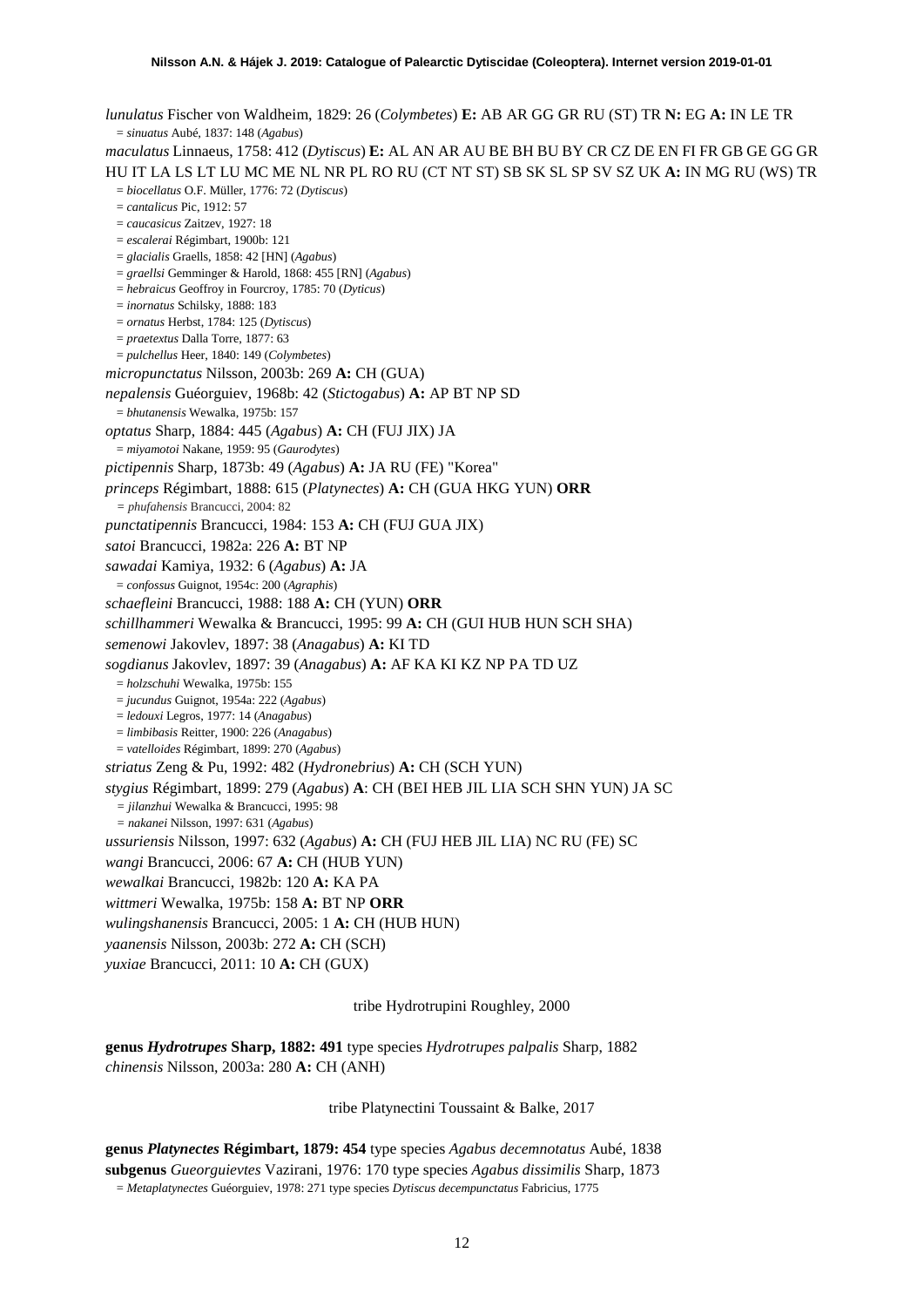*babai* Satô, 1982: 3 **A:** CH (TAI) *chujoi* Satô, 1982: 1 **A:** JA (Ryukyus) *deletus* Régimbart, 1899: 287 **A:** JA *dissimilis* Sharp, 1873b: 50 (*Agabus*) **A:** CH (ANH FUJ GUA GUI HUN JIX SHA SHX ZHE) *gemellatus* Šťastný, 2003: 235 **A:** CH (FUJ GUA GUI GUX HKG JIX MAC TAI) *hainanensis* Nilsson, 1998: 110 **A:** CH (HAI) *kashmiranus kashmiranus* J. Balfour-Browne, 1944a: 352 [RN] **A:** AF BT CH (XIZ) HP KA NP PA SD UP **ORR** = *lineatus* Kollar & Redtenbacher, 1844: 503 [HN] (*Colymbetes*) *kashmiranus lemberki* Šťastný, 2003: 230 **A:** CH (YUN) *major* Nilsson, 1998: 114 **A:** CH (YUN) **ORR**

*mazzoldii* Šťastný, 2003: 240 **A:** CH (YUN) **ORR**

*nanlingensis* Šťastný, 2003: 236 **A:** CH (FUJ GUA)

*rihai* Šťastný, 2003: 243 **A:** CH (SHN)

*wewalkai* Šťastný, 2003: 224 **A:** NP

# subfamily **Colymbetinae** Erichson, 1837

tribe Colymbetini Erichson, 1837

| genus Colymbetes Clairville, 1806: 188 type species Dytiscus striatus Linnaeus, 1758      |
|-------------------------------------------------------------------------------------------|
| $C_{\text{unirational number}}$ Decay 1922; 54 type encoded Dutianus fugges Linneaus 1759 |

= *Cymatopterus* Dejean, 1833: 54 type species *Dytiscus fuscus* Linnaeus, 1758 *dahuricus* Aubé, 1837: 99 **A:** CH (JIL) MG RU (ES FE) **NAR**

= *obscuratus* Mannerheim, 1853: 154 (*Cymatopteru*s)

= *seminiger* LeConte, 1862: 522

*dolabratus* Paykull, 1798: 204 (*Dytiscus*) **E:** FI IC NR RU (NT) SV **A:** KZ RU (ES FE WS) **NAR**

= *drewseni* LeConte, 1862: 523

= *groenlandicus* Aubé, 1838b: 233

= *thomsoni* Sharp, 1882: 628

*= tolli* Zaitzev, 1907b: 209

= *triseriatus* Kirby, 1837: 73

*fuscus* Linnaeus, 1758: 411 (*Dytiscus*) **E:** AR AU BE BH BU BY CR CZ DE EN FI FR GB GE GR HU IR IT KZ LA LS LT LU MA MC MD ME NL NR PL PT RO RU (CT NT ST) SK SL SP SV SZ TR UK YU **N:** AG EG LB MO TU **A:** AF CH (XIZ) CY IN IS KA KZ LE RU (WS) SI SY TM TR UZ

= *affinis* Stein, 1881: 222

= *semirufus* Zimmermann, 1921b: 89

= *transversestriatus* De Geer, 1774: 399 (*Dytiscus*)

*koenigi* Zaitzev, 1927: 30 **E:** GG **A:** IN TR

*magnus* Feng, 1936: 12 **A:** CH (HEI TIA)

*mesepotamicus* Abdul-Karim & Ali, 1986: 278 **A:** IQ

*minimus* Zaitzev, 1908a: 420 **A:** CH (QIN XIZ)

= *hohxilanus* C.-K. Yang, 1996: 143 (*Rhantus*)

*paykulli* Erichson, 1837: 149 **E:** BY DE EN FI GE LA LT NL NR PL RU (CT NT ST) SV UK **A:** KZ RU (ES WS) *piceus* Klug, 1834: t.33: 6 **N:** EG **A:** IN IQ KU SA SI YE

= *procerus* Sharp, 1882: 631

= *simplex* Walker, 1871: 11

*pseudostriatus* Nilsson, 2002:191 **A:** CH (HEI) JA MG RU (ES FE)

*schildknechti* Dettner, 1983: 39 **E:** FR IT PT SP **N:** AG LB MO TU

*semenowi* Jakovlev, 1896: 176 (*Cymatopterus*) **E:** AB GG RU (ST) UK **A:** AF CH (XIN XIZ) IN KI KZ TM = *kokujewi* Jakovlev, 1896: 180 (*Cymatopterus*)

*striatus* Linnaeus, 1758: 411 (*Dytiscus*) **E:** BE BH BY CR CZ DE EN FI FR GE HU KZ LA LT NR PL RU (CT NT

ST) SK SL SV UK **A:** KZ RU (ES WS)

= *bogemanni* Gyllenhal, 1813: 687 (*Dytiscus*)

*substrigatus* Sharp, 1882: 630 **A:** SA YE

*tschitscherini* Jakovlev, 1896: 177 (*Cymatopterus*) **A:** CH (XIN)

*vagans* Sharp, 1882: 630 **A:** IN KU

**genus** *Meladema* **Laporte, 1835: 98** type species *Meladema coriacea* Laporte, 1835 *coriacea* Laporte, 1835: 98 **E:** BU FR GR IT MA PT SP **N:** AG CI LB MO TU **A:** TR **AFR**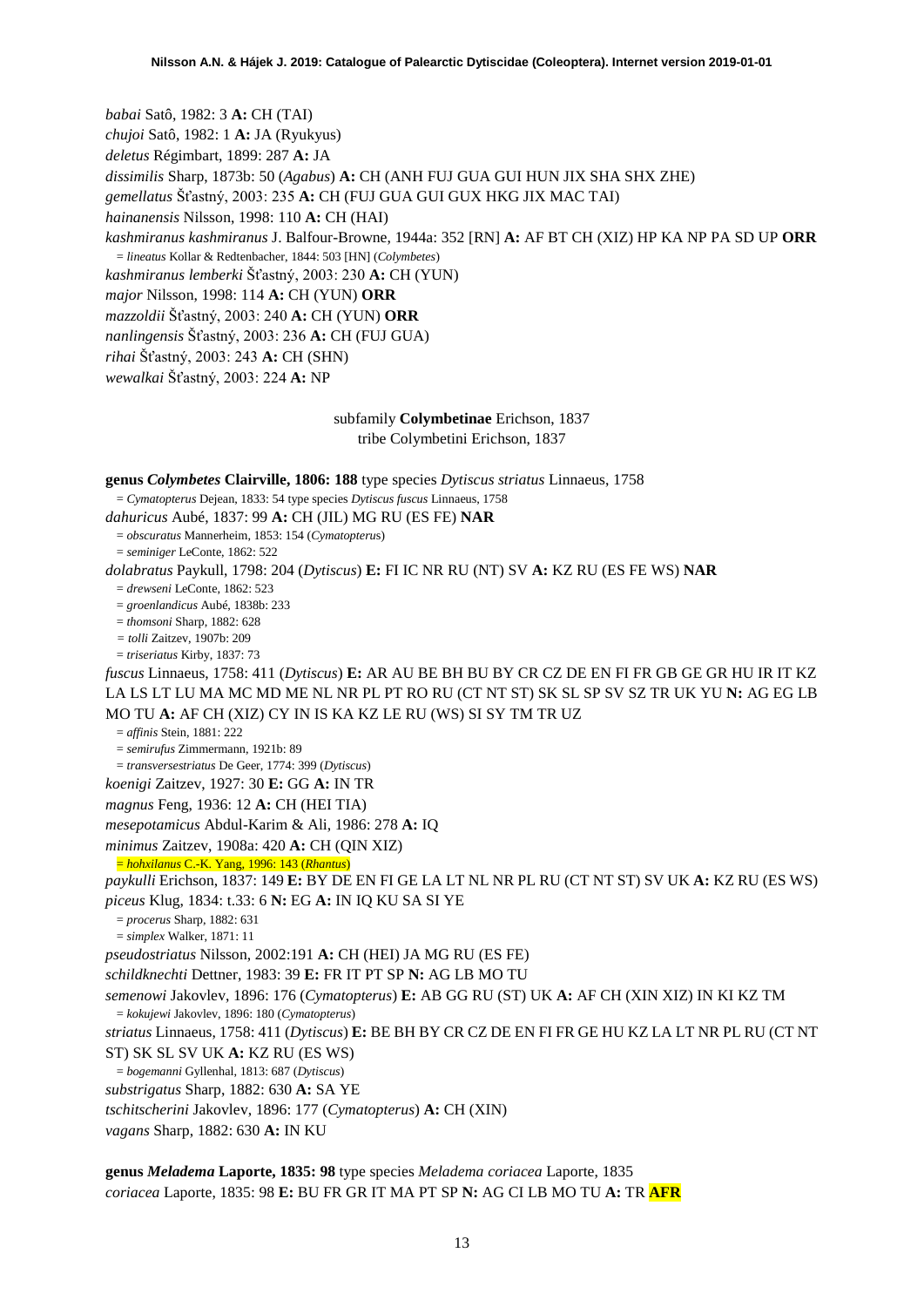*imbricata* Wollaston, 1871: 220 (*Scutopterus*) **N:** CI *lanio* Fabricius, 1775: 231 (*Dytiscus*) **N:** MR = *lowei* Gray, 1832: 284 (*Colymbetes*) *lepidoptera* Bilton & Ribera, 2017: 79 **E:** FR (Corsica) IT

**genus** *Melanodytes* **Seidlitz, 1887: 24** type species *Dytiscus pustulatus* Rossi, 1792 *pustulatus* Rossi, 1792: 68 (*Dytiscus*) **E:** AL BU CR FR GR IT ME TR

**genus** *Nartus* **Zaitzev, 1907a: 103** type species *Dytiscus grapii* Gyllenhal, 1808

= *Ilybiomorphus* Porta, 1923: 259 type species *Dytiscus grapii* Gyllenhal, 1808

= *Rantogiton* Gozis, 1910: 6 type species *Dytiscus grapii* Gyllenhal, 1808

*grapii* Gyllenhal, 1808: 505 (*Dytiscus*) **E:** AU BH BU BY CR CZ DE EN FI FR GB GE HU IR IT LA LT LU NL

NR PL RO RU (CT NT ST) SB SK SL SV SZ TR UK

= *niger* Lacordaire in Boisduval & Lacordaire, 1835: 314 (*Colymbetes*)

**genus** *Rhantus* **Dejean, 1833: 54** type species *Colymbetes pulverosus* Stephens, 1828 (= *Colymbetes suturalis*

W.S. Macleay, 1825)

= *Anisomera* Brullé, 1835: 200 [HN] type species *Anisomera bistriata* Brullé, 1835

= *Anisomeria* Brinck, 1943c: 140 [RN] type species *Anisomera bistriata* Brullé, 1835

= *Senilites* Brinck, 1948: 16 type species *Senilites tristanicola* Brinck, 1948

*bistriatus* Bergsträsser, 1777: 42 (*Dytiscus*) **E:** AL AU BE BH BU BY CR CZ DE EN FI FR GB GE GR HU IT KZ LA LT ME NL PL SK RO RU (CT NT ST) SV SZ UK **A:** IN KZ MG RU (WS) TM

= *aberratus* Gemminger & Harold, 1868: 448

= *maculicollis* Dalla Torre, 1877: 62 (*Colymbetes*) [HN]

= *nigropunctatus* Motschulsky, 1860b: 302

= *pericaspius* Guignot, 1956a:139

*= pericaspius* Guignot, 1956c: 398 [HN]

*consputus* Sturm, 1834: 83 (*Colymbetes*) **E:** AU BH CZ FR GE HU LT PL RO RU (CT ST) SB SK SL **A:** RU (WS) = *dressleri* Zimmermann, 1920b: 200

= *luteicollis* Gebler, 1848: 72

*erraticus* Sharp, 1884: 446 **A:** JA RU (FE)

*exsoletus* Forster, 1771: 57 (*Dytiscus*) **E:** AU BE BH BY CR CZ DE EN FI FR GB GE HU IR IT LA LT LU MD NL NR PL PT RO RU (CT NT ST) SB SK SL SV SZ UK **A:** RU (ES WS) TM

= *adspersus* Panzer, 1796: 38/t.18 (*Dytiscus*)

= *collaris* Paykull, 1798: 200 [HN] (*Dytiscus*)

= *insolatus* Gebler, 1829: 66 (*Colymbetes*)

= *melanopterus* Zetterstedt, 1828: 211 (*Dyticus*)

= *melanotus* Dalla Torre, 1877: 62 (*Colymbetes*)

= *nigriventris* Newbery & Sharp, 1915 [HN]

= *oculatus* Herbst, 1784: 125 (*Dytiscus*)

*fengi* Zhao, Jia & Balke, 2011: 63 **A:** CH (XIZ)

*fennicus* Huldén, 1982: 125 **E:** BY FI RU (CT NT ST) SV

*formosanus* Kamiya, 1938: 42 **A:** CH (TAI)

*friedrichi* Falkenström, 1936b: 227 **A:** CH (SCH)

*frontalis* Marsham, 1802: 425 (*Dytiscus*) **E:** AB AR AU BE BH BY CR CZ DE EN FI FR GB GE GG HU IR IT KZ LA LS LT LU MD NL NR PL RO RU (CT NT ST) SB SK SL SV SZ UK **A:** KZ MG RU (ES WS) TR

= *flavicollis* Eschscholtz, 1818: 458 (*Dytiscus*)

= *gyllenhalii* Laporte, 1840: 162 (*Colymbetes*)

= *punctatus* Hoppe, 1795: 32 [HN] (*Dytiscus*)

= *roridus* O.F. Müller, 1776: 72 (*Dyticus*)

= *semicirculatus* Schneider, 1898: 51

= *suturalis* Lacordaire in Boisduval & Lacordaire, 1835: 311 [HN]

= *vermicularis* Fauvel, 1889:82

= *virgulatus* Illiger, 1806: 225 (*Dyticus*)

*gogonensis* Wewalka, 1975b: 160 **A:** BT

*hispanicus* Sharp, 1882: 622 **E:** FR PT SP **N:** AG EG MO

*includens* Walker, 1871: 11 (*Colymbetes*) **N:** EG **A:** IS SA SI SY YE **AFR**

= *aulicus* Omer-Cooper, 1931: 789

= *elevatus* Sharp, 1882: 609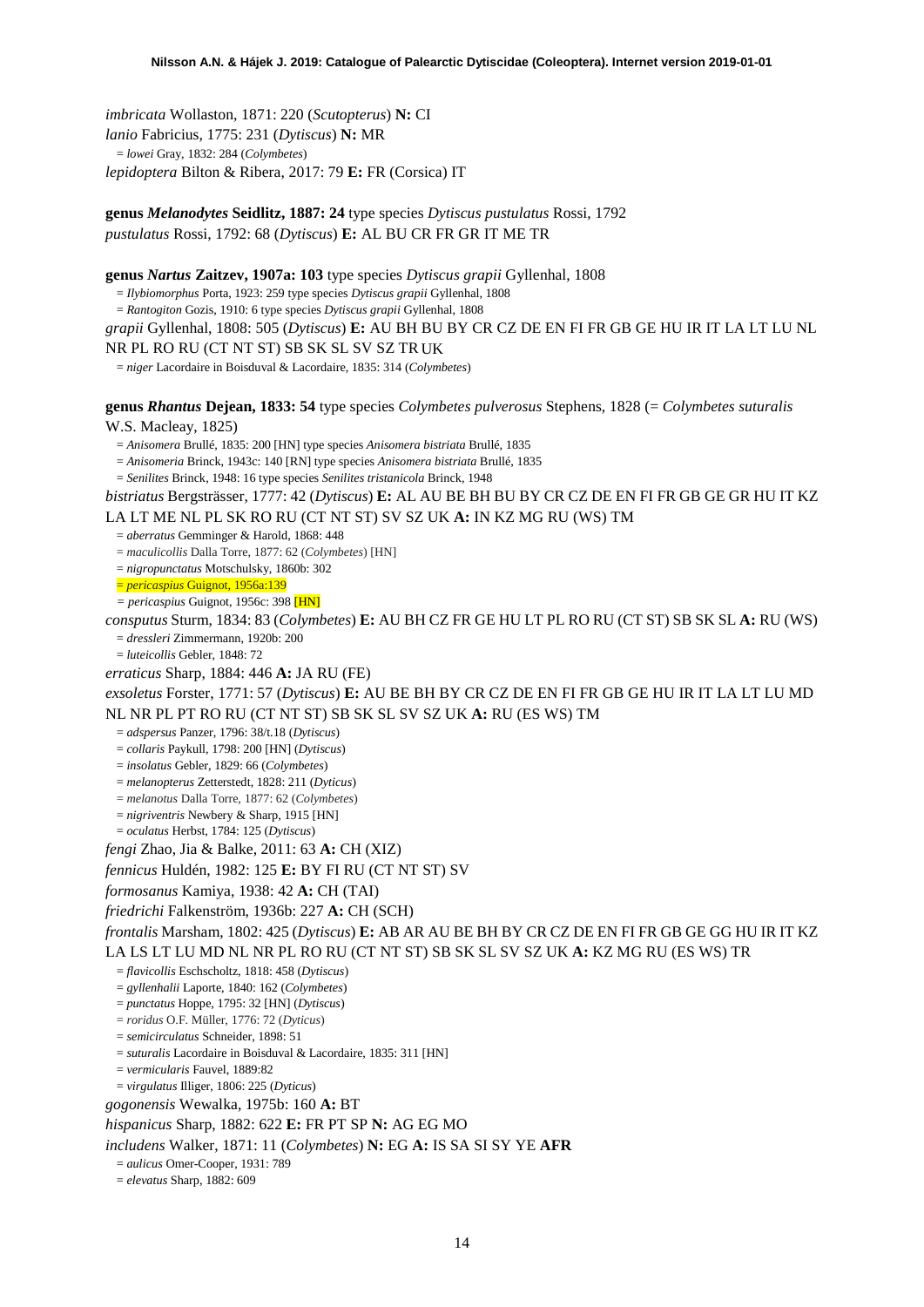= *pictiventris* Régimbart, 1905: 208

*incognitus* Scholz, 1927: 147 **E:** BY DE LA LT PL RU (CT NT) SK UK

*latitans* Sharp, 1882: 621 **E:** AU BE BU BY CR CZ EN FR GE HU IT LA LT MD NL PL RO RU (CT ST) SBSK SL SZ UK **A:** KZ RU (ES WS)

*notaticollis* Aubé, 1837: 107 (*Colymbetes*) **E:** AU BY CZ DE EN FI FR GE GG IT LA LT MD NR PL RO RU (CT NT) SK SV SZ **A:** CH (HEI JIL) JA KZ MG RU (ES FE WS)

= *infuscatus* Erichson, 1837: 151 (*Colymbetes*)

= *nigriventris* Motschulsky, 1860a: 101

= *vibicicollis* Hochhuth, 1846: 216 (*Colymbetes*)

*ovalis* Gschwendtner, 1936: 371 **A:** BT NP SD

*pederzanii* Toledo & Mazzoldi, 1996: 237 **A:** CH (SCH)

*rufus* Zimmermann, 1922: 20 **A:** KI RU (WS)

= *subparallelus* Scholz, 1927: 146

*sexualis* Zimmermann, 1919a: 219 **A:** CH (XIZ) HP NP SD

*sikkimensis* Régimbart, 1899: 306 **A:** BT CH (HEB SCH YUN) HP NP PA SD **ORR**

= *punjabensis* Vazirani, 1970b: 355

*suturalis* W.S. Macleay, 1825: 31 (*Colymbetes*) **E:** AB AL AR AU AZ BE BH BU BY CR CZ DE EN FI FR GB GE GG GR HU IR IT LA LS LT LU MA MC ME NL NR PL PT RO RU (CT ST) SB SK SL SP SV SZ UK **N:** EG LB MO TU **A:** AF CH (BEI FUJ GAN GUA GUI GUX HEB HEI HUB JIA JIL LIA MAC NMO QIN SCH SHN SHX TAI XIZ YUN ZHE) CY HP IN IQ IS JA KA KI KU KZ MG NC NP PA RU (ES FE WS) SA SC SD SI TD TM TR

#### UZ **AUR ORR**

= *annamita* Régimbart, 1899: 309

= *australis* Aubé, 1838b: 236 (*Colymbetes*)

= *birmanicus* Vazirani, 1970b: 352

= *bramardi* Guignot, 1942b: 87

= *chinensis* Falkenström, 1936b: 228

= *dispar* Régimbart, 1899: 308

= *flaviventris* Schilsky, 1908:600

= *hypochlorus* Gozis, 1911: 36

= *montrouzieri* Lucas in Montrouzier, 1860: 243 (*Colymbetes*)

= *morneri* Falkenström, 1937: 41

= *neoguineensis* Guéorguiev & Rocchi, 1993: 149

= *pulverosus* Stephens, 1828: 69 (*Colymbetes*)

= *punctatus* Geoffroy in Fourcroy, 1785: 70 [HN] (*Dyticus*)

= *regimbarti* Jakovlev, 1896: 182

= *ruficollis* Schilsky, 1908:600

= *rufimanus* White, 1846: 6 (*Colymbetes*)

= *sharpi* Jakovlev, 1896: 183

*suturellus* Harris, 1828: 164 (*Colymbetes*) **E:** AU BE BU BY CR CZ DE EN FI FR GB GE HU IR IT LA LT LU MD NL NR PL RU (CT NT) SK SV UK YU **A:** RU (ES FE WS) **NAR**

= *semilineatus* Fleischer, 1898: 25

= *subopacus* Mannerheim, 1853: 157 (*Agabus*)

= *zimmermanni* Wallis, 1933: 274

*taprobanicus* Sharp, 1890: 346 **A:** HP NP PA UP **ORR**

*thibetanus* Régimbart, 1899: 307 **A:** CH (HUB JIX SCH)

= *aequimarginatus* Falkenström, 1936b: 232

= *laticollis* Régimbart, 1899: 308

*vermiculatus* Motschulsky, 1860a: 101 **A:** CH (HEI) MG RU (ES)

*yessoensis* Sharp, 1891: 6 **A:** CH (FUJ HUN JIX LIA) JA SC

subfamily **Copelatinae** Branden, 1885 tribe Copelatini Branden, 1885

**genus** *Copelatus* **Erichson, 1832: 18** type species *Dytiscus posticatus* Fabricius, 1801 *antoniorum* Hájek & Brancucci, 2011: 127 **A:** AE OM *atrosulcatus* Régimbart, 1906b: 251 **A:** YE **AFR** = *edax* Guignot, 1955c: 5 *bacchusi* Wewalka, 1981: 66 **A:** UP *erichsonii* Guérin-Méneville, 1847: 51 **N:** EG **AFR**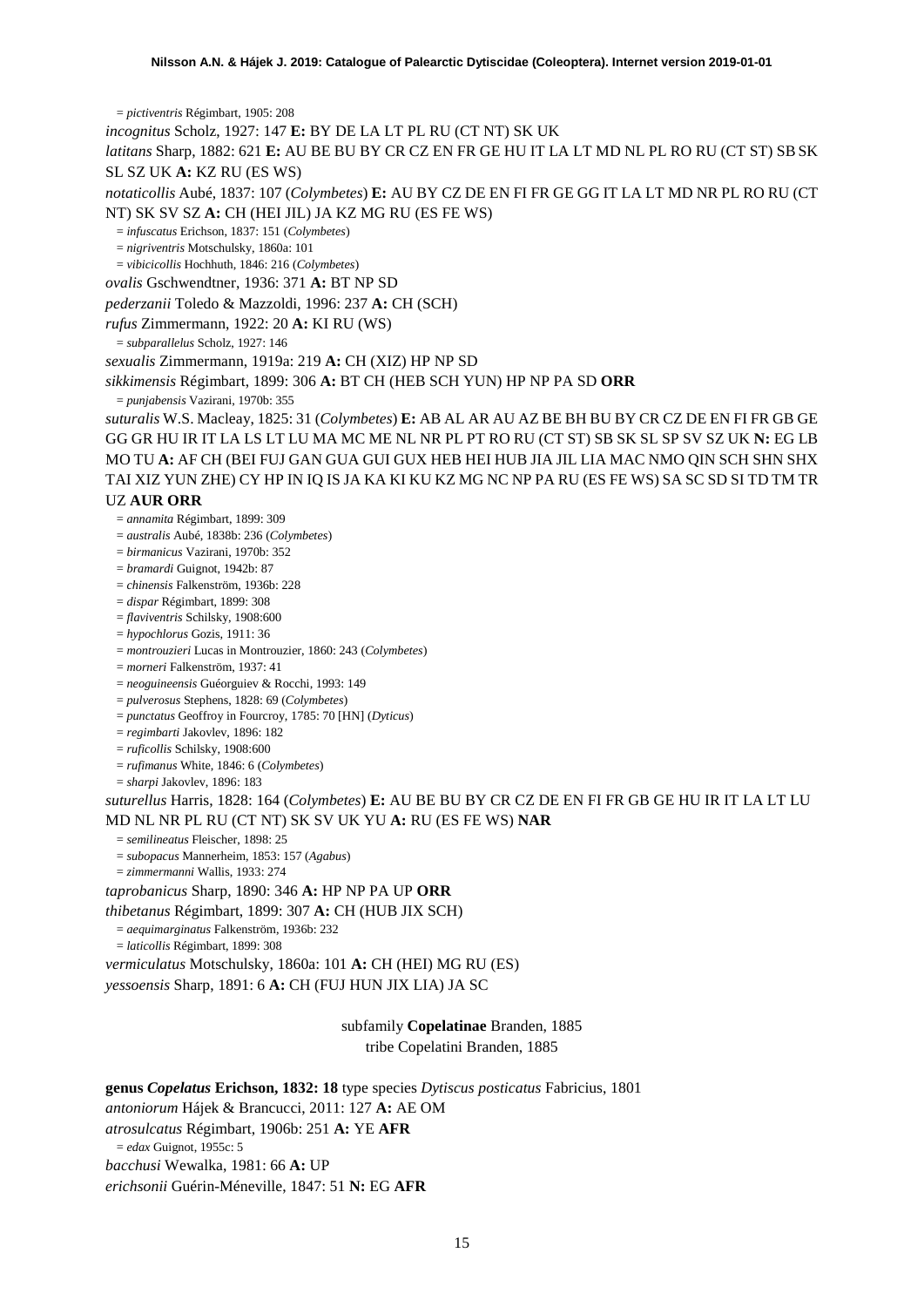<span id="page-15-0"></span>= *erichsonii* Guérin-Méneville, 1849: 270 [HN] = *formosus* Wollaston, 1868: 34 *filiformis* Sharp, 1882: 563 **A:** "Himalaya" **ORR** *freudei* Guignot, 1955b: 72 **A:** BT NP[4](#page-52-3) PA U[P4](#page-15-0) **ORR** = *gibsoni* Vazirani, 1974: 19 = *gibsoni* Vazirani, 1975b: 345 [HN] = *spangleri* Vazirani, 1974: 19 = *spangleri* Vazirani, 1975b: 344 [HN] *gestroi* Sharp, 1882: 597 (*Aglymbus*) **N:** EG **A:** IS OM SA SI YE **AFR** *ibrahimi* Zalat, Saleh, Angus & Kaschef, 2000:15 **N:** EG *indicus* Sharp, 1882: 582 **A:** UP **ORR** *japonicus* Sharp, 1884: 445 **A:** CH (FUJ HUB SCH TAI YUN) JA SC = *chinensis* Régimbart, 1899: 298 = *collocallosus* Falkenström, 1932b: 192 = *collocallosus* Falkenström, 1933: 14 [HN] *kammuriensis* Tamu & Tsukamoto, 1955: 73 **A:** JA SC *koreanus* T. Mori, 1932: 49 **A:** SC *masculinus* Régimbart, 1899: 295 **A:** CH (TAI) JA (Ryukyus) **ORR**[5](#page-52-4) = *imasakai* Matsui & Kitayama, 2000: 95 *minutissimus* J. Balfour-Browne, 1939a: 79 **A:** CH (TAI)[6](#page-52-5) JA **ORR** *nakamurai* Guéorguiev, 1970: 258 **A:** JA = *hasegawai* Satô, 1988: 123 *oblitus* Sharp, 1882: 582 **A:** CH (HKG MAC TAI) JA U[P4](#page-15-0) **ORR** *= andamanicus* Régimbart, 1899: 302 = *karnatakus* Holmen & Vazirani, 1990: 27 = *ryukyuensis* Satô, 1961a: 8 = *subfasciatus* Zimmermann, 1919b: 76 = *tokaraensis* Nakane, 1963: 25 *ogasawarensis* Kamiya, 1932: 6 **A:** JA *parallelus* Zimmermann, 1920a: 226 **A:** JA *pulchellus* Klug, 1834: t.33/7 (*Agabus*) **A:** IQ SA SI YE (Socotra) **AFR** = *africanus* Sharp, 1882: 583 = *basalis* Boheman, 1848: 244 = *discoideus* Sharp, 1882: 582 = *marginipennis* Laporte, 1835: 102 (*Colymbetes*) = *obtusus* Boheman, 1848: 242 = *strigulosus* Sharp, 1882: 582 *rimosus* Guignot, 1952a: 27 **A:** CH (YUN) *sociennus* J. Balfour-Browne in Guignot, 1952a: 26 **A:** CH (GUX HKG MAC SHG TAI YUN) NP U[P4](#page-15-0) **ORR** = *bangalorensis* Vazirani, 1970b: 311 *takakurai* Satô, 1985b: 63 **A:** CH JA *tenebrosus* Régimbart, 1880: 210 **A:** B[T4](#page-15-0) CH (FUJ MAC TAI YUN) JA N[P4](#page-15-0) **AUR ORR** = *assamensis* Vazirani, 1970b: 316 = *ceylonicus* Vazirani, 1969c: 402 = *hisamatsui* Satô, 1961a: 8 = *pusillus* Sharp, 1882: 580 *teranishii* Kamiya, 1938: 27 **A:** JA = *multistriolatus* Guignot, 1956f: 490 *tomokunii* Satô, 1985b: 63 **A:** JA *weymarni* J. Balfour-Browne, 1947b: 440 **A:** CH (HEI LIA SHG) JA NC RU (FE) SC *zimmermanni* Gschwendtner in Zimmermann, 1934: 143 **A:** CH (ZHE) JA SC (Jeju Island)

**genus** *Exocelina* **Broun, 1886: 938** type species *Exocelina advena* Broun, 1886 (= *Celina australis* Clark, 1863) *= Papuadytes* Balke, 1998: 305 type species *Copelatus rivulus* Balke, 1998 (= *Copelatus damantiensis* Balke, 1998) *shizong* Balke & Bergsten, 2003: 90 (*Copelatus*) **A:** CH (YUN)

**genus** *Lacconectus* **Motschulsky, 1855a: 83** type species *Lacconectus fulvescens* Motschulsky, 1855 = *Paralacconectus* Vazirani, 1970b: 304 type species *Lacconectus scholzi* Gschwendtner, 1922 *arunachal* Brancucci, 2006: 61 **A:** AP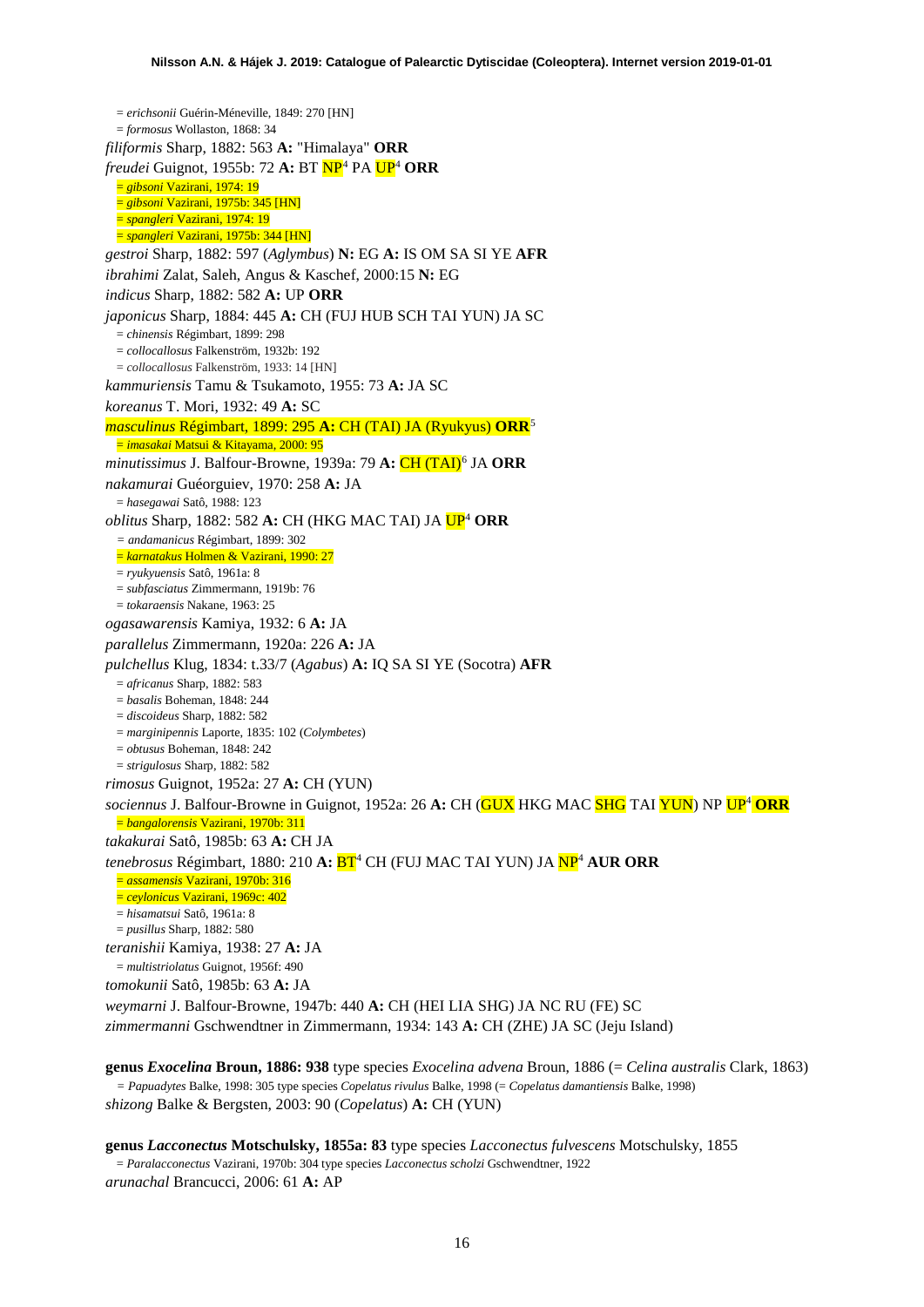*basalis* Sharp, 1882: 598 **A:** CH (TAI YUN) **ORR** *brancuccii* Hájek, Zhao & Jia, 2013: 92 **A:** CH (HAI) *formosanus* Kamiya, 1938: 29 (*Platynectes*) **A:** CH (FUJ JIX TAI) **ORR** *hainanensis* Hendrich, 1998: 102 **A:** CH (HAI) *holzschuhi* Brancucci, 1986: 104 **A:** NP SD *klausnitzeri* Brancucci, 2006: 59 **A:** AP *kubani* Brancucci, 2003: 98 **A:** CH (YUN) **ORR** *laccophiloides* Zimmermann, 1928: 175 **A:** CH (GUA) **ORR** = *kurosawai* Satô, 1979: 39 *maoyangensis* Brancucci, 2003: 103 **A:** CH (HAI) *menglunensis* Brancucci, 2003: 100 **A:** CH (YUN) *meyeri* Brancucci, 2003: 101 **A:** CH (YUN) **ORR** *nepalensis* Brancucci, 1989: 108 **A:** NP *nicolasi* Brancucci, 1986: 119 **A:** AP BT NP SD **ORR** *ovalis* Gschwendtner, 1936: 369 **A:** AP *pseudonicolasi* Brancucci, 2003: 106 **A:** CH (YUN) **ORR** *sikkimensis* Brancucci, 1989: 109 **A:** SD *similis* Brancucci, 1986: 109 **A:** CH (YUN) **ORR** *tonkinoides* Brancucci, 1986: 127 **A:** CH (GUA YUN) **ORR**

## **genus** *Liopterus* **Dejean, 1833: 54** type species *Dytiscus oblongus* Illiger, 1801

= *Pelocatus* Zaitzev, 1908b: 121 [RN] type species *Dytiscus oblongus* Illiger, 1801 *atriceps* Sharp, 1882: 569 (*Copelatus*) **E:** FR IT PT SP **N:** AG MO TU *haemorrhoidalis* Fabricius, 1787: 191 (*Dytiscus*) **E:** AB AR AU BE BH BU BY CR CZ DE EN FI FR GB GE GG GR HU IR IT LA LS LT LU MC ME NL PL RO RU (CT NT ST) SB SK SL SP SV SZ UK **N:** AG **A:** IN IS TD TM TR

- = *agilis* Fabricius, 1792: 194 (*Dytiscus*)
- = *oblongus* Illiger, 1801a: 72 *(Dytiscus)*
- = *ruficollis* Schaller, 1783: 313 [HN] (*Dytiscus*)
- = *schalleri* Gmelin, 1790: 1952 (*Dytiscus*)

subfamily **Cybistrinae** Sharp, 1880 tribe Cybistrini Sharp, 1880

**genus** *Cybister* **Curtis, 1827: 151** [RN] type species *Dytiscus lateralis* Fabricius, 1798 **subgenus** *Cybister* Curtis, 1827: 151 [RN] type species *Dytiscus lateralis* Fabricius, 1798

= *Alocomerus* Brinck, 1945: 11 type species *Cybister buqueti* Aubé, 1838

- *= Cybisteter* Bedel, 1881: 242 type species *Dytiscus lateralis* Fabricius, 1798
- = *Gschwendtnerhydrus* Brinck, 1945: 11 type species *Dytiscus tripunctatus* Olivier, 1795
- = *Meganectes* Brinck, 1945: 11 type species *Cybister dejeanii* Aubé, 1838
- = *Nealocomerus* Brinck, 1945: 11 type species *Dytiscus fimbriolatus* Say, 1825
- **=** *Scaphinectes* Ádám, 1993: 81 [RN] type species *Dytiscus roeselii* Fuessli, 1775 (= *Dytiscus lateralimarginalis* De Geer, 1774)
- *= Trochalus* Dejean, 1833: 53 [HN] type species *Dytiscus roeselii* Fuessli, 1775 (= *Dytiscus lateralimarginalis* De Geer, 1774)
- *= Trogus* Leach, 1817: 70 [HN] type species *Dytiscus lateralis* Fabricius, 1798
- *bengalensis* Aubé, 1838b: 61 **A:** CH (BEI GUA FUJ HAI HEB JIX SCH YUN ZHE) **ORR**

*cardoni* Severin, 1890: cxciii **A:** PA **ORR**

#### *cephalotes* Sharp, 1882: 737 **A:** SA YE **AFR**

= *konduensis* Gschwendtner, 1927:93

*chinensis* Motschulsky, 1854: 44 **A:** CH (BEI FUJ GUA HAI HEB HEI JIL LIA NIN SCH SHA SHN SHX TAI TIA) JA NC RU (FE) SC

*= japonicus* Sharp, 1873b: 45

- *cognatus* Sharp, 1882: 744 **A:** HP **ORR**
- *confusus* Sharp, 1882: 739 **A:** PA **ORR**
- = *zeylanicus* Gmelin, 1790: 1954 (*Dytiscus*)
- *crassipes* Sharp, 1882: 735 **A:** SA

#### *fumatus* Sharp, 1882: 731 **A:** CH (SHG) **ORR**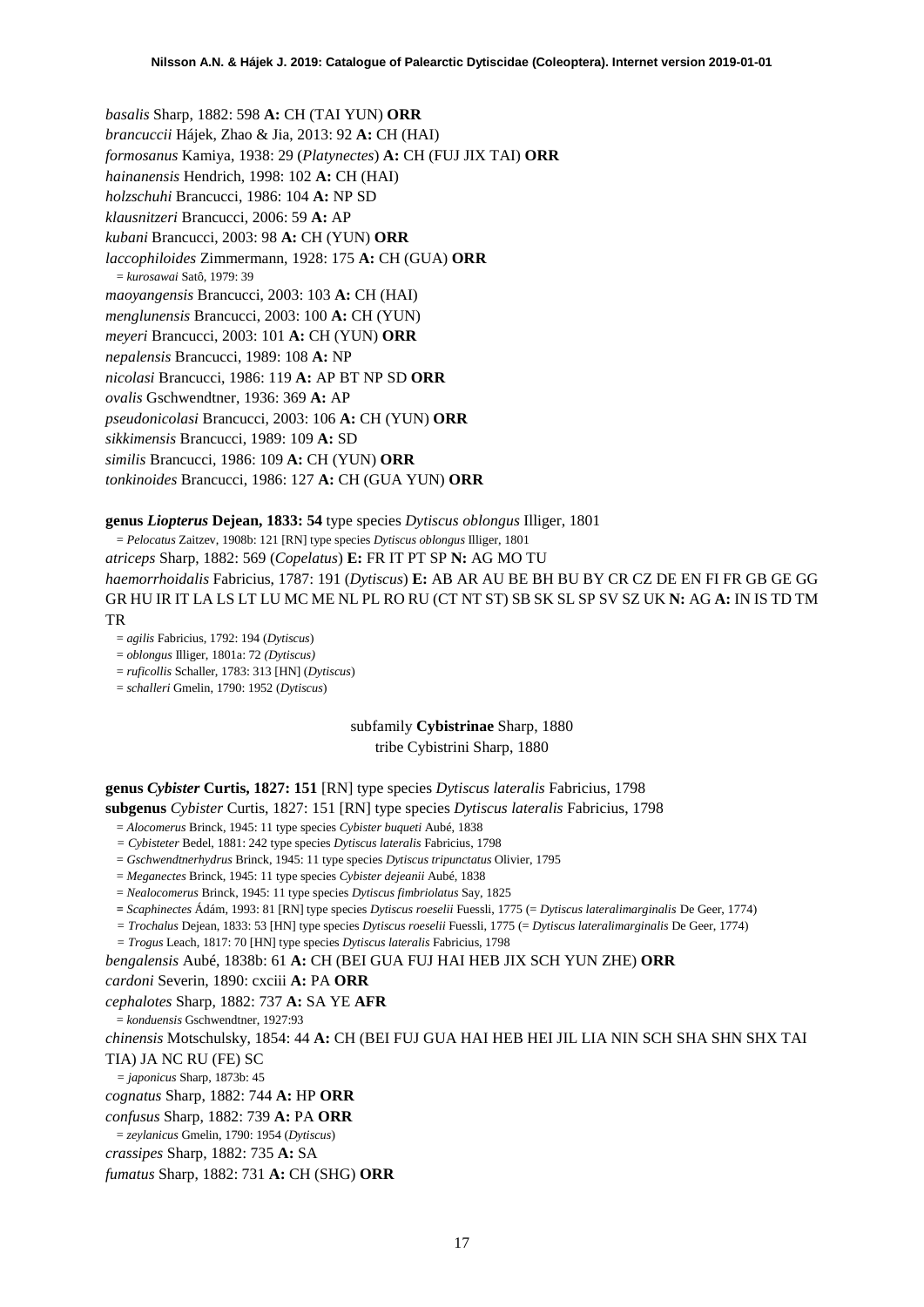*gracilis* Sharp, 1882: 742 **A:** SD

*guerini* Aubé, 1838b: 57 **A:** CH (GUA HKG) "Manchuria" **ORR**

*laevis* Falkenström, 1936b: 243 **A:** CH (SCH)

*lateralimarginalis lateralimarginalis* De Geer, 1774: 396 (*Dytiscus*) **E:** AB AR AU BE BH BU BY CR CZ DE EN FR GB GE GR HU IT KZ LA LT LU MC MD ME NL PL PT RO RU (CT NT ST) SB SK SL SP SV SZ UK **N:** AG EG LB MO TU **A:** CY IN IS JO KI KU KZ LE SY

= *dispar* Rossi, 1790: 199 [HN] (*Dytiscus*)

= *dissimilis* Rossi, 1792: 66 (*Dytiscus*)

= *glaber* Bergsträsser, 1777: 31 [HN] (*Dytiscus*)

= *herbeti* Peytoureau, 1894: xxxix (*Dytiscus*)

= *herbeti* Peytoureau, 1895: 11 [HN] (*Dytiscus*)

= *intricatus* Schaller, 1783: 311 (*Dytiscus*)

= *jordanis* Reiche & Saulcy, 1855: 637

= *lepidus* Apetz in Küster, 1852: 34

= *lusitanicus* Sharp, 1882: 747

*= pallidus* Ménétriés, 1832: 140 [HN] (*Dytiscus*)

= *politus* Gautier des Cottes, 1866: 179

= *roeselii* Fuessli, 1775: 18 (*Dytiscus*)

= *tataricus* Gebler, 1829: 64 (*Dytiscus*)

= *vetulus* Schrank, 1798: 710 (*Dytiscus*)

= *virens* O.F. Müller, 1776: 70 (*Dyticus*)

= *virescens* Gmelin, 1790: 1958 (*Dytiscus*)

*lateralimarginalis ponticus* Sharp, 1882: 748 **A:** IN IQ

*lateralimarginalis torquatus* Fischer von Waldheim, 1829: 25 (*Dytiscus*) **E:** GG RU (ST) **A:** AF CH (GAN NIN

#### NMO XIN) KA TM TR

*= chaudoirii* Hochhuth, 1846: 213

= *hedini* Zaitzev, 1908a: 419

= ? *kansou* Feng, 1936: 13

*lewisianus* Sharp, 1873b: 46 **A:** CH (ANH BEI HEB HUB JIA JIX LIA SHG ZHE) JA **ORR**

*limbatus* Fabricius, 1775: 230 (*Dytiscus*) **A:** AF AP CH (TAI XIZ YUN) JA PA UP "Manchuria" **ORR**

= *aciculatus* Herbst, 1784: 123 (*Dytiscus*)

*reichei* Aubé, 1838b: 79 **N:** EG **AFR**

*rugosus* W.S. Macleay, 1825: 32(*Dytiscus*) **A:** CH (TAI) JA **ORR**

= *indicus* Aubé, 1838b: 62

*rugulosus* Kollar & Redtenbacher, 1844: 502 (*Trochalus*) **A:** KA

*senegalensis* Aubé, 1838b: 72 **E:** IT **N:** AG **AFR**

= *convexiusculus* H.J. Kolbe, 1883: 420

= *irroratus* H.J. Kolbe, 1883: 420

= *marginellus* Régimbart, 1895: 212

= *rufiventris* Régimbart, 1895: 214

= *seidlitzii* Ragusa, 1887: 43

*tripunctatus africanus* Laporte, 1835: 99 **E:** AL BH CR FR GR IT PT SP **N:** AG CI EG LB MO TU **A:** IS KU OM SA SI YE **AFR**

= *aegyptiacus* Peyron, 1856: 722

= *haagi* Wehncke, 1876c: 358 (*Trogus*)

= *meridionalis* Gené, 1836: 170 (*Trochalus*)

= *punctipennis* Taschenberg, 1883: 176 (*Trogus*)

*tripunctatus lateralis* Fabricius, 1798: 64 (*Dytiscus*) **E:** AB RU (ST) **A:** AE AF BT CH (GUA FUJ HAI HEB HEI HUB HUN JIA NAC SCH TAI YUN XIZ ZHE) CY HP IN IQ JA KA KI MG NP PA RU (FE) SD SY TD TM TR

# UP UZ **ORR**

= *asiaticus* Sharp, 1882: 731

= *gotschii* Hochhuth, 1846: 214

= *orientalis* Gschwendtner, 1931c: 99

= *similis* Régimbart, 1899: 352

= *szechwanensis* Falkenström, 1936b: 238

*ventralis* Sharp, 1882: 742 **A:** CH (MAC SCH SHN TAI) UP **ORR**

= *crassus* Sharp, 1882: 743

**subgenus** *Melanectes* Brinck, 1945: 11 type species *Cybister owas* Laporte, 1835 *bimaculatus* Aubé, 1838b: 84 **N:** AG **AFR**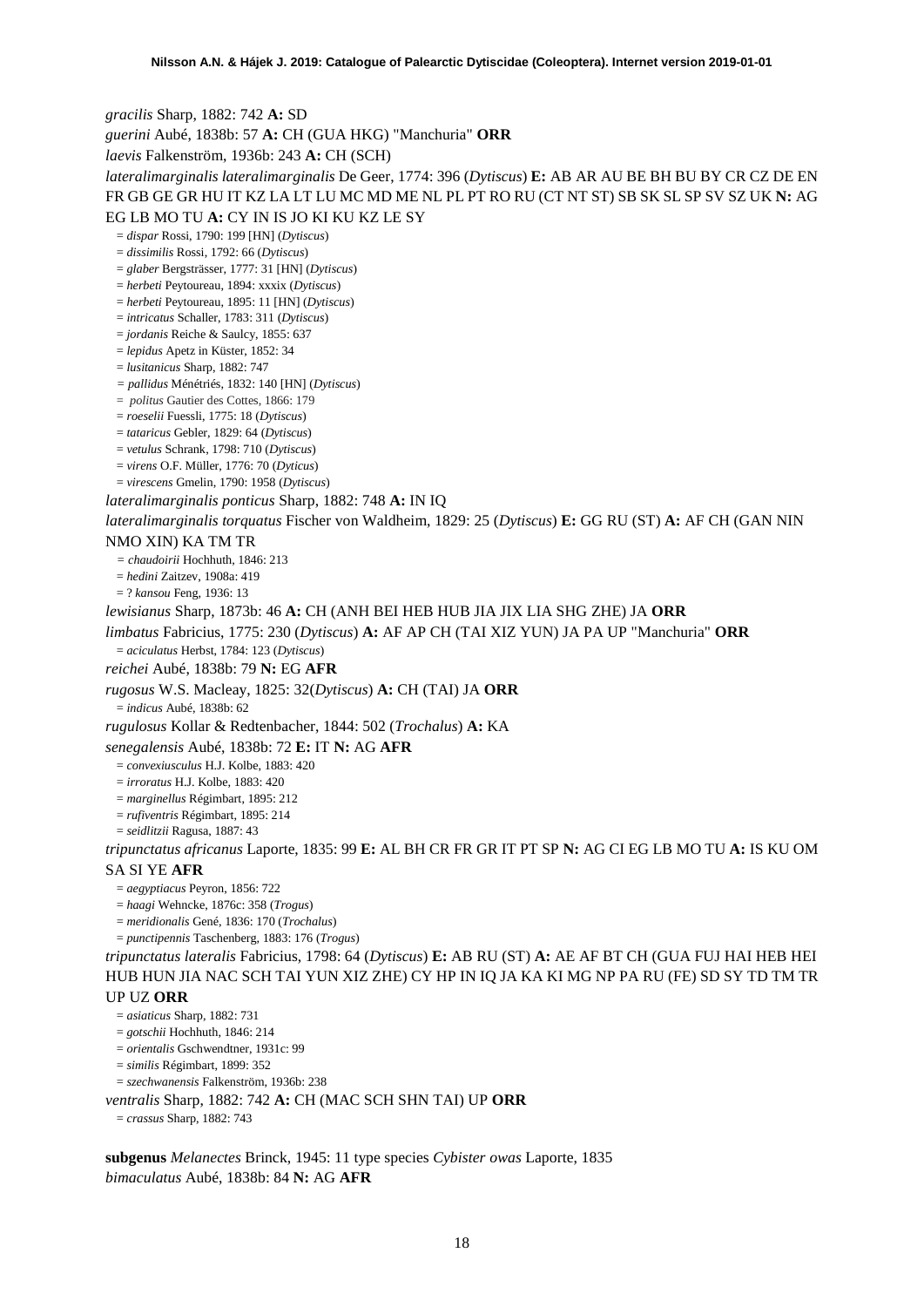= *aequatorius* Zimmermann, 1917: 100

= *regimbarti* Wilke, 1920: 257

*brevis* Aubé, 183b8: 98 **A:** CH (LIA SCH TAI) JA SC

*convexus* Sharp, 1882: 718 **A:** CH (YUN) **ORR**

*posticus* Aubé, 1838b: 87 **A:** HP NP PA UP **ORR**

#### *sugillatus* Erichson, 1834: 227 **A:** AF BT CH (BEI FUJ GUA HAI HEB HKG HUB JIX SCH TAI XIZ ZHE) H[P7](#page-19-0)

#### JA NP PA SD UP **ORR**

= *bisignatus* Aubé, 1838b: 88

= *notasicus* Aubé, 1838b: 90

= *olivaceus* Boheman, 1858: 21

#### *vulneratus* Klug, 1834: t.33/1 **E:** IT SP **N:** AG EG LB MO TU **A:** AE BA IN OM SA SI YE **AFR**

= *binotatus* Klug, 1835: 28

= *bivulnerus* Aubé, 1838b: 91

= *madagascariensis* Aubé, 1838b: 94

subfamily **Dytiscinae** Leach, 1815 tribe Aciliini Thomson, 1867

**genus** *Acilius* **Leach, 1817: 69** type species *Dytiscus sulcatus* Linnaeus, 1758

**subgenus** *Acilius* Leach, 1817: 69 type species *Dytiscus sulcatus* Linnaeus, 1758

= *Heteroelytrus* Ádám, 1993: 81 [RN] type species *Dytiscus sulcatus* Linnaeus, 1758

*canaliculatus* Nicolai, 1822: 29 (*Dytiscus*) **E:** AU BE BH BU BY CR CZ DE EN FI FR GB GE HU IR IT LA LT LU NL NR PL RU (CT NT ST) SB SK SL SV SZ UK **A:** CH (JIL) KZ RU (ES FE WS)

= *caliginosus* Curtis, 1825: 63

= *dispar* Lacordaire in Boisduval & Lacordaire, 1835: 306

= *kotulae* Ulanowski, 1884: 6

= *laevisulcatus* Motschulsky, 1845b: 30

= *subimpressus* Motschulsky, 1845b: 30

= *sulcatoaffinis* Hummel, 1822: 7 (*Dyticus*)

= *sulcipennis* C.R. Sahlberg, 1824: 157 (*Dyticus*)

= *xantischius* Gozis, 1911: 20

*japonicus* Brinck, 1939: 168 **A:** JA

# *kishii* Nakane, 1963: 26 **A:** JA

*sinensis* Peschet, 1915: 288 **A:** CH (SCH YUN)

= *guerryi* Olsoufieff, 1925: 90

*sulcatus* Linnaeus, 1758: 412 (*Dytiscus*) **E:** AB AL AR AU BE BH BU BY CR CZ DE EN FI FR GB GE GG HU IR IT LA LS LT LU ME NL NR PL PT RO RU (CT NT ST) SB SK SL SP SV SZ UK **N:** AG **A:** IN KI KZ RU (ES FE

WS) TR

= *blancki* Peyerimhoff, 1927: 79

= *brevis* Aubé, 1837: 70

= *fasciatus* De Geer, 1774: 397 (*Dytiscus*)

= *marginalis* Ström, 1768: 327 (*Dytiscus*) [HN]

= *punctatus* Scopoli, 1763: 97 (*Dytiscus*)

= *scopolii* Gmelin, 1790: 1954 (*Dytiscus*)

= *scoticus* Stephens, 1828: 93

= *tomentosus* Motschulsky, 1845b: 30

= *varipes* Stephens, 1828: 93

**subgenus** *Homoeolytrus* Gobert, 1874: 440 type species *Acilius duvergeri* Gobert, 1874 *duvergeri* Gobert, 1874: 441 **E:** FR IT PT SP **N:** MO

**genus** *Graphoderus* **Dejean, 1833: 54** type species *Dytiscus cinereus* Linnaeus, 1758

= *Bathydrus* Gozis, 1875: 10 type species *Hydaticus austriacus* Sturm, 1834

= *Derographus* Portevin, 1929: 210 type species *Hydaticus austriacus* Sturm, 1834

= *Graphothorax* Motschulsky, 1853: 9 type species *Dytiscus cinereus* Linnaeus, 1758

= *Prosciastes* Gistel, 1856: 355 type species *Dytiscus cinereus* Linnaeus, 1758

*adamsii* Clark, 1864: 211 (*Hydaticus*) **A:** CH (BEI HEB HEI HUB JIA JIL LIA SHX ZHE) JA RU (FE) SC = *japonicus* Sharp, 1873b: 48 (*Hydaticus*)

*austriacus* Sturm, 1834: 46 (*Hydaticus*) **E:** AB AR AU BE BH BU BY CR CZ DE FR GE HU IT KZ LA LT MD NL PL RO RU (CT ST) SB SK SL SV SZ UK **A:** IN KI KZ MG RU (ES FE WS) TM TR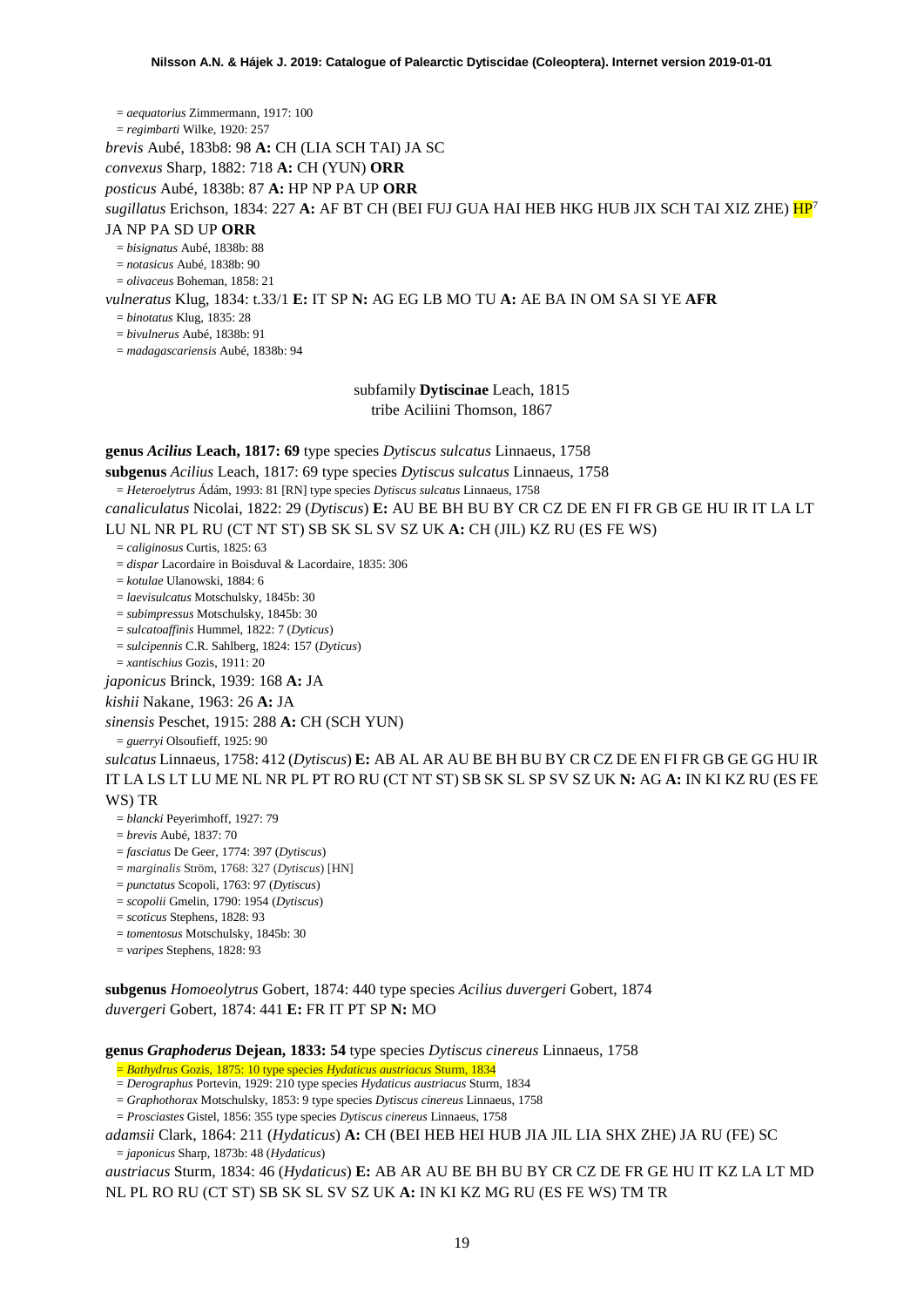*bieneri* Zimmermann, 1921a: 86 **A:** RU (FE)

*bilineatus* De Geer, 1774: 400 (*Dytiscus*) **E:** AU BE BH BY CR CZ DE EN FI FR GB GE HU IT LA LT LU NL NR PL RO RU (CT NT ST) SB SK SL SV SZ UK **A:** RU (WS)

*cinereus* Linnaeus, 1758: 412 (*Dytiscus*) **E:** AB AR AU BE BH BU BY CR CZ DE EN FI FR GB GE GG GR HU IT KZ LA LT LU MC MD NL NR PL RO RU (CT ST) SB SK SL SP SV SZ UK **A:** IN KZ MG RU (WS) TR

= *intermedius* Westhoff, 1881: 53 (*Hydaticus*)

= *simulator* Westhoff, 1882: 304 (*Hydaticus*)

= *taeniatus* Rossi, 1792: 69 (*Dytiscus*)

*elatus* Sharp, 1882: 695 **A:** CH (HEI JIL NMO QIN) JA MG RU (ES FE)

*zonatus verrucifer* C.R. Sahlberg, 1824: 159 (*Dyticus*) **E:** EN FI IT LA NR RU (NT) SV **A:** RU (WS)

= *bertolinii* Seidlitz, 1887: 107

= *flavotestaceus* J.R. Sahlberg, 1875: 161

- = *piciventris* Thomson, 1868: 351
- = *rosenbergeri* Seidlitz, 1887: 107
- = *sahlbergii* Seidlitz, 1887: 107
- = *thomsonii* Seidlitz, 1887: 108

*zonatus zonatus* Hoppe, 1795: 33 (*Dytiscus*) **E:** AR AU BE BU BY CR CZ DE FR GB GE GG HU LA LT LU MD NL PL SK SL RU (CT ST) SB SV SZ UK **A:** TR

= *interiectus* Westhoff, 1882: 304 (*Hydaticus*)

= *zonatus* Panzer, 1796: 38/t.13 [HN] (*Dytiscus*)

**genus** *Rhantaticus* **Sharp, 1882: 672** type species *Hydaticus signatipennis* Laporte, 1835 (= *Hydaticus congestus*  Klug, 1833)

*congestus* Klug, 1833: 48 (*Hydaticus*) **N:** EG A: AP CH (FUJ GUA GUX HAI HUB TAI YUN) **HP**<sup>[7](#page-52-6)</sup> JA NP UP **AFR AUR ORR**

= *rochasi* Perroud & Montrouzier, 1864: 81 (*Hydaticus*)

= *signatipennis* Laporte, 1835: 95 (*Hydaticus*)

**genus** *Sandracottus* **Sharp, 1882: 672** type species *Dytiscus fasciatus* Fabricius, 1775 (= *Hydaticus mixtus* Blanchard, 1843)

*dejeanii* Aubé, 1838b: 165 (*Hydaticus*) **A:** AP HP IN PA UP **ORR**

*festivus* Illiger, 1801b: 166 (*Dytiscus*) **A:** AP CH (GUA GUX HAI HUN SCH YUN) HP PA **ORR**

*mixtus* Blanchard, 1843: pl. 4 (*Hydaticus*) **A:** CH (FUJ HUB JIA JIX SCH SHG XIZ ZHE) JA SC **ORR**

= *crucialis* Régimbart, 1899: 333

= *fasciatus* Fabricius, 1775: 825 [HN] (*Dytiscus*)

= *hunteri* Crotch, 1872: 205 [RN] (*Hydaticus*)

<span id="page-19-0"></span>tribe Dytiscini Leach, 1815

#### **genus** *Dytiscus* **Linnaeus, 1758: 411** type species *Dytiscus marginalis* Linnaeus, 1758

*= Leionotus* Kirby, 1837: 76 type species *Dytiscus conformis* Kunze, 1818 (=*Dytiscus marginalis* Linnaeus, 1758)

= *Macrodytes* Thomson, 1859: 12 type species *Dytiscus marginalis* Linnaeus, 1758

*circumcinctus* Ahrens, 1811: 67(=55) **E:** AU BE BU BY CR CZ DE EN FI FR GB GE GG HU IR IT LA LT MD ME NL NR PL RO RU (CT NT ST) SB SK SL SV SZ UK **A:** KZ RU (ES FE WS) TR **NAR**

= *angustatus* Curtis, 1826: 99

= *angustatus* Stephens, 1828: 88

= *anxius* Mannerheim, 1843: 218

= *circumscriptus* Lacordaire in Boisduval & Lacordaire, 1835: 300 [HN]

= *confusus* Motschulsky, 1860a: 101

= *dubius* Gyllenhal, 1827: 372 [HN]

= *flavocinctus* Hummel, 1823: 17

= *fuscostriatus* Motschulsky, 1859b: 167

= *ooligbukii* Kirby, 1837: 74

*circumflexus* Fabricius, 1801: 258 **E:** AB AR AU BE BH BU BY CR CZ DE EN FR GB GE GG GR HU IR IT LA LT LU MA MD NL PL PT RO RU (ST) SB SK SL SP SV UK **N:** AG EG LB MO TU **A:** CY IN IS ?KI ?KZ LE RU (WS) SY TR

= *dubius* Audinet-Serville, 1821: 90

= *flavomaculatus* Curtis, 1826: 99

= *flavoscutellatus* Latreille, 1804: 162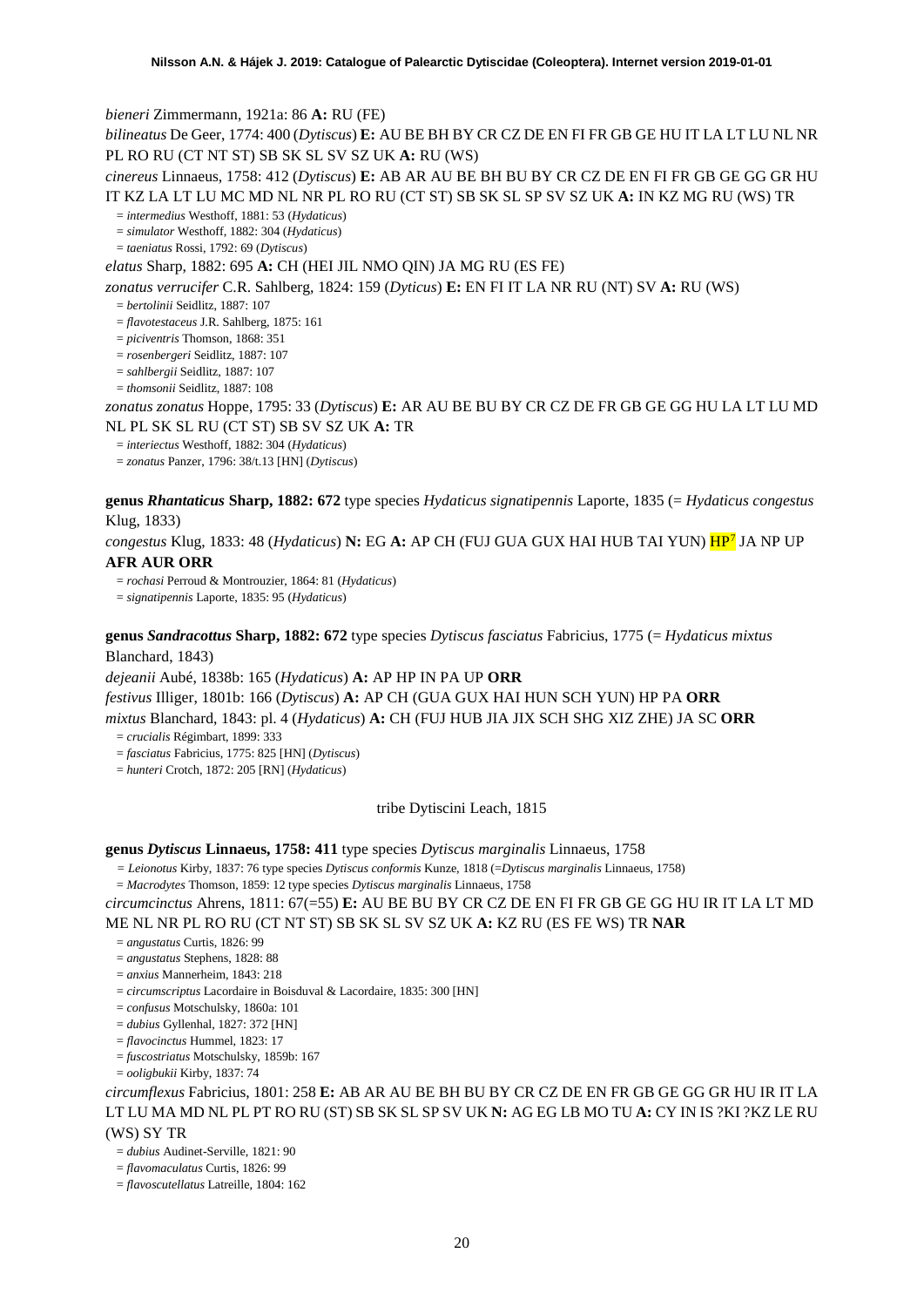= *kunstleri* Peytoureau, 1894: xlii = *kunstleri* Peytoureau, 1895: 14 [HN] = *perplexus* Lacordaire in Boisduval & Lacordaire, 1835: 303 *dauricus dauricus* Gebler, 1832: 39 **A:** CH (HEI JIL XIN) JA MG RU (ES FE) **NAR** = *amurensis* J. Balfour-Browne, 1944a: 356 [RN] = *confluens* Say, 1830: 27 [HN] = *confluens* Say, 1834: 440 [HN] = *confluentus* LeConte, 1850: 212 [RN] = *diffinis* LeConte, 1850: 212 = *franklinii* Kirby, 1837: 77 = *frontalis* Motschulsky, 1860a: 101 [HN] = *obscurus* Gschwendtner, 1922: 93 = *strigifrons* Motschulsky, 1860a: 101 = *ventralis* Motschulsky, 1855b: 79 = *vexatus* Sharp, 1882: 643 *dauricus zaitzevi* Nakane, 1990d: 28 **A:** JA *delictus* Zaitzev, 1906a: 28 (*Macrodytes*) **A:** CH (HEI) RU (FE) *dimidiatus* Bergsträsser, 1777: 33 **E:** AB AL AR AU BE BH BU BY CR CZ DE EN FI FR GB GE GG GR HU IT LA LT LU MC MD ME NL PL RO RU (CT NT ST) SK SL SV SZ UK YU **A:** IN KI SY TR *distantus* Feng, 1936: 14 **A:** CH "Manchuria" *lapponicus disjunctus* Camerano, 1880: 120 **E:** IT *lapponicus lapponicus* Gyllenhal, 1808: 468 **E:** BE BY CZ DE EN FI FR GB GE GG IR LA LT NL NR PL RO RU (CT NT) SK SV **A:** KZ RU (ES WS) = *borealis* Motschulsky, 1860a: 101 = *septemtrionalis* Gyllenhal, 1827: 373 *latissimus* Linnaeus, 1758: 411 **E:** AU BE BY CR CZ DE EN FI FR GE HU IT LA LT LU NL NR PL RO RU (CT NT ST) SK SV SZ UK **A:** KI RU (WS) = *amplissimus* O.F. Müller, 1776: 69 = *anastomozans* Well, 1781: 386 *latro* Sharp, 1882: 644 **A:** CH (HEI) MG RU (ES FE WS) = *piceatus* Sharp, 1882: 644 = *stadleri* Gschwendtner, 1922: 93 *marginalis czerskii* Zaitzev, 1953: 328 **A:** CH (HEB HEI HEN) JA NC RU (ES FE) *marginalis marginalis* Linnaeus, 1758: 411 **E:** AB AL AU BE BH BU BY CR CZ DE EN FI FR GB GE GG GR HU IR IT LA LS LT LU MC ME NL NR PL PT RO RU (CT NT ST) SK SL SP SV SZ UK YU **A:** KI KZ RU (ES WS) TR = *circumductus* Audinet-Serville, 1821: 90 = *conformis* Kunze, 1818: 58 = *semicostatus* Reineck, 1921: 117 = *semistriatus* Linnaeus, 1758: 412 = *submarginatus* Stephens, 1828: 90 = *totomarginalis* De Geer, 1774: 391 *mutinensis* Branden, 1885: 97 **E:** CR GR IT *= mutinensis* Pederzani, 1971: 220 [HN] *persicus* Wehncke, 1876a: 52 **E:** AR GG RU (ST) UK **A:** AF IN TR UZ *pisanus* Laporte, 1835: 98 **E:** AN CR FR GR IT PT SP **N:** AG MO TU = *ibericus* Rosenhauer, 1856: 47 = *nonsulcatus* Zimmermann, 1919a: 233 *semisulcatus* O.F. Müller, 1776: 70 **E:** AL AU BE BU CR CZ DE EN FR GB GE GG GR IR IT LA LT LU ME NL NR PL PT SL SP SV SZ UK **N:** AG MO TU **A:** KZ RU (ES) TR **AUR** = *exspectatus* Peyerimhoff, 1905: 229 = *frischii* Bergsträsser, 1777: 43 = *laevis* Engert, 1911: 19 = *maurus* Schaufuss, 1882b: 238 = *maurus* Schaufuss, 1883: clxxiii [HN] = *porcatus* Thunberg, 1794: 74 = *punctatus* Olivier, 1795: 12 [HN] = *punctulatus* Fabricius, 1777: 238 [HN] = *stagnalis* Geoffroy in Fourcroy, 1785: 66 *sharpi sharpi* Wehncke, 1875a: 500 **A:** CH (HUN SHA) JA

*sharpi validus* Régimbart, 1899: 311 **A:** JA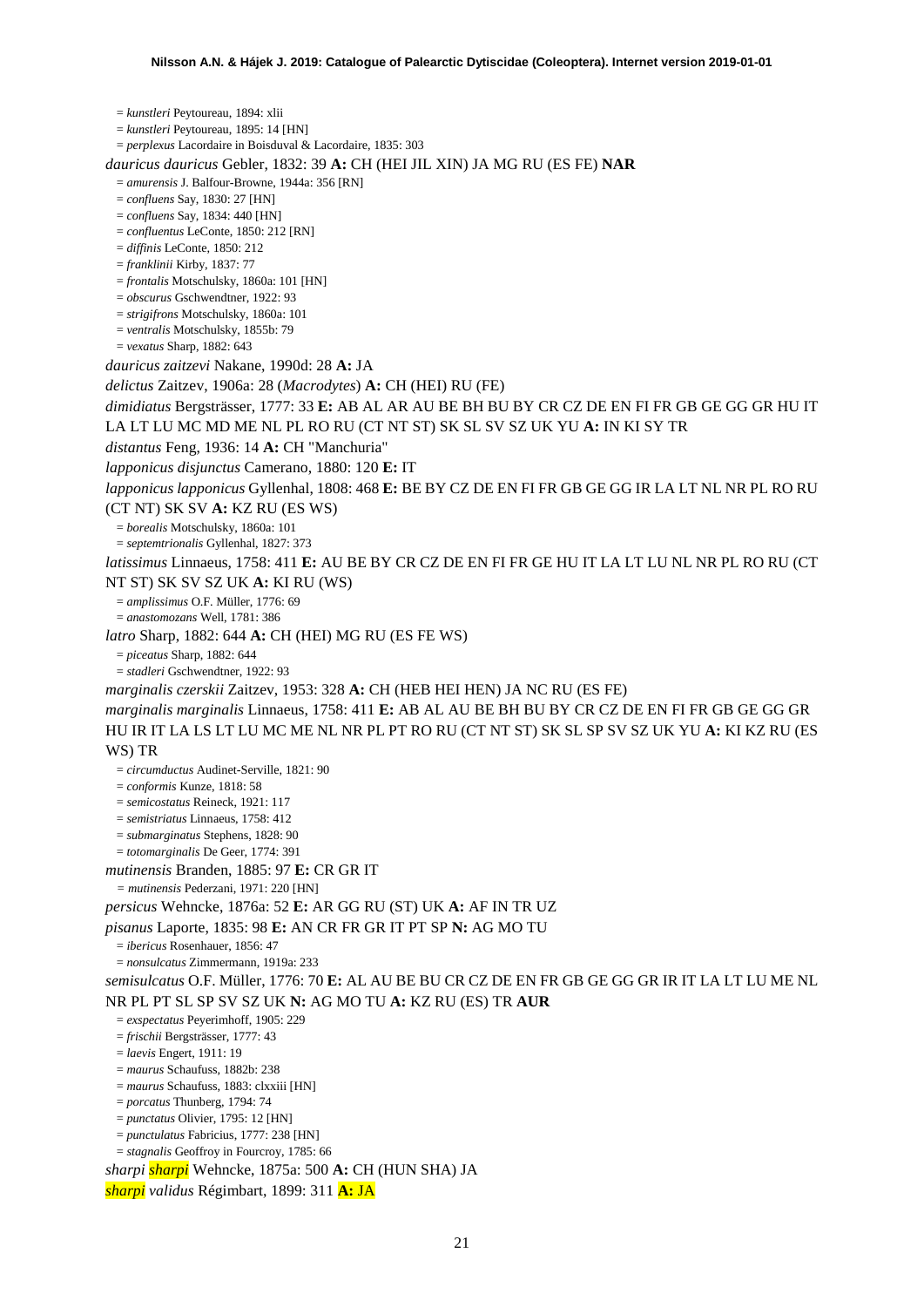*sinensis* Feng, 1935: 182 **A:** CH (HEI SCH SHA) *thianschanicus* Gschwendtner, 1923: 107 (*Macrodytes*) **E:** RU (ST) **A:** AF KA TD TR

tribe Eretini Crotch, 1873

**genus** *Eretes* **Laporte, 1833: 397** type species *Dytiscus griseus* Fabricius, 1781

= *Eunectes* Erichson, 1832: 17 [HN] type species *Dytiscus sticticus* Linnaeus, 1767

= *Nogrus* Dejean, 1833: 53 type species *Dytiscus griseus* Fabricius, 1781

*griseus* Fabricius, 1781: 293 (*Dytiscus*) **E:** AB AR AZ BH BU CR CZ FR GG GR HU IT ME PT RO RU (ST) SB SL SP UK **N:** AG EG LB MO TU **A:** AF BT CH (BEI FUJ HAI HEB HEI HUB JIA LIA MAC SCH SHA SHG SHN SHX TAI XIZ YUN ZHE) IN IQ JA HP KA KU NP OM PA RU (FE) SC SI SY TR UP YE **AFR AUR ORR**

= *moroderi* Báguena Corella, 1935: 90

= *plicipennis* Motschulsky, 1845b: 29 (*Eunectes*)

= *succinctus* Klug, 1834: t.33/4 (*Eunectes*)

*sticticus* Linnaeus, 1767: 666 (*Dytiscus*) **E:** BU CR GR HU RU (ST) SK SP **N:** AG CI EG LB MO MR TU **A:** AE AF CY IN IS KI KZ QA SA SI TD TM TR YE **AFR NAR NTR**

= *conicollis* Wollaston, 1861b: 97 (*Eunectes*)

= *helvolus* Klug, 1834: t.33/3 (*Eunectes*)

= *occidentalis* Erichson, 1847: 73 (*Eunectes*)

= *punctatus* Zoubkoff, 1837: 66 (*Eunectes*)

= *subcoriaceus* Wollaston, 1861a: 99 (*Eunectes*)

= *subdiaphanus* Wollaston, 1861a: 100 (*Eunectes*)

#### tribe Hydaticini Sharp, 1882

**genus** *Hydaticus* **Leach, 1817: 69** type species *Dytiscus transversalis* Pontoppidan, 1763

**subgenus** *Hydaticus* Leach, 1817: 69 type species *Dytiscus transversalis* Pontoppidan, 1763

= *Icmaleus* Gistel, 1856: 355 type species *Dytiscus transversalis* Pontoppidan, 1763

*aruspex* Clark, 1864: 212 **E:** BY CZ DE EN FI FR GE HU LA NR PL RU (CT NT) SV UK **A:** CH (HEI JIL LIA)

JA KZ[8](#page-52-7) RU (ES FE WS) **NAR**

<span id="page-21-0"></span>= *americanus* Sharp, 1882: 651

= *laevipennis* Thomson, 1867: 88 = *laeviusculus* Poppius, 1906: 58

= *modestus* Sharp, 1882: 650

= *rugosus* Poppius, 1905: 23

*continentalis* J. Balfour-Browne, 1944a: 355 [RN] **E:** AU BE BH BY CR CZ DE EN FR GE HU IT LA LT PL RU (CT ST) SK SV SZ UK **A:** RU (WS)

= *stagnalis* Fabricius, 1787: 191 [HN] (*Dytiscus*)

*schelkovnikovi* Zaitzev, 1913: 197 **E:** AB AR GG RU (ST) **A:** IN

= *litoralis* Zaitzev, 1913: 198

*seminiger* De Geer, 1774: 401 (*Dytiscus*) **E:** AU BE BH BY CR CZ DE EN FI FR GB GE HU IR IT LA LS LT LU NL NR PL RO RU (CT NT ST) SB SK SL SP SV SZ UK **A:** IN K[Z8](#page-21-0) RU (ES WS)

= *cinctus* O.F. Müller, 1776: 669 [HN] (*Dyticus*)

= *danicus* Gmelin, 1790: 1955 (*Dytiscus*)

= *hybneri* Fabricius, 1787: 190 (*Dytiscus*)

= *parapleurus* Marsham, 1802: 427 (*Dytiscus*)

= *sexpunctatus* Drapiez, 1819a: 48 (*Dyticus*)

*transversalis laevisculptus* Zaitzev, 1910b: 223 **A:** IN TR

*transversalis transversalis* Pontoppidan, 1763: 677 (*Dytiscus*) **E:** AL AU BE BH BU BY CR CZ DE EN FI FR GB GE GG GR HU IT KZ LA LT LU MC MD ME NL NR PL RO RU (CT NT ST) SB SK SL SV SZ UK **A:** IS RU (WS)

= *degeneratus* Westhoff, 1882: 305

= *inderiensis* Zaitzev, 1915: 277

= *interruptemaculatus* Gerhardt, 1899b: 217

= *punctipennis* Thomson, 1867: 87

= *sahlbergi* Zaitzev, 1905c: 226

**subgenus** *Prodaticus* Sharp, 1882: 647 type species *Prodaticus pictus* Sharp, 1882

**=** *Guignotites* Brinck, 1943c: 141 [RN] type species *Dytiscus vittatus* Fabricius, 1775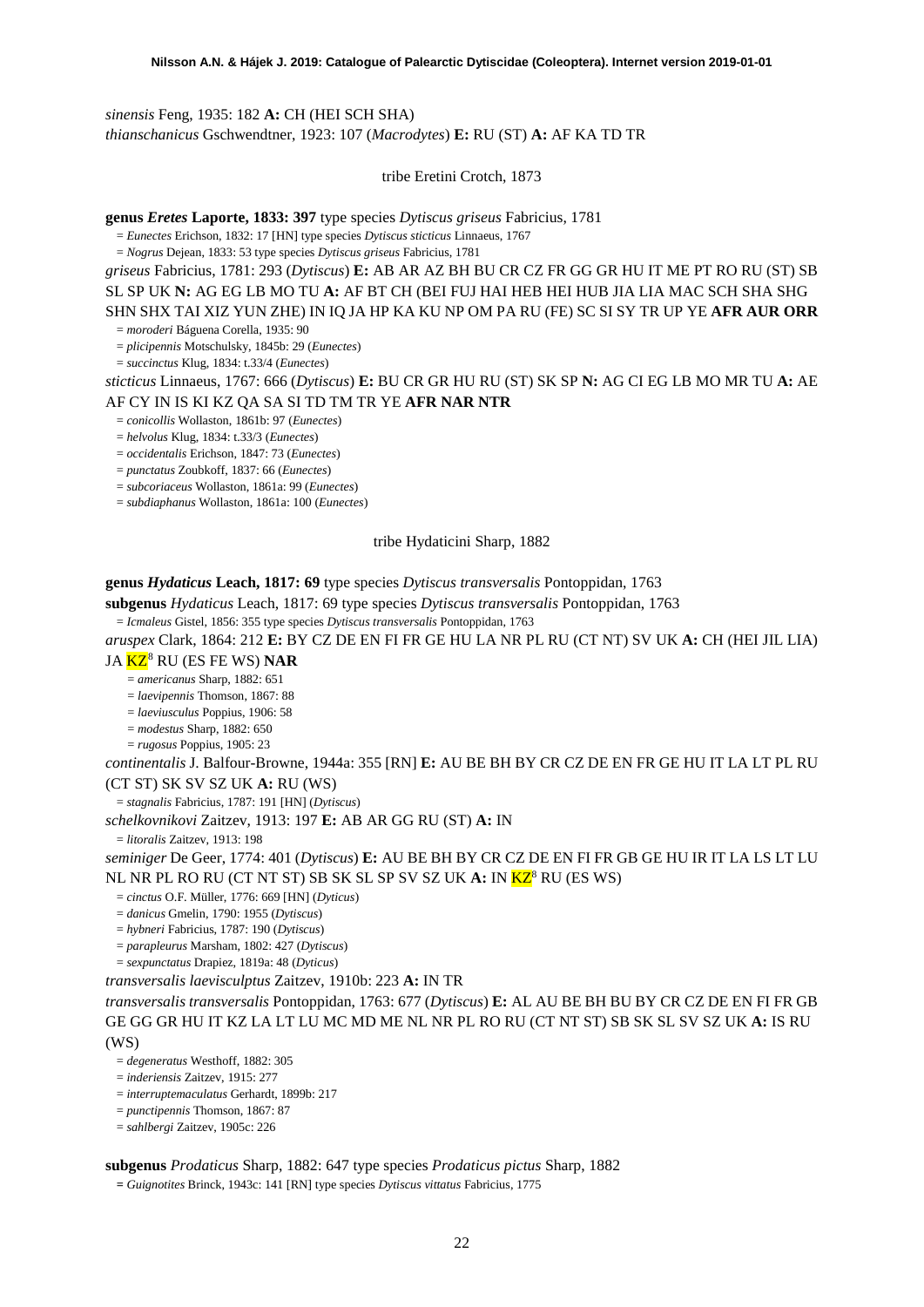= *Hydaticinus* Guignot, 1950a: 104 type species *Hydaticus rectus* Sharp, 1882 (= *Dytiscus xanthomelas* Brullé, 1837) = *Isonotus* Guignot, 1936b: 53 [HN] type species *Dytiscus vittatus* Fabricius, 1775 = *Pleurodytes* Régimbart, 1899: 331 type species *Hydaticus dineutoides* Sharp, 1882 *africanus* Rocchi, 1976: 289 (*Prodaticus*) **A:** OM SA YE **AFR** *agaboides* Sharp, 1882: 663 **A:** CH (HAI YUN) **ORR** *arabicus* Guignot, 1951a: 21 **A:** YE *bengalensis* Régimbart, 1899: 322 **A:** CH (YUN) **ORR** *bivittatus* Laporte, 1835: 98 **N:** EG **AFR** = *sharpi* Peschet, 1917: 45 *bowringii* Clark, 1864: 214 **A:** CH (ANH BEI HEB HUB JIA JIX LIA SCH SHA SHN TAI YUN ZHE) JA NC SC **ORR** *decorus* Klug, 1834: t.33/5 **N:** EG **A:** SA SI YE **AFR** *discindens* Walker, 1858: 204 **A:** BT **ORR** = *ceylonicus* Guignot, 1935b: 130 = *orissaensis* Nilsson, 1999b: 20 [RN] = *sharpi* Vazirani, 1969a: 264 [HN] *dorsiger* Aubé, 1838b: 193 **A:** SA YE **AFR** *dregei* Aubé, 1838b: 172 **A:** SA YE **AFR** = *jucundus* Reiche, 1850: 278 = *nigromarmoratus* Clark, 1864: 220 *fabricii* W.S. Macleay, 1825: 31 [RN] (*Colymbetes*) **A:** CH (XIZ YUN) **AUR ORR** = *fabriciusi* Ball, 1932: 19 [RN] = *rufulus* Aubé, 1838b: 199 = *varius* Fabricius, 1801: 267 [HN] (*Dytiscus*) *flavolineatus* Boheman, 1848: 237 **A:** SA YE **AFR** *grammicus* Germar, 1827: t.1 (*Dytiscus*) **E:** AB AR AU BH BU CR FR GE GG HU IT MC PL RO RU (ST) SK SL SZ TR UK YU **A:** AF CH (BEI HAI HEB HEI HUB JIA JIL LIA SCH YUN) IN JA KI KZ NC TM UZ = *lineolatus* Ménétriés, 1832: 140 (*Dytiscus*) = *nigrovittatus* Clark, 1864: 222 *histrio* Clark, 1864: 221 **A:** AE AF HP IN IQ KA OM PA SA TR[9,](#page-52-8)[10](#page-52-9) UP YE **ORR** = *rectangulus* Sharp, 1882: 669 *incertus* Régimbart, 1888: 617 **A:** BT CH (YUN) HP NP **ORR** = *martensi* Wewalka, 1972a: 115 *leander* Rossi, 1790: 202 (*Dytiscus*) **E:** AB AL FR GR IT ME PT SP **N:** AG EG LB MO TU **A:** CY IN IQ IS JO SI SY TM TR **AFR** = *debarrosmachadoi* Franciscolo, 1968: 51 = *fusciventris* Reiche & Saulcy, 1855: 639 = *nauzieli* Fairmaire, 1859a: lii *litigiosus* Régimbart, 1880: 210 **A:** CH (HAI) **ORR** = *nubilus* Régimbart, 1899: 318 = *planatus* Régimbart, 1899: 317 *luczonicus* Aubé, 1838b: 179 **A:** CH (HKG) H[P7](#page-19-0) UP **ORR** *major* Régimbart, 1899: 328 **A:** CH (YUN) **ORR** *pacificus conspersus* Régimbart, 1899: 315 **A:** CH (SHN TAI) JA SC = *sakishimanus* Nakane, 1990c: 29 *pacificus pacificus* Aubé, 1838b: 177 **A:** CH (YUN) **ORR** = *banksii* Crotch, 1872: 205 [RN] = *latihamatus* Régimbart, 1899: 315 = *ruficollis* Fabricius, 1787: 189 [HN] (*Dytiscus*) *pictus* Sharp, 1882: 648 (*Prodaticus*) **A:** AE AF IN IQ KZ OM PA SA SY TD TM UZ *ponticus* Sharp, 1882: 662 **N:** EG LB **A:** IN IQ KZ[11](#page-52-10) PA SA SI SY TD TM TR **ORR** *rhantoides* Sharp, 1882: 664 **A:** CH (FUJ GUA GUI HAI HEI HUB HKG HUN JIA SCH SHG TAI YUN ZHE) JA **ORR** = *fengi* Falkenström, 1936b: 236 *ricinus* Wewalka, 1979: 128 **A:** AF H[P7](#page-19-0) NP PA **ORR** *satoi dhofarensis* Pederzani, 2003: 18 **A:** OM *satoi satoi* Wewalka, 1975c: 91 **A:** BT CH (FUJ HEB LIA SCH TAI XIZ) JA SD **ORR**

*servillianus* Aubé, 1838b: 197 **A:** AE OM YE **AFR**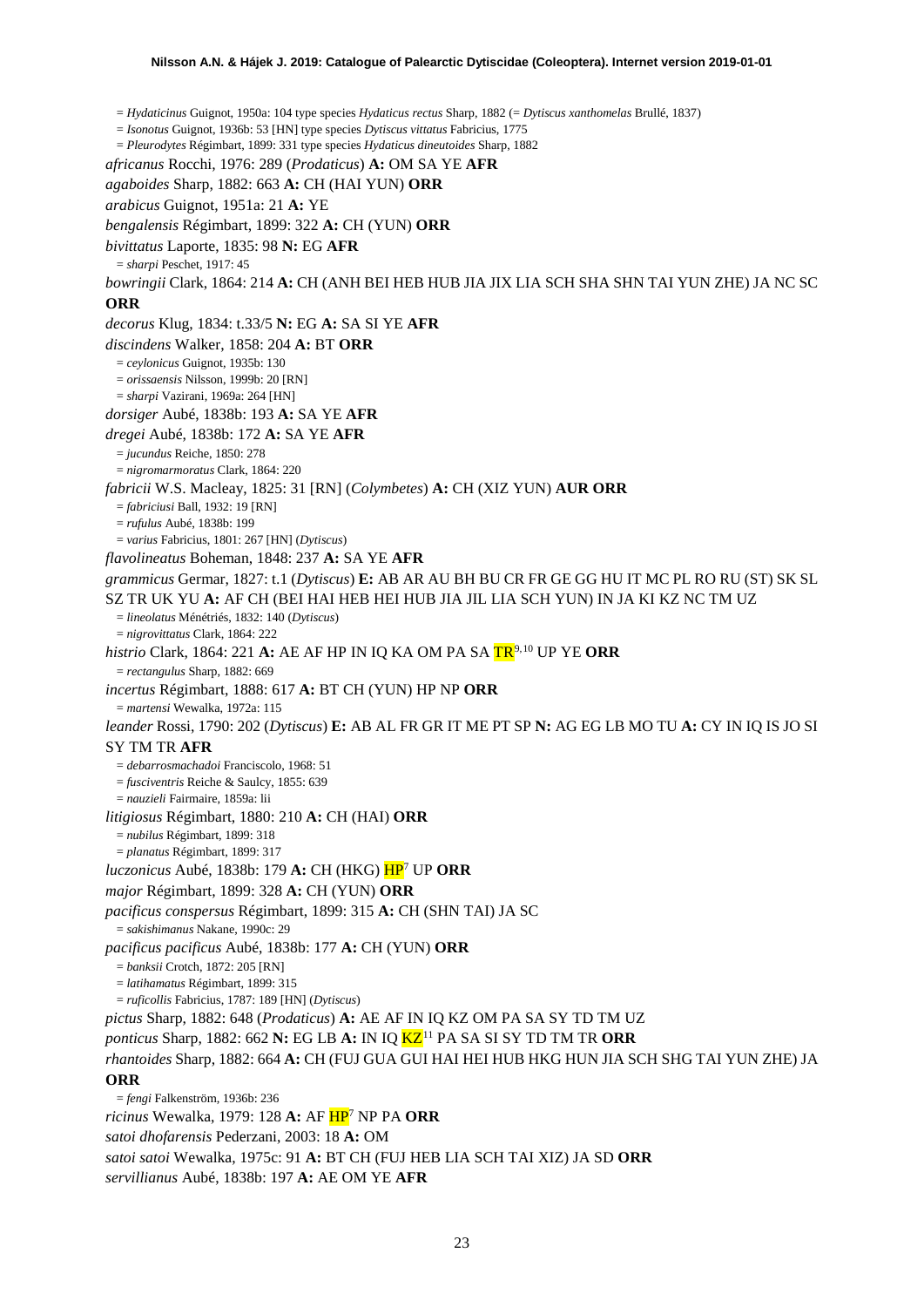*= discoidalis* Hope, 1843: 364 *= flavomarginatus* Zimmermann, 1920a: 228 *thermonectoides* Sharp, 1884: 447 **A:** CH (JIA YUN ZHE) JA SC *tibetanus* Shaverdo, Wewalka & Li, 2012: 78 **A:** CH (XIZ) *vittatus* Fabricius, 1775: 825 (*Dytiscus*) **A:** CH (FUJ GUA HAI HKG HUB JIA JIX MAC SCH SHN SHX TAI ZHE) HP JA NP SD UP **ORR**

= *lenzi* Schönfeldt, 1890: 170 (*Graphoderus*)

= *nepalensis* Satô, 1961b: 60

= *sesquivittatus* Fairmaire, 1880b: 164

subfamily **Hydroporinae** Aubé, 1836 tribe Bidessini Sharp, 1882

**genus** *Allodessus* **Guignot, 1953b: 110** type species *Hydroporus bistrigatus* Clark, 1862

*megacephalus* Gschwendtner, 1931b: 21 (*Bidessus*) **A**: CH (FUJ TAI) JA

= *maculosus* Gschwendtner, 1931a: 462 (*Bidessus*)

= *tokunagai* Kamiya, 1932: 5 (*Bidessus*)

**genus** *Bidessus* **Sharp, 1882: 336** type species *Dytiscus unistriatus* Schrank, 1781

*alienus* Zimmermann, 1919a: 140 **E:** AB CR MC MD RU (ST) **A:** IN KZ RU (WS) TM

*anatolicus anatolicus* Wewalka, 1972b: 72 **A:** TR

*anatolicus kadmos* Wewalka, 1989a: 147 **A:** IS

*anatolicus phoenix* Wewalka, 1989a: 146 **A:** IS

*calabricus* Guignot, 1957b: 91 **E:** BU CR GR IT MC SL **A:** CY IN IQ IS LE SY TR

*complicatus* Sharp, 1904: 4 **N:** EG **AFR**

= *brevistriga* Régimbart, 1906b: 245

= *ghesquieri* Guignot, 1948b: 1

*coxalis* Sharp, 1882: 351 **E:** FR PT SP **N:** AG MO TU

= *ibericus* Falkenström, 1939: 9

*cretensis* Fery, 1992b: 79 **E:** GR (Crete)

*delicatulus* Schaum, 1844: 198 (*Hydroporus*) **E:** AL AU BH BU CR CZ FR GE GR IT MC ME PL RU (ST) SK SL SZ **A:** TR

*exornatus* Reiche & Saulcy, 1855: 644 (*Hydroporus*) **E:** CR GR ME **A:** LE SY TR

*goudotii* Laporte, 1835: 105 (*Hydroporus*) **E:** AL FR GR IT PT SP **N:** AG MO TU

*grossepunctatus* Vorbringer, 1907: 418 **E:** AU BE BY CZ DE EN FI FR GE HU IT LA LT NL NR PL RU (CT NT ST) SL SV SZ UK **A:** RU (ES WS)

*minutissimus* Germar, 1823: 31 (*Hydroporus*) **E:** AU FR GB GE IR IT LU PT SP SZ **N:** AG CI MO TU

= *circumflexus* Breit, 1908: 59

= *interruptefasciatus* Breit, 1908: 59

= *lepineyi* Kocher, 1957: 367

= *trifasciatus* Wollaston, 1847: 453 (*Hydroporus*)

*muelleri* Zimmermann, 1927a: 34 **E:** GR IT ME

*= tiragalloi* Sanfilippo, 1978: 129

*nasutus* Sharp, 1887: 170 **E:** AB AR AU BH BU CR CZ HU MD RO RU (ST) SB SK UK **A:** IN IS KI KZ RU (WS) TM TR

*ovoideus* Régimbart, 1895: 81 **N:** EG **AFR**

*pumilus* Aubé, 1838b: 502 (*Hydroporus*) **E:** BH CR FR IT PT SP **N:** AG

= *pumilus* Aubé, 1838a: 342 [HN] (*Hydroporus*)

*saucius* Desbrochers des Loges, 1871: 338 (*Hydroporus*) **E:** FR (Corsica) IT (Montecristo, Sardinia)

= *baderi* Krausse, 1910: 146

= *bigoti* Guignot, 1957b: 91

*sharpi* Régimbart, 1895: 77 **N:** TU **AFR**

= *fictor* Omer-Cooper, 1959: 124

= *granulum* Régimbart, 1895: 79

= *nigeriensis* Omer-Cooper, 1974: 306

= *sedilloti* Régimbart, 1895: 78

= *sudanensis* Omer-Cooper, 1974: 306

*unistriatus* Goeze, 1777: 626 (*Dytiscus*) **E:** AU BE BH BU BY CR CZ DE EN FI FR GB GE GR HU IT LA LT LU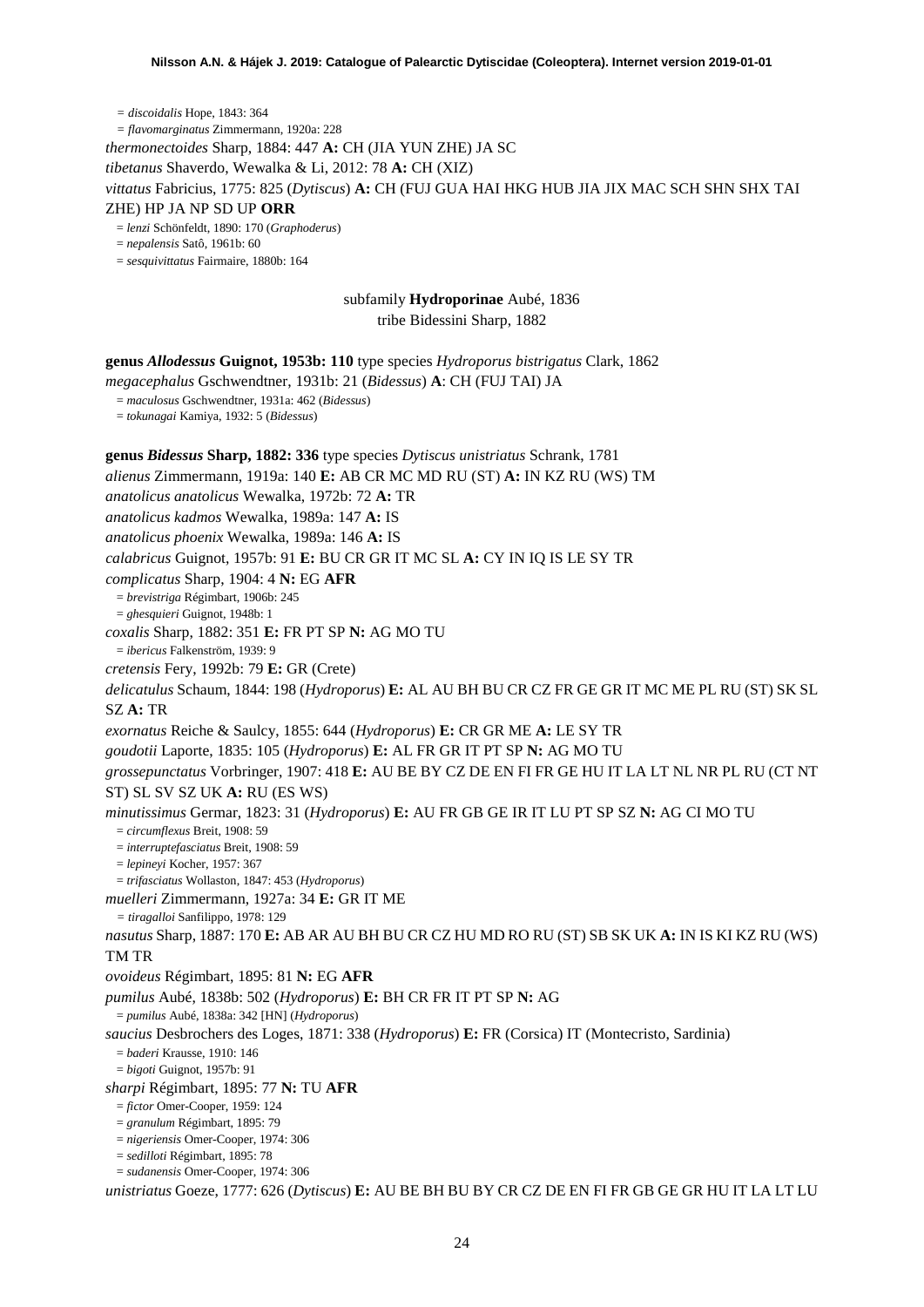MC ME NL NR PL RO RU (CT NT ST) SK SL SV SZ UK YU **A:** CH (HEB SHA) KZ MG RU (ES WS) TR

- = *bisulcatus* Curtis, 1840: 276 (*Hygrotus*)
- = *monostriatus* Geoffroy in Fourcroy, 1785: 69 (*Dyticus*)
- = *nanus* Gmelin, 1790: 1956 (*Dytiscus*)
- = *opacus* Guignot, 1932: 268
- = *subrufulus* Schneider, 1898: 50

*= unistriatus* Schrank, 1781: 205 [HN] (*Dytiscus*)

**genus** *Clypeodytes* **Régimbart, 1894: 230** type species *Hydroporus cribrosus* Schaum, 1864 **subgenus** *Clypeodytes* Régimbart, 1894: 230 type species *Hydroporus cribrosus* Schaum, 1864 *bufo* Sharp, 1890: 344 (*Bidessus*) **A:** CH (GUI HAI HUB) **ORR** *cribrosus* Schaum, 1864a: 107 (*Hydroporus*) **N:** EG **AFR**

**subgenus** *Hypoclypeus* Guignot, 1950a: 97 [RN] type species *Bidessus gestroi* Régimbart, 1888 = *Hypodytes* Guignot, 1936b: 20 [HN] type species *Bidessus gestroi* Régimbart, 1888 *jaechi* Wewalka & Biström, 1987: 49 **A:** NP

**genus** *Geodessus* **Brancucci, 1979: 214** type species *Geodessus besucheti* Brancucci, 1979 *besucheti* Brancucci, 1979: 214 **A:** HP NP SD

**genus** *Glareadessus* **Wewalka & Biström, 1998: 59** type species *Glareadessus stocki* Wewalka & Biström, 1998 *franzi* Wewalka & Biström, 1998: 62 **A:** IN *stocki* Wewalka & Biström, 1998: 61 **A:** AE OM

**genus** *Hydroglyphus* **Motschulsky, 1853: 5** type species *Dytiscus geminus* Fabricius, 1792 = *Guignotus* Houlbert, 1934: 53 type species *Dytiscus geminus* Fabricius, 1792 *amamiensis* Satô, 1961a: 7 (*Guignotus*) **A:** CH (HUB TAI) JA *angularis* Klug, 1834: t.34/1 (*Hydroporus*) **N:** AG EG MO TU **A:** AE IN IQ OM PA SA TR YE **AFR** = *klugii* Leprieur, 1880a: 36 (*Hydroporus*) = *klugii* Leprieur, 1880b: xxv [HN] (*Hydroporus*) *annamita* Régimbart, 1889a: 153 (*Bidessus*) **A:** CH **ORR** *confusus* Klug, 1834: t.34/4 (*Hydroporus*) **N:** EG TU **A:** IN KI OM SA SI SY TM TR YE **AFR** *coreanus* Lee & Ahn, 2016: 290 **A:** SC *flammulatus* Sharp, 1882: 359 (*Bidessus*) **A:** CH (JIX SCH TAI XIZ) H[P7](#page-19-0) IN JA NP PA SC UP **ORR** = *antennatus* Régimbart, 1892a: 118 (*Bidessus*) *geminus* Fabricius, 1792: 199 (*Dytiscus*) **E:** AB AL AR AU BE BH BU BY CR CZ DE EN FI FR GB GE GG GR HU IT LA LS LT LU MC MD ME NL NR PL PT RO RU (CT NT ST) SB SK SL SP SV SZ TR UK **N:** AG CI EG LB MO TU **A:** AF BT CH (GUI GUX HEI HEN JIL LIA SCH YUN) CY HP IN IQ IS KA KI KZ LE MG NC NP PA RU (ES WS) SA SC SI SY TD TM TR UP UZ **ORR** = *corsicus* Schneider, 1903: 51 (*Bidessus*) = *inmaculatus* Báguena Corella, 1935: 85 (*Bidessus*) = *monaulacus* Drapiez, 1820: 270 (*Hydroporus*) = *nitens* Falkenström, 1939: 7 (*Bidessus*) = *obscurus* J.R. Sahlberg, 1903c: 16 (*Bidessus*) = *ocellatus* Báguena Corella, 1935: 85 (*Bidessus*) = *pectinatus* Báguena Corella, 1935: 85 (*Bidessus*) = *pusillus* Fabricius, 1781: 297 (*Dytiscus*) [HN] = *pygmeus* Olivier, 1795: 39 (*Dytiscus*) [HN] = *symbolum* Kolenati, 1845: 86 (*Hydroporus*) = *trifidus* Panzer, 1795b: 26/t.2 (*Dytiscus*) *gujaratensis* Vazirani, 1973: 297 (*Guignotus*) **A:** IN OM **ORR** *hamulatus* Gyllenhal, 1813: 691 (*Hyphydrus*) **E:** BY CT DE EN FI GE LA LT PL RU (NT) SV UK **A:** MG RU (ES) *hormuzensis* Hájek & Brancucci, 2011: 134 **A:** AE IN OM

*hummeli* Falkenström, 1932b: 191 (*Bidessus*) **A:** CH (SCH)

*inconstans* Régimbart, 1892a: 119 (*Bidessus*) **A:** BT CH (TAI XIZ) JA NP SD **ORR**

= *fulvescens* Zimmermann, 1923: 34 (*Bidessus*)

*infirmus* Boheman, 1848: 251 (*Hydroporus*) **A:** OM SA YE **AFR**

= *capensis* Régimbart, 1894: 234 (*Bidessus*)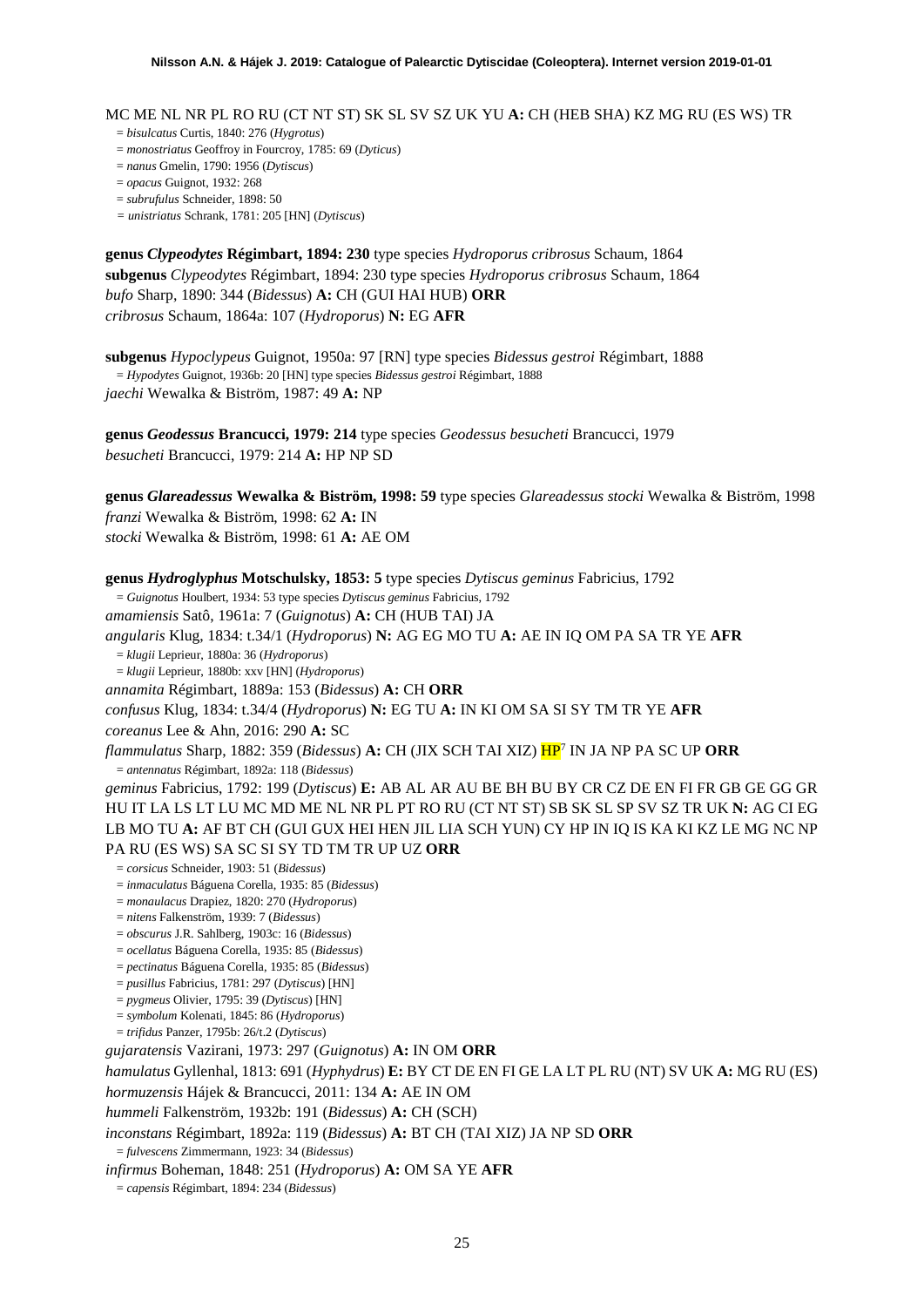= *capensis* Régimbart, 1895: 88 (*Bidessus*) [HN]

*japonicus* Sharp, 1873b: 54 (*Hydroporus*) **A:** CH (BEI FUJ GUA HEI HKG HUB JIA JIL JIX LIA ZHE) JA NC RU (FE) SC

= *tangweii* Li, 1992: 36 (*Guignotus*)

= *vernalis* Guignot, 1954c: 197 (*Guignotus*)

- = *yingkouensis* Li, 1992: 36 (*Guignotus*)
- = *yoshimurai* Kamiya, 1932: 4 (*Bidessus*)

*kifunei* Nakane, 1987: 172 (*Guignotus*) **A:** JA

*licenti* Feng, 1936: 3 (*Bidessus*) **A:** CH (BEI GAN GUA GUI GUX HEI HUN JIX SCH SHA TIA XIN ZHE) MG *major* Sharp, 1882: 354 (*Bidessus*) **N:** AG EG LB TU **A:** IS OM SA SI YE **AFR**

= *sellatus* Peyerimhoff, 1931: 20 (*Bidessus*)

*orientalis* Clark, 1863: 427 (*Hydroporus*) **A:** CH (FUJ GUI GUX HAI HKG HUB HUN XIZ YUN ZHE) **AUR**

## **ORR**

*pendjabensis* Guignot, 1954a: 221 (*Guignotus*) **A:** NP PA UP **ORR**

*pentagrammus* Schaum, 1864a: 108 (*Hydroporus*) **N:** EG **AFR**

*regimbarti* Gschwendtner, 1936: 367 (*Bidessus*) **A:** CH (GUX GUI SCH SHA YUN) **ORR**

*signatellus* Klug, 1834: t.34/3 (*Hydroporus*) **E:** AB AR BH CR FR GG GR IT ME RU (ST) SP **N:** AG EG LB MO TU **A:** AE AF CY IN IQ IS JO KI KU KZ OM PA SA SI SY TD TM TR UZ YE **AFR** 

= *razzautii* Dodero, 1922: 46 (*Bidessus*)

= *tetragrammus* Hochhuth, 1846: 223 (*Hydroporus*)

= *thermalis* Germar, 1838: xx (*Hydroporus*)

*sinuspersicus* Hájek & Wewalka, 2009: 94 **A:** AE IN OM

*socotraensis* Wewalka, 2004: 466 **A:** YE (Socotra)

*trassaerti* Feng, 1936: 4 (*Bidessus*) **A:** CH (FUJ GUA GUI GUX HEB HEI HUB HUN JIA JIX SHA SCH TIA YUN ZHE)

**genus** *Leiodytes* **Guignot, 1936b: 20** type species *Hydroporus evanescens* Boheman, 1848

= *Liodytes* Guignot, 1950a: 97 [HN] type species *Hydroporus evanescens* Boheman, 1848

*frontalis* Sharp, 1884: 440 (*Bidessus*) **A:** JA SC

*gracilis* Gschwendtner, 1933: 162 (*Clypeodytes*) **A:** CH (HUB)

*indicus* Régimbart, 1892a: 117 (*Bidessus*) **A:** UP **ORR**

*kyushuensis* Nakane, 1990a: 62 (*Clypeodytes*) **A:** JA

*lanyuensis* Wang, Satô & P.-S. Yang, 1998: 161 **A:** CH (TAI)

*miyamotoi* Nakane, 1990a: 63 (*Clypeodytes*) **A:** JA

*nicobaricus* Redtenbacher, 1868: 21 (*Hydroporus*) **A:** CH (MAC) JA **ORR**

*orissaensis* Vazirani, 1969a: 328 (*Clypeodytes*) **A:** PA **ORR**

*perforatus* Sharp, 1882: 363 (*Bidessus*) **A:** CH (GUA GUI GUX HAI HKG HUN JIX SCH YUN) **ORR**

**genus** *Limbodessus* **Guignot, 1939: 52** type species *Bidessus neoguineensis* Régimbart, 1892 (= *Hydroporus compactus* Clark, 1862)

*compactus* Clark, 1862a: 421 (*Hydroporus*) **A:** JA **AUR ORR**

= *neoguineensis* Régimbart, 1892b: 990 (*Bidessus*)

= *tokarensis* Satô, 1972a: 53 (*Uvarus*)

**genus** *Peschetius* **Guignot, 1942a: 21** type species *Hydroporus nodieri* Régimbart, 1895 *quadricostatus* Aubé, 1838b: 487 (*Hydroporus*) **A:** IN NP UP **ORR**

**genus** *Pseuduvarus* **Biström, 1988: 10** type species *Hydroporus vitticollis* Boheman, 1848 *vitticollis* Boheman, 1848: 256 (*Hydroporus*) **N:** MO **A:** CH (TAI) NP PA **AFR ORR**

- = *caligosus* Guignot, 1946a: 257 (*Amarodytes*)
- = *gentilis* Sharp, 1890: 344 (*Bidessus*)
- = *monticola* Guignot, 1957a: 98 (*Uvarus*)
- = *octoguttatus* Régimbart, 1895: 94 (*Bidessus*)
- = *ornatipennis* Régimbart, 1900c: 372 (*Bidessus*)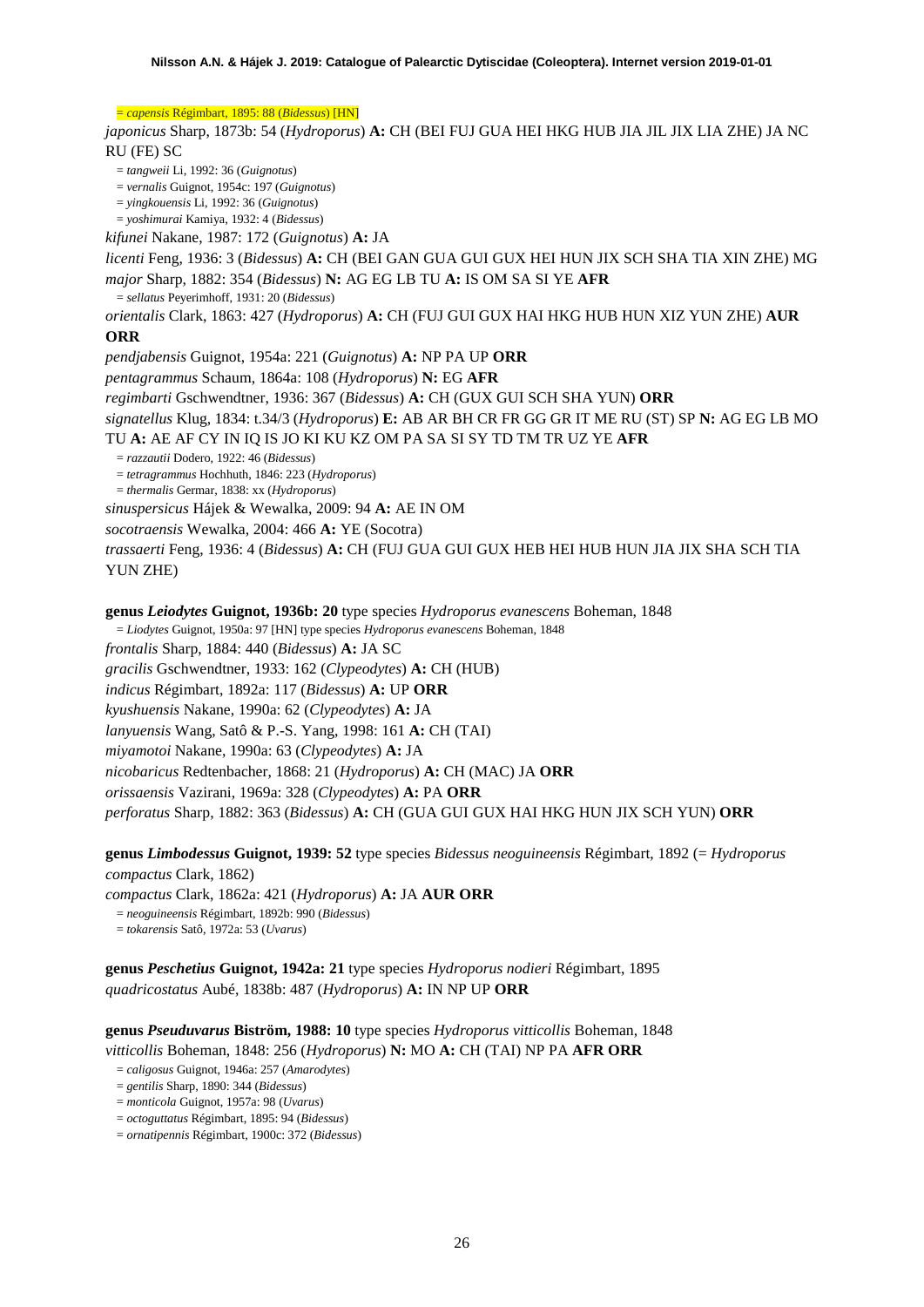**genus** *Sinodytes* **Spangler, 1996: 243** type species *Sinodytes hubbardi* Spangler, 1996 *hubbardi* Spangler, 1996: 244 **A:** CH (GUX)

**genus** *Uvarus* **Guignot, 1939: 53** type species *Hydroporus lacustris* Say, 1823 *occultus* Sharp, 1882: 363 (*Bidessus*) **A:** SA *peringueyi* Régimbart, 1895: 84 (*Bidessus*) **A:** YE **AFR**

**genus** *Yola* **Gozis, 1886: 8** type species *Dytiscus bicarinatus* Latreille, 1804 = *Yolula* Guignot, 1950a: 100 type species *Bidessus dohrni* Sharp, 1882 *alluaudi* Peschet, 1926: 299 **N:** AG LB MO **AFR** *bicarinata bicarinata* Latreille, 1804: 179 (*Dytiscus*) **E:** BE CZ FR IT NL PT SL SP SZ **N:** AG MO TU *= bicarinatus* Drapiez, 1819b: 290 [HN] (*Dytiscus*) = *bipunctatus* Ragusa, 1887: 224 (*Bidessus*) = *costatus* Gyllenhal in Schönherr, 1808: 31 (*Hyphydrus*) = *crispatus* Germar, 1817: t.1 (*Hydroporus*) = *cristatus* Lacordaire in Boisduval & Lacordaire, 1835: 335 (*Hydroporus*) *= interrupta* Báguena Corella, 1935: 84 *bicarinata obscurior* Desbrochers des Loges, 1871: 337 (*Hydroporus*) **E:** FR (Corsica) IT (Elba, Sardinia) **N:** TU *bicristata* Sharp, 1882: 347 (*Bidessus*) **A:** SA YE *buettikeri* Brancucci, 1985: 230 **A:** SA YE *consanguinea* Régimbart, 1892a:118 (*Bidessus*) **A:** NP **ORR** *darfurensis* J. Balfour-Browne, 1947a: 136 **A:** YE **AFR** = *decorata* Guignot, 1956b: 251 *enigmatica* Omer-Cooper, 1954: 212 **N:** EG **A:** SA SI YE **AFR** *nigrosignata* Régimbart, 1895: 71 **N:** AG **AFR** *= pescheti* Peyerimhoff, 1929: 168 *porcata* Klug, 1834: t.34/5 (*Hydroporus*) **N:** EG **A:** SA **AFR** *wraniki* Wewalka, 2004: 468 **A:** YE (Socotra)

**genus** *Yolina* **Guignot, 1936b: 25** type species *Hydroporus elegantulus* Boheman, 1848 = *Yoloides* Guignot, 1960: 97 type species: *Bidessus costulifer* Régimbart, 1903

*insignis* Sharp, 1882: 348 (*Bidessus*) **N:** EG **A:** OM SA YE **AFR**

tribe Hydroporini Aubé, 1836 subtribe Deronectina Galewski, 1994

**genus** *Amurodytes* **Fery & Petrov, 2013: 1823** type species *Amurodytes belovi* Fery & Petrov, 2013 *belovi* Fery & Petrov, 2013: 1824 **A:** RU (FE)

**genus** *Boreonectes* **Angus, 2010: 124** type species *Dytiscus griseostriatus* De Geer, 1774 *alpestris* Dutton & Angus, 2007: 11 (*Stictotarsus*) **E:** IT SZ *emmerichi* Falkenström, 1936a: 88 (*Deronectes*) **A:** CH (GAN QIN SCH XIZ) SD *griseostriatus griseostriatus* De Geer, 1774: 403 (*Dytiscus*) **E:** ?AR ?AU ?BH EN FI FR GE ?GG ?GR IT ?ME NR RU (NT) ?SL SV SZ **A:** ?KA ?MG ?PA ?TR ?**NAR[\\*](#page-26-0)**

= *maritimus* Helliesen, 1890: 20 (*Deronectes*)

= *nigrescens* Favre, 1890: 52 (*Hydroporus*)

= *obscurus* Della Beffa, 1931: 179 [HN] (*Hydroporus*)

= *palaestinus* Baudi di Selve, 1894: 3 (*Deronectes*) = *piochardi* Régimbart, 1878b: 350 (*Hydroporus*)

*griseostriatus strandi* Brinck, 1943a: 141 (*Deronectes*) **E:** NR RU (NT) *ibericus* Dutton & Angus, 2007: 11 (*Stictotarsus*) **E:** FR IT PT SP **N:** MO

*inexpectatus* Dutton & Angus, 2007: 11 (*Stictotarsus*) **E:** FR

*macedonicus* Guéorguiev, 1959: 193 (*Potamonectes*) **E:** GR (Crete) MC

<span id="page-26-0"></span>Split cytogenetically into several taxa by Dutton & Angus (2007). The occurrence of *B. griseostriatus* in countries marked with question mark has to be verified; however, especially populations from Balkan Peninsula and Asia belong most probably to other species.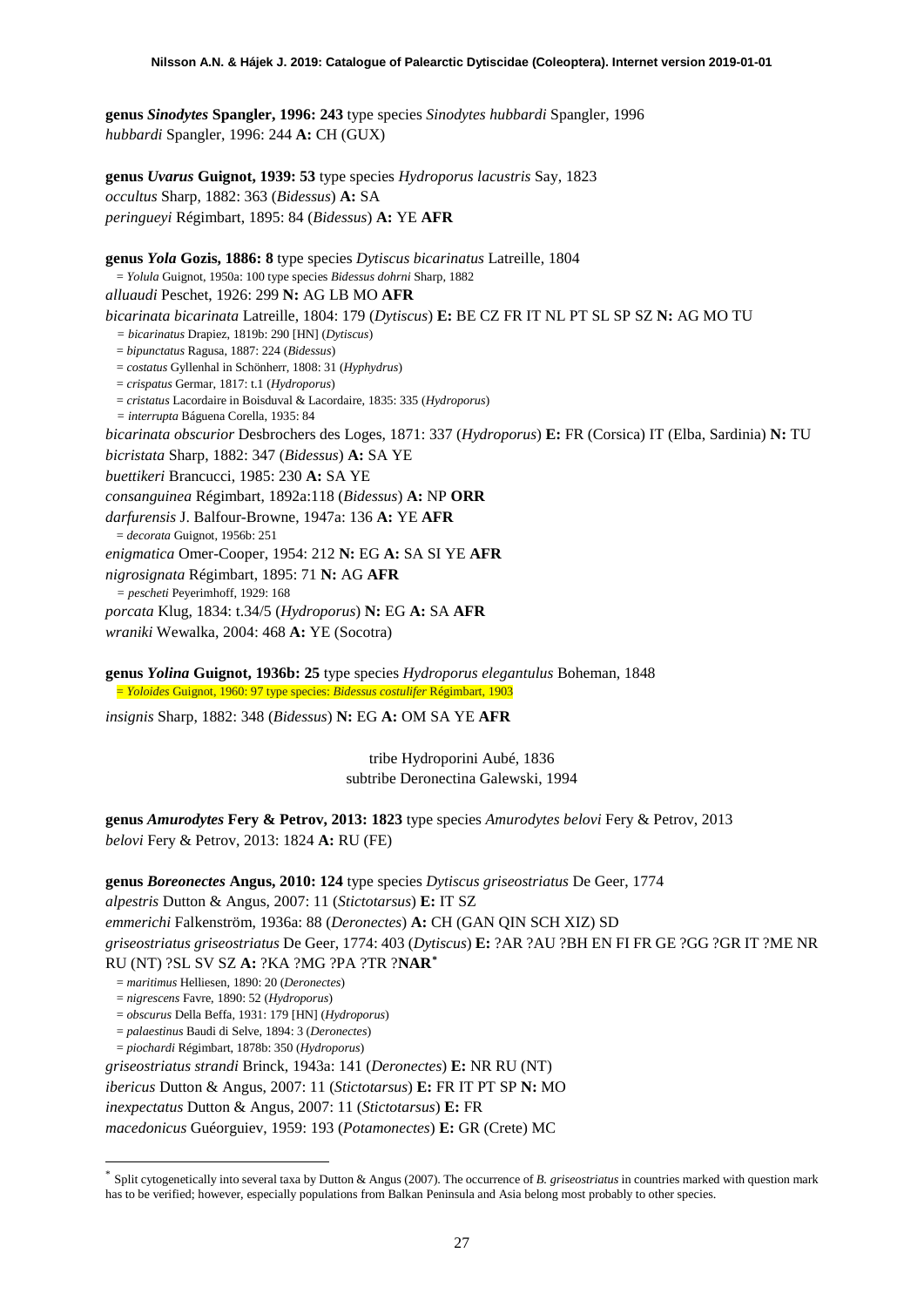*= creticus* Dutton & Angus, 2007: 12 (*Stictotarsus*) *multilineatus* Falkenström, 1922a: 16 (*Potamodytes*) **E:** FA FI FR GB IR NR NT SV **A:** RU (ES FE WS) *riberae* Dutton & Angus, 2007: 12 (*Stictotarsus*) **E:** BU **A:** TR

**genus** *Deronectes* **Sharp, 1882: 390** type species *Hydroporus latus* Stephens, 1829 = *Bartheus* Houlbert, 1934: 64 type species *Hydroporus latus* Stephens, 1829 *abnormicollis* Semenov, 1900: 682 **A:** AF CH (XIN) KI KZ TD UZ = *microthorax* Semenov, 1900: 683 *adanensis* Hájek, Šťastný, Boukal & Fery, 2011: 465 **A:** TR *afghanicus* Wewalka, 1971: 139 **A:** AF PA *algibensis* Fery & Fresneda, 1988a: 337 **E:** SP *angelinii* Fery & Brancucci, 1997: 228 **E:** IT *angulipennis* Peyron, 1858: 398 (*Hydroporus*) **A:** TR *angusi* Fery & Brancucci, 1990: 431 **E:** SP *aubei aubei* Mulsant, 1843: 276 (*Hydroporus*) **E:** AU FR GE IT SZ *aubei sanfilippoi* Fery & Brancucci, 1997: 234 **E:** FR SP *balkei* Fery & Hosseinie, 1998: 252 **A:** IN *bameuli* Fery & Hosseinie, 1998: 243 **A:** PA *bicostatus* Schaum, 1864b: 111 (*Hydroporus*) **E:** PT SP *biltoni* Fery & Hosseinie, 1998: 245 **A:** IN *brancuccii* Fery & Hosseinie, 1998: 250 **A:** IN *brannanii* Schaufuss, 1869: 9 (*Hydroporus*) **E:** SP (Islas Baleares) *costipennis costipennis* Brancucci, 1983a: 138 **E:** PT SP *costipennis gignouxi* Fery & Brancucci, 1989: 303 **E:** SP = *gignouxorum* Nilsson, 2007: 49 [UE] *danielssoni* Fery & Hosseinie, 1998: 242 **A:** AF *delarouzei* Jacquelin du Val, 1856: 34 (*Hydroporus*) **E:** FR SP *depressicollis* Rosenhauer, 1856: 50 (*Hydroporus*) **E:** SP *doriae* Sharp, 1882: 421 **E**: "Caucasus" **A:** AR IN TR *elburs* Fery, Erman & Hosseinie, 2001:346 **A:** IN *elmii* Fery & Hosseinie, 1998: 254 **A:** IN *ermani* Hájek, Šťastný, Boukal & Fery, 2011: 468 **A:** TR *evelynae* Fery & Hosseinie, 1998: 254 **A:** TR *fairmairei* Leprieur, 1876a: 142 [RN] (*Hydroporus*) **E:** FR IT PT SP **N:** AG MO TU = *bombycinus* Leprieur, 1876a: 143 (*Hydroporus*) = *bombycinus* Leprieur, 1876b: cxxii [HN] (*Hydroporus*) = *fairmairei* Leprieur, 1876b: cxxi [HN] [RN] (*Hydroporus*) = *sublaevis* Rey, 1887: 2 (*Hydroporus*) = *vestitus* Fairmaire, 1859b: 27 [HN] (*Hydroporus*) *ferrugineus* Fery & Brancucci, 1987: 70 **E:** PT SP *fosteri* Aguilera & Ribera, 1996: 39 **E:** SP *hakkariensis* Wewalka, 1989b: 96 **A:** TR *hebaueri* Fery & Hosseinie, 1998: 256 **A:** TR = *hebauerorum* Nilsson, 2007: 49 [UE] *hendrichi* Fery & Hosseinie, 1998: 253 **A:** IN *hispanicus* Rosenhauer, 1856: 49 (*Hydroporus*) **E:** FR SP **N:** MO = *septensis* Lagar, 1968: 61 *jaechi* Wewalka, 1989b: 94 **A:** TR *kinzelbachi* Fery & Hosseinie, 1998: 262 **A:** SY TR *lareynii* Fairmaire, 1858: 455 (*Hydroporus*) **E:** FR (Corsica) = *coarcticolis* Reiche, 1862: 293 (*Hydroporus*) *latus* Stephens, 1829: 192 (*Hydroporus*) **E:** AU BE BH BU BY CR CZ DE EN FI FR GB GE GR HU IT LA LT LU ME NL NR PL RU (CT NT) SK SL SV SZ UK = *castaneus* Heer, 1837: 54 (*Hydroporus*) *= latus* Curtis, 1831: 343 [HN] (*Hydroporus*) = *ovatus* Sturm, 1835: 40 (*Hydroporus*)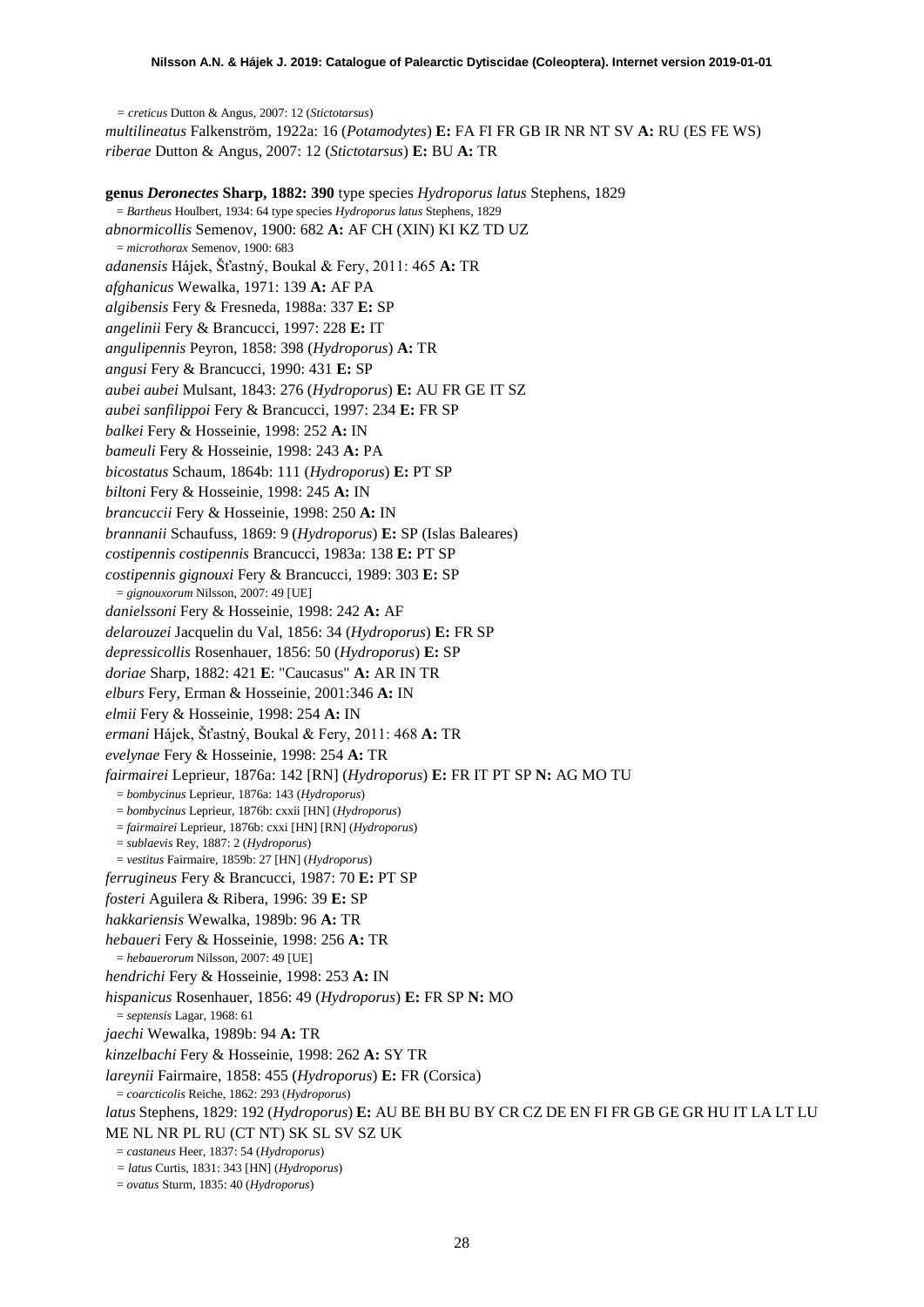= *pyrenaeus* Schaefer, 1930: 104 [HN] (*Hydroporus*) *longipes* Sharp, 1882: 420 **A:** IN *moestus inconspectus* Leprieur, 1876a: 143 (*Hydroporus*) **E:** AL BU CR FR GR IT MC ME PT SP SZ **N:** MO = *inconspectus* Leprieur, 1876b: cxxii [HN] (*Hydroporus*) *moestus moestus* Fairmaire, 1858: 455 (*Hydroporus*) **E:** FR (Corsica) IT (Sardinia) *nilssoni* Fery & Wewalka, 1992: 22 **A:** IN TM *opatrinus* Germar, 1823: 31 [NP] (*Hydroporus*) **E:** FR PT SP SZ *= silphoides* Ponza, 1805:82 [NO] (*Dytiscus*) *palaestinensis* Fery & Hosseinie, 1999: 271 [RN] **A:** SY *= palaestinus* Fery & Hosseinie, 1998: 229 [HN] *parvicollis* Schaum, 1864b: 112 (*Hydroporus*) **E:** AR BU GG GR MC RO YU **A:** IN TR *= planicollis* Sharp, 1882: 420 *perrinae* Fery & Brancucci, 1997: 260 **N:** AG TU *persicus* Peschet, 1914: 227 **A:** IN *peyerimhoffi* Régimbart, 1906a: 204 (*Hydroporus*) **N:** AG *platynotus mazzoldii* Fery & Brancucci, 1997: 242 **E:** GR *platynotus platynotus* Germar, 1834: pl. 3 (*Hydroporus*) **E:** AL AU BE BH BU CZ GE LU MC ME NL PL RO SB SK = *murinus* Sturm, 1835: 42 (*Hydroporus*) = *platynotus* Lacordaire in Boisduval & Lacordaire, 1835: 330 [HN] (*Hydroporus*) *riberai* Fery & Hosseinie, 1998: 255 **A:** IQ TR *roberti* Fery & Hosseinie, 1998: 242 **A:** AF *sahlbergi* Zimmermann, 1932: 106 **E:** GR TR **A:** TR *schuberti* Wewalka, 1971: 138 **A:** TR *semirufus* Germar, 1844: pl.3 (*Hydroporus*) **E:** FR IT *syriacus* Wewalka, 1971: 141 **A:** TR *taron* Aykut, Taşar & Fery, 2018: 404 **A:** TR *tashk* Fery, Hasanshahi & Abbasipour, 2014: 1256 **A:** IN *theryi* Peyerimhoff in Bedel, 1925: 356 (*Hydroporus*) **N:** MO *toledoi* Fery, Erman & Hosseinie, 2001: 342 **A:** TR *vestitus* Gebler, 1848: 76 (*Hydroporus*) **A:** AF KZ RU (WS) TD UZ *wewalkai* Fery & Fresneda, 1988b: 241 **E:** SP *wittmeri* Wewalka, 1971: 130 **A:** TR *witzgalli* Fery & Brancucci, 1997: 278 **A:** TR *youngi* Fery & Hosseinie, 1998: 240 **A:** IN

**genus** *Iberonectes* **Fery & Ribera, 2018: 28** type species *Deronectes bertrandi* Legros, 1956 *bertrandi* Legros, 1956: 134 (*Deronectes*) **E:** PT SP

#### **genus** *Nebrioporus* **Régimbart, 1906b: 237** type species *Hydroporus kilimandjarensis* Régimbart, 1906

= *Bistictus* Guignot, 1941: 59 type species *Hydroporus dubius* Aubé, 1838

- = *Potamodytes* Zimmermann, 1919a: 184 [HN] type species *Dytiscus elegans* Panzer, 1794
- = *Potamonectes* Zimmermann, 1921b: 87 [RN] type species *Dytiscus elegans* Panzer, 1794
- = *Rhabdonectes* Houlbert, 1934: 68 type species *Hydroporus carinatus* Aubé, 1836
- = *Zimmermannius* Guignot, 1941: 59 type species *Hydroporus canariensis* Bedel, 1881

*acuminatellus* Fairmaire, 1876: 49 (*Hydroporus*) **N:** AG

*airumlus* Kolenati, 1845: 85 (*Hydroporus*) **E:** AB AR GG PL RU (ST) UK **A:** AF CH (BEI GAN GUI HEB HEI HEN JIA LIA NMO SCH SHA SHN SHX XIN YUN) HP IN IS KA KI KZ MG PA RU (ES) TD TM TR UZ

*= amurensis* Sharp, 1882: 427 (*Deronectes*)

- *= kashmirensis* Régimbart, 1899: 195 (*Hydroporus*)
- = *rybinskii* Kinel, 1936: 199 (*Deronectes*)
- = *sulphuricola* Zaitzev, 1951: 58 (*Deronectes*)

*amicorum* Toledo, 2009: 62 **E:** GR (Crete)

*anchoralis* Sharp, 1884: 442 (*Deronectes*) **A:** JA

*assimilis* Paykull, 1798: 236 (*Dytiscus*) **E:** AU BY CR CZ DE EN FI FR GB GE IR LA LT ME NR RU (CT NT) PL SV SZ **A:** RU (ES WS)

= *affinis* Sturm, 1835: 17 (*Hydroporus*)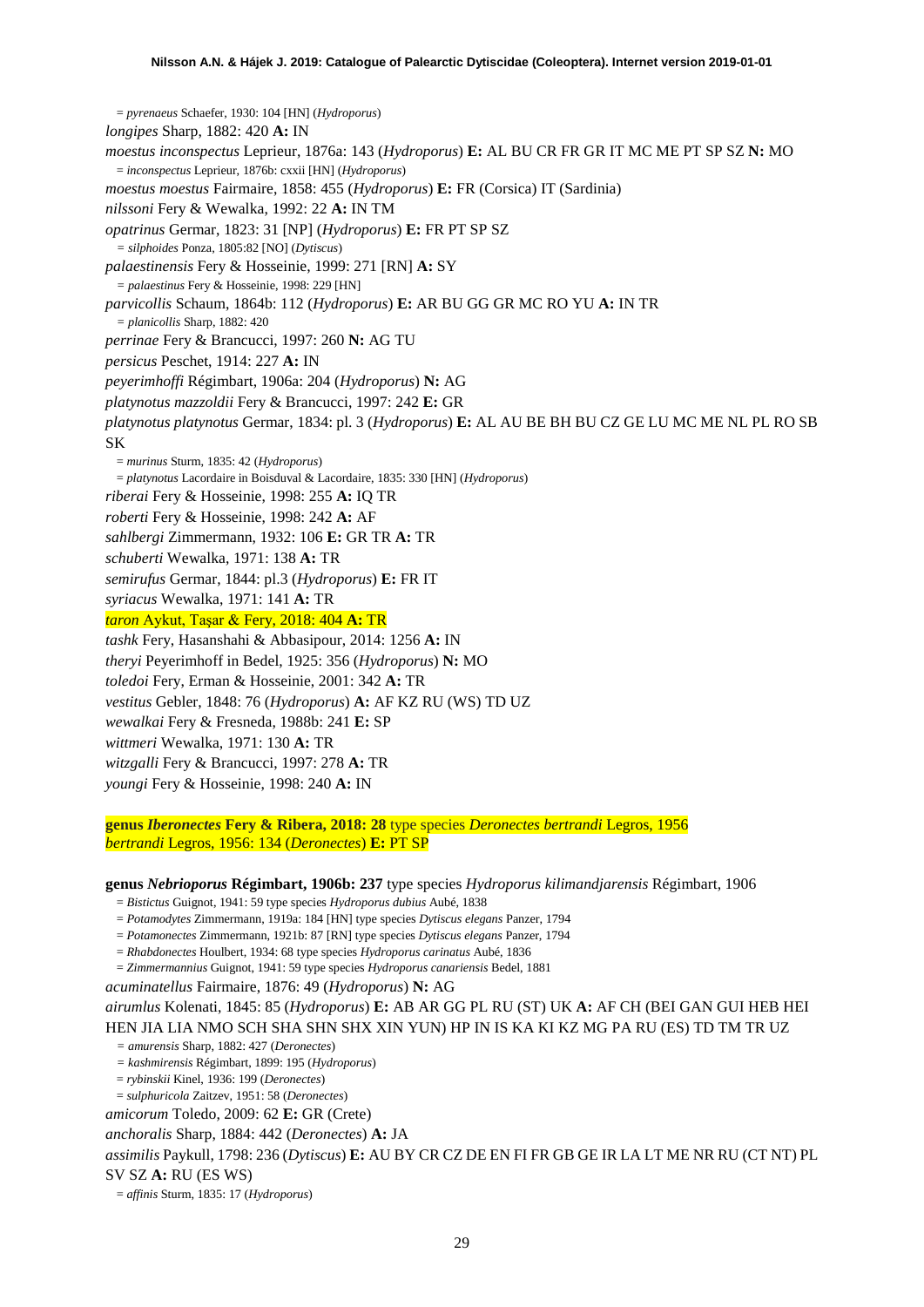= *frater* Kunze, 1818: 62 (*Hyphydrus*) = *hyperboreus* Gyllenhal in C.R. Sahlberg, 1826: 175 (*Hyphydrus*) *baeticus* Schaum, 1864b: 109 (*Hydroporus*) **E:** SP = *mariae* Millán & Rocchi, 1991: 83 (*Potamonectes*) *balli* Vazirani, 1970a: 127 (*Potamonectes*) **A:** HP PA UP *banajai* Brancucci, 1980b: 106 (*Potamonectes*) **A:** SA *brownei* Guignot, 1949b: 44 (*Potamonectes*) **A:** CH (GUI HUN SCH) *bucheti bucheti* Régimbart in Sainte-Claire Deville, 1898: 89 (*Hydroporus*) **E:** FR IT *bucheti cazorlensis* Lagar, Fresneda & Hernando, 1987: 93 (*Potamonectes*) **E:** SP *canaliculatus* Lacordaire in Boisduval & Lacordaire, 1835: 328 (*Hydroporus*) **E:** AU BE CZ DE FR GB GE GR HU IT LU NL PL PT SK SP SV SZ = *pantherinus* Reclaire & Wiel, 1948: 222 (*Deronectes*) *canariensis* Bedel, 1881: 265 [RN] (*Hydroporus*) **N:** CI = *gomerensis* Guignot, 1949a: 6 (*Potamonectes*) = *tesselatus* Aubé, 1838b: 516 [HN] (*Hydroporus*) *carinatus* Aubé, 1838b: 485 (*Hydroporus*) **E:** PT SP = *carinatus* Aubé, 1838a: 238 [HN] (*Hydroporus*) *ceresyi* Aubé, 1838b: 543 (*Hydroporus*) **E:** BU CR FR GR IT MA PT SP UK **N:** AG CI EG LB MO MR TU **A**: CY IN IQ IS SI SY TM TR = *ceresyi* Aubé, 1838a: 260 [HN] (*Hydroporus*) *= cerisyi* Guignot, 1947e: 144 [UE] (*Potamonectes*) = *lyellii* Wollaston, 1857: 26 (*Hydroporus*) *= salinus* Joly, 1840: 42 (*Hydroporus*) = *undecimlineellus* Fairmaire, 1877: 141 (*Hydroporus*) *clarkii* Wollaston, 1862: 438 (*Hydroporus*) **E:** IT PT SP **N:** AG CI MO TU **A:** TR = *andalusiae* Clark, 1862c: 469 (*Hydroporus*) = *subtruncatus* Fairmaire, 1876: 49 (*Hydroporus*) = *unilineatus* Báguena Corella, 1935: 88 (*Hydroporus*) *croceus* Angus, Fresneda & Fery, 1993: 298 **E:** SP *crotchi* Preudhomme de Borre, 1871a: xiii (*Hydroporus*) **N:** EG **A:** IS SA SI = *moestus* Walker, 1871: 10 [HN] (*Hydroporus*) = *schweinfurthi* Zimmermann, 1921b: 87 (*Deronectes*) = *walkeri* Branden, 1885: 49 [RN] (*Deronectes*) *depressus* Fabricius, 1775: 233 (*Dytiscus*) **E:** BY CZ DE EN FI GB GE HU IR LA LT NR PL RU (CT NT ST) SL SV UK **A:** MG RU (ES WS) **NAR** = *boristhenicus* Hochhuth, 1871: 233 (*Hydroporus*) *= intermedius* Franck, 1935: 239 (*Deronectes*) = *latescens* Falkenström, 1932a: 185 (*Deronectes*) = *neuhoffii* Cederhielm, 1798: 32 (*Dytiscus*) *dubius* Aubé, 1838b: 517 (*Hydroporus*) **N:** MR = *vigilans* Wollaston, 1854: 86 (*Hydroporus*) *elegans* Panzer, 1794: 24/t.5 (*Dytiscus*) **E:** AU BE BH CR CZ FR GB GE HU IT LS LU NL PT SK SL SP SZ = *brevis* Sturm, 1835: 9 [HN] (*Hydroporus*) = *marginicollis* Aubé, 1838a: 229 [HN] (*Hydroporus*) = *marginicollis* Aubé, 1838b: 507 (*Hydroporus*) = *pallidus* Heer, 1837: 54 (*Hydroporus*) *fabressei* Régimbart, 1901b: 324 (*Hydroporus*) **E:** FR PT SP *fenestratus* Germar, 1836: t.3 (*Hydroporus*) **E:** IT = *fenestratus* Aubé, 1838a: 233 (*Hydroporus*) [HN] = *fenestratus* Aubé, 1838b: 512 (*Hydroporus*) [HN] = *schaumei* Aubé, 1842: 229 (*Hydroporus*) *hostilis* Sharp, 1884: 448 (*Deronectes*) **A:** CH (JIL LIA SCH TAI) JA NC RU (FE) SC *indicus* Sharp, 1882: 431 (*Deronectes*) **A:** AF AP CH (XIZ) HP KA NP PA UP *= manii* Vazirani, 1970a: 124 (*Potamonectes*) *insignis* Klug, 1834: t.33/10 (*Hydroporus*) **N:** EG **A:** SA SI YE = *princeps* Sharp, 1882: 428 (*Deronectes*) = *semiclusus* Walker, 1871: 10 (*Hydroporus*) *kiliani* Peyerimhoff, 1929: 169 (*Hydroporus*) **N:** AG **AFR** *laeviventris* Reiche & Saulcy, 1855: 642 (*Hydroporus*) **A:** CY LE SY TR = *scutellaris* Sharp, 1882: 426 (*Deronectes*)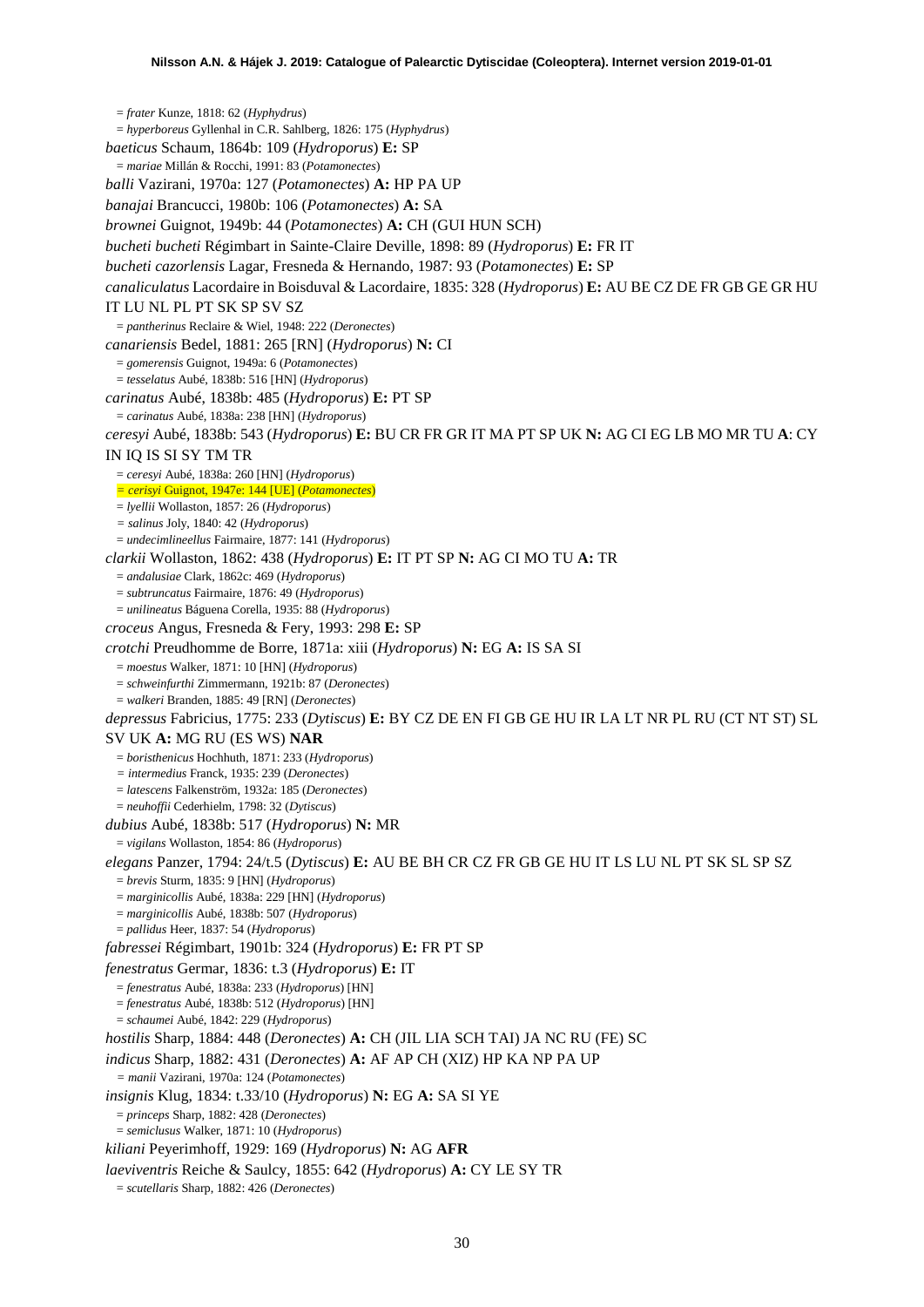*lanceolatus* Walker, 1871: 11 (*Hydroporus*) **N:** EG **A:** IN IQ IS JO KU SA SI SY TR = *arabicus* Sharp, 1882: 429 (*Deronectes*) = *islamiticus* Sharp, 1882: 430 (*Deronectes*) *laticollis* Zimmermann, 1933: 163 (*Deronectes*) **A:** CH (SHN) *luctuosus* Aubé, 1838b: 514 (*Hydroporus*) **E:** BH CR FR GR IT ME SL SP YU **A:** TR *= flavopunctatus* Pic, 1895: 10 (*Deronectes*) = *luctuosus* Aubé, 1838a: 235 [HN] (*Hydroporus*) = *lugubris* Ragusa, 1887: 227 [HN] (*Hydroporus*) = *sericeus* Costa, 1847b: 99 [HN] (*Hydroporus*) *martinii* Fairmaire, 1858: 455 (*Hydroporus*) **E:** FR (Corsica) *mascatensis* Régimbart, 1897: 206 (*Hydroporus*) **A:** AE AF IN OM PA *melanogrammus* Régimbart, 1899: 199 (*Hydroporus*) **A:** BT CH (YUN) HP NP UP *= satie* Vazirani, 1980: 28 (*Potamonectes*) *millingeni* J. Balfour-Browne, 1951: 188 (*Potamonectes*) **A:** YE *nemethi* Guignot, 1950c: 153 (*Potamonectes*) **N:** MO *nipponicus* Takizawa, 1933: 177 (*Deronectes*) **A:** JA *ressli* Wewalka, 1974: 108 (*Potamonectes*) **A:** AF IN TD TM UZ *sagartus* Toledo, 2009: 71 **A:** IN *sansii* Aubé, 1838b: 509 (*Hydroporus*) **E:** FR IT SP = *sansii* Aubé, 1838a: 230 [HN] (*Hydroporus*) *sardus* Gemminger & Harold, 1868: 440 [RN] (*Hydroporus*) **E:** GR IT = *affinis* Aubé, 1838a: 232 [HN] (*Hydroporus*) = *affinis* Aubé, 1838b: 511 [HN] (*Hydroporus*) = *genei* A. Villa & G.B. Villa, 1838: 62 [HN] (*Hydroporus*) *schoedli* Fery, Fresneda & Millán, 1996: 324 **N:** AG TU *seriatus* Sharp, 1882: 429 (*Deronectes*) **A:** SA YE *sichuanensis* Hendrich & Mazzoldi, 1995: 4 **A:** CH (SCH) *simplicipes* Sharp, 1884: 442 (*Deronectes*) **A:** JA RU (FE) *stearinus stearinus* Kolenati, 1845: 84 (*Hydroporus*) **E:** AB AR **N:** EG **A:** AF IN IS LE SY TR = *rufino* J.R. Sahlberg, 1913: 43 (*Deronectes*) = *turca* Seidlitz, 1887: 55 (*Deronectes*) = *variegatus* Aubé, 1838a: 236 [HN] (*Hydroporus*) = *variegatus* Aubé, 1838b: 518 [HN] (*Hydroporus*) *stearinus suavis* Sharp, 1882: 430 (*Deronectes*) **E:** AL BH BU CR GR MC ME SB **A:** TR = *infuscatus* J.R. Sahlberg, 1913: 42 (*Deronectes*) *steppensis* Motschulsky, 1860c: 516 (*Hydroporus*) **E:** KZ RU (ST) = *scythus* Schaum, 1864b: 110 (*Hydroporus*)

**genus** *Nectomimus* **Fery & Ribera, 2018: 34** type species *Oreodytes okulovi* Lafer, 1988 *okulovi* Lafer, 1988: 52 **A:** RU (ES FE)

**genus** *Nectoporus* **Guignot, 1950b: 26** type species: *Hydroporus abbreviatus* Fall, 1923 *angelinii* Fery, 2015: 40 **E:** GR *sanmarkii alienus* Sharp, 1873a: 261 (*Hydroporus*) **E:** PT SP *sanmarkii sanmarkii* C.R. Sahlberg, 1826: 172 (*Hyphydrus*) **E:** AN AU BE BH BU BY CZ DE FI FR GB GE IC IR IT LU MC ME NL NR PL RO RU (CT NT) SB SK SL SP SV SZ UK **A:** CH (JIL) JA MG RU (FE WS) **NAR** = *fluviatilis* Stephens, 1828: 46 (*Hygrotus*) = *rivalis* Gyllenhal, 1827: 384 (*Hyphydrus*) = *stephensii* Stephens, 1835: 391 (*Hygrotus*)

**Genus** *Neonectes* **J. Balfour-Browne, 1944b:189** type species: *Hydroporus natrix* Sharp, 1884 *babai* Satô, 1990: 102 **A:** CH (TAI) *jakovlevi* Zaitzev, 1905d: 25 (*Hydroporus*) **A:** RU (ES) = *nobilis* Poppius, 1905: 10 (*Hydroporus*) *natrix* Sharp, 1884: 443 (*Hydroporus*) **A:** CH (JIL LIA) JA NC RU (FE)

**genus** *Oreodytes* **Seidlitz, 1887: 57** type species *Hyphydrus borealis* Gyllenhal in C.R. Sahlberg, 1826 (= *Dytiscus alpinus* Paykull, 1798)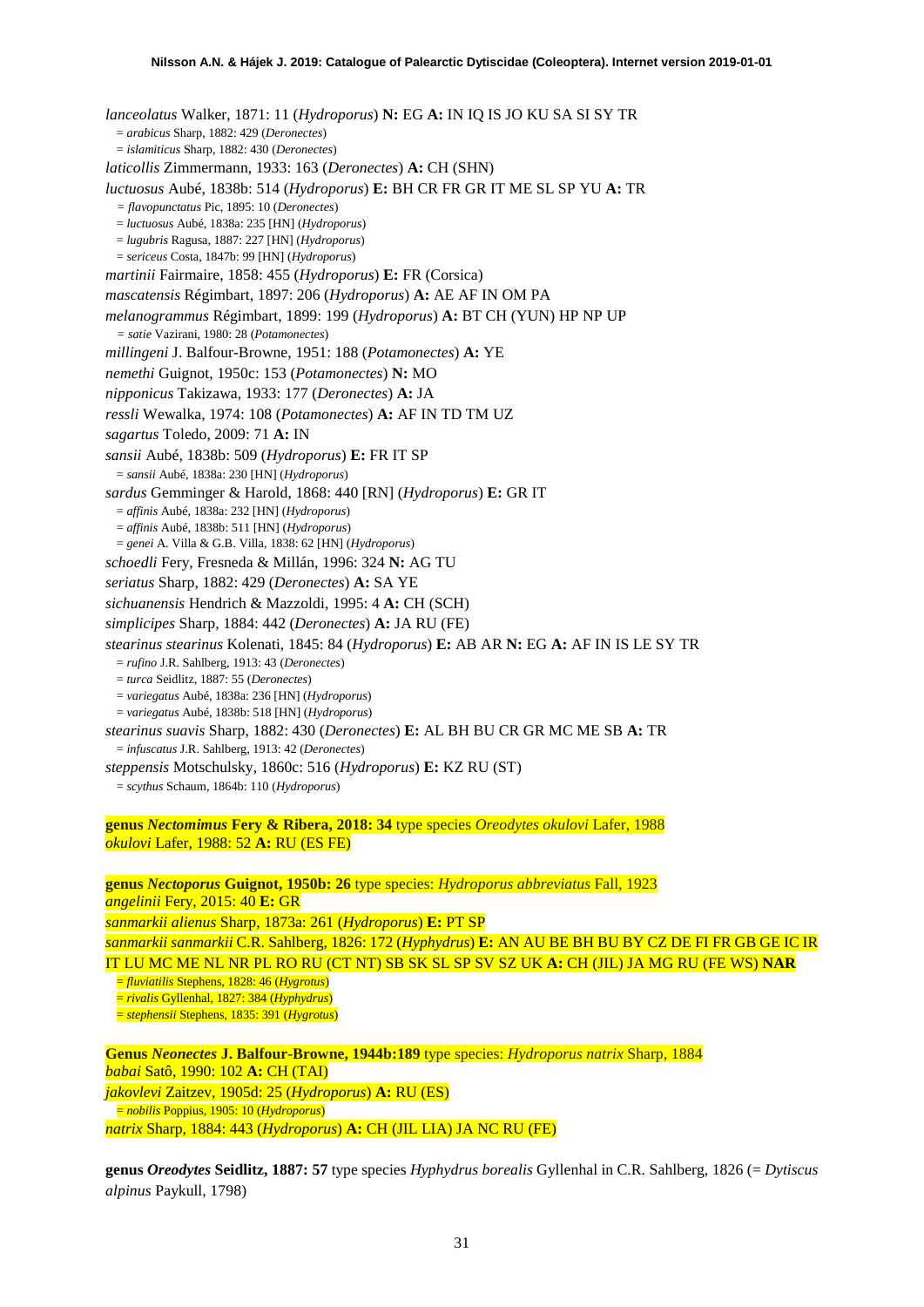*alpinus* Paykull, 1798: 226 (*Dytiscus*) **E:** FI GB NR RU (CT NT) SV **A:** RU (FE WS) = *bidentatus* Gyllenhal, 1808: 525 (*Hyphydrus*) = *borealis* Gyllenhal in C.R. Sahlberg, 1826: 174 (*Hyphydrus*) *dauricus* Motschulsky, 1860a: 100 (*Hydrocoptus*) **A:** RU (ES FE) **NAR** = *leechi* Zimmerman, 1985: 110 = *recticollis* Fall, 1926: 140 (*Hydroporus*) *davisii davisii* Curtis, 1831: 343 (*Hydroporus*) **E:** AL AR AU BH BU CR CZ FR GB GE GG GR IR IT ME PL RO RU (ST) SK SL SZ UK **A:** TR *= montanus* Zimmermann, 1915: 218 [HN] (*Hydroporus*) *davisii rhianae* R. Carr, 2001:183 **E:** SP *kanoi* Kamiya, 1938: 23 (*Deronectes*) **A:** JA *meridionalis* Binaghi & Sanfilippo, 1971: 216 **E:** IT *mongolicus* Brinck, 1943b: 155 (*Deronectes*) **A:** MG *septentrionalis* Gyllenhal in C.R. Sahlberg, 1826: 173 (*Hyphydrus*) **E:** AU CZ FI FR GB GE IR IT ME NR PL PT RU (NT) SL SP SV SZ **A:** MG RU (ES WS) TR = *devillei* Régimbart, 1901b: 326 (*Hydroporus*) = *fluviatilis* Sturm, 1835: 23 [HN] (*Hydroporus*) = *helveticus* Régimbart, 1901b: 326 (*Hydroporus*) *shorti* Shaverdo & Fery, 2006: 37 **A:** MG RU (ES) **genus** *Scarodytes* **Gozis, 1914: 110** type species *Dytiscus halensis* Fabricius, 1787 = *Rhiacodytes* Ádám, 1996: 19 type species *Dytiscus halensis* Fabricius, 1787 *antoni* Fery & Šťastný, 2007: 880 **E:** CR IT *costatus* Aykut & Fery, 2017: 397 **A:** TR *fuscitarsis* Aubé, 1838b: 538 (*Hydroporus*) **E:** IT (Sardinia) = *fuscitarsis* Aubé, 1838a: 255 [HN] (*Hydroporus*) *halensis* Fabricius, 1787: 192 (*Dytiscus*) **E:** AL AR AU BE BH BU BY CR CZ DE EN FI FR GB GE GG GR HU IT LA LT LU MC MD ME NL NR PL PT RO RU (CT NT ST) SK SL SP SV SZ UK YU **N:** AG EG MO TU **A:** IN IS LE SI SY TR = *amoenus* J.R. Sahlberg, 1908: 22 [HN] (*Hydroporus*) = *areolatus* Duftschmid, 1805: 274 (*Dytiscus*) = *areolatus* Gravenhorst, 1807: 105 [HN] (*Dytiscus*) = *ibericus* Régimbart, 1901b: 326 (*Hydroporus*) = *kaszonensis* Csiki, 1946: 631 = *nubilus* Gmelin, 1790: 1957 (*Dytiscus*) = *reticulosus* Falkenström, 1939: 18 *malickyi* Wewalka, 1977: 139 **E:** GR **A:** TR *margaliti* Wewalka, 1977: 142 **A:** IS SY *nigriventris* Zimmermann, 1919a: 192 (*Deronectes*) **E:** FR (Corsica) *pederzanii* Angelini, 1973: 51 **E:** GR IT *roberti* Fery, 2011b: 384 **E:** GR *ruffoi* Franciscolo, 1961: 159 **E:** IT *savinensis cercyrae* Fery & Šťastný, 2007: 887 **E:** GR (Corfu)

*savinensis savinensis* Zimmermann, 1933: 189 (*Deronectes*) **E:** AL CR GR ME

**genus** *Stictotarsus* **Zimmermann, 1919a: 184** type species *Dytiscus duodecimpustulatus* Fabricius, 1792 *duodecimpustulatus* Fabricius, 1792: 197 (*Dytiscus*) **E:** AU BE CZ DE FR GB GE IR IT LU NL NR PL PT SP SV SZ

= *duodecimpustulatus* Olivier, 1795: 31 (*Dytiscus*) [HN]

= *fluminum* Munster, 1932: 85

= *heeri* Jacquet, 1925: 41 (*Hydroporus*)

*maghrebinus* Mazzoldi & Toledo, 1998: 212 **N:** AG MO

*procerus* Aubé, 1838b: 505 (*Hydroporus*) **E:** FR (Corsica) IT (Sardinia) **N:** AG MO TU

= *duodecimmaculatus* Régimbart, 1877e: 185 (*Hydroporus*)

= *duodecimmaculatus* Régimbart, 1877f: cxxxiii [HN] (*Hydroporus*)

**genus** *Trichonectes* **Guignot, 1941: 58** type species *Potamonectes otini* Guignot, 1941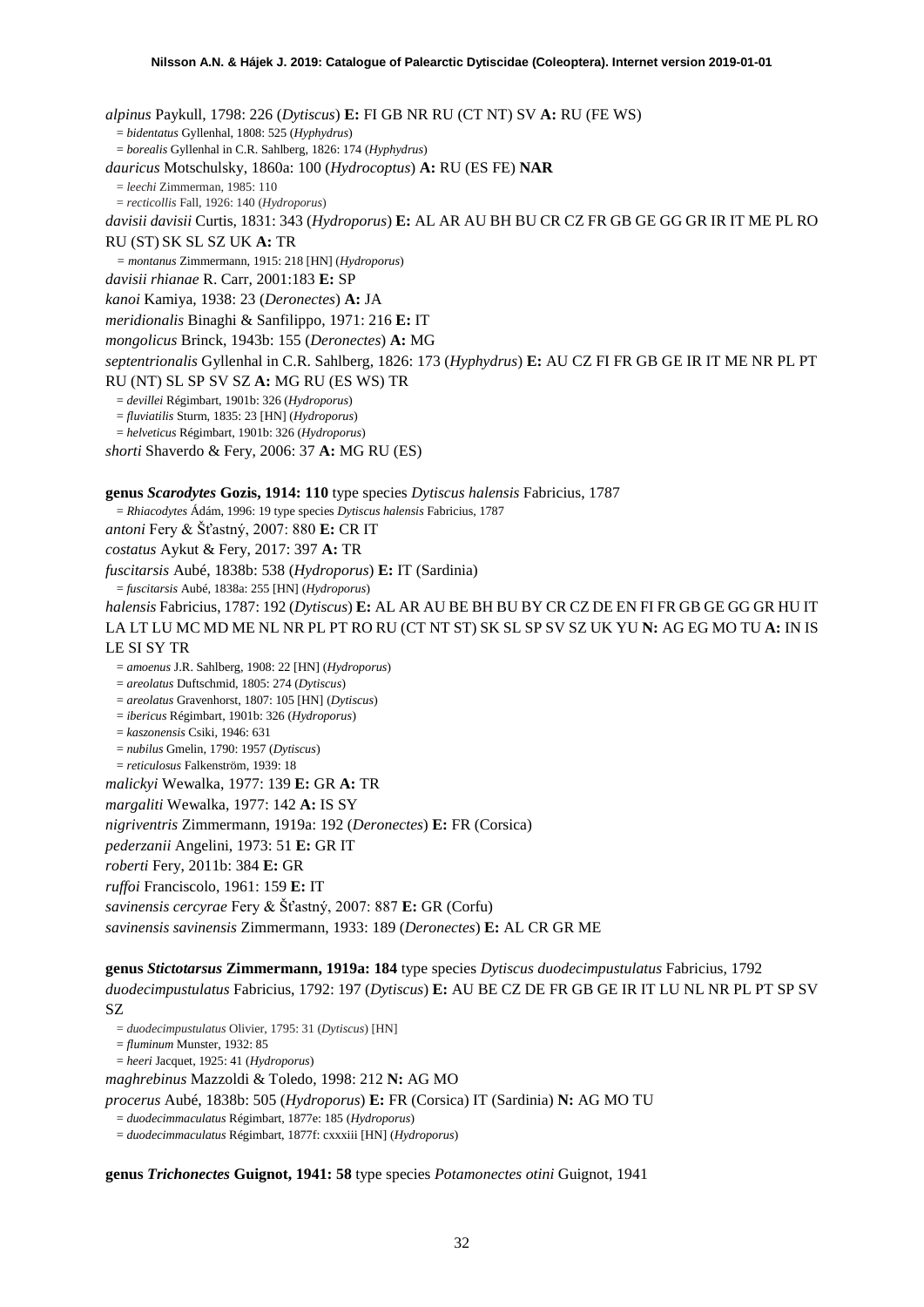*otini* Guignot, 1941: 57 (*Potamonectes*) **E:** SP **N:** MO

**genus** *Zaitzevhydrus* **Fery & Ribera, 2018: 40** type species: *Hydroporus formaster* Zaitzev, 1908 *formaster formaster* Zaitzev, 1908d: 269 (*Hydroporus*) **A:** CH (GAN XIN) MG RU (ES WS) *formaster ulanulana* C.-K. Yang, 1996: 142 (*Potamonectes*) **A:** CH (QIN XIZ) = *jaechi* Toledo, 1998: 77

subtribe Hydroporina Aubé, 1836

**genus** *Hydrocolus* **Roughley & Larson in Larson et al., 2000: 407** type species *Hydroporus paugus* Fall, 1923 *sahlbergi* Nilsson, 2001: 9 [RN] **E:** FI NR RU (NT) SV **A:** RU (ES)

*= picicornis* J.R. Sahlberg, 1874: xiii [HN] (*Hydroporus*)

*= picicornis* J.R. Sahlberg, 1875: 152 [HN] (*Hydroporus*)

**genus** *Hydroporus* **Clairville, 1806: 182** type species *Dytiscus fusculus* Schrank, 1781 (*= Dytiscus planus*

# Fabricius, 1782)

- = *Hydatoporus* Gistel, 1856: 355 type species *Dytiscus palustris* Linnaeus, 1760
- = *Hydrocoptus* Motschulsky, 1853: 5 type species *Dytiscus tristis* Paykull, 1798
- = *Hydroporidius* Guignot, 1949a: 9 type species *Hydroporus melanarius* Sturm, 1835
- = *Hydroporinus* Guignot, 1945a: 22 type species *Hydroporus neglectus* Schaum, 1845
- = *Hydrotarsus* Falkenström, 1938: 4 type species *Hydrotarsus lundbladi* Falkenström, 1938
- = *Schizoporus* Ádám, 1996: 20 type species *Hydroporus angustatus* Sturm, 1835
- = *Sternoporus* Falkenström, 1930: 24 type species *Hydroporus longicornis* Sharp, 1871
- = *Suphrodytes* Gozis, 1914: 110 type species *Dytiscus dorsalis* Fabricius, 1787

*acutangulus* Thomson, 1856: 202 **E:** FI NR RU (NT) SV **A**: MG RU (ES FE WS)

- = *aenescens* J.R. Sahlberg, 1880: 50
- = *pectoralis* J.R. Sahlberg, 1880: 51 [HN]
- = *punctatulus* J.R. Sahlberg, 1889: 221
- = *sumakovi* Poppius, 1912: 107
- = *zaitzevi* Jacobson, 1908: 425 [RN]
- *amguemensis* Shaverdo, 2003:59 **A:** RU (FE)
- *ampliatus ampliatus* Zaitzev, 1927: 13 **E:** RU (ST) **A:** AR IN
- *ampliatus colchicus* Bilyashiwsky, 2004: 47 **E:** GG
- *analis* Aubé, 1838b: 592 **E:** FR (Corsica) IT **N:** AG TU
- = *analis* Aubé, 1838a: 294 [HN]
- *anatolicus anatolicus* J. Balfour-Browne, 1963: 2 **A:** TR
- *anatolicus koksali* Hájek & Fikáček, 2010: 1635 **A:** TR
- *angusi* Nilsson, 1990b: 33 **A:** CH (JIL) JA MG RU (ES FE)
- *angustatus* Sturm, 1835: 53 **E:** AR AU BE BH BU BY CR CZ DE EN FI FR GB GE GG HU IR IT LA LS LT LU
- MC MD NL NR PL RO RU (CT NT ST) SB SK SL SV SZ UK **A:** IN KZ RU (ES WS) TR
	- = *acuminatus* Sturm, 1835: 74
- *apenninus* Pederzani & Rocchi, 2005: 319 **E:** IT
- *artvinensis* Fery & Erman, 2009: 9 **A:** TR
- *askalensis* Wewalka, 1992: 56 **A:** TR
- *basinotatus* Reiche, 1864: 234 **E:** SP **N:** MO
- = *venator* Sharp, 1882: 465
- *bergmani* Nilsson, 1995: 23 **A:** RU (FE)
- *bithynicus* Hernando, Aguilera, Castro & Ribera, 2012: 38 **A:** TR
- *bodemeyeri bodemeyeri* Ganglbauer, 1900: 139 **E:** GR **A:** TR
- = *collarti* Guignot, 1949a: 7
- *bodemeyeri cariaensis* Hájek & Fikáček, 2010:1642 **E:** GR (Rhodes) **A:** TR
- *bodemeyeri guignoti* Gschwendtner, 1935c: 205 **E:** AL BU GR
- = *bulgaricus* Hlisnikovský, 1955b: 100
- *brancoi brancoi* Rocchi, 1981: 150 **E:** PT SP
- *brancoi gredensis* Fery, 1999: 234 **E:** PT SP
- *brancuccii* Fery, 1987: 65 **E:** PT SP
- *brevis* R.F. Sahlberg, 1834a: 3 **E:** BY DE EN FI GE LA NR PL RU (CT NT) SV **A:** RU (ES WS)
- = *brevis* R.F. Sahlberg, 1834b: 270 [HN]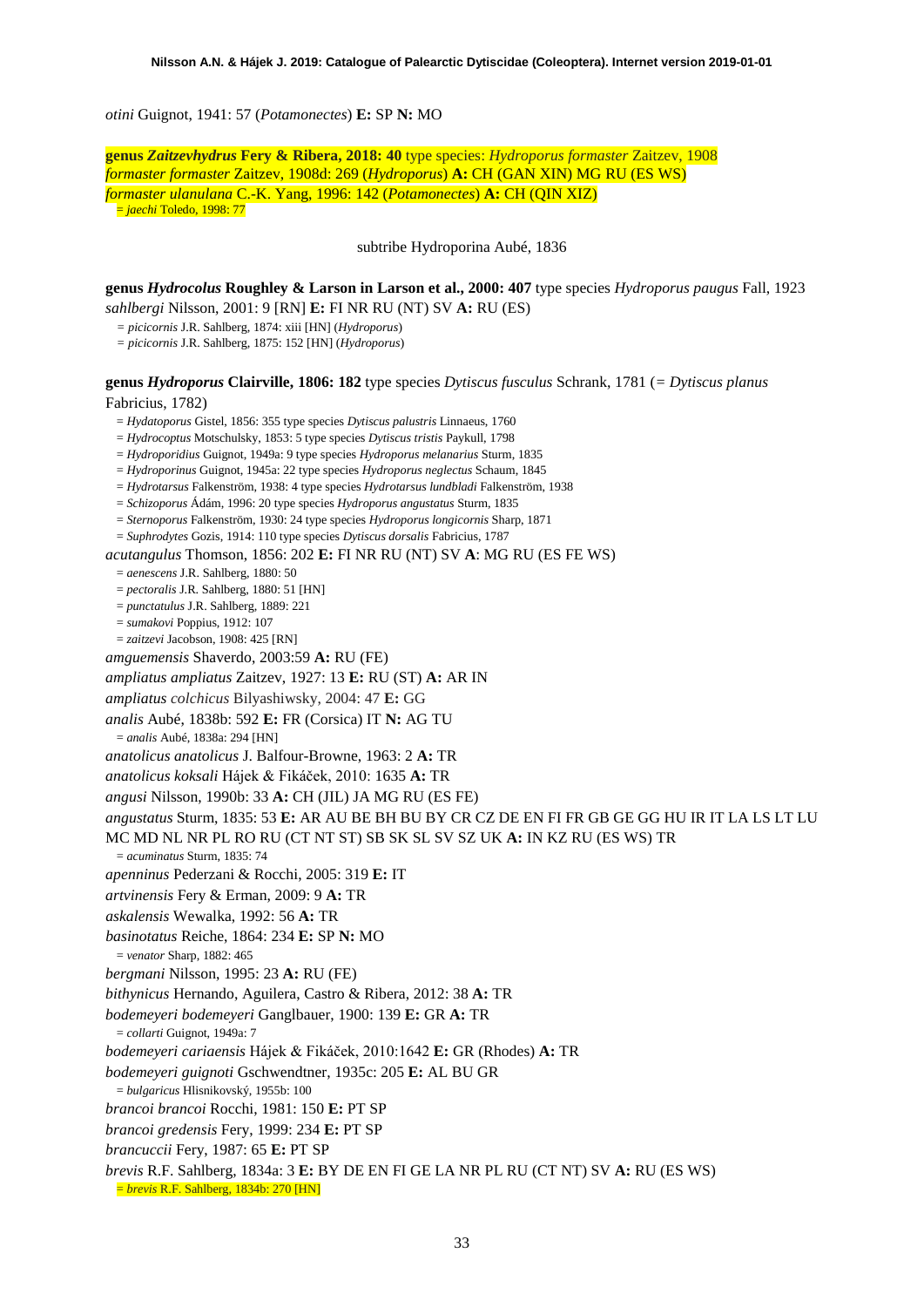*breviusculus* Poppius, 1905: 14 **A:** CH (JIL) RU (ES FE)

*brucki* Wehncke, 1875b: 234 **E:** GR **A:** CY LE TR

*cagrankaya* Fery & Erman, 2009: 3 **A:** TR

*cantabricus* Sharp, 1882: 457 **E:** SP

*carli* Wewalka, 1992: 52 **A:** YE

*compunctus* Wollaston, 1865: 65 **N:** CI

*constantini* Hernando & Fresneda, 1996: 155 **E:** SP

*crinitisternus* Shaverdo & Fery, 2001:34 **A:** KZ MG

*cuprescens* K.W. Miller & Fery, 1995: 405 **A:** CY

*decipiens* Sharp, 1878a: 113 **E:** PT SP

*discretus discretus* Fairmaire & Brisout in Fairmaire, 1859b: 28 [CN] **E:** AL AU BE BH BU BY CR CZ DE EN FI FR GB GE GG GR HU IR IT LA LS LT LU MC ME NL NR PL PT RO RU (CT NT ST) SB SK SL SP SV SZ UK **N:** MO **A:** AF CH (XIN) CY IN KA NP PA RU (ES) TR

= *alpestris* Falkenström, 1939: 15

= *corsicus* Wehncke, 1872a: 163

= *cyprius* Régimbart, 1878b: 352

= *lundbladi* Falkenström, 1939: 12

= *maurus* Sharp, 1882: 463

- = *neuter* Fairmaire & Laboulbène, 1855: 205 [SN]
- = *pescheti* Guignot, 1930: 191
- = *sublaevis* Falkenström, 1922b: 184 [HN]

*discretus tatricus* Kinel, 1949: 396 **E:** PL

*distinguendus* Desbrochers des Loges, 1871: 338 **E:** FR GR (Corfu) IT **N:** AG

= *avunculus* Fairmaire, 1872: lxxii

= *gridellii* Focarile, 1960: 68

*dobrogeanus* Ieniştea, 1962: 424 **E:** AU BH BU CZ GR HU IT ME RO SK UK **A:** CY TR

*dorsalis* Fabricius, 1787: 192 (*Dytiscus*) **E:** AU BE ?BH ?BU BY CR CZ DE EN FI FR GB GE ?HU IR IT LA ?LT ?LU ?MD NR PL RU (CT) SK ?SL SV SZ ?YU **A:** ?KI RU (WS)[\\*](#page-33-0)

= *dubius* Melsheimer, 1844: 29 [HN]

= ? *fimbriatus* Schrank, 1781: 203 (*Dytiscus*)

= *marginalis* Schilsky, 1889: 346

= ? *punctatus* O.F. Müller, 1776: 73 [HN] (*Dytiscus*)

= *quadricolor* Gmelin, 1790: 1956 (*Dytiscus*)

= *rufifrons* Fabricius, 1792: 198 [HN] (*Dytiscus*)

*elongatulus* Sturm, 1835: 52 **E:** AU BE BY CZ DE EN FI FR GB GE LA LT NL NR PL RU (CT NT) SK SV UK **A:**  MG RU (ES WS)

= *eugeniae* Zaitzev, 1909: 63

= *lenensis* Poppius, 1905: 15

*emergens* Vorst & Fery, 2014: 146 **A:** TR

*errans* Sharp, 1882: 462 **N:** CI

*erythrocephalus* Linnaeus, 1758: 412 (*Dytiscus*) **E:** AB AU BE BH BU BY CR CZ DE EN FA FI FR GB GE GG HU IR IT LA LT LU ME NL NR PL RO RU (CT NT ST) SK SL SV SZ UK **A:** IN KZ RU (ES WS) TR

= *deplanatus* Gyllenhal in C.R. Sahlberg, 1826: 178 (*Hyphydrus*)

- = *derelictus* Clark, 1862c: 471
- = *faroensis* Mjöberg, 1917: 10

= *sericeus* Eschscholtz, 1818: 459 (*Dytiscus*)

= *subcostatus* Gerhardt, 1909: 2

*erzurumensis* Erman & Fery, 2000:172 **A:** TR

*esseri* Fery & Hendrich, 2011a: 39 **A:** TR

*ferrugineus* Stephens, 1829: 193 **E:** AU BE BU CR CZ FR GB GE HU IT LU ME PL RO SK SL SZ UK = *victor* Aubé, 1838a: 300 [HN]

= *victor* Aubé, 1838b: 598

*feryi* Wewalka, 1992: 54 **N:** AG TU

*figuratus* Gyllenhal in C.R. Sahlberg, 1826: 175 (*Hyphydrus*) **E:** AU BE BY CR CZ DE FI FR GB GE IR NL NR PL RU (CT NT ST) SK SV UK **A:** RU (ES WS)

= *eljasi* Wirén, 1968: 114

<span id="page-33-0"></span> <sup>\*</sup> Two species were currently recognised by Bergsten et al. (2012). The occurrence of *H. dorsalis* in countries marked with question mark has to be revised with the respect to that fact.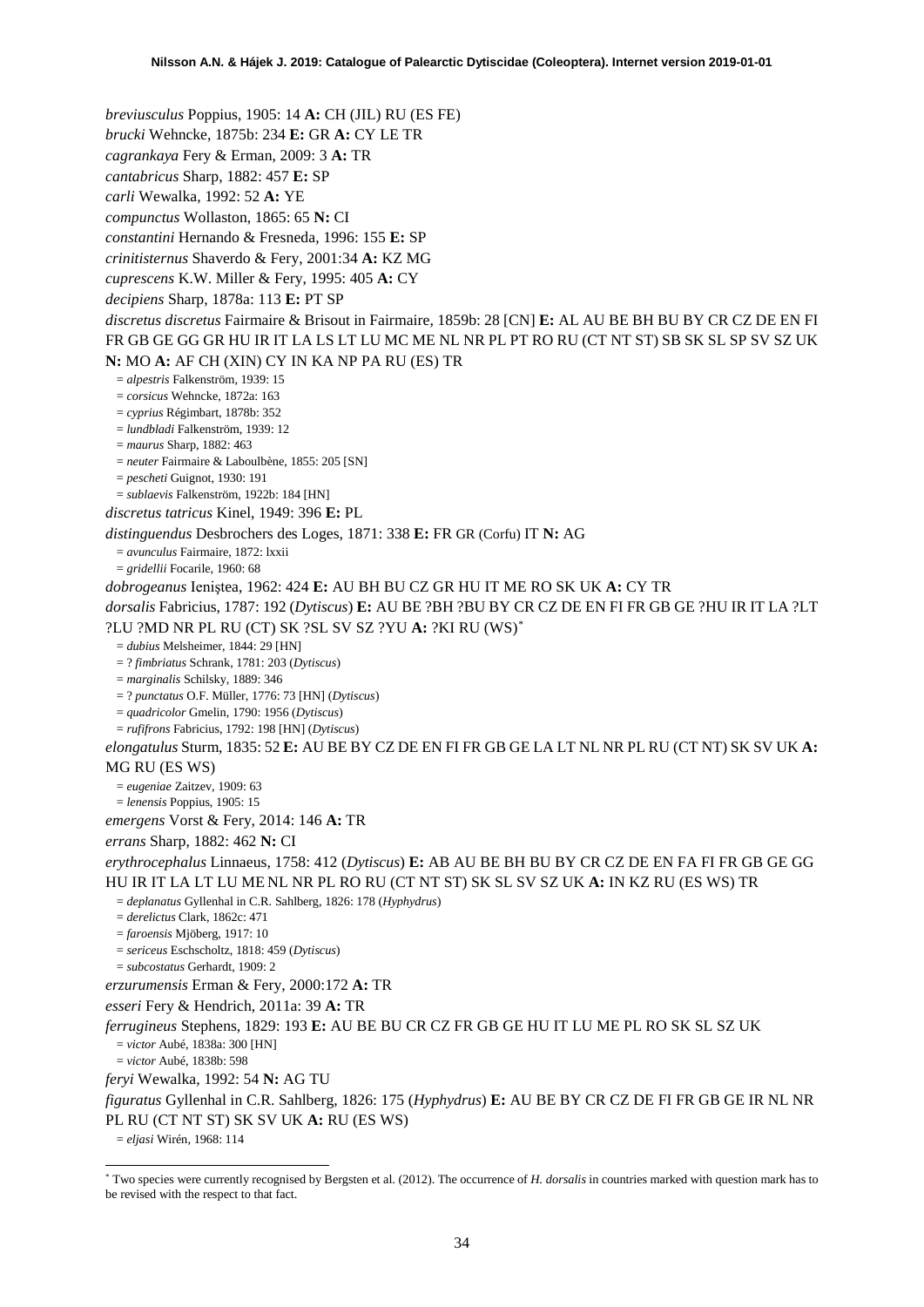= *maeklini* Zaitzev, 1910a: 29 [RN] = *sibiricus* Mäklin, 1881: 22 [HN] = *transversalis* Dalla Torre, 1877: 61 *foveolatus* Heer, 1840: 157 **E:** AU BH FR GE HU IT PL SP SZ = *apfelbecki* Ganglbauer, 1891: 475 = *atropos* Mulsant & Godart, 1860: 179 = *nivalis* Heer, 1840: 157 *fuscipennis* Schaum in Schaum & Kiesenwetter, 1867: 64 [RN] **E:** AU BY DE EN FI GE HU LA LT MC NR PL RU (CT NT ST) SB SK SV UK **A:** JA KZ MG RU (ES FE WS) TM **NAR** = *criniticoxis* Larson, 1975: 301 = *flavipennis* Munster, 1932: 84 = *piceus* Sturm, 1835: 66 [HN] = *puberulus* Mannerheim, 1853: 163 [HN] *galloprovincialis* Manuel, 2013: 456 **E:** FR *geniculatus* Thomson, 1856: 200 **E:** FI NR RU (NT) SV **A:** MG RU (ES WS) **NAR** = *opacus* Wehncke, 1872a: 163 = *pilipes* J.R. Sahlberg, 1921: 3 = *subseriatus* J.R. Sahlberg, 1910: 171 *georgicus* Bilyashiwsky, 2004:44 **E:** GG *glabriusculus* Aubé, 1838b: 614 **E:** BY DE FI GB GE IR LA LT NL NR PL RU (NT) SV **A:** RU (ES WS) *= glabriusculus* Aubé, 1838a: 312 [HN] *glasunovi dolini* Fery & Šťastný, 2010: 1012 **A:** KI KZ UZ *glasunovi glasunovi* Zaitzev, 1905d: 26 **A:** AF CH (XIN) KI TD UZ = *macrocephalus* Gschwendtner, 1923: 100 *goldschmidti* Gschwendtner, 1923: 101 **A:** CH (XIN) KI UZ *= recidivus* Gschwendtner, 1923: 103 *golestanensis* Hájek, 2016: 497 **A:** IN *gueorguievi* Wewalka, 1975a: 91 **E:** BU *guernei* Régimbart in Alluaud, 1891: 202 **E:** AZ *gyllenhalii* Schiødte, 1841: 434 **E:** AU BE BU BY CR CZ DE FI FR GB GE IR IT LU NL NR PL PT RU (NT) SK SP SV *hajeki* Fery, 2009: 546 **A:** IN *hebaueri* Hendrich, 1990: 244 **E:** AL BH BU GR HU ME SK TR *hellenicus* Mazzoldi & Toledo, 1992: 183 **E:** GR *holzschuhi* Fery, 2009: 540 **A:** TR *humilis* Klug, 1834: t.33/11 **N:** EG **A:** IS SI = *sinaicus* Wewalka, 1984: 133 *hygrotoides* Fery, 2000: 1248 [RN] **A:** CH (JIX BEI) *= discedens* Sharp, 1882: 396 [HN] (*Coelambus*) *ijimai* Nilsson & Nakane, 1993: 424 **A:** JA *incognitus* Sharp, 1869: 84 **E:** AU BE BY CZ DE EN FI FR GB GE HU IR IT LA LT LU NL NR PL PT RO RU (CT NT ST) SK SL SP SV SZ UK **A:** KZ RU (ES WS) = *discedens* Régimbart, 1877c: 194 = *discedens* Régimbart, 1877d: cxxxix [HN] = *ellypticus* Petri, 1912: 44 = *seidlitzi* Gerhardt, 1899a: 5 *incommodus* Fery, 2006: 24 **E:** AU SK *ineptus* Sharp, 1882: 462 **A:** SY *inscitus* Sharp, 1882: 463 **A:** IN IQ KU TR *jacobsoni* Zaitzev, 1927: 17 **E:** GG RU (ST) *jelineki* Fery, 2009: 535 **A:** IN TR *jonicus caucasicus* Zaitzev, 1927: 12 **E:** AR GG **A:** TR *jonicus jonicus* L. Miller, 1862: 276 **E:** AL BH BU CR GR IT MC ME SL *jurjurensis* Régimbart, 1895: 29 **N:** AG = *djurdjurensis* Bedel, 1925: 371 [UE] *kabakovi* Fery & Petrov, 2006:88 **A:** MG RU (ES) *kasyi* Wewalka, 1984: 132 **A:** CY SY TR *kozlovskii* Zaitzev, 1927: 15 **E:** AR BU GG MC RO RU (ST) **A:** IN LE TR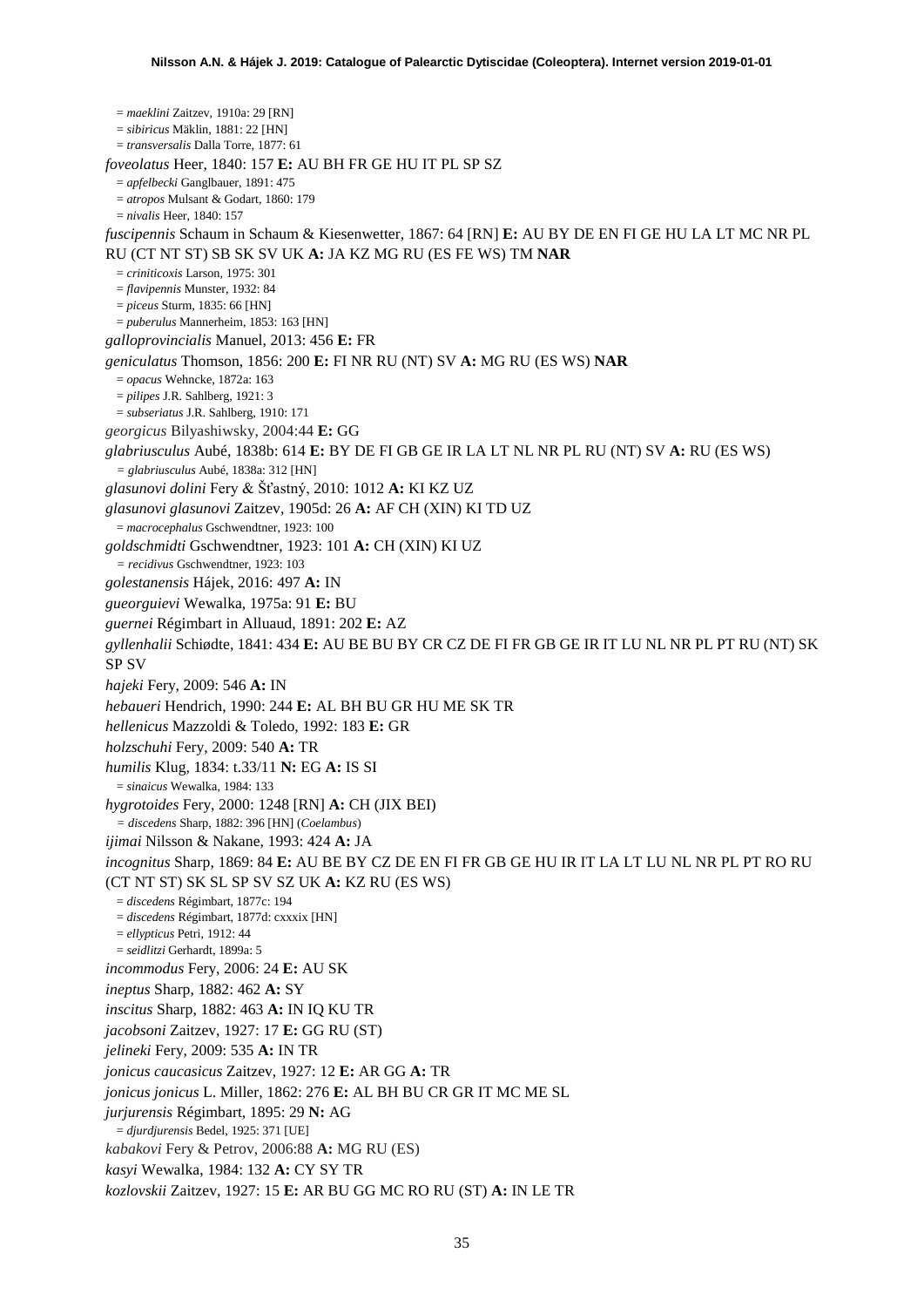*kraatzii* Schaum in Schaum & Kiesenwetter, 1867: 66 **E:** AU BH BU CZ EN FR GE IT PL SK SZ UK = *hedwigae* Schenkling, 1917: 52 [UE] = *hedwigi* Reitter, 1897: 45 = *kraatzii* Schaum in Kraatz, 1868: 384 [HN] *kryshtali* Bilyashivsky, 1993: 15 **E:** UK *kurdistanicus* Hájek & Fikáček, 2010:1646 **A:** TR *lapponum* Gyllenhal, 1808: 532 (*Hyphydrus*) **E:** FI NR RU (NT) SV **A:** KZ RU (ES WS) **NAR** = *kolstromi* J.R. Sahlberg, 1875: 145 = *labradorensis* Fall, 1923: 71 = *obtusipennis* J.R. Sahlberg, 1875: 146 *laticollis* Zimmermann, 1922: 20 **A:** RU (FE) *lenkoranensis* Fery, 1999: 255 **E:** AB GG *libanus* Régimbart, 1901a: 101 **A:** LE TR *limbatus* Aubé, 1838b: 591 **E:** AZ FR IT PT SP **N:** AG LB MO TU = *limbatus* Aubé, 1838a: 292 [HN] *lluci* Fery, 1999: 244 **E:** SP (Islas Baleares) *longicornis* Sharp, 1871: 205 [RN] **E:** AU BE BU BY CZ DE FI FR GB GE HU IR IT LA LT LU NR PL RU (CT NT) SV SZ UK **A:** RU (WS) = *parallelus* Sharp, 1869: 84 [HN] *longulus* Mulsant & Rey, 1861: 305 **E:** AU BE FR GB GE IR IT LU NL SP SZ = *celatus* Clark, 1862c: 473 *lucasi* Reiche in Marseul, 1866: 19 [RN] [NP] **E:** BH FR IT GR PT SP **N:** AG CI LB MO TU = *basiclarior* Gozis, 1914: 164 [RN] = *bonnairii* Fairmaire, 1872: lxxii = *confusus* Lucas, 1846: 96 [HN] = *lucasii* Reiche in Reiche & Lallemant, 1872: 24 [RN] [HN] = *nigriceps* Schaum, 1864b: 110 [HN] *= perplexus* Schaum, 1847: 39 [RN] [NO] *lundbergi* Fery & Erman, 2009: 8 **A:** TR *lundbladi* Falkenström, 1938: 4 (*Hydrotarsus*) **N:** MR *macedonicus* Fery & Pesic, 2006: 596 **E:** MC ME *marginatus* Duftschmid, 1805: 269 (*Dytiscus*) **E:** AL AR AU BE BH BU CR CZ FR GB GE GG GR HU IT MC NL PL RU (ST) SB SK SL SP SZ TR UK **N:** AG MO **A:** IN IS KZ TR = *bosnicus* Apfelbeck, 1909: 496 = *pallens* Zimmermann, 1915: 222 [HN] *mariannae* Wewalka, 1974: 106 **A:** IS *martensi* Brancucci, 1981: 180 **A:** KA *melanarius* Sturm, 1835: 59 **E:** AU BE BH BY CR CZ DE EN FI FR GB GE HU IR IT LA LS LT LU NL NR PL RO RU (CT NT ST) SB SK SL SV SZ UK **A:** KZ RU (WS) = *montanus* Helliesen, 1890: 23 = *monticola* Sharp, 1869: 84 = *munsterii* Helliesen, 1890: 22 = *obscuricornis* J.R. Sahlberg, 1921: 3 = *ruficornis* Zetterstedt, 1838: 139 *memnonius* Nicolai, 1822: 33 **E:** AB AU BE BH BU BY CR CZ DE EN FA FI FR GB GE GR HU IR IT LA LS LT LU NL NR PL RU (CT NT ST) SK SL SP SV SZ UK **N:** AG EG MO TU **A:** TR = *castaneus* Aubé, 1838a: 302 [HN] = *castaneus* Aubé, 1838b: 600 [HN] = *incertus* Aubé, 1838a: 306 [HN] = *incertus* Aubé, 1838b: 607 = *insularis* Sharp, 1882: 457 = *jugularis* Babington, 1832: 328 = *niger* Sturm, 1835: 44 [HN] = *revelierei* Sharp, 1882: 458 = *subelongatus* Stephens, 1835: 392 *morio* Aubé, 1838b: 610 **E:** AU BE BY CZ DE EN FI FR GB GE IR LA LT NL NR PL RU (CT NT) SK SV **A:** JA MG RU (ES FE WS) **NAR** = *atriceps* Crotch, 1870: 96 [RN] = *caliginosus* LeConte, 1850: 215

= *caminarius* Motschulsky, 1860a: 100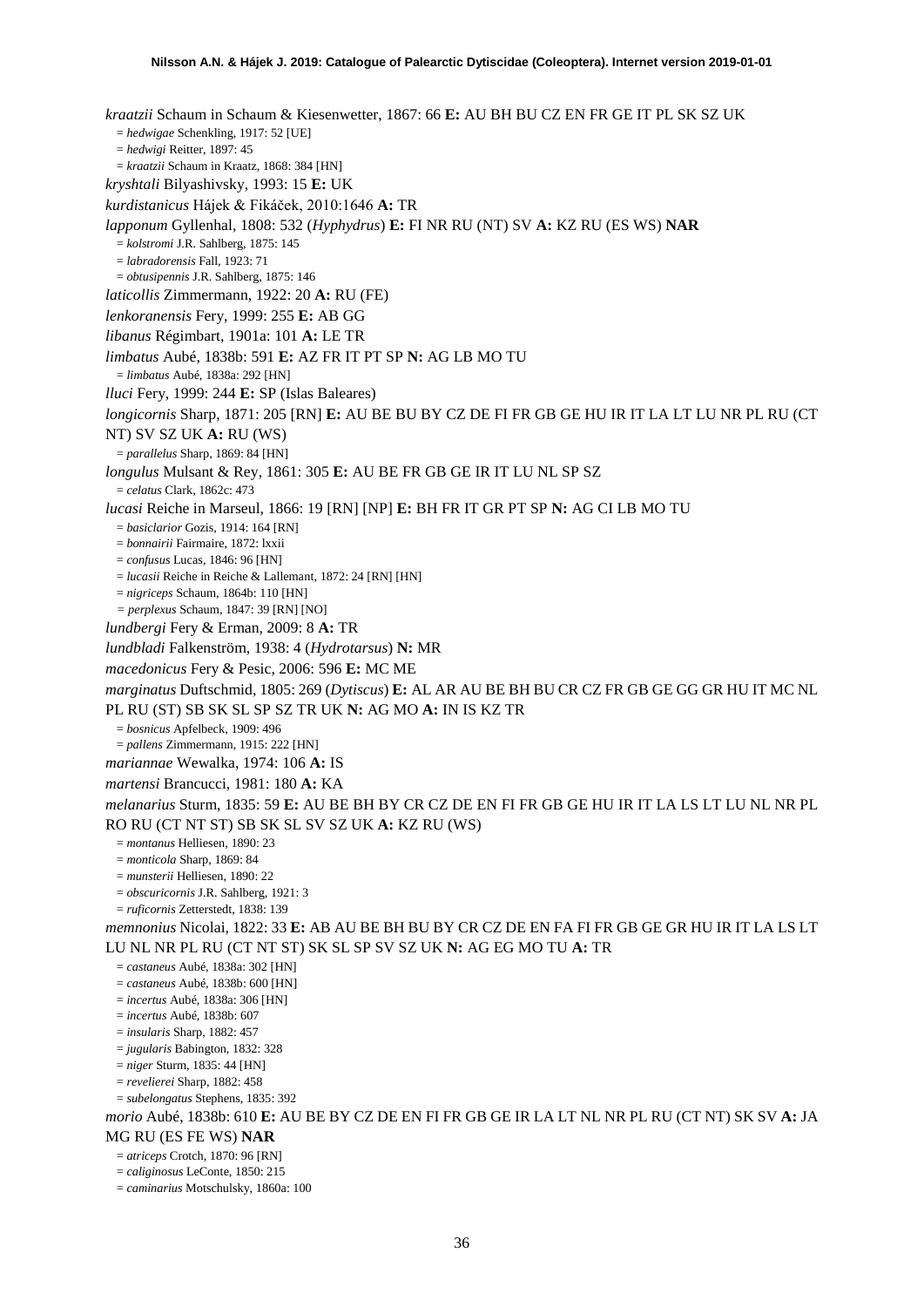= *lugubris* Motschulsky, 1845a: 353 [HN] = *melancholicus* Motschulsky, 1860a: 100 [RN] = *morio* Aubé, 1838a: 307 [HN] = *scaphiformis* Sharp, 1871: 205 = *valliger* Hellén, 1929: 36 = *watanabei* Takizawa, 1933: 174 *multiguttatus* Régimbart, 1878b: 351 **A:** IS JO SY = *ortali* Wewalka, 1984: 136 *nanpingensis* Toledo & Mazzoldi, 1996: 241 **A:** CH (GAN SCH) *neclae* Erman & Fery, 2006: 41 **A:** TR *necopinatus necopinatus* Fery, 1999: 248 **E:** PT SP *necopinatus robertorum* Fery, 1999: 250 **E:** FR GB (Channel Isles) *necopinatus roni* Fery, 1999: 253 **E:** GB *neglectus* Schaum, 1845: 409 **E:** AU BE BY CZ DE EN FI FR GB GE HU IR LA LT LU NL NR PL RU (CT NT) SK SV SZ UK **A:** RU (WS) = *incrassatus* Thomson, 1871: 366 *nevadensis* Sharp, 1882: 481 **E:** PT SP *nigellus* Mannerheim, 1853: 163 **E:** AN AR AU BU DE FI FR GE GG IT LA NR PL RU (CT) SP SV SZ **A:** CH (QIN, SCH) IN KI KZ MG RU (FE WS) TR **NAR** = *bungei* Zaitzev, 1910a: 31 = *mtiula* Zaitzev, 1927: 14 = *obscuripes* Motschulsky, 1860a: 100 = *pyrenaeus* Wehncke, 1872a: 163 = *sieversi* J.R. Sahlberg, 1910: 173 = *tungus* Zaitzev, 1910a: 32 *nigrita* Fabricius, 1792: 201 (*Dytiscus*) **E:** AU BE BH BU BY CR CZ DE EN FA FI FR GB GE HU IC IR IT LA LT LU MC NL NR PL PT RO RU (CT NT ST) SK SL SP SV SZ UK **A:** KI KZ RU (ES WS) = *bisbiguttatus* J.R. Sahlberg, 1921: 1 = *convexior* Seidlitz, 1887: 67 = *glabellus* Thomson, 1867: 80 *= melaenus* Nicolai, 1822: 34 = *monilicornis* J.R. Sahlberg, 1875: 154 = *obovatus* J.R. Sahlberg, 1880: 52 = *subalpinus* Thomson, 1871: 365 = *trivialis* Stephens, 1828: 59 *normandi alhambrae* Fery, 1999: 242 **E:** SP *normandi ifnii* Fery, 1999: 241 **N:** MO *normandi ifranensis* Fery, 1999: 239 **N:** MO *normandi normandi* Régimbart, 1903b: 254 **E:** FR PT SP *notabilis* LeConte, 1850: 216 **E:** FI NR RU (CT NT) SV **A:** MG RU (ES FE WS) **NAR** = *arcticus* Thomson, 1856: 197 = *fennicus* Seidlitz, 1887: 66 = *tomentosus* Poppius, 1905: 12 *notatus* Sturm, 1835: 62 **E:** BY CZ DE EN FI FR GE HU LA LT NL PL RU (CT NT) SV UK **A:** RU (ES WS) = *sacha* Zaitzev, 1910a: 30 *oasis* Wewalka, 1992: 53 **N:** EG *obscurus* Sturm, 1835: 65 **E:** AU BE BY CR CZ DE EN FI FR GB GE HU IR LA LT LU NL NR PL RU (CT NT ST) SK SV SZ UK **A:** RU (WS) **NAR** = *hockingi* Larson, 1975: 296 *obsoletus* Aubé, 1838b: 597 **E:** CR DE FR GB GE GR IR IT NR PT SP SV **N:** AG LB MO MR TU **A:** SY TR = *obsoletus* Aubé, 1838a: 298 [HN] *paganettianus* Scholz, 1923: 183 **E:** PT SP *palustris* Linnaeus, 1760: 216 (*Dytiscus*) **E:** AB AN AR AU BE BH BU BY CR CZ DE EN FA FI FR GB GE GG GR HU IR IT LA LS LT LU MC ME NL NR PL RO RU (CT NT ST) SK SL SP SV SZ UK YU **A:** IN MG RU (ES WS) TR = *apicalis* Schilsky, 1888: 183 = *buresi* Mařan, 1938: 95

= *cambriensis* Curtis, 1831: 343

= *cristatomarginatus* Goeze, 1777: 625 (*Dytiscus*)

= *fimbriatus* Gmelin, 1790: 1957 [HN] (*Dytiscus*)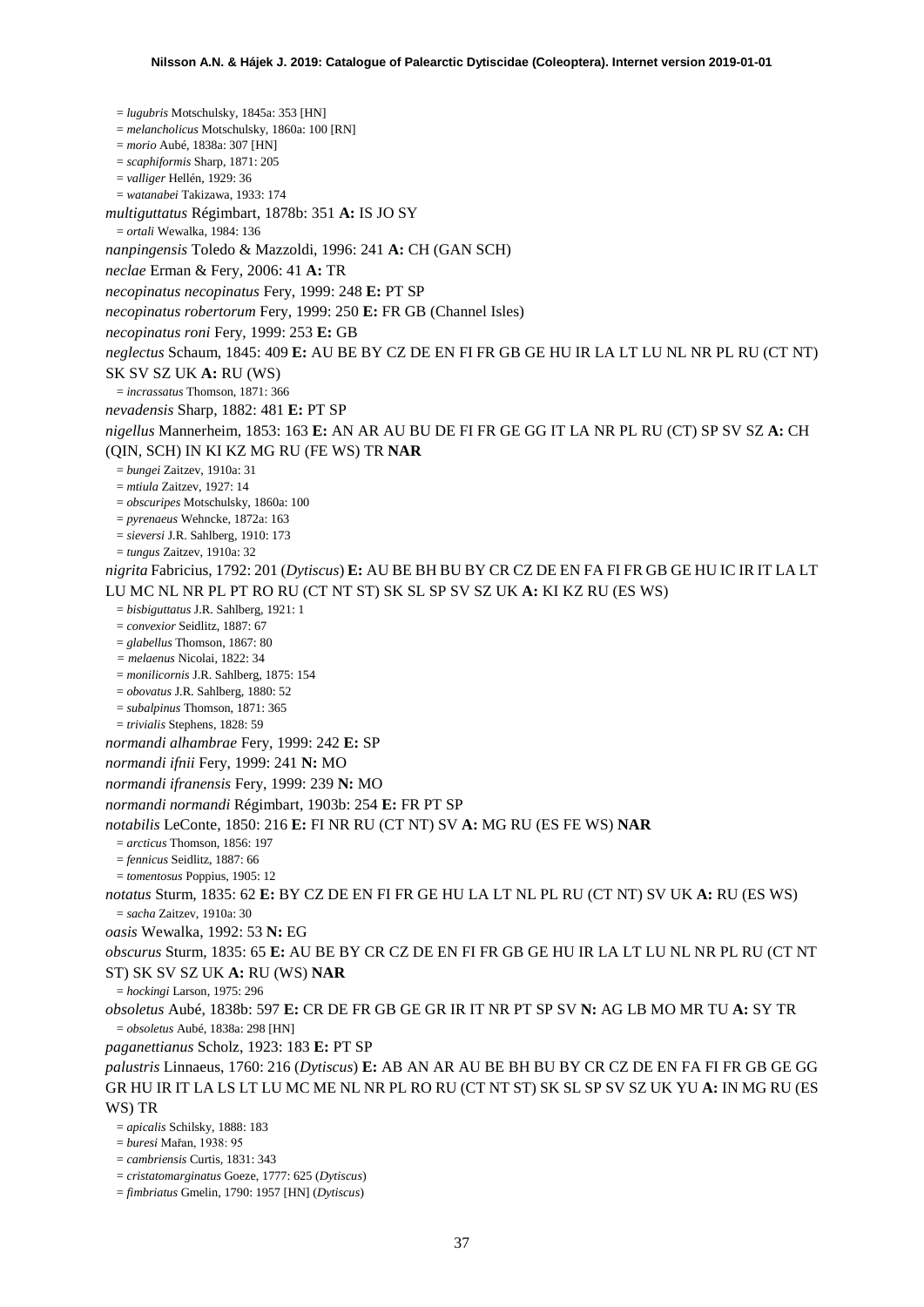= *fuscorufus* Munster, 1927: 160 = *lituratus* Fabricius, 1781: 296 (*Dytiscus*) = *proximus* Stephens, 1828: 55 = *sexpustulatus* Fabricius, 1777: 239 (*Dytiscus*) = *styriacus* Seidlitz, 1887: 70 = *tinctus* Clark, 1862b: 326 = *variegatus* Geoffroy in Fourcroy, 1785: 68 (*Dyticus*) *pfefferi* Wewalka, 1974: 107 [RN] **E:** GR = *orientalis* Hlisnikovský, 1955a: 87 [HN] *pilosus* Guignot, 1949a: 5 (*Hydrotarsus*) **N:** CI *planus* Fabricius, 1782: 501 (*Dytiscus*) **E:** AB AL AR AU BE BH BU BY CR CZ DE EN FI FR GB GE GG GR HU IR IT LA LT LU MC NL NR PL PT RO RU (CT NT ST) SK SL SP SV SZ TR UK YU **N:** AG MO **A:** IN IQ KI KZ LE RU (WS) TM TR *= flavipes* Dalla Torre, 1879: 40 = *frisius* Verhoeff, 1891: 23 = *fuscatus* Stephens, 1828: 62 = *fusculus* Schrank, 1781: 203 (*Dytiscus*) = *holosericeus* Marsham, 1802: 427 (*Dytiscus*) = *humeralis* Marsham, 1802: 422 (*Dytiscus*) = *lividus* Geoffroy in Fourcroy, 1785: 68 (*Dyticus*) = *nigricans* Schrank, 1781: 205 (*Dytiscus*) = *nigriceps* Preller, 1862: 23 = *pallescens* Seidlitz, 1887: 72 = *sordidus* Herbst, 1784: 126 (*Dytiscus*) *polaris* Fall, 1923: 92 **A:** RU (FE – Wrangel Island) **NAR** = *subvirescens* Fall, 1923: 93 *productus* Fairmaire, 1880a: 248 **N:** AG TU = *occultus* Sharp, 1882: 456 *pseudopubescens* Zimmermann, 1919a: 166 **A:** RU (ES WS) = *punctatissimus* Poppius, 1905: 14 [HN] *puberulus* LeConte, 1850: 215 **E:** FI NR RU (NT) SV **NAR** = *levanderi* J.R. Sahlberg, 1889: 221 *pubescens* Gyllenhal, 1808: 536 (*Hyphydrus*) **E:** AB AL AU BE BH BU CR CZ DE EN FA FI FR GB GE GG GR IR IT LA LT LU MC ME NL NR PL PT RO RU (CT NT ST) SB SK SL SP SV SZ TR UK **N:** AG LB MO TU **A:**  CY IN IS JO LE SY TR = *antidotus* Sharp, 1882: 462 = *caliginosus* Stephens, 1839: 69 = *estrellensis* Schaufuss, 1882a: 559 = *fulvipennis* Munster, 1932: 84 = *roseni* Zimmermann, 1919a: 175 = *scaphula* Sturm, 1835: 58 = *scopularis* Schiødte, 1841: 439 *punctipennis* J.R. Sahlberg, 1880: 50 **A:** RU (ES WS) *regularis* Sharp, 1882: 482 **E:** FR (Corsica) *rifensis* Manuel, 2014: 93 **N**: MO *rufifrons* O.F. Müller, 1776: 73 (*Dytiscus*) **E:** AU BE BY CR CZ DE EN FI FR GB GE HU IT LA LT NL NR PL RO RU (CT NT ST) SK SL SV SZ UK **A:** RU (ES WS) = *duftschmidti* Rye, 1872: 47 [RN] = *intermedius* J.R. Sahlberg, 1880: 49 = *piceus* Stephens, 1828: 62 *= ruficeps* Nicolai, 1822: 33 = *rufifrons* Duftschmid, 1805: 270 [HN] (*Dytiscus*) *sabaudus sabaudus* Fauvel, 1865: 276 **E:** AU BU CZ FR GE IT MC PL SK SL SP SZ UK = *alticola* Sharp, 1882: 468 = *scholzi* W. Kolbe, 1899: 24 *sabaudus sierranevadensis* Shaverdo, 2004: 24 **E:** SP *saghaliensis* Takizawa, 1933: 173 **A:** JA RU (FE) *sanfilippoi* Ghidini, 1958: 13 **E:** IT *sardomontanus* Pederzani, Rocchi & Schizzerotto, 2004: 129 **E:** IT (Sardinia) *scalesianus* Stephens, 1828: 57 **E:** AU BE BY CZ DE EN FI FR GB GE HU IR LA LT NL NR PL RU (CT NT) SV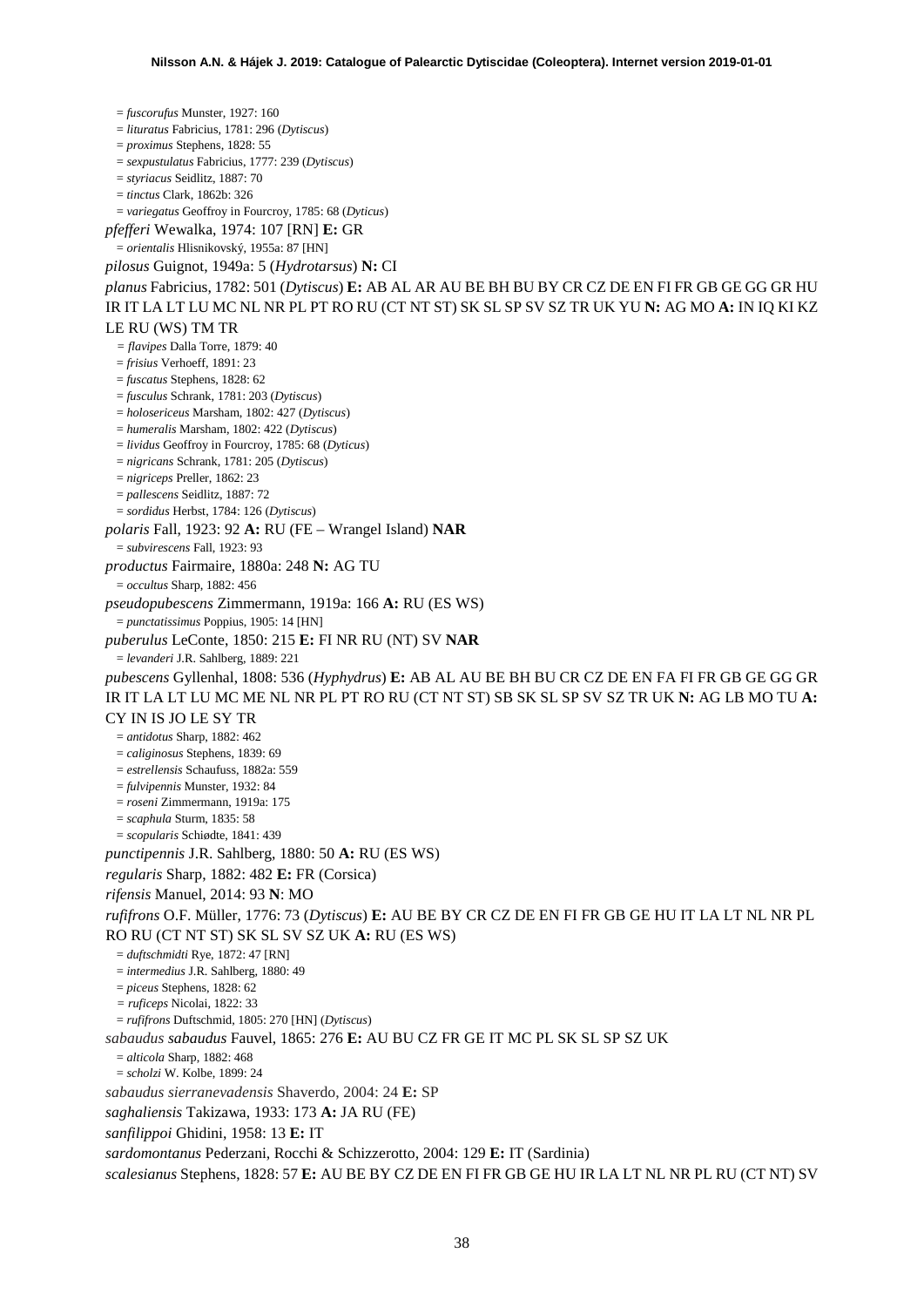UK **A:** RU (WS) = *pygmaeus* Sturm, 1835: 73 [HN] *sejilashan* Jia, Zhao & Fery, 2012: 58 **A:** CH (XIZ) *semenowi* Jakovlev, 1897: 41 **E:** FI NR RU (CT NT) SV = *afflatus* Scholz, 1917: 250 = *longitarsis* J.R. Sahlberg, 1910: 168 *shaverdoae* Fery, 2009: 547 **E:** AR *sibiricus* J.R. Sahlberg, 1880: 49 **A:** MG RU (ES FE WS) **NAR** = *boreus* Gordon, 1981: 106 *= sibiricus* Sharp, 1882: 466 [HN] *sivrikaya* Fery & Erman, 2009: 6 **A:** TR *springeri* J. Müller, 1924: 72 **E:** IT SL *striola* Gyllenhal in C.R. Sahlberg, 1826: 181 (*Hyphydrus*) **E:** AU BE BH B[U3](#page-9-0) BY CZ DE EN FI FR GB GE HU IR IT LA LT LU NL NR PL RO RU (CT NT ST) SB SV UK **A:** KZ RU (ES WS) **NAR** = *ambiguus* Aubé, 1838a: 287 [HN] = *ambiguus* Aubé, 1838b: 586 = *subtonsus* LeConte, 1855: 297 *= vittula* Erichson, 1837: 178 *submuticus* Thomson, 1874: 537 **E:** FI NR RU (CT NT) SV **A:** CH (JIL) JA MG RU (ES FE WS) = *konoi* Nakane, 1963: 25 = *penitus* Guignot, 1945a: 20 = *rubripes* J.R. Sahlberg, 1875: 151 *= rufipes* J.R. Sahlberg, 1874: xiii [HN] *talyschensis* Bilyashiwsky, 2004:45 **E:** AB *tatianae* Fery & Petrov, 2006:83 **A:** RU (WS) *teres* Sharp, 1882: 458 **A:** JO SY *tessellatus* Drapiez, 1819c: 43 [NP] (*Dytiscus*) **E:** AB AL BE BH BU CR FR GB GG GR IR IT LA MA MC ME NL PT RU (ST) SP **N:** AG EG MO TU **A:** CY IN IQ IS JO LE SY TR = *chrysostomus* Gozis, 1914: 161 = *habelmanni* Wehncke, 1876b: 76 = *nigricollis* Desbrochers des Loges, 1871: 339 = *nigricollis* Fairmaire, 1872: lxxii [HN] *= pueli* Barthe, 1916: 245 = *xanthopus* Stephens, 1835: 393 *thracicus* Guéorguiev, 1966: 71 **E:** AR BU GG GR RU (ST) **A:** TR *tibetanus* Zaitzev, 1953: 169 **A:** CH (SCH XIZ) *tokui* Satô, 1985a: 51 **A:** JA *toledoi* Fery & Erman, 2009: 8 **A:** TR *toubkal* Fery & Hájek, 2013: 602 **N:** MO *transgrediens* Gschwendtner, 1923: 109 **E:** AB AR GG RU (ST) UK **A:** IN KI TM TR = *ponticus* Zaitzev, 1927: 16 *tristis* Paykull, 1798: 232 (*Dytiscus*) **E:** AU BE BH BU BY CR CZ DE EN FI FR GB GE HU IR IT KZ LA LS LT LU MC NL NR PL RU (CT NT) SB SK SL SV SZ UK **A:** JA RU (ES FE WS) **NAR** = *ampliceps* J.R. Sahlberg, 1921: 2 = *ruficapillus* Mannerheim, 1852: 304 = *varians* LeConte, 1850: 215 *tuvaensis* Pederzani, 2001:234 **A:** RU (ES) *uenoi* Nakane, 1963: 25 **A:** CH (HEI JIL QIN) JA MG RU (ES FE) *umbrosus* Gyllenhal, 1808: 538 (*Hyphydrus*) **E:** AU BE BY CZ DE EN FI FR GB GE HU IR LA LT LU NL NR PL RU (CT NT ST) SK SV SZ UK **A:** KZ RU (ES FE WS) = *minutus* Stephens, 1828: 59 *vagepictus* Fairmaire & Laboulbène, 1855: 208 **E:** FR PT SP *vespertinus* Fery & Hendrich, 1988: 145 **E:** PT SP *yakutiae* Nilsson, 1990b: 34 **A:** RU (FE) *zimmermanni* J. Müller, 1926: 288 **E:** BH CR ME SL = *bicolor* J. Müller, 1933: 202

= *zimmermanni* J. Müller, 1928: 260 [HN]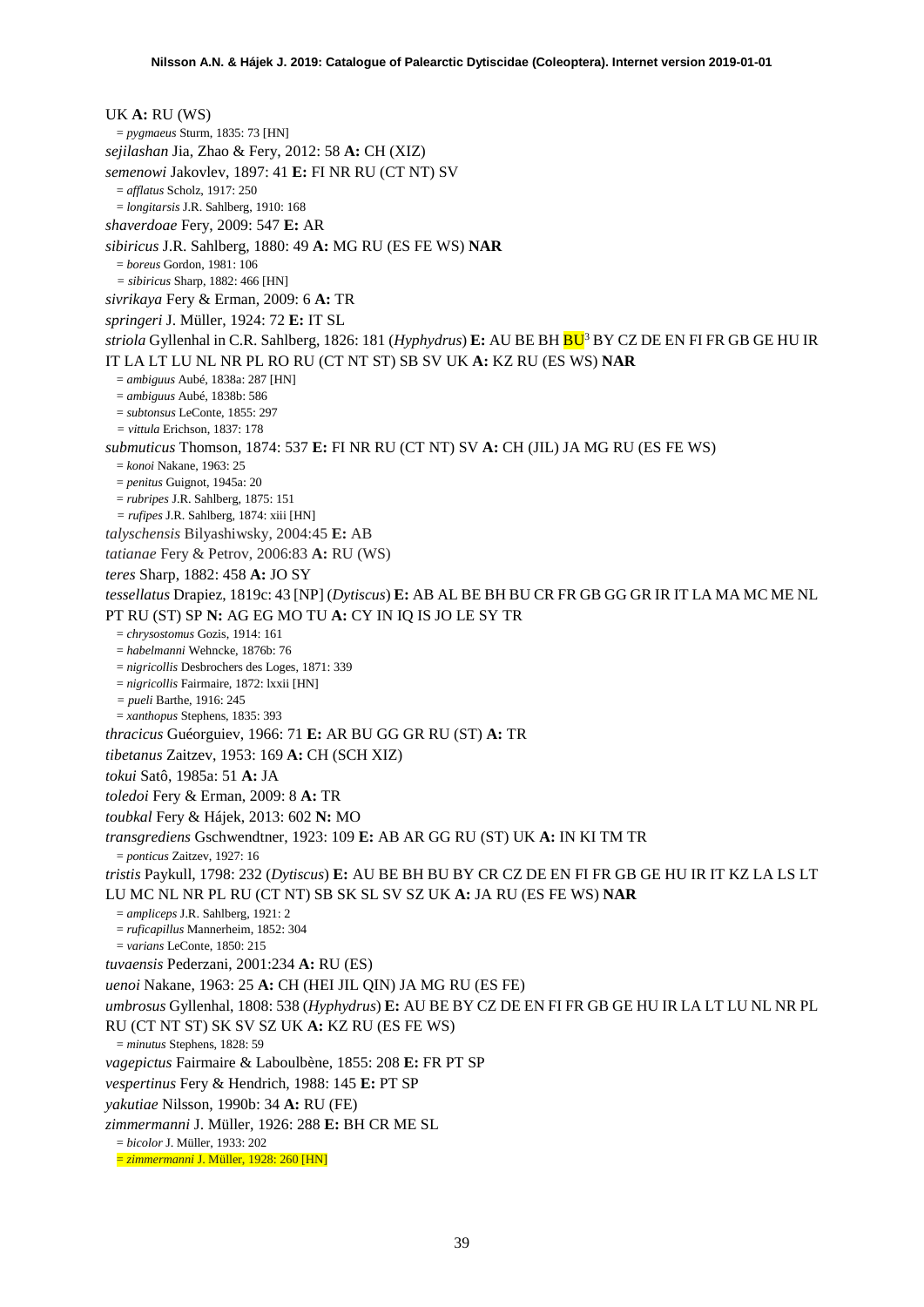subtribe Siettitiina Smrž, 1982

**genus** *Etruscodytes* **Mazza, Cianferoni & Rocchi, 2013: 235** type species *Etruscodytes nethuns* Mazza, Cianferoni & Rocchi, 2013

*nethuns* Mazza, Cianferoni & Rocchi, 2013: 236 **E:** IT

**genus** *Graptodytes* **Seidlitz, 1887: 57** type species *Dytiscus granularis* Linnaeus, 1767 *aequalis* Zimmermann, 1918: 69 [NP] (*Hydroporus*) **E:** PT SP **N:** MO = *octolineatus* Schaufuss, 1882a: 559 [NO] (*Hydroporus*) *atlantis* Théry, 1933: 129 (*Hydroporus*) **N:** MO *aurasius* Jeannel, 1907: 18 (*Hydroporus*) **N:** AG TU *bilineatus* Sturm, 1835: 68 (*Hydroporus*) **E:** AL AU BE BH BU BY CR CZ DE FI FR GB GE GG GR HU IR IT LA LT LU MC NL PL RO RU (CT NT ST) SB SK SL SP SV SZ UK **A:** KZ RU (ES WS) TR = *hopffgarteni* Schilsky, 1892: 193 (*Hydroporus*) = *narentinus* Zimmermann, 1915: 220 (*Hydroporus*) = *nigritarsis* Sharp, 1882: 453 (*Hydroporus*) = *pervasus* Gozis, 1914: 120 (*Hydroporus*) *bremondi* Guignot, 1934: 217 **N:** MO *bussleri* Fery, 1994: 399 **A:** IS SY *castilianus* Fery, 1995: 40 **E:** SP *delectus* Wollaston, 1864: 76 (*Hydroporus*) **N:** CI *eremitus* Ribera & Faille, 2010: 6 **N:** MO *flavipes* Olivier, 1795: 38 [NP] (*Dytiscus*) **E:** BE BH BU CR FR GB GE GR IT LU ME NL PT SL SP SZ TR **N:** AG MO TU **A:** TR = *cebennicus* Guignot, 1932: 410 = *concinnus* Stephens, 1835: 392 (*Hydroporus*) = *manducus* Schaufuss, 1882a: 559 (*Hydroporus*) = *marmoratus* Stephens, 1835: 438 (*Hydroporus*) = *pallipes* Sturm, 1826: 155 (*Hydroporus*) [RN] = *portalegrensis* Schaufuss, 1882a: 559 (*Hydroporus*) *fractus* Sharp, 1882: 454 (*Hydroporus*) **E:** BU FR GR IT PT SP **N:** AG TU = *exsanguis* Bedel, 1925: 364 (*Hydroporus*) = *gracilis* Wehncke, 1872a: 136 (*Hydroporus*) *granularis* Linnaeus, 1767: 667 (*Dytiscus*) **E:** AU BE BH BU BY CR CZ DE EN FI FR GB GE GR HU IR IT LA LS LT LU NL NR PL RO RU (CT NT ST) SK SL SV SZ UK = *funestus* Schilsky, 1888: 183 (*Hydroporus*) = *istrus* J. Müller, 1926: 290 = *pseudopictus* Zaitzev, 1928: 12 = *rhodanensis* Schaefer, 1952: 35 = *suturalis* P.W.J. Müller, 1821: 225 (*Hyphydrus*) = *unilineatus* Schrank, 1781: 204 (*Dytiscus*) *ignotus* Mulsant & Rey, 1861: 307 (*Hydroporus*) **E:** CR FR GR IT PT SP **N:** AG MO TU *= bihamatus* Chevrolat, 1861: 149 (*Hydroporus*) = *fallaciosus* Guignot, 1932: 402 = *ypsilon* Reiche in Grenier, 1863: 127 (*Hydroporus*) *kuchtae* Breit, 1908: 59 (*Hydroporus*) **E:** SP (Balearic Islands) *laeticulus* Sharp, 1882: 453 (*Hydroporus*) **N:** AG MO TU *pictus* Fabricius, 1787: 194 (*Dytiscus*) **E:** AU BE BH BU BY CR DE EN FI FR GB GE HU IR IT LA LS LT LU MC ME NL NR RO RU (CT NT ST) SK SL SZ UK YU = *arcuatus* Panzer, 1795a: 75 (*Dytiscus*) = *cruciatus* Schilsky, 1890: 182 (*Hydroporus*) = *flexuosus* Marsham, 1802: 425 (*Dytiscus*) = *fortiterpunctatus* Guignot, 1932: 396 *pietrii* Normand, 1933: 297 **N:** AG TU *sedilloti phrygius* Guignot, 1942a: 18 **E:** GR MC TR **A:** TR = *pseudophrygius* Guéorguiev, 1965a: 494 *sedilloti sedilloti* Régimbart, 1878b: 352 (*Hydroporus*) **A:** CY IS SY *siculus* Fery, 1995: 41 **E:** IT (Sicily)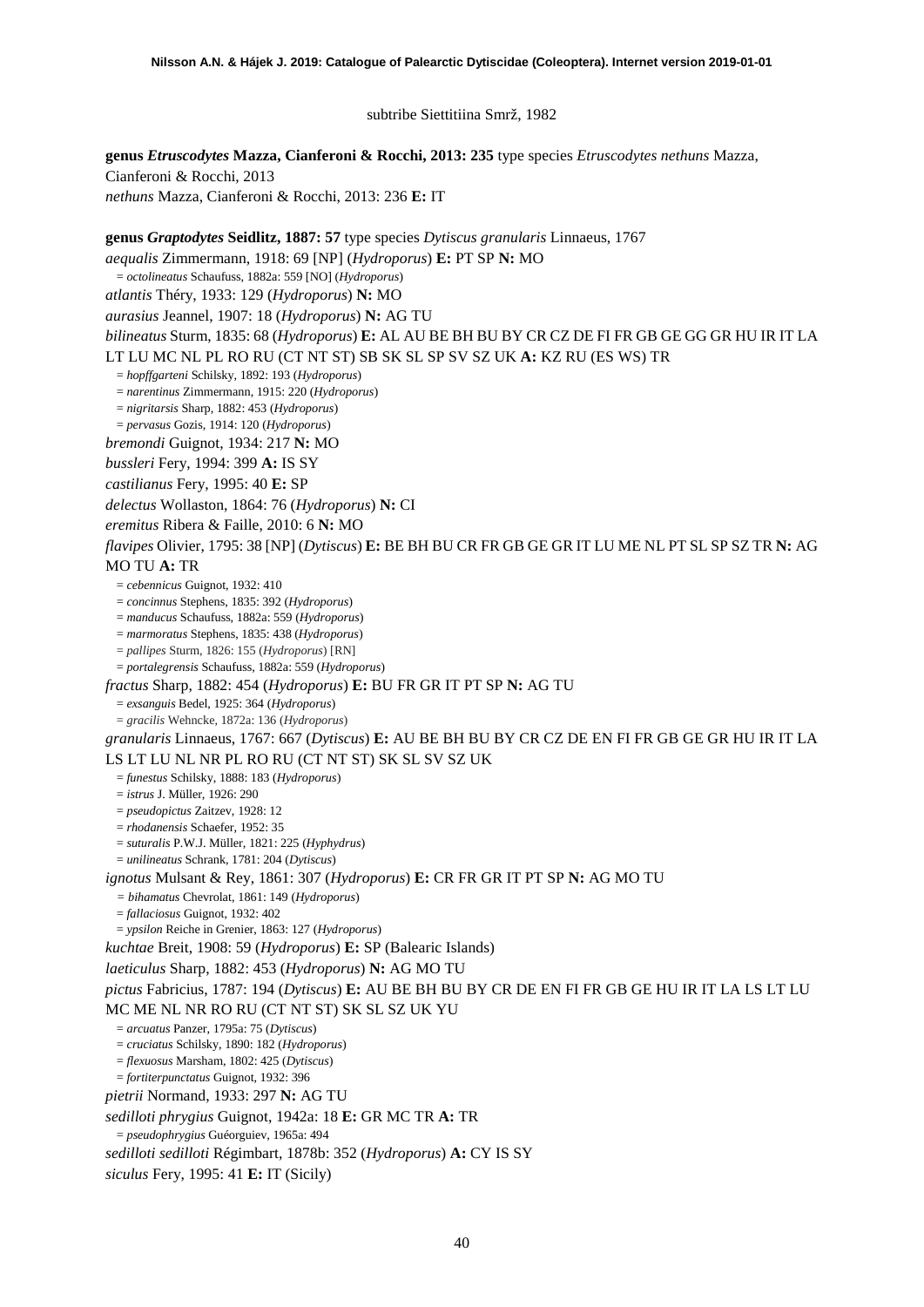*snizeki* Hendrich, 1993: 392 **A:** UZ *varius* Aubé, 1838b: 637 (*Hydroporus*) **E:** AU BU FR GE GR IT MA PT SP YU **N:** MO = *pauper* Schneider, 1903: 51 (*Hydroporus*) = *varius* Aubé, 1838a: 334 [HN] (*Hydroporus*) *veterator behningi* Zaitzev, 1927: 11 **A:** TR *veterator veterator* Zimmermann, 1918: 67 [NP] (*Hydroporus*) **E:** BU CR GR IT MC ME

= *montenegrinus* Schaufuss, 1882a: 559 [NO] (*Hydroporus*)

**genus** *Iberoporus* **Castro & Delgado, 2001:34** type species *Iberoporus cermenius* Castro & Delgado, 2001 *cermenius* Castro & Delgado, 2001:35 **E:** SP

**genus** *Metaporus* **Guignot, 1945b: 6** type species *Hydroporus meridionalis* Aubé, 1838

*meridionalis* Aubé, 1838b: 629 (*Hydroporus*) **E:** FR IT PT SP **N:** AG MO TU

= *lusitanicus* Scholz, 1916: 172 (*Hydroporus*)

= *meridionalis* Aubé, 1838a: 327 [HN] (*Hydroporus*)

= *scriptus* Régimbart, 1895: 24 (*Hydroporus*)

*orientalis* Toledo & Hosseinie, 2003: 59 **A:** IN

**genus** *Porhydrus* **Guignot, 1945b: 6** type species *Dytiscus lineatus* Fabricius, 1775

*genei* Aubé, 1838b: 631 (*Hydroporus*) **E:** BH CR FR GR IT **N:** AG MO

= *genei* Aubé, 1838a: 328 [HN] (*Hydroporus*)

*lineatus* Fabricius, 1775: 234 (*Dytiscus*) **E:** AB AL AU BE BH BU BY CR CZ DE EN FI FR GB GE GG GR HU IR IT LA LT LU MC MD ME NL NR PL RO RU (CT NT ST) SK SL SV SZ TR UK YU **A:** IN RU (WS)

= *ovalis* Marsham, 1802: 425 [HN] (*Dytiscus*)

= *parvulus* Herbst, 1784: 127 [HN] (*Dytiscus*)

= *pygmaeus* Fabricius, 1792: 200 (*Dytiscus*)

= *quadrilineatus* Drapiez, 1819d: 198 [HN] (*Dytiscus*)

= *thoreii* Clark, 1862a: 409 (*Hydroporus*)

= *velox* O.F. Müller, 1776: 73 (*Dytiscus*)

*obliquesignatus* Bielz, 1852: 16 (*Hydroporus*) **E:** AU BH BU BY CR HU IT RO RU (ST) SB SK SL UK **A:** KZ RU (WS)

*vicinus* Aubé, 1838b: 627 (*Hydroporus*) **E:** PT **N:** MO

#### **genus** *Rhithrodytes* **Bameul, 1989: 482** type species *Dytiscus crux* Fabricius, 1792

*agnus* Foster, 1992: 249 **E:** PT *argaensis* Bilton & Fery, 1996: 919 **E:** PT *bimaculatus* Dufour, 1852: 319 (*Hydroporus*) **E:** FR SP = *jucundus* Perris, 1869: 7 (*Hydroporus*) *crux* Fabricius, 1792: 199 (*Dytiscus*) **E:** FR IT SZ = *fasciatus* Aubé, 1838a: 347 [HN] (*Hydroporus*) = *fasciatus* Aubé, 1838b: 640 [HN] (*Hydroporus*) = *fasciatus* Clark, 1855: 4858 [HN] (*Hydroporus*) *dorsoplagiatus* Fairmaire, 1880a: 247 (*Hydroporus*) **N:** AG *minimus* Fery, 2016: 433 **N:** AG *numidicus* Bedel, 1889: 286 (*Hydroporus*) **N:** AG TU *sexguttatus* Aubé, 1838b: 632 (*Hydroporus*) **E:** FR (Corsica) IT (Elba, Monte Christo, Sardinia) = *sexguttatus* Aubé, 1838a: 330 [HN] (*Hydroporus*)

**genus** *Siettitia* **Abeille de Perrin, 1904: 226** type species *Siettitia balsetensis* Abeille de Perrin, 1904 *avenionensis* Guignot, 1925: 23 **E:** FR *balsetensis* Abeille de Perrin, 1904: 227 **E:** FR

**genus** *Stictonectes* **Brinck, 1943c: 139** [RN] type species *Dytiscus lepidus* Olivier, 1795 = *Stictonotus* Zimmermann, 1930: 94 [HN] type species *Dytiscus lepidus* Olivier, 1795 *abellani* Millán, Picazo & Fery in Millán, Picazo, Fery, Moreno & Sánchez-Fernández, 2013: 534 **E:** PT SP *azruensis* Théry, 1933: 130 (*Hydroporus*) **N:** MO *canariensis* Machado, 1987: 42 **N:** CI (Gran Canaria)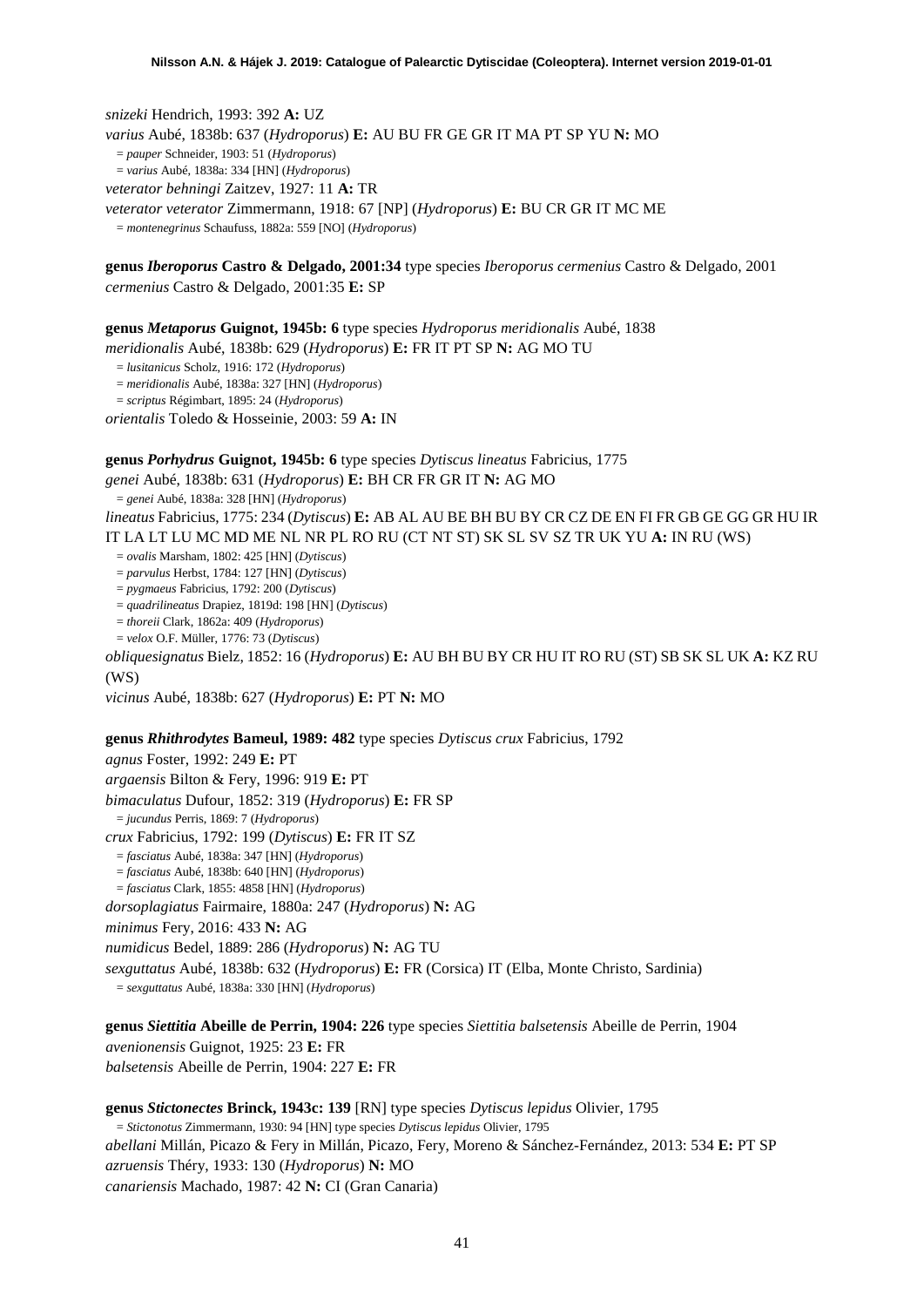*epipleuricus* Seidlitz, 1887: 59 (*Hydroporus*) **E:** FR PT SP *escheri* Aubé, 1838b: 646 (*Hydroporus*) **E:** IT PT SP **N:** AG MO TU = *bicruciatus* Germar, 1838: 20 (*Hydroporus*) = *escheri* Aubé, 1838a: 354 [HN] (*Hydroporus*) = *gallicus* Seidlitz, 1887: 60 (*Hydroporus*) = *leprieurii* Reiche, 1864: 235 (*Hydroporus*) *formosus* Aubé, 1838b: 644 (*Hydroporus*) **E:** PT SP **N:** AG MO TU = *formosus* Aubé, 1838a: 353 [HN] (*Hydroporus*) *lepidus* Olivier, 1795: 32 (*Dytiscus*) **E:** FR GB GE IR IT PT SL SP SZ **N:** MO = *bifoveolatus* Zimmermann, 1918: 61 (*Hydroporus*) = *fauconneti* Pic, 1930: 13 (*Deronectes*) = *scitulus* Stephens, 1828: 49 (*Hygrotus*) *occidentalis* Fresneda & Fery, 1990: 73 **E:** PT SP *optatus* Seidlitz, 1887: 60 (*Hydroporus*) **E:** FR IT PT SP **N:** AG MO TU = *densatus* Peyerimhoff, 1931: 23 *rebeccae* Bilton, 2012: 44 **E:** PT SP *rufulus* Aubé, 1838b: 641 (*Hydroporus*) **E:** FR (Corsica) IT (Sardinia) = *ramburi* Reiche, 1862: 293 (*Hydroporus*) = *rufulus* Aubé, 1838a: 349 [HN] (*Hydroporus*) *samai* Schizzerotto, 1988: 539 **N:** AG TU

subtribe unknown

**genus** *Tassilodytes* **Fery & Bouzid, 2016: 467** type species *Graptodytes parisii* Gridelli, 1939 *parisii* Gridelli, 1939: 408 (*Graptodytes*) **N:** AG

tribe Hydrovatini Sharp, 1880

#### **genus** *Hydrovatus* **Motschulsky, 1853: 4** type species *Hyphydrus cuspidatus* Kunze, 1818

= *Hydatonychus* H.J. Kolbe, 1883: 402 type species *Hydatonychus crassicornis* H.J. Kolbe, 1883

= *Oxynoptilus* Schaum in Schaum & Kiesenwetter, 1867: 28 type species *Hyphydrus cuspidatus* Kunze, 1818

*= Pseudhydrovatus* Peschet, 1924: 140 type species *Pseudhydrovatus antennatus* Peschet, 1924

= *Vathydrus* Guignot, 1954c: 197 type species *Hydrovatus sordidus* Sharp, 1882 (= *Hydrovatus acuminatus* Motschulsky, 1860)

*acuminatus* Motschulsky, 1860d: 42 **N:** EG LB **A**: CH (FUJ GUA GUX HAI HKG HUB HUN JIA JIX SHA TAI XIZ YUN) IN IQ IS JA NP OM PA SA SC SY TR U[P7](#page-19-0) YE (Socotra) **AFR AUR ORR**

= *affinis* Régimbart, 1895: 108

= *badius* Clark, 1863: 424 (*Hydroporus*)

= *consanguineus* Régimbart, 1880: 212

= *ferrugineus* Zimmermann, 1919a: 127 [RN]

= *ferrugineus* Zimmermann, 1920b: 33 [RN] [HN]

= *furvus* Guignot, 1950b: 25

= *humilis* Sharp, 1882: 327

= *malaccae* Clark, 1863: 425 (*Hydroporus*)

= *obscurus* Motschulsky, 1860d: 43

= *obscurus* Régimbart, 1895: 108 [HN]

= *sordidus* Sharp, 1882: 327

*aristidis* Leprieur, 1879a: 106 **N:** EG **A:** IS SA **AFR**

= *aristidis* Leprieur, 1879b: lxxxii [HN]

*bonvouloiri* Sharp, 1882: 335 **A:** AF CH (FUJ TAI YUN) JA PA **ORR**

= *loochooensis* Kamiya, 1938: 10

*castaneus* Motschulsky, 1855a: 82 **A:** CH (XIZ) **ORR**

*clypealis* Sharp, 1876: 61 **E:** BE[12](#page-52-11) CR FR GB IR IT PT SB SP **N:** AG EG MO TU

*compactus* Sharp, 1882: 333 **N:** EG **AFR**

*confertus* Sharp, 1882: 329 **A:** BT CH (FUJ GUX HAI HUN SHG YUN) NP PA UP **ORR**

*cuspidatus* Kunze, 1818: 68 (*Hyphydrus*) **E:** AB AL AR AU BE BU CR CZ DE FR GE GG GR HU IT LU MC MD NL PL PT RO RU (CT ST) SB SK SL SP SV SZ UK **N:** AG EG LB MO TU **A:** CY IN IQ IS KI LE SI SY TM TR

#### UZ **AFR**

= *maculatus* Sharp, 1882: 322 [HN]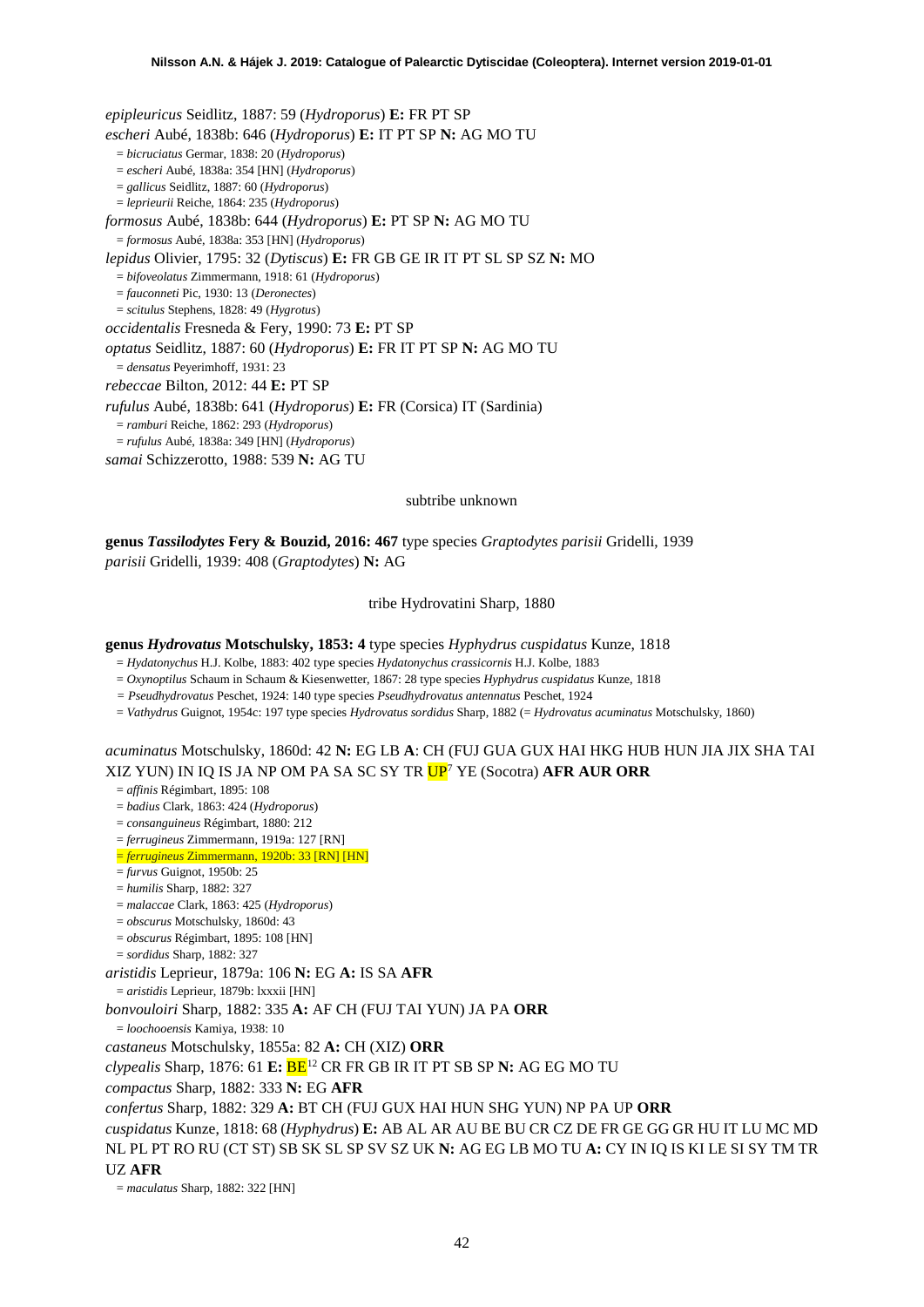= *maculosus* Zimmermann, 1919a: 126 [RN] = *maculosus* Zimmermann, 1920b: 34 [RN] [HN] = *simplex* Sharp, 1882: 322 *deserticola joyceae* Nilsson, 2001: 10 [RN] **N:** EG **AFR** = *badius* Omer-Cooper, 1931: 760 [HN] *irakensis* Abdul-Karim & Ali, 1986: 280 **A:** IQ *japonicus* Takizawa, 1933: 166 **A:** JA *longicornis* Sharp, 1882: 323 **N:** EG **AFR** = *berdoa* Bruneau de Miré & Legros, 1963: 850 *meridionalis* Abdul-Karim & Ali, 1986: 281 **A:** IQ *obtusus* Motschulsky, 1855a: 82 **A:** CH (FUJ HAI HUB ZHE) **ORR** = *acutus* Sharp, 1882: 330 *picipennis* Motschulsky, 1860d: 40 **A:** CH (XIZ) **ORR** *pinguis* Régimbart, 1892a: 114 **A:** CH (YUN) NP **ORR** *pumilus* Sharp, 1882: 331 **A:** JA **ORR** *remotus* Biström & Watanabe, 2017: 6 **A:** JA (Ryukyus: Iriomote) *rufoniger rufoniger* Clark, 1863: 423 (*Hyphydrus*) **A:** CH (MAC) "China" **ORR** = *atricolor* Régimbart, 1880: 212 *seminarius* Motschulsky, 1860d: 42 **A:** BT CH (JIX TAI) JA NP PA **ORR** = *fusculus* Sharp, 1882: 326 = *matsuii* Nakane, 1990b: 198 = *tinctus* Sharp, 1882: 328 *stridulus* Biström, 1997: 529 **A:** JA **ORR** *subrotundatus* Motschulsky, 1860d: 41 **A:** CH (FUJ GUX HUN YUN) NP **ORR** = *carbonarius* Clark, 1863: 423 (*Hydroporus*) = *elevatus* Sharp, 1882: 328 = *ferrugatus* Régimbart, 1877a: lxxix [HN] = *ferrugatus* Régimbart, 1877h: 122 = *fuscobrunneus* Clark, 1863: 424 (*Hydroporus*) = *javanus* Csiki, 1938: 126 = *orientalis* Sharp, 1882: 805 *subtilis* Sharp, 1882: 329 **A:** CH (MAC TAI XIZ) JA SC **ORR** = *adachii* Kamiya, 1932: 4 *villiersi* Guignot, 1955a: 860 **N:** EG **A:** IS SI **AFR** *= albertianus* Guignot, 1959c: 165 = *browneanus* Guignot, 1959b: 140 = *uncus* Guignot, 1959c: 164

*yagii* Kitayama, M. Mori & Matsui, 1993: 1 **A:** JA

tribe Hygrotini Portevin, 1929

**genus** *Clemnius* **Villastrigo, Ribera, Manuel, Millán & Fery, 2017: 503** type species *Hyphydrus decoratus* Gyllenhal, 1810

**subgenus** *Clemnius* Villastrigo, Ribera, Manuel, Millán & Fery, 2017: 503 type species *Hyphydrus decoratus* Gyllenhal, 1810

*decoratus* Gyllenhal, 1810: xvi (*Hyphydrus*) **E:** AU BE BH BU BY CR CZ DE EN FI FR GB GE HU IR IT LA LS LT LU NL NR PL RO RU (CT NT ST) SB SK SL SV SZ UK **A:** KZ RU (ES WS)

= *unicolor* Schilsky, 1888: 183 (*Hygrotus*)

**genus** *Hygrotus* **Stephens, 1828: 38** type species *Dytiscus inaequalis* Fabricius, 1777 **subgenus** *Coelambus* Thomson, 1860: 13 type species *Dytiscus confluens* Fabricius, 1787 *ahmeti* Hájek, Fery & Erman, 2005: 262 **A:** TR *caspius* Wehncke, 1875b: 234 (*Hydroporus*) **E:** KZ RU (CT ST) **A:** CH (GAN HEB NMO QIN SHA XIN) KZ MG RU (ES WS) TM = *reitteri* Zaitzev, 1908d: 268 (*Coelambus*)

*= trilineatus* Feng, 1936: 6 (*Coelambus*)

*confluens* Fabricius, 1787: 193 (*Dytiscus*) **E:** AB AR AU AZ BE BH BU BY CR CZ DE EN FR GB GE GG GR HU IR IT LS LU MA MC MD ME NL NR PL PT RU (CT ST) SK SL SP SV SZ UK YU **N:** AG CI EG LB MO MR TU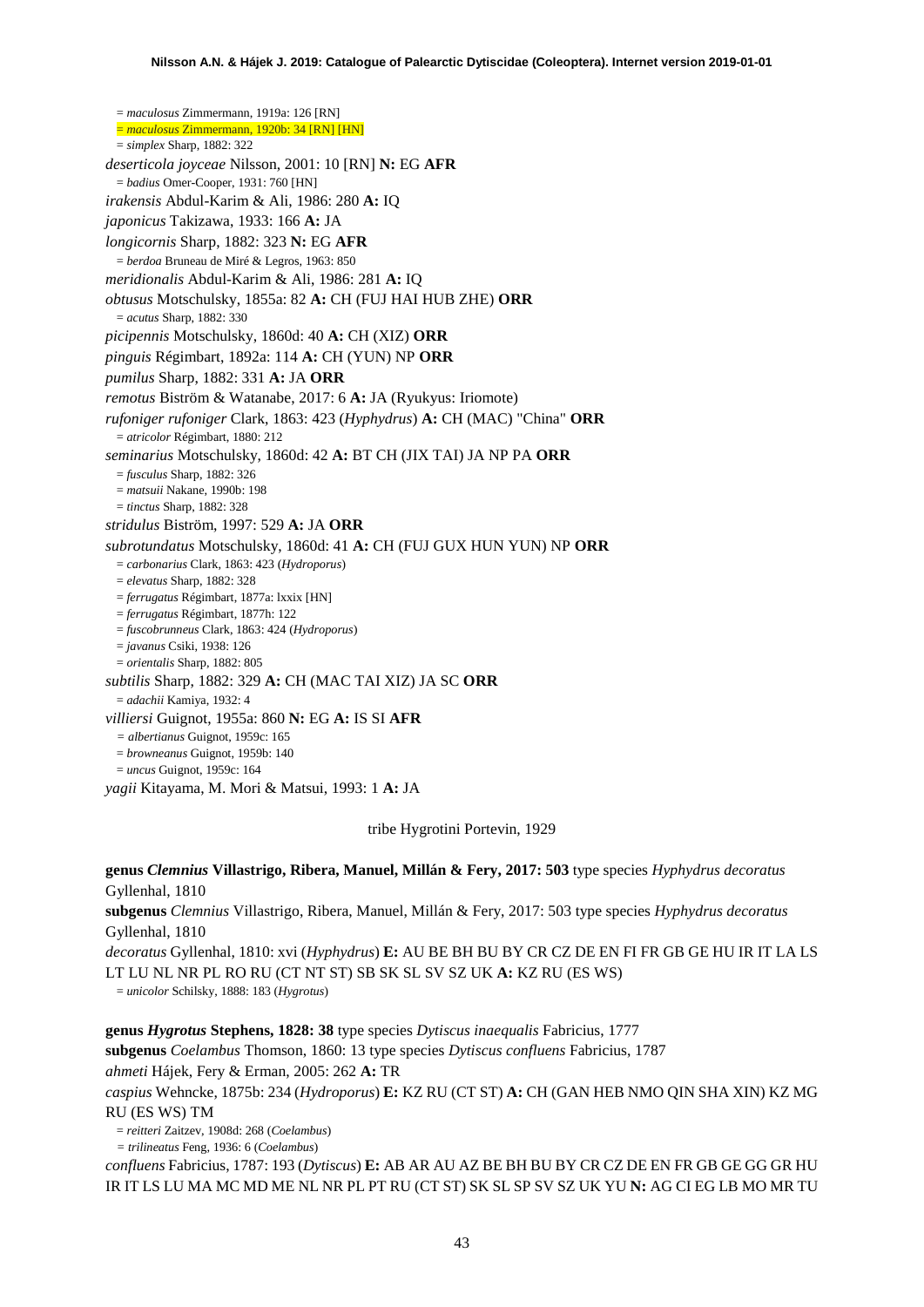**A:** AE AF CY HP IN IQ IS JO KA KZ KU PA RU (ES) SA SI SY TM TR UZ YE **AFR**

*enneagrammus* Ahrens, 1833: 645 (*Hydroporus*) **E:** AB BU GE GG KZ PL RO RU (ST) UK **A:** AF CH (XIN) IN KI KU KZ MG PA RU (WS) SY TD TM TR UZ

= *blandus* Germar, 1834: t.4 (*Hydroporus*)

= *puncticeps* Seidlitz, 1887: 43 (*Coelambus*)

= *tauricus* Motschulsky, 1860b: 303 (*Hydroporus*)

*flaviventris* Motschulsky, 1860b: 303 (*Hydroporus*) **E:** AB AR GE GG PL RU (ST) **A:** CH (QIN XIN) KA KI KZ MG PA RU (WS)

*nigrolineatus* Steven in Schönherr, 1808: 33 (*Hyphydrus*) **E:** AU BE BY CZ DE FI FR GB GE NL PL RU (ST) SV UK **A:** KZ MG RU (WS)

= *lautus* Schaum, 1843: 187 (*Hydroporus*)

*pallidulus* Aubé, 1850: 300 (*Hydroporus*) **E:** AB AU BU FR GG GR HU IT RO SP UK **N:** AG EG LB MO TU **A:**  IN SI SY TM TR

= *fulviventris* Costa, 1883: 85 (*Hydroporus*)

*pectoralis* Motschulsky, 1860b: 303 (*Hydroporus*) **A:** KZ RU (ES WS)

**subgenus** *Hygrotus* Stephens, 1828: 38 type species *Dytiscus inaequalis* Fabricius, 1777

= *Dryephorus* Guignot, 1950c: 150 type species *Coelambus nodieri* Régimbart, 1895

= *Heroceras* Guignot, 1950c: 150 type species *Herophydrus descarpentriesi* Peschet, 1923

= *Herophydrus* Sharp, 1880: cxlviii type species: *Hydroporus hyphydroides* Perris, 1864 (= *Hyphydrus guineensis* Aubé, 1838)

*aequalis* Falkenström, 1932b: 192 **A:** CH (SCH)

= *aequalis* Falkenström, 1933: 11 [HN]

*cleopatrae* Peyron, 1858: 398 (*Hydroporus*) **A:** IS TR

= *galileae* Wewalka, 1984: 131

= *gouini* Guignot, 1953b: 115

*guineensis* Aubé, 1838b: 455 (*Hyphydrus*) **E:** FR IT MA **N:** AG EG LB **A:** IS SA YE **AFR**

= *barbarus* Schaum in White, 1847: 34 [RN] (*Hydroporus*)

= *ferrugineus* Lucas, 1846: 98 [HN] (*Hydroporus*)

= *hyphydroides* Perris, 1864: 277 (*Hydroporus*)

= *inflatus* Reiche in Reiche & Lallemant, 1872: 24 [RN] (*Hydroporus*)

= *mutatus* Gemminger & Harold, 1868: 437 [RN] (*Hydroporus*)

= *ruficeps* Boheman, 1848: 253 [HN] (*Hydroporus*)

= *turgidus* Erichson, 1843: 220 (*Hyphydrus*)

= *umbrosus* Zimmermann, 1926: 29

*inaequalis* Fabricius, 1777: 239 (*Dytiscus*) **E:** AB AR AU BE BH BU BY CR CZ DE EN FI FR GB GE GG GR HU IR IT LA LS LT LU MC MD ME NL NR PL PT RO RU (CT NT ST) SB SK SL SP SV SZ UK **N:** AG MO **A:** CH (HEI JIL LIA NMO SHA) IN IS JA KI KZ LE MG RU (ES FE WS) SY TR

= *dalmatinus* Zimmermann, 1915: 218

*= hokkaidensis* Satô, 1972a: 54

= *minor* Costa, 1847b: 97 (*Hydroporus*)

= *parvulus* Fabricius, 1792: 201 [HN] (*Dytiscus*)

= *uhagonii* Seidlitz, 1887: 39

*musicus* Klug, 1834: t.33/12 (*Hydroporus*) **E:** AB AR BU CR GG GR IT MA RU (ST) SP UK **N:** AG CI EG LB MO TU **A:** AE AF CH (XIN) IN IQ IS JO KI KU KZ NP PA SA SI SY TD TM TR UP UZ YE **ORR**

*= alei* Abdul-Karim & Ali, 1986: 276

= *fractilinea* Solsky, 1874: 134 (*Hydroporus*)

*= interruptus* Sharp, 1882: 398 (*Coelambus*)

*quinquelineatus* Zetterstedt, 1828: 234 (*Hyphydrus*) **E:** AU BY DE FI FR GB GE IR NR RU (CT NT ST) SV SZ **A:**  CH (NMO) KZ MG RU (ES FE WS) TD

= *conjunctus* Munster, 1930: 339

= *disjunctus* Munster, 1932: 83

*rufus* Clark, 1863: 423 (*Hyphydrus*) **A:** CH (FUJ GUA GUX HAI HUB TAI) JA

= *rotundatus* Gschwendtner, 1931b: 21 (*Hyphoporus*)

*vaziranii* Nilsson, 1999b: 19 [RN] **A:** KA

*= kashmirensis* Vazirani, 1970a: 118 [HN] (*Hydroporus*)

*versicolor* Schaller, 1783: 313 (*Dytiscus*) **E:** AB AU BE BH BU BY CR CZ DE EN FI FR GB GE HU IR IT LA LT LU NL NR PL RO RU (CT NT ST) SB SK SL SV SZ UK **A:** RU (WS)

= *affinis* Stephens, 1828: 48

= *collaris* Panzer, 1795a: 79 (*Dytiscus*)

= *confluens* Munster, 1932: 83 [HN]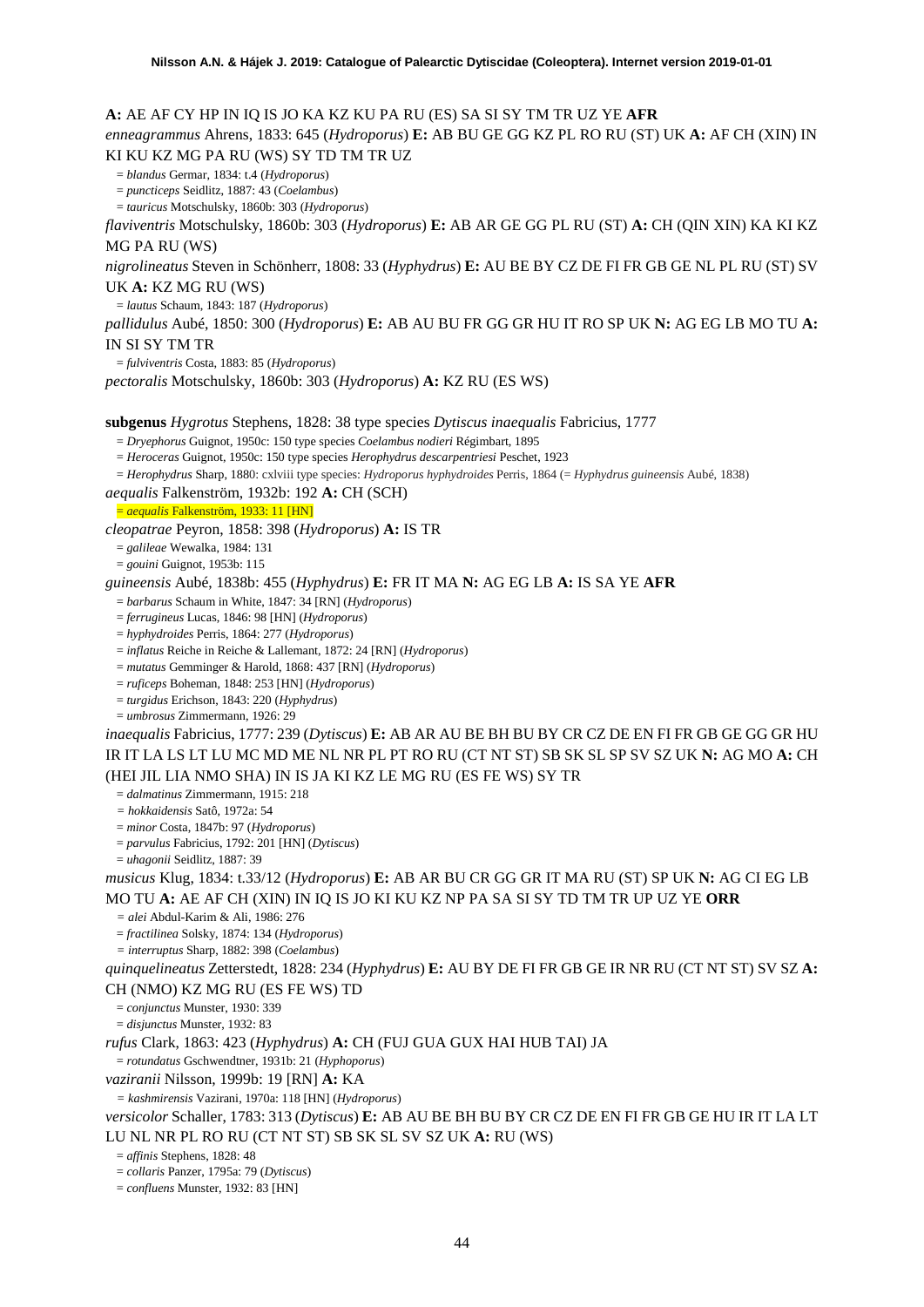= *recurvus* Marsham, 1802: 424 (*Dytiscus*)

= *reticulatus* Fabricius, 1792: 200 (*Dytiscus*)

= *semilineatus* Zimmermann, 1915: 218

**subgenus** *Hyphoporus* **Sharp, 1882: 389** type species *Hydroporus solieri* Aubé, 1838 *anitae* Vazirani, 1969b: 221 **A:** PA UP *aper* Sharp, 1882: 390 **A:** IN PA UP **ORR** *bertrandi* Vazirani, 1969b: 218 **A:** PA *dehraduni* Vazirani, 1969b: 211 **A:** UP *elevatus* Sharp, 1882: 390 **A:** H[P7](#page-19-0) PA UP **ORR** *kempi* Gschwendtner, 1936: 368 **A:** CH (YUN) **ORR** *nilghiricus* Régimbart, 1903c: 331 **A:** PA **ORR** *pacistanus* Guignot, 1959a: 10 **A:** AF PA *severini* Régimbart, 1892a: 115 **A:** AF PA UP **ORR** *solieri* Aubé, 1838b: 554 (*Hydroporus*) **N:** EG **A:** IN KU SA SI = *innesi* Reitter, 1909: 31 = *letourneuxi* Pic, 1896: 141 = *posticalis* J.R. Sahlberg, 1913: 41

**subgenus** *Leptolambus* Villastrigo, Ribera, Manuel, Millán & Fery, 2017: 522 type species *Dytiscus impressopunctatus* Schaller, 1783

*armeniacus* Zaitzev, 1927: 5 (*Coelambus*) **E:** AR GG **A:** TR

*chinensis* Sharp, 1882: 398 (*Coelambus*) **A:** CH (BEI HEB HEI JIL JIX LIA NMO SCH SHA TAI XIN ZHE) JA MG NC RU (FE) SC

= *vittatus* Sharp, 1884: 441 (*Coelambus*)

*corpulentus* Schaum, 1864b: 109 (*Hydroporus*) **E:** RU (ST) UK **A:** KI KZ UZ

= *leonhardi* Scholz, 1916: 168 (*Coelambus*)

*curvilobus* Fery, Sadeghi & Hosseinie, 2005: 31 **A:** IN

*fresnedai* Fery, 1992c: 347 (*Coelambus*) **E:** SP

*impressopunctatus* Schaller, 1783: 313 (*Dytiscus*) **E:** AB AR AU BE BH BU BY CR CZ DE EN FI FR GB GE GG HU IR IT LA LS LT LU MC MD NL NR PL RO RU (CT NT ST) SB SK SL SP SV SZ UK **A:** AF CH (GAN HEB HEI LIA NMO QIN SCH SHA XIN) IN JA KA KI KZ MG RU (ES FE WS) TM TR UZ **NAR**

= *alternans* Gravenhorst, 1807: 104 (*Dytiscus*)

= *decemlineatus* Mannerheim, 1853: 161 (*Hydroporus*)

= *flavicans* Gmelin, 1790: 1957 (*Dytiscus*)

*= hiurai* Satô, 1972a: 54 (*Coelambus*)

= *lineatus* O.F. Müller, 1776: 74 [HN] (*Dytiscus*)

= *lineellus* Gyllenhal, 1808: 529 (*Hyphydrus*)

= *opacus* Falkenström, 1932b: 192 (*Coelambus*)

= *ovalis* Thunberg, 1784: 19 [HN] (*Dytiscus*)

= *picipes* Fabricius, 1787: 192 (*Dytiscus*)

= *punctatus* Marsham, 1802: 426 [HN] (*Dytiscus*)

*= roborovskii* Zaitzev, 1953: 135 (*Coelambus*)

= *similis* Kirby, 1837: 38 (*Hydroporus*)

*inscriptus* Sharp, 1882: 404 (*Coelambus*) **N:** EG **A:** AE IN IQ KU OM SA SY TM UZ

*= uzbekorum* Zaitzev, 1953: 140 (*Coelambus*)

*lagari* Fery, 1992a: 115 (*Coelambus*) **E:** IT PT SP **N:** AG MO TU

*lernaeus* Schaum, 1857: 153 (*Hydroporus*) **E:** BU GG GR MC RO **N:** EG **A:** AF IS KI SY TR UZ

*marklini* Gyllenhal, 1813: 689 (*Hyphydrus*) **E:** AR BY DE EN FI FR GG LA NR PL RU (CT NT ST) SP SV UK **A:**  CH (GAN QIN XIZ) KZ MG RU (ES FE WS) TR UZ **NAR**

= *astur* Sharp, 1882: 468 (*Hydroporus*)

= *awajewi* Jakovlev, 1899: 508 (*Coelambus*)

= *canadensis* Fall, 1919: 11 (*Coelambus*)

= *lutzi* Reitter, 1908: 215 (*Hydroporus*)

= *mistellus* Marseul, 1882: 98 (*Hydroporus*)

= *mixtus* Fischer von Waldheim, 1829: 27 (*Hydroporus*)

= *pallens* Aubé, 1838a: 358 [HN] (*Hydroporus*)

= *pallens* Aubé, 1838b: 559 (*Hydroporus*)

= *steppensis* Branden, 1885: 63 [RN] [HN] (*Hydroporus*)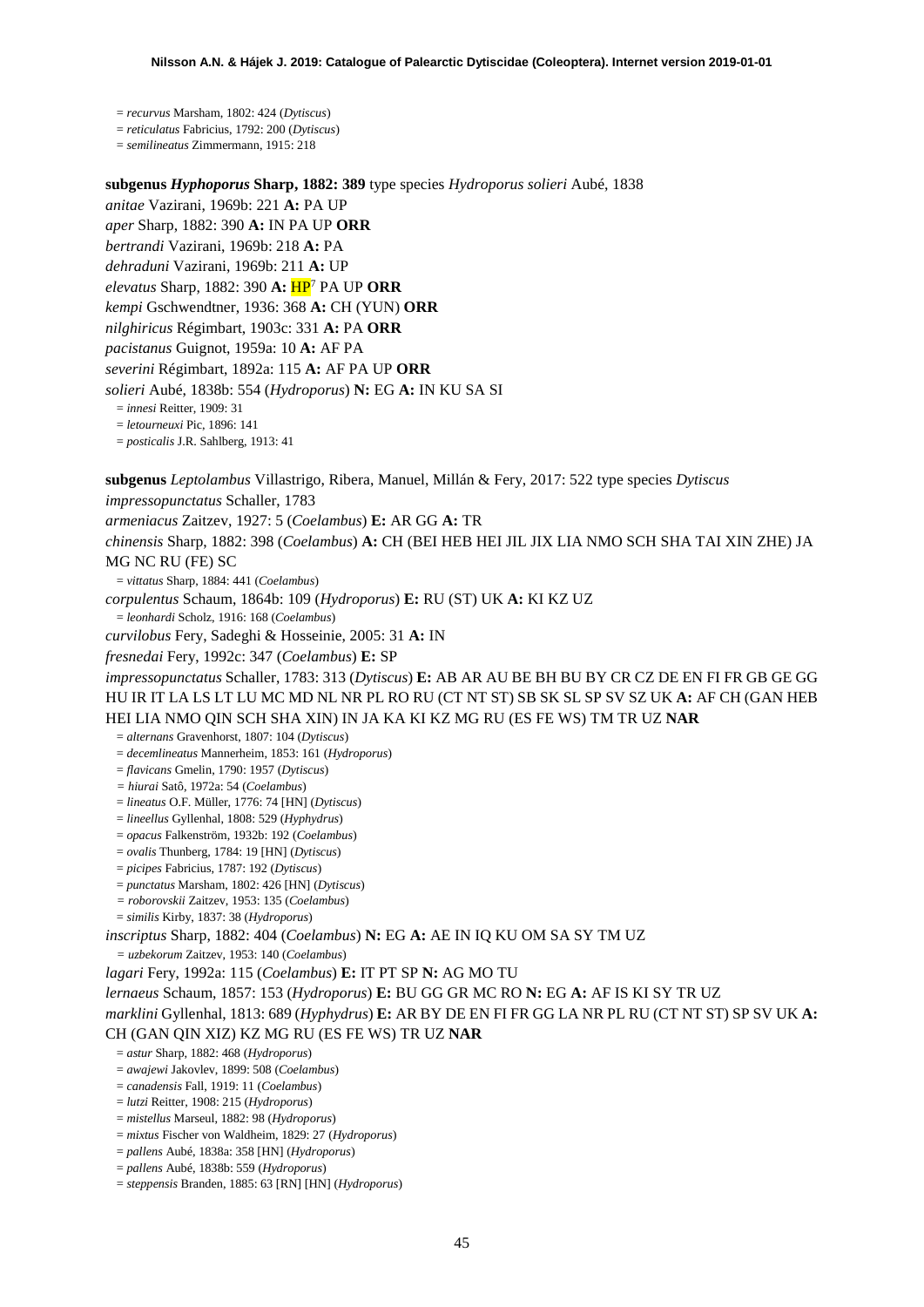= *virgo* Fall, 1919: 12 (*Coelambus*)

*novemlineatus novemlineatus* Stephens, 1829: 192 (*Hydroporus*) **E:** BE BU DE EN FI GB GE IR LT NL NR RU (NT) SV **A:** RU (FE WS)

= *parallellus* Aubé, 1838a: 268 [HN] (*Hydroporus*)

= *parallellus* Aubé, 1838b: 553 [HN] (*Hydroporus*)

= *schoenherri* Aubé, 1838a: 267 [HN] (*Hydroporus*)

= *schoenherri* Aubé, 1838b: 551 (*Hydroporus*)

*orthogrammus* Sharp, 1882: 405 (*Coelambus*) **A:** IN IQ KU SA

*parallellogrammus* Ahrens, 1812: 11 (*Dytiscus*) **E:** AB AL AU BE BH BU BY CR CZ DE EN FR GB GE GR HU IR IT LA LT LU MD NL NR PL RO RU (CT ST) SB SK SL SP SV SZ UK **A:** AF CH (BEI) ES IQ KI KZ MG RU (ES WS) TM TR UZ

= *consobrinus* Kunze, 1818: 61 (*Hyphydrus*)

*= distinctus* Feng, 1936: 7 (*Coelambus*)

= *kaszabi* Guéorguiev, 1970: 253 (*Coelambus*)

= *punctum* Gebler, 1829: 67 (*Hydroporus*)

*polonicus polonicus* Aubé, 1842: 230 (*Hydroporus*) **E:** AB BY FI LA LT PL RU (CT NT ST) UK **A:** KZ RU (WS) *polonicus sahlbergi* Sharp, 1882: 402 [RN] (*Coelambus*) **A:** RU (ES)

= *unguicularis* J.R. Sahlberg, 1880: 47 [HN] (*Coelambus*)

*saginatus* Schaum, 1857: 154 (*Hydroporus*) **E:** BU CR GR IT KZ MC MD RU (ST) UK **N:** EG **A:** CY IN IS KZ LE SY TM TR

= *elevatus* Sharp, 1882: 403 (*Coelambus*)

= *mulsantis* Peyron, 1858: 400 (*Hydroporus*)

*sanfilippoi* Fery, 1992a: 116 (*Coelambus*) **E:** IT (Sardinia)

*semenowi* Jakovlev, 1899: 504 (*Coelambus*) **A:** CH (GAN)

*stefanschoedli* Fery, Sadeghi & Hosseinie, 2005: 34 **A:** IN

*unguicularis* Crotch, 1874: 73 (*Hydroporus*) **E**: RU (NT) **A:** CH (NMO) MG RU (ES FE WS) **NAR**

= *mongolicus* Jakovlev, 1899: 506 (*Coelambus*)

*urgensis* Jakovlev, 1899: 507 (*Coelambus*) **A:** CH (GAN) KZ MG RU (ES) UZ

*zigetangco* Fery, 2003: 156 **A:** CH (GAN SCH XIZ) PA

tribe Hyphydrini Gistel, 1848

**genus** *Agnoshydrus* **Biström, Nilsson & Wewalka, 1997: 72** type species *Hydrovatus laccophiloides* Régimbart, 1888

*taiwanus* Wewalka & Wang, 2007:4 **A:** CH (TAI)

**genus** *Allopachria* **Zimmermann, 1924: 194** type species *Allopachria quadripustulata* Zimmermann, 1924

= *Nipponhydrus* Guignot, 1954c: 196 type species *Hyphydrus flavomaculatus* Kamiya, 1938

*bianae* Wewalka, 2010: 31 **A:** CH (GUA)

*bimaculata* Satô, 1972a: 51 (*Microdytes*) **A:** JA (Ryukyus)

*dieterlei* Wewalka, 2000:117 **A:** CH (HUN)

= *dieterlorum* Nilsson, 2007: 49 [UE]

*dudgeoni* Wewalka, 2000:117 **A:** CH (GUX HKG JIX)

*elongata* Bian & Ji, 2012: 29 **A:** CH (GUX)

*ernsti* Wewalka, 2000: 117 **A:** CH (GUX) **ORR**

*flavomaculata* Kamiya, 1838: 12 (*Hyphydrus*) **A:** CH (GUX) JA

*friedrichi* Wewalka, 2000:113 **A:** CH (HUN)

*froehlichi* Wewalka, 2000: 105 **A:** CH (HKG)

*grandis* Bian & Ji, 2010: 61 **A:** CH (JIX)

*guangdongensis* Wewalka, 2010: 30 **A:** CH (GUA)

*hajeki* Wewalka, 2010: 32 **A:** CH (YUN)

*hautmanni* Wewalka, 2000: 108 **A:** CH (ANH)

*= hautmannorum* Nilsson, 2007: 49 [UE]

*jaechi* Wewalka, 2000: 124 **A:** CH (HAI)

*jendeki* Wewalka, 2000: 116 **A:** CH (YUN)

*jilanzhui* Wewalka, 2000: 109 **A:** CH (GUX HUN)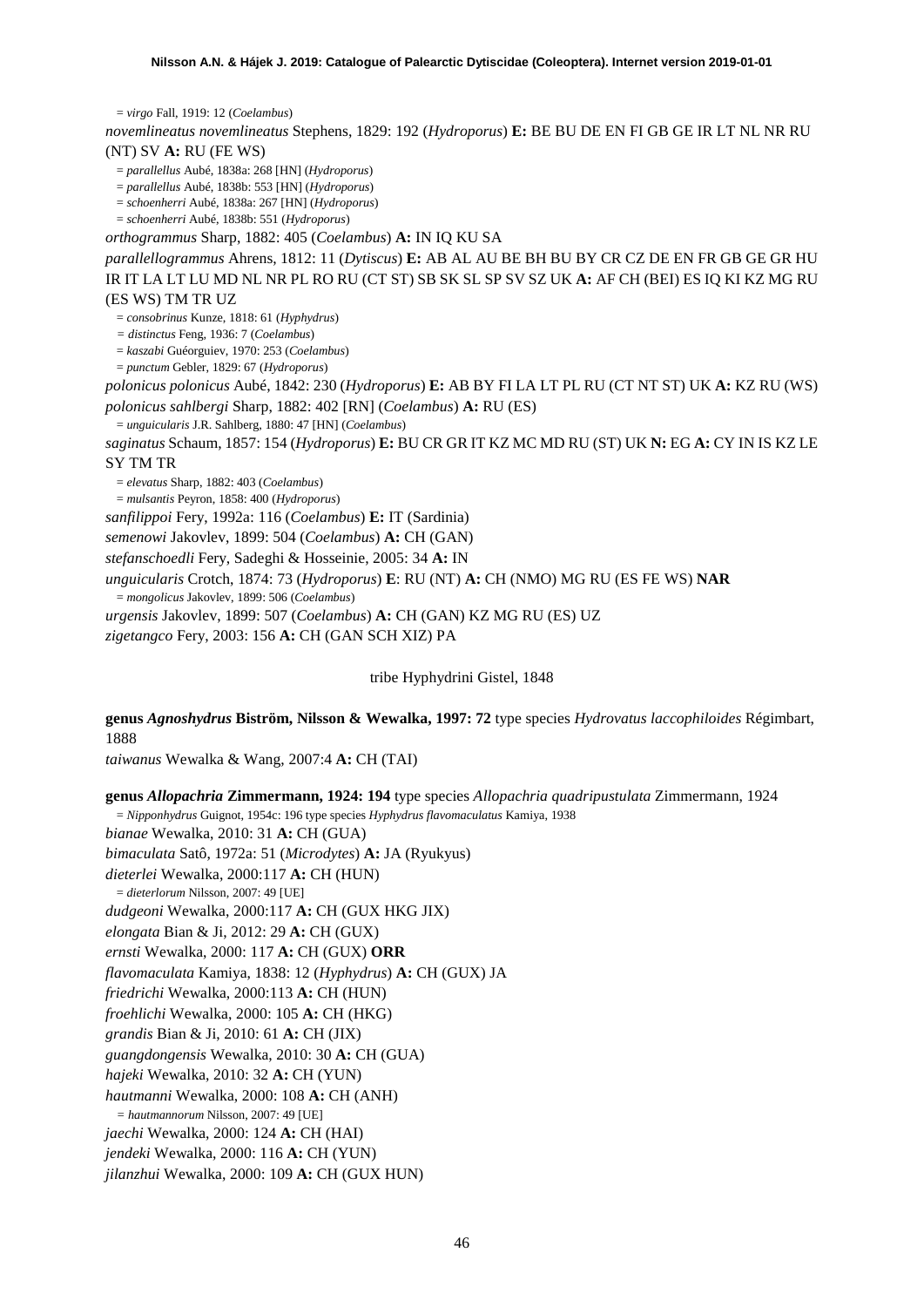*komareki* Wewalka, 2010: 33 **A:** CH (GUA GUX) *liselotteae* Wewalka, 2000: 113 **A:** CH (GUX) *longyanensis* Ji, Guo & Bian, 2014: 194 **A:** CH (FUJ) *manfredi* Wewalka, 2010: 34 **A:** CH (GUA) *miaowangi* Wewalka, 2010: 29 **A:** CH (JIX ZHE) *quadrimaculata* Satô, 1981: 70 (*Nipponhydrus*) **A:** NP *schillhammeri* Wewalka, 2000: 108 **A:** CH (HUN) *schoenmanni* Wewalka, 2000: 113 **A:** CH (ANH ZHE) *scholzi* Wewalka, 2000: 116 **A:** CH (YUN) = *scholzorum* Nilsson, 2007: 49 [UE] *taiwana* Satô, 1990: 101 (*Microdytes*) **A:** CH (TAI) *wangi* Wewalka & Nilsson in Nilsson & Wewalka, 1994: 991 **A:** CH (TAI) *weinbergeri* Wewalka, 2000: 112 **A:** CH (FUJ) = *weinbergerorum* Nilsson, 2007: 49 [UE] *wuzhifengensis* Bian & Ji, 2010: 60 **A:** CH (JIX) *yanfengi* Bian & Ji, 2012: 31 **A:** CH (GUX) *yiae* Bian, Guo & Ji, 2013: 85 **A:** CH (CHQ)

**genus** *Dimitshydrus* **Uéno, 1996: 36** type species *Dimitshydrus typhlops* Uéno, 1996 *typhlops* Uéno, 1996: 42 **A:** JA

**genus** *Hyphydrus* **Illiger, 1802: 299** type species *Dytiscus gibbus* Fabricius, 1777 (= *Dytiscus ovatus* Linnaeus, 1760)

= *Actobaena* Gistel, 1856: 355 type species *Hyphydrus fabricii* Cristofori, 1832 (= *Dytiscus ovatus* Linnaeus, 1760)

*= Allophydrus* Zimmermann, 1930: 65 type species *Hyphydrus major* Sharp, 1882 (= *Hyphydrus grandis* Laporte, 1835)

= *Apriophorus* Guignot, 1936b: 12 type species *Hyphydrus lyratus* Swartz, 1808

= *Aulacodytes* Guignot, 1936b: 12 type species *Hyphydrus impressus* Klug, 1832

= *Pachytes* Montrouzier, 1860: 244 type species *Pachytes elegans* Montrouzier, 1860

*anatolicus* Guignot, 1957b: 91 **E:** BH CR GR HU IT MC ME RU (ST) SB SK UK **A:** TR = *carrarai* Sanfilippo, 1963: 77

*aubei* Ganglbauer, 1891: 448 [RN] **E:** AU BH BU CR FR GB GR IT MA ME PT SL SP SZ **N:** AG LB MO TU **A:** TR

= *variegatus* Aubé, 1838a: 372 [HN]

= *variegatus* Aubé, 1838b: 466 [HN]

*birmanicus* Régimbart, 1888: 614 **A:** BT CH (YUN) **ORR**

*cycloides* Régimbart, 1889b: 56 **N:** EG **AFR**

= *circularis* Régimbart, 1895: 53

= *lamottei* Legros, 1958: 212

= *malawiensis* Omer-Cooper, 1971: 279

= *nigeriensis* Omer-Cooper, 1971: 282

= *pelates* Guignot, 1953a: 1

*detectus* Falkenström, 1936a: 87 **A:** CH (FUJ GUI HEI HUB JIA JIX LIA SCH SHN ZHE) "Manchuria" = *chinensis* Hlisnikovský, 1955a: 85

= *pieli* Guignot, 1936c: 133

= *reductus* Hlisnikovský, 1955: 86

*dioscoridis* Hájek & Reiter, 2014: 74 **A:** YE (Socotra)

*dongba* Šťastný, 2000:298 **A:** CH (YUN)

*excoffieri* Régimbart, 1899: 210 **A:** CH (GAN HUB YUN) **ORR**

*falkenstromi* Gschwendtner, 1939: 25 **A:** CH (BEI FUJ HEI JIA JIL LIA NMO SHN TIA) RU (FE) SC

= *brincki* Guignot, 1946b: 72

*fangensis* Biström & Satô, 1988: 47 **A:** CH (HAI) **ORR**

*grandis* Laporte, 1835: 107 **N:** EG SI **AFR**

= *major* Sharp, 1882: 375

*gschwendtneri* Guignot, 1942a: 17 [RN] **A:** AF HP PA SD

= *indicus* Gschwendtner, 1936: 367 [HN]

= *lindemannae* Guignot, 1959a: 8 = *nalinie* Vazirani, 1969a: 311 [RN]

*holmeni* Biström, 1983: 107 **A:** BT NP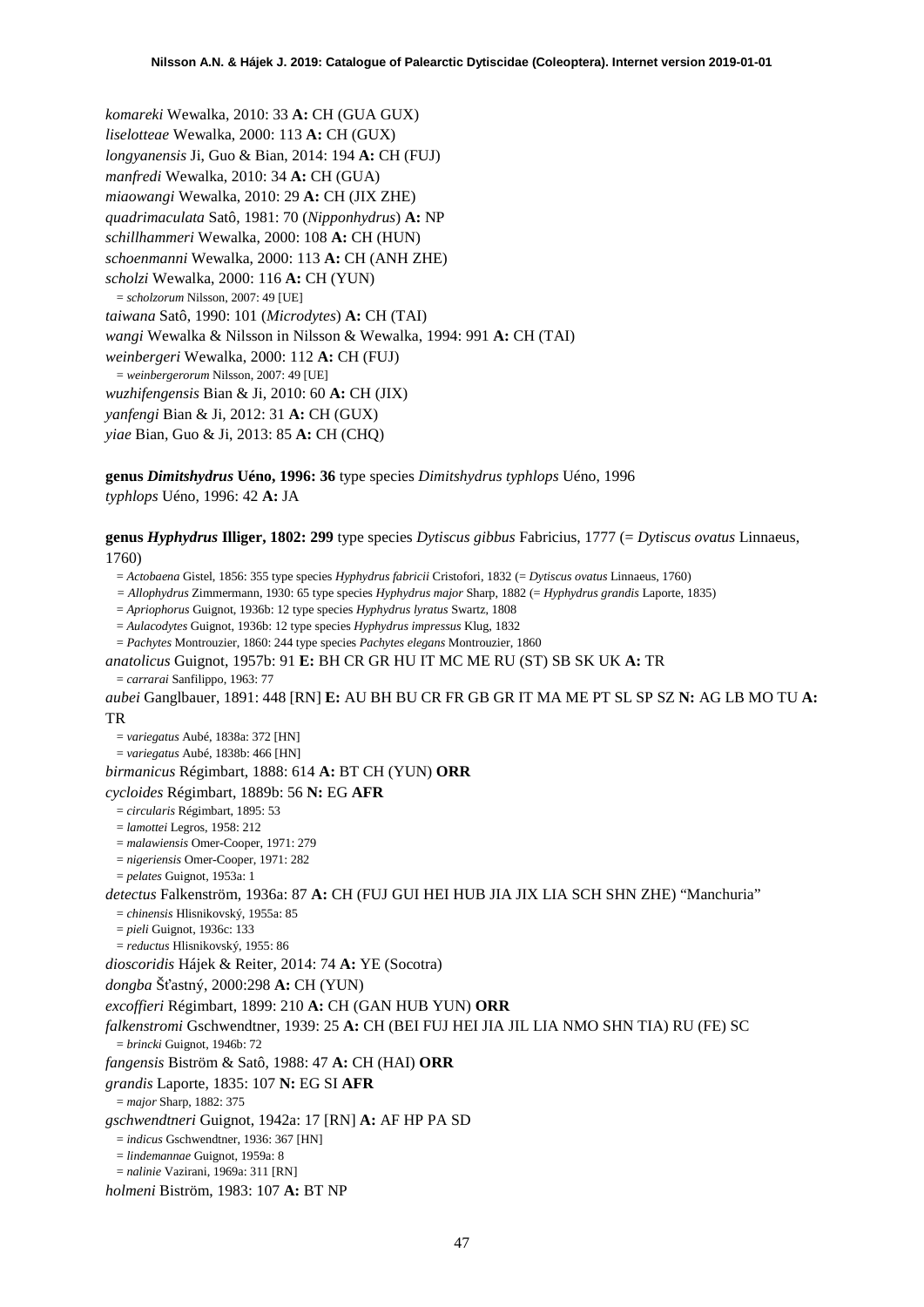*japonicus japonicus* Sharp, 1873b: 54 **A:** JA RU (FE) SC = *frontalis* Sharp, 1882: 381 = *paromoeus* Guignot, 1954d: 40 *japonicus vagus* Brinck, 1943d: 127 **A:** CH (GUI GUX HEB HUN SHG LIA SCH SHA TAI YUN) NC *laeviventris laeviventris* Sharp, 1882: 381 **A:** JA *laeviventris tsugaru* Nakane, 1993: 2 **A:** JA *lyratus flavicans* Régimbart, 1892a: 115 **A:** PA UP **ORR** *lyratus lyratus* Swartz in Schönherr, 1808: 29 **A:** CH (FUJ GUA GUI GUX HAI HKG HUB MAC TAI XIZ YUN) JA **AUR ORR** = *bisulcatus* Clark, 1863: 422 = *fossulipennis* W.J. MacLeay, 1871: 122 (*Hydroporus*) = *nigronotatus* Clark, 1863: 421 *maculatus* Babington, 1842: 12 **N:** AG CI EG LB **AFR** = *africanus* Sharp, 1882: 376 = *crassus* Wollaston, 1868: 33 *orientalis* Clark, 1863: 419 **A:** CH (BEI FUJ GAN GUA GUI GUX HAI HEB HKG HUB JIA JIX SCH SHG SHN TAI YUN XIN XIZ ZHE) JA **ORR** = *eximius* Clark, 1863: 421 *ovatus* Linnaeus, 1760: 547 (*Dytiscus*) **E:** AL AU BE BH BU BY CR CZ DE EN FI FR GB GE GG GR HU IR IT LA LS LT LU MC ME NL NR PL RO RU (CT NT ST) SB SK SL SV SZ UK **A:** IN KZ RU (ES WS) TR = *fabricii* Cristofori, 1832: 14 = *ferrugineus* Linnaeus, 1767: 666 (*Dytiscus*) = *gibbus* Fabricius, 1777: 238 (*Dytiscus*) = *grossus* O.F. Müller, 1776: 72 (*Dytiscus*) = *ovalis* Illiger, 1798: 271 [HN] (*Dytiscus*) = *sphaericus* De Geer, 1774: 402 (*Dytiscus*) = *variegatus* Stephens, 1828: 45 *pictus* Klug, 1834: t.33/9 **N:** EG LB **A:** AE IN IS OM SA SI YE **AFR** = *lugubris* Preudhomme de Borre, 1871b: x *pulchellus* Clark, 1863: 420 **A:** CH (FUJ GUA GUX HAI HUN JIX LIA TAI) JA **ORR** = *jeanneli* Guignot, 1935a: 269 = *orbicularis* Régimbart, 1899: 212 = *wui* Gschwendtner, 1933: 161 *renardi* Severin, 1890: cxci **A:** BT HP NP SD UP **ORR** *sanctus* Sharp, 1882: 380 **A:** IS JO SY TR *sumatrae* Régimbart, 1880: 211 **A:** CH (YUN) **ORR** = *assamensis* Vazirani, 1969a: 309 **genus** *Microdytes* **J.Balfour-Browne, 1946: 106** type species *Microdytes belli* J.Balfour-Browne, 1946 *bistroemi* Wewalka, 1997: 20 **A:** CH (JIX) *championi* J. Balfour-Browne, 1946: 107 **A:** NP SD UP *elgae* Hendrich, Balke & Wewalka in Hendrich & Balke, 1995: 42 **A:** AP BT **ORR** *hainanensis* Wewalka, 1997: 25 **A:** CH (HAI) *heineri* Wewalka, 2011: 23 **A:** CH (YUN) **ORR**

*huangyongensis* Bian, Zhang & Ji, 2015: 469 **A**: CH (ZHE)

*lotteae* Wewalka, 1998: 64 **A:** CH (FUJ)

*maculatus* Motschulsky, 1860d: 42 (*Hydrovatus*) **A:** CH (YUN) **ORR**

*nilssoni* Wewalka, 1997: 30 **A:** CH (ANH GUX HUB HUN)

*satoi* Wewalka, 1997: 33 **A:** CH (GUI GUX)

*schoenmanni* Wewalka, 1997: 34 **A:** CH (YUN) NP SD **ORR**

*shepardi* Wewalka, 1997: 37 **A:** CH (YUN) **ORR**

*shunichii* Satô, 1995: 313 **A:** CH (HKG YUN) **ORR**

= *holzmanni* Wewalka & Wang, 1998: 66

= *holzmannorum* Nilsson, 2007: 51 [UE]

*sinensis* Wewalka, 1997: 38 **A:** CH (ANH HUN JIX)

*tomokunii* Satô, 1981: 68 **A:** NP

*trontelji* Wewalka, Ribera & Balke, 2007:61 **A:** CH (HAI)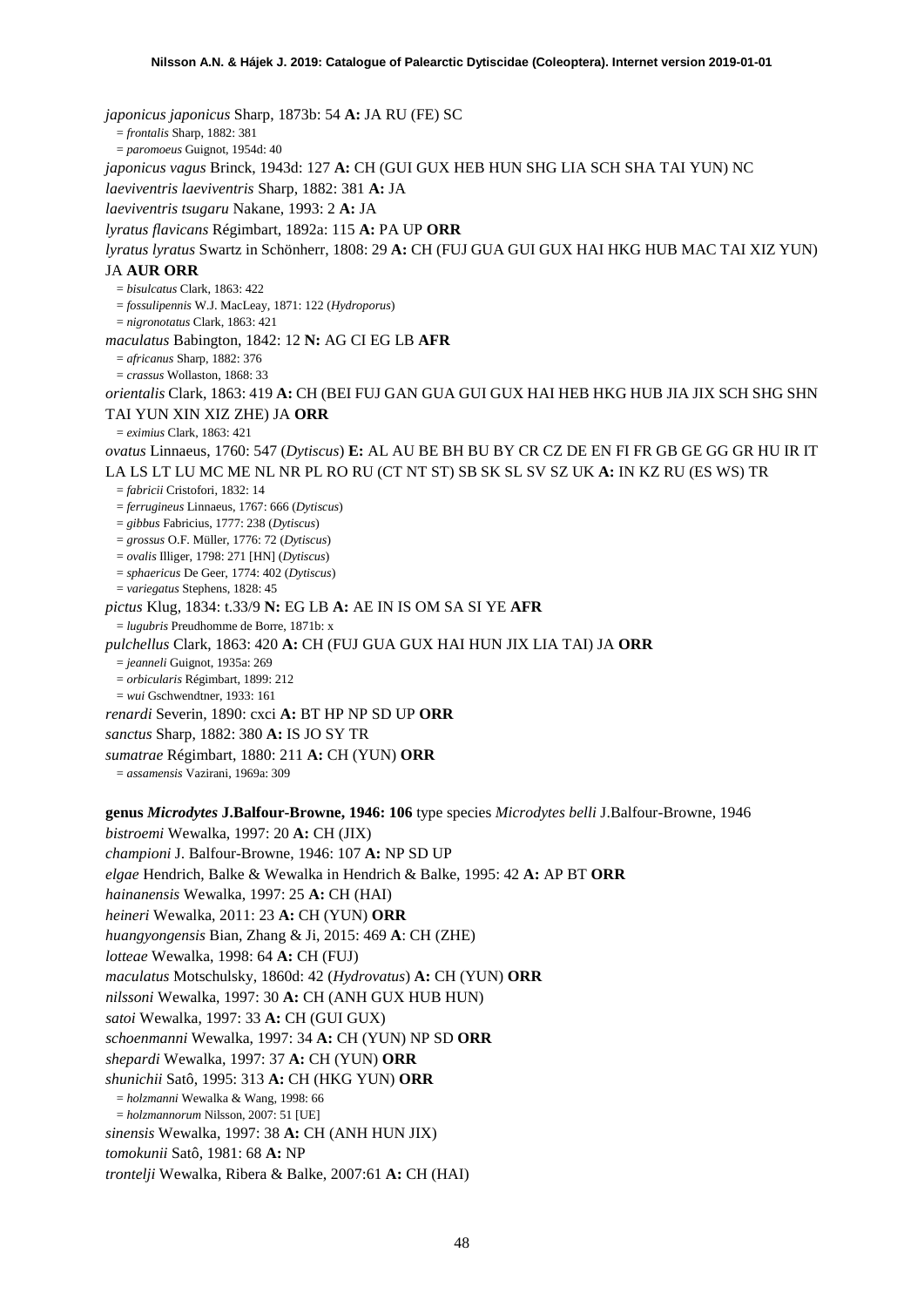*uenoi* Satô, 1972a: 49 **A:** CH (ANH FUJ GUI HUN SCH TAI ZHE) JA *wewalkai* Bian & Ji, 2009: 37 **A:** CH (HAI)

tribe Laccornini Wolfe & Roughley, 1990

**genus** *Laccornis* **Gozis, 1914: 111** type species *Hydroporus oblongus* Stephens, 1835 = *Agaporus* Zimmermann, 1919a: 147 type species *Hydroporus oblongus* Stephens, 1835

*kocae* Ganglbauer, 1904: 352 (*Hydroporus*) **E:** AU CR HU RU (ST) SK UK

= *breviusculus* Gschwendtner, 1935c: 206

*oblongus* Stephens, 1835: 437 (*Hydroporus*) **E:** AU BE BY CZ DE EN FI FR GB GE HU IR LA LT NL NR PL RU (CT NT ST) SK SV **A:** RU (ES WS) **NAR**

= *bohemani* Thomson, 1856: 198 (*Hydroporus*)

= *nitidus* Sturm, 1835: 38 (*Hydroporus*)

tribe Methlini Branden, 1885

**genus** *Methles* **Sharp, 1882: 317** type species *Methles punctipennis* Sharp, 1882 (= *Hydroporus cribratellus* Fairmaire, 1880) *cribratellus* Fairmaire, 1880a: 248 (*Hydroporus*) **E:** IT PT SP **N:** AG EG **A:** SA **AFR** = *punctipennis* Sharp, 1882: 490 = *umbrosus* Gschwendtner, 1930: 210 *rectus* Sharp, 1882: 490 **A:** IN IQ *spinosus* Sharp, 1882: 489 **N:** EG **A:** CY IS SI SY TR **AFR**

tribe Pachydrini Biström, Nilsson & Wewalka, 1997

**genus** *Heterhydrus* **Fairmaire, 1869: 186** type species *Heterhydrus agaboides* Fairmaire, 1869 *senegalensis* Laporte, 1835: 106 (*Hyphydrus*) **N:** EG SI **AFR**

tribe Vatellini Sharp, 1880

**genus** *Derovatellus* **Sharp, 1882: 282** type species *Vatellus lentus* Wehncke, 1876 *bisignatus* Ahlwarth, 1921: 442 **N:** EG **AFR** = *nyasaensis* Omer-Cooper, 1958: 250

incertae sedis (Hydroporinae)

**genus** *Morimotoa* **Uéno, 1957: 260** type species *Morimotoa phreatica* Uéno, 1957 *gigantea* Uéno, 1996: 33 **A:** JA *morimotoi* Uéno, 1996: 29 **A:** JA *phreatica miurai* Uéno, 1957: 273 **A:** JA *phreatica phreatica* Uéno, 1957: 268 **A:** JA

> subfamily **Laccophilinae** Gistel, 1848 tribe Agabetini Branden, 1885

**genus** *Agabetes* **Crotch, 1873: 398** type species *Colymbetes acuductus* Harris, 1828 *svetlanae* Nilsson, 1989: 36 **A:** IN

tribe Laccophilini Gistel, 1848

**genus** *Japanolaccophilus* **Satô, 1972a: 57** type species *Neptosternus niponensis* Kamiya, 1939 *niponensis* Kamiya, 1939: 32 (*Neptosternus*) **A:** JA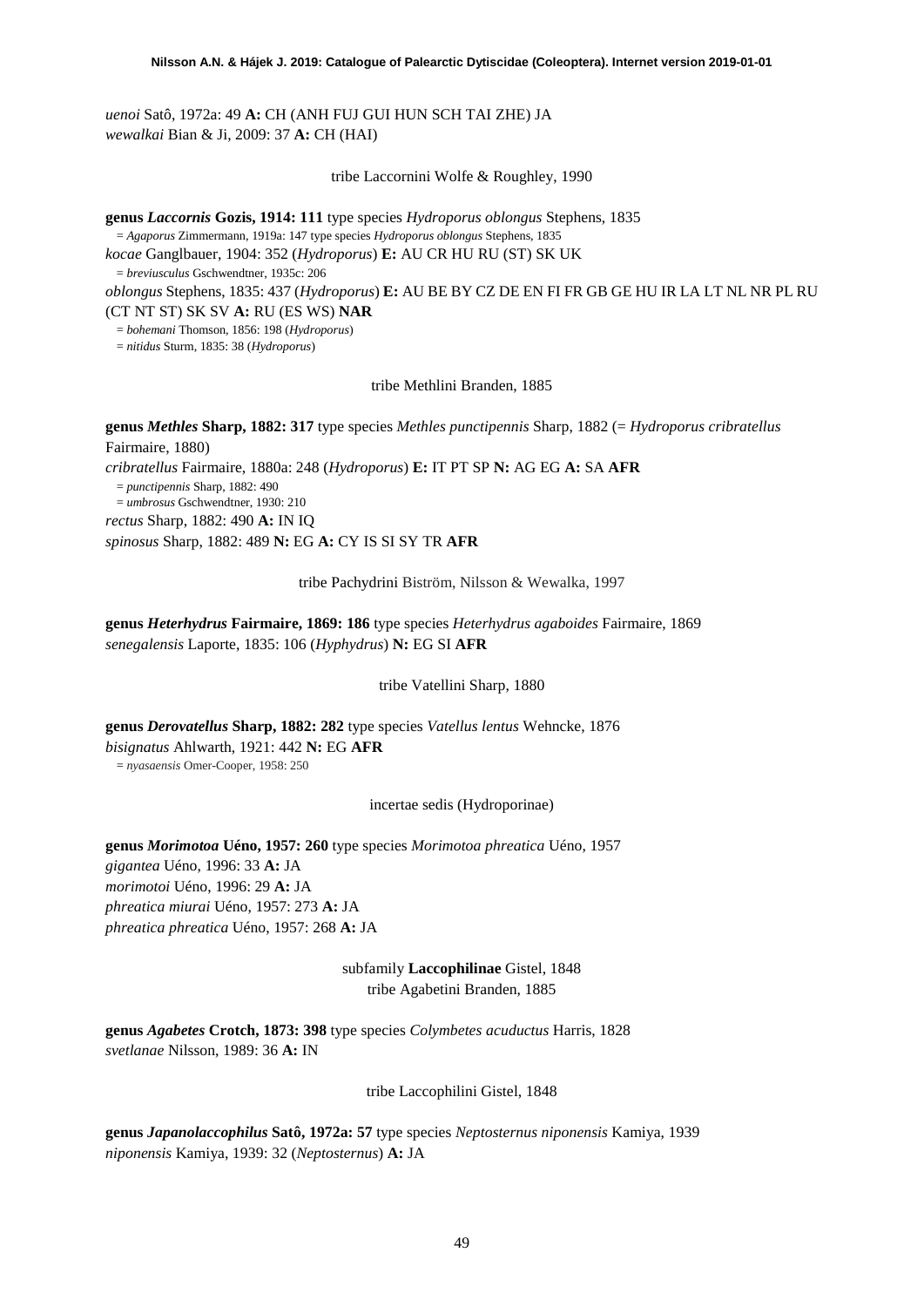**genus** *Laccophilus* **Leach, 1815: 84** type species *Dytiscus minutus* Linnaeus, 1758 *anticatus anticatus* Sharp, 1890: 341 **A:** UP **ORR** = *wewalki* Vazirani, 1975a: 487 = *wewalkai* Nilsson, 1999b: 20 [UE] *biguttatus* Kirby, 1837: 69 **E:** FI NR RU (NT) SV **A:** CH (HEB NMO) MG RU (ES WS) **NAR** = *apicicornis* Reitter, 1899: 198 = *fengi* Guignot, 1942b: 86 [RN] = *inconspicuus* Fall, 1917: 164 = *pallidulus* Zimmermann, 1930: 50 = *strohmi* Thomson, 1874: 535 = *uniformis* Feng, 1936: 1 [HN] *chinensis* Boheman, 1858: 21 **A:** BT CH (ANH FUJ GUA GUI HAI HKG HUN JIX SCH TAI XIZ YUN) HP JA NP PA SD UP **ORR** *continentalis* Gschwendtner, 1935b: 16 **A:** YE (Socotra) **AFR** = *perplexus* Omer-Cooper, 1970b: 288 *demoflysi* Normand, 1938: 343 **N:** TU *difficilis* Sharp, 1873b: 53 **A:** CH (BEI FUJ GUA GUI HAI HEI HUB HUN JIA JIL JIX LIA SCH SHG SHN SHX ZHE YUN) JA NC RU (FE) SC *dikinohaseus* Kamite, Hikida & Satô, 2005:624 **A:** JA *ellipticus* Régimbart, 1889a: 152 **A**: CH (FUJ GUA HAI XIZ) **ORR** *flexuosus* Aubé, 1838b: 430 **A:** CH (FUJ GUA GUI HAI HKG HUB JIA TAI) HP IN JA NP PA SD UP **ORR** = *chloroticus* Régimbart, 1887: 267 = *cognatus* Sharp, 1882: 316 = *formosanus* Takizawa, 1932: 22 = *solutus* Sharp, 1882: 315 *hyalinus* De Geer, 1774: 406 (*Dytiscus*) **E:** AB AL AR AU BE BH BU BY CR CZ DE EN FI FR GB GE GG GR HU IR IT LA LT LU MA MC MD ME NL NR PL PT RO RU (NT ST) SK SL SP SV SZ UK YU **N:** AG CI EG LB MO TU **A:** CY IN IQ IS KI LE RU (ES WS) SY TM TR UZ = *cyprioticus* Mouchamps, 1956: 3 = *hyalinus* Marsham, 1802: 420 (*Dytiscus*) = *inflatus* Wollaston, 1864: 79 = *interruptus* Panzer, 1795a: 80 (*Dytiscus*) = *kusteri* Marseul, 1866: 19 [RN] = *marmoratus* Geoffroy in Fourcroy, 1785: 70 (*Dyticus*) = *marmoreus* Olivier, 1795: 20 (*Dytiscus*) = *pictus* Küster, 1851: 9 [HN] *= testaceus* Aubé, 1837: 214 *indicus* Gschwendtner, 1936: 366 **A:** PA **ORR** = *sindensis* Vazirani, 1969a: 247 *inefficiens* Walker, 1859: 51 (*Hydroporus*) **A:** IN H[P7](#page-19-0) NP PA UP **ORR** = *basalis* Motschulsky, 1860d: 45 *inobservatus* Biström, Nilsson & Bergsten, 2015: 63 **A**: YE **AFR** *kempi holmeni* Brancucci, 1983b: 276 **A:** CH (YUN) **ORR** *kempi kempi* Gschwendtner, 1936: 366 **A:** SD *kobensis* Sharp, 1873b: 53 **A:** CH (FUJ GUX HUN SHN TAI) JA SC *komareki* Hájek & Brancucci, 2015: 320 **A:** CH (GUA GUX) *lewisioides* Brancucci, 1983b: 272 **A:** CH (HEB JIA NMO SHG) RU (FE) SC *lewisius* Sharp, 1873b: 52 **A:** CH (ANH BEI FUJ HEB HUN JIA JIL JIX SCH SHG SHN ZHE) JA *maindroni maindroni* Régimbart, 1897: 207 **A:** AE OM *maindroni persicus* Brancucci, 1983b: 286 **A:** IN PA *mateui* Omer-Cooper, 1970b: 285 **N:** AG *medialis* Sharp, 1882: 309 **A:** BT CH (GUA YUN) SD **ORR** = *birmanicus* Régimbart, 1891: 538 = *cingulifer* Guignot, 1956d: 60 = *lucasseni* Régimbart, 1893: 106 *minutus* Linnaeus, 1758: 412 (*Dytiscus*) **E:** AB AL AR AU BE BH BU BY CR CZ DE EN FI FR GB GE GG GR HU IR IT LA LT LU MA MC MD ME NL NR PL PT RO RU (NT ST) SK SL SP SV SZ UK YU **N:** AG LB MO TU **A:** AF CH (XIN YUN) CY IN IQ IS JO KA KI KZ MG PA RU (ES WS) SY TD TM TR UZ **ORR** = *cimicoides* O.F. Müller, 1776: 72 (*Dyticus*)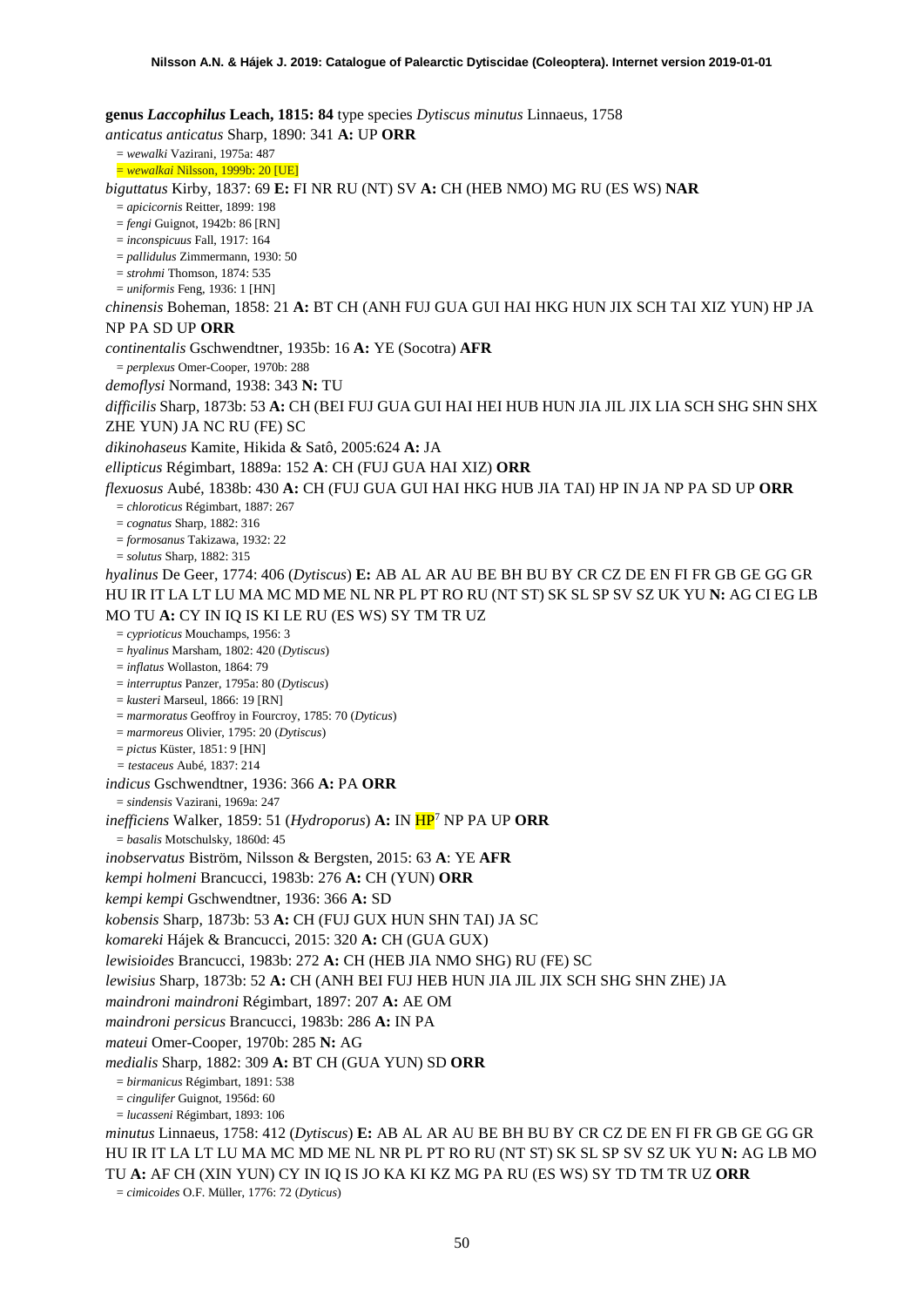= *gibbus* Gmelin, 1790: 1957 (*Dytiscus*) = *gilvus* O.F. Müller, 1776: 72 (*Dyticus*) = *melanophtalmos* Geoffroy in Fourcroy, 1785: 68 (*Dyticus*) = *obscurus* Panzer, 1795a: 77 (*Dytiscus*) = *striatus* Depoli, 1930: 141 = *variolosus* Herbst, 1784: 128 (*Dytiscus*) = *virescens* Brahm, 1790: 27 [HN] (*Dytiscus*) *nakajimai* Kamite, Hikida & Satô, 2005:622 **A:** JA (Ryukyus) *pallescens* Régimbart, 1903a: 14 **A:** YE (Socotra) **AFR** *parvulus obtusus* Sharp, 1882: 311 **A:** CH (FUJ GUA GUX HAI HUB HUN SCH XIZ YUN) **ORR** = *derasus* Sharp, 1882: 311 = *dispersus* Sharp, 1882: 312 *parvulus parvulus* Aubé, 1838b: 429 **A:** AP BT HP NP PA UP **ORR** = *orientalis* Aubé, 1838b: 431 = *proteus* Régimbart, 1877g: 110 = *proteus* Régimbart, 1877a: lxxix [HN] = *undulifer* Motschulsky, 1860d: 44 *pictipennis* Sharp, 1882: 305 **A:** OM SA YE **AFR** = *discretus* Sharp, 1882: 305 = *wehnckei* Sharp, 1882: 306 *poecilus* Klug, 1834: pl. 33/8 **E:** AB AL AR AU BE BH BU CR CZ EN FR GB GE GG GR HU IT LA LS LT LU MC ME NL NR PL RO RU (ST) SK SL SP SV SZ UK YU **N:** AG EG MO **A:** AF CH (XIN) CY IN IQ IS KI KU KZ LE SA SI SY TD TM TR UZ = *latior* Pic, 1896: 140 = *parumpunctatus* Schneider, 1903: 51 *= ponticus* Sharp, 1882: 311 = *variegatus* Germar & Kaulfuss, 1816: t. 6 [HN] (*Dytiscus*) *pulicarius* Sharp, 1882: 313 **A:** CH (HKG) JA **ORR** = *chibi* Satô, 1972a: 56 = *mjobergi* Zimmermann, 1927b: 4 = *planitarsis* Régimbart, 1891: 539 *punctatissimus* Brancucci, 1983b: 368 **A:** NP PA UP **ORR** *restrictus* Sharp, 1882: 315 **N**: EG **AFR** = *evanescens* Régimbart, 1895: 134 *sharpi* Régimbart, 1889a: 151 **A:** CH (ANH BEI FUJ GUA GUI GUX HAI HEB HKG HUB HUN JIA JIL JIX LIA SCH SHX TAI YUN ZHE) HP IN JA NP PA SA SC SD UP YE **AUR ORR** = *samosir* Csiki, 1938: 125 = *similis* Régimbart, 1889a: 150 *siamensis siamensis* Sharp, 1882: 306 **A:** CH (YUN) **ORR** = *assimilis* Régimbart, 1883: 226 *siamensis taiwanensis* Brancucci, 1983b: 302 **A:** CH (FUJ GUA GUX HAI JIX TAI YUN) *sordidus* Sharp, 1882: 302 **N:** EG LB **A:** IN SA SI YE *sublineatus* Sharp, 1882: 305 **A:** SA YE *tonkinensis* Brancucci, 1983b: 258 **A:** CH (HAI) **ORR** *transversalis lituratus* Sharp, 1882: 313 **A:** CH (FUJ GUA HAI HKG YUN) **ORR** *uniformis* Motschulsky, 1860d: 46 **A:** CH (FUJ GUA HUB) UP **ORR** = *rufulus* Régimbart, 1888: 611 = *weyersi* Régimbart, 1900a: 147 *vagelineatus* Zimmermann, 1922: 19 **A:** CH (ANH FUJ HUB JIA JIX YUN ZHE) JA RU (FE) SC *wittmeri* Brancucci, 1983b: 260 **A:** CH (YUN) **ORR genus** *Laccoporus* **J. Balfour-Browne, 1938: 103** type species *Laccoporus viator* J. Balfour-Browne, 1938 (=

*Laccophilus nigritulus* Gschwendtner, 1936)

*nigritulus* Gschwendtner, 1936: 367 (*Laccophilus*) **A:** CH (XIZ)

*= viator* J. Balfour-Browne, 1938: 104

**genus** *Neptosternus* **Sharp, 1882: 286** type species *Neptosternus ornatus* Sharp, 1882 *circumductus* Régimbart, 1899: 268 **A:** IN UP **ORR** *coomani* Peschet, 1923: 175 **A:** CH (GUA GUX HAI HKG) **ORR**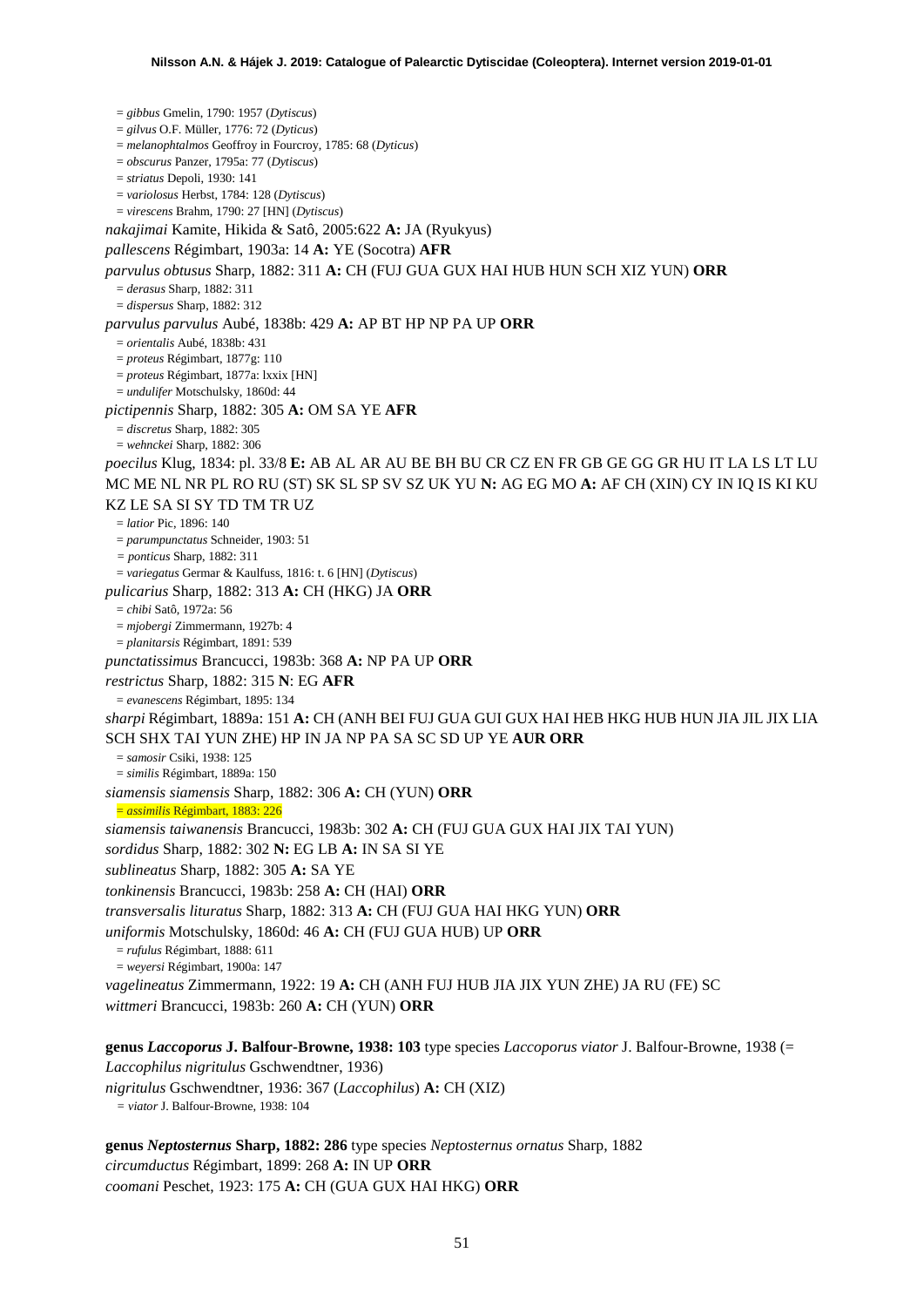*haibini* Peng, Ji, Bian & Hájek, 2018: 582 **A:** CH (GUA) *hydaticoides* Régimbart, 1877g: 110 (*Laccophilus*) **A:** CH (GUX HAI HKG TAI) **ORR** = *hydaticoides* Régimbart, 1877a: lxxix (*Laccophilus*) [HN] = *tenasserimus* Guignot, 1956e: 452 = *yanbini* Bian & Ji, 2009: 36 *maculatus* Hendrich & Balke, 1997: 62 **A:** CH (GUA) **ORR** *ornatus* Sharp, 1882: 317 **N:** AG **AFR** = *meridianus* Omer-Cooper, 1970a: 66 = *nigeriensis* Omer-Cooper, 1970a: 67 = *rotroui* Pic, 1924: 21 (*Laccophilus*) = *tridens* Sharp, 1882: 218 = *tropicus* Guignot, 1954b: 6 *pocsi* Satô, 1972b: 149 **A:** CH (YUN) **ORR**[13](#page-52-12) *punctatus* Zhao, Hájek, Jia & Pang, 2012: 206 **A:** CH (GUA) *strnadi* Hendrich & Balke, 1997: 64 **A:** CH (YUN) **ORR**

*taiwanensis* Hendrich & Balke, 1997: 65 **A:** CH (TAI) *wewalkai* Balke, Hendrich & C.M. Yang, 1997: 372 **A:** CH (GUX) **ORR**

**genus** *Philodytes* **J. Balfour-Browne, 1939b: 479** type species *Laccophilus umbrinus* Motschulsky, 1855

*umbrinus* Motschulsky, 1855a: 83 (*Laccophilus*) **N:** AG EG **A:** SI **AFR**

= *luridus* Schaum, 1864a: 107 (*Laccophilus*)